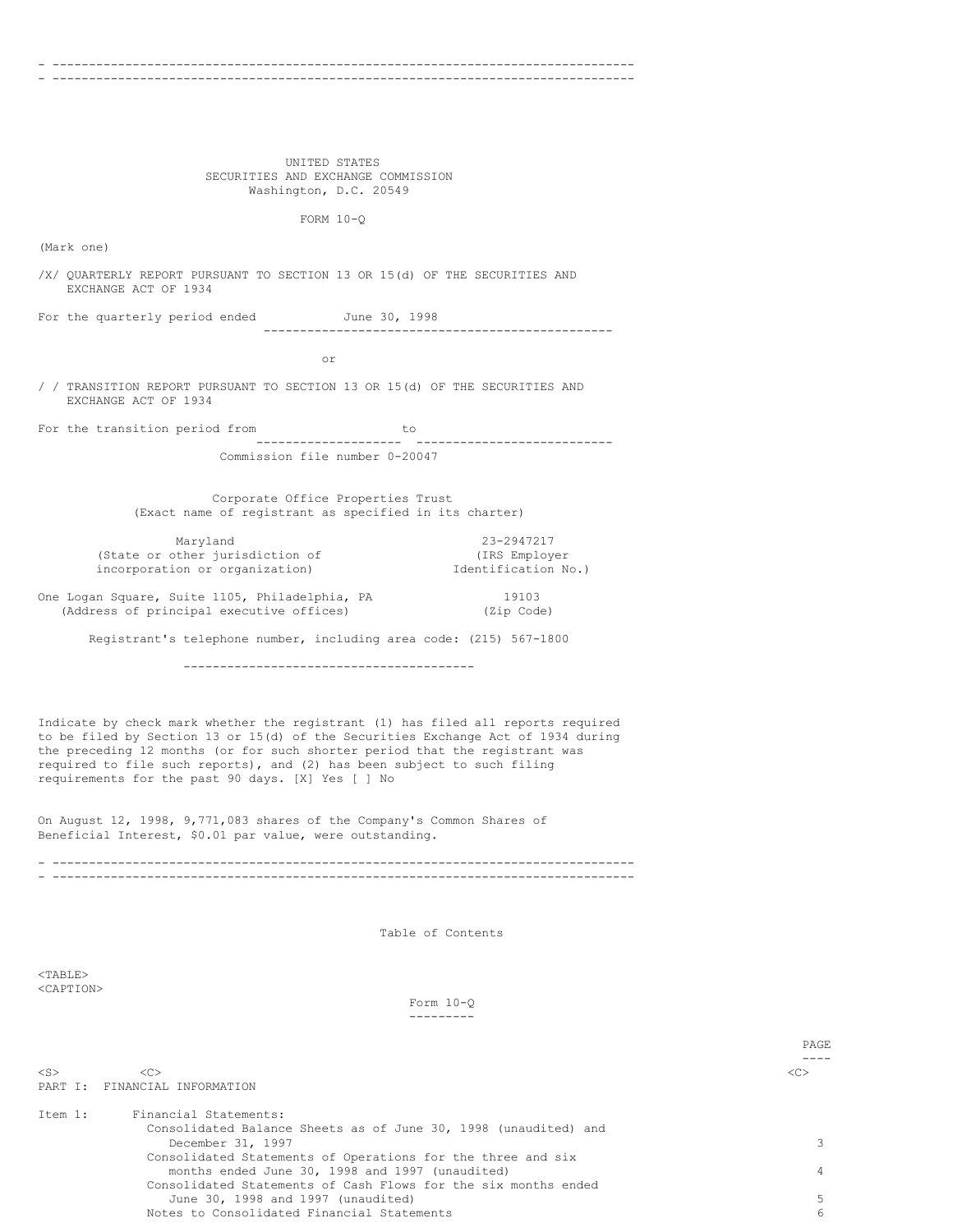PART II: OTHER INFORMATION

| Item 1: | Legal Proceedings                                   | 14 |
|---------|-----------------------------------------------------|----|
| Item 2: | Changes in Securities                               | 14 |
| Item 3: | Defaults Upon Senior Securities                     | 14 |
| Item 4: | Submission of Matters to a Vote of Security Holders | 14 |
| Item 5: | Other Information                                   | 14 |
| Item 6: | Exhibits and Reports on Form 8-K                    | 14 |
|         |                                                     |    |

SIGNATURES 17  $<$ /TABLE>

2

PART I. FINANCIAL INFORMATION

ITEM 1. Financial Statements

Corporate Office Properties Trust Consolidated Balance Sheet

(Dollars in thousands, except share and per share data)

<TABLE>

<CAPTION>

| 1998                                 | December 31,<br>1997             |
|--------------------------------------|----------------------------------|
| (unaudited)<br>$<<$ $<$ $>$          | <<                               |
|                                      |                                  |
| \$59,169                             | \$38,764                         |
| 234,717                              | 152,945                          |
| 265                                  | 140                              |
| (5, 479)                             | (3, 224)                         |
|                                      |                                  |
| 288,672                              | 188,625                          |
| 4,914                                | 3,395                            |
| 143                                  | $---$                            |
| 315                                  | 78                               |
| 1,221                                | 479                              |
| 1,220                                | 857                              |
| 1,040                                | 100                              |
|                                      | \$ 297,525 \$ 193,534            |
| \$144,417<br>1,282<br>1,592<br>2,706 | \$114,375<br>932<br>425<br>1,276 |
| 149,997                              | 117,008                          |
|                                      |                                  |
|                                      |                                  |
| 52,500                               | 52,500                           |
| 11,999                               | 12,362                           |
| 64,499                               | 64,862                           |
|                                      |                                  |
|                                      |                                  |
|                                      |                                  |

authorized, 9,771,083 and 2,266,083 shares, issued and outstanding at June

30, 1998 and December 31, 1997,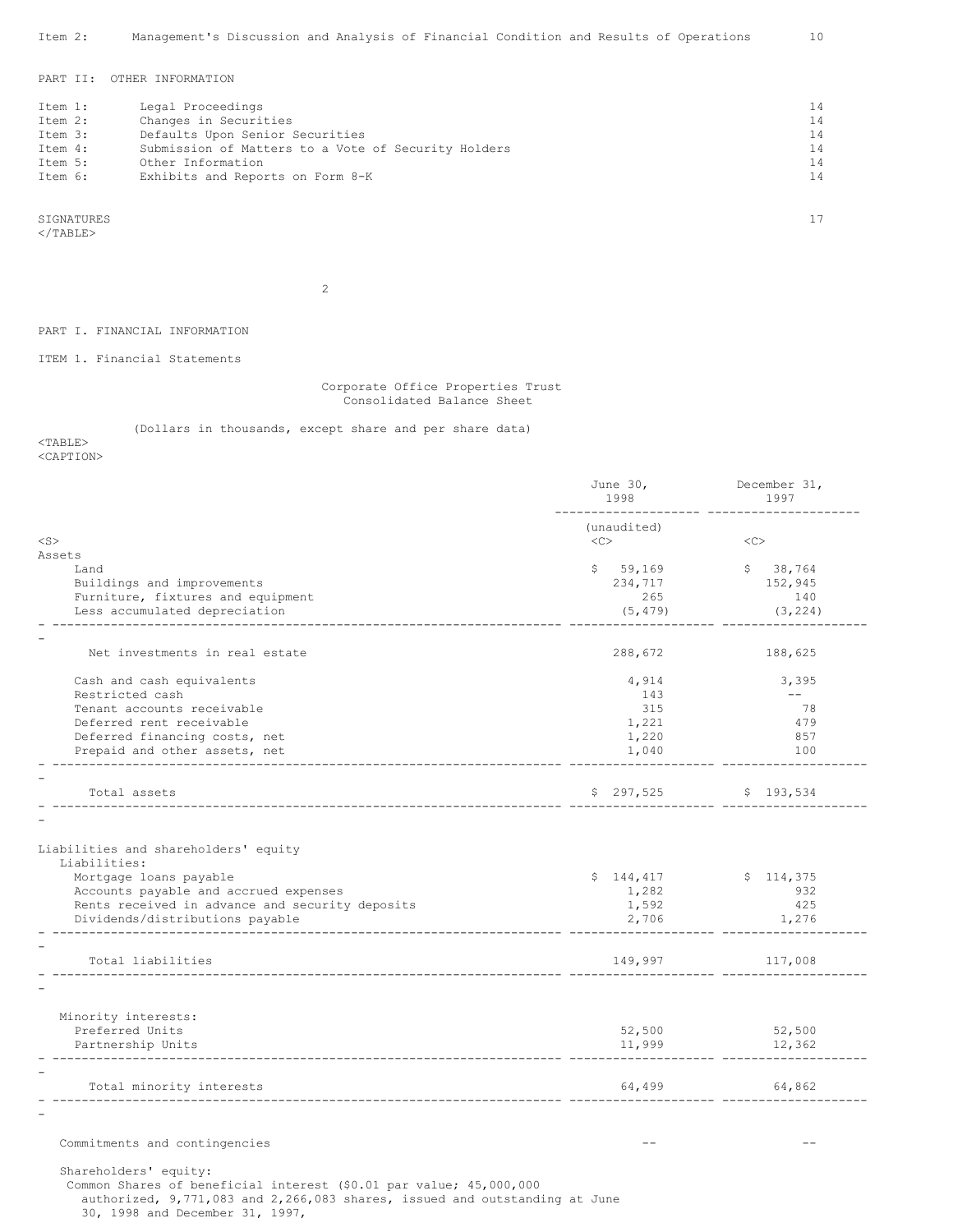| respectively)<br>Additional paid-in capital<br>Accumulated deficit         |                     | 98<br>89,287<br>(6, 356)                                    | 23<br>16,620<br>(4, 979) |            |
|----------------------------------------------------------------------------|---------------------|-------------------------------------------------------------|--------------------------|------------|
| Total shareholders' equity                                                 |                     | 83,029 11,664                                               |                          |            |
|                                                                            |                     |                                                             |                          |            |
| Total liabilities and shareholders' equity                                 |                     | $$297,525$ $$193,534$                                       |                          |            |
| $\langle$ /TABLE>                                                          |                     |                                                             |                          |            |
|                                                                            |                     |                                                             |                          |            |
| See accompanying notes to financial statements.                            |                     |                                                             |                          |            |
| 3                                                                          |                     |                                                             |                          |            |
| Corporate Office Properties Trust<br>Consolidated Statements of Operations |                     |                                                             |                          |            |
| (Dollars in thousands, except per share data)<br>(unaudited)               |                     |                                                             |                          |            |
| $<$ TABLE><br><caption></caption>                                          |                     |                                                             |                          |            |
|                                                                            |                     | For the three months ended For the six months               |                          |            |
| ended                                                                      |                     | June $301$                                                  |                          | June $30l$ |
|                                                                            |                     | ------------------------- --------                          |                          |            |
| 1997                                                                       |                     | 1998 1997 1998                                              |                          |            |
|                                                                            |                     |                                                             |                          |            |
| $<$ S $>$<br>Revenues                                                      | $\langle C \rangle$ | $\langle C \rangle$ $\langle C \rangle$ $\langle C \rangle$ |                          |            |
| Rental income<br>1,252                                                     |                     | $$7,058$ $$626$ $$11,977$                                   |                          | Ş.         |
| Tenant recoveries and other income<br>13                                   | 784                 |                                                             | 6 1,390                  |            |
| ----------<br>Total revenues                                               |                     | 7,842 632 13,367                                            |                          |            |
| 1,265                                                                      |                     |                                                             |                          |            |
| ----------                                                                 |                     |                                                             |                          |            |
| Expenses<br>Property operating                                             | 1,645               | 6                                                           | 2,544                    |            |
| 12<br>General and administrative                                           | 359                 | 90                                                          | 658                      |            |
| 176<br>Interest expense                                                    | 2,416               | 307                                                         | 4,575                    |            |
| 615<br>Amortization of deferred financing costs                            | 83                  | 3                                                           | 147                      |            |
| 6<br>Depreciation and other amortization                                   | 1,281               | 139                                                         | 2,258                    |            |
| 278<br>Reformation costs                                                   | $- -$               | $--$                                                        | 637                      |            |
|                                                                            |                     |                                                             |                          |            |
| Total expenses                                                             | 5,784               | 545                                                         | 10,819                   |            |
| 1,087                                                                      |                     |                                                             |                          |            |
|                                                                            |                     |                                                             |                          |            |
| Income before minority interests<br>178                                    | 2,058               | 87                                                          | 2,548                    |            |
| Minority interests<br>Preferred Units                                      | (853)               | $--$                                                        | (1, 706)                 |            |
| $ -$<br>Partnership Units                                                  | (276)               | $--$                                                        | (412)                    |            |
|                                                                            |                     |                                                             |                          |            |
| --------                                                                   |                     |                                                             |                          |            |
| Net income<br>178                                                          | 929<br>\$           | 87<br>\$                                                    | 430<br>\$                | \$         |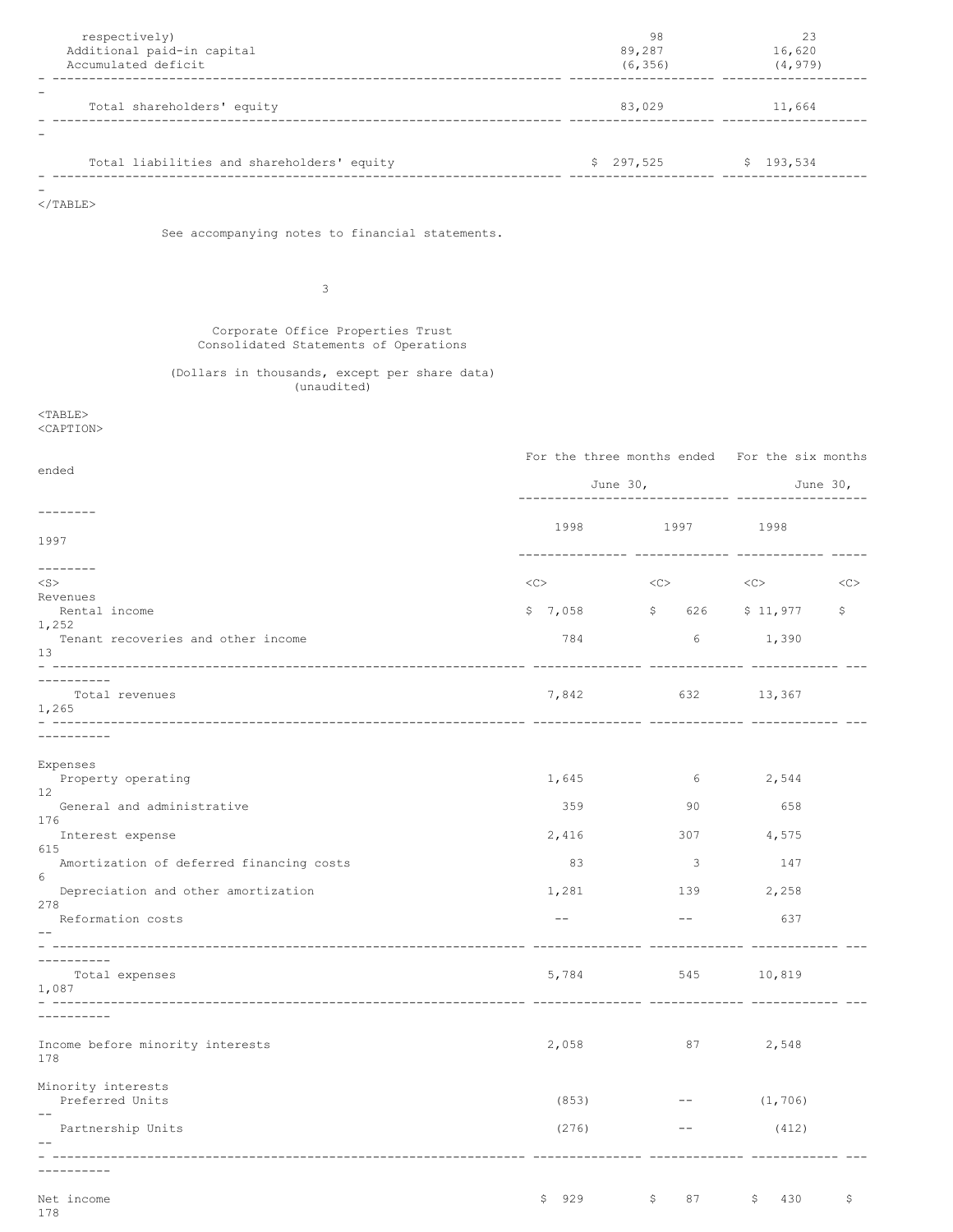| Earnings per Share<br>Basic and Diluted<br>0.13 | \$0.12 | $$0.06$ $$0.09$ | $\sim$ $\sim$ $\sim$ |  |
|-------------------------------------------------|--------|-----------------|----------------------|--|
| ------                                          |        |                 |                      |  |

</TABLE>

See accompanying notes to financial statements.

4

# Corporate Office Properties Trust Consolidated Statements of Cash Flows

# (Dollars in thousands) (unaudited)

<TABLE> <CAPTION>

|                                                                  | For the six months ended<br>June 30,<br>----------------------------- |                                 |  |
|------------------------------------------------------------------|-----------------------------------------------------------------------|---------------------------------|--|
|                                                                  |                                                                       | 1998 1997                       |  |
| $<$ S $>$                                                        | $\langle C \rangle$ $\langle C \rangle$                               | ------------- --------------    |  |
| Cash flows from operating activities:                            |                                                                       |                                 |  |
| Net income                                                       |                                                                       | $$430$ $$178$                   |  |
| Adjustments to reconcile net income to net cash                  |                                                                       |                                 |  |
| provided by operating activities:                                |                                                                       | $--$                            |  |
| Minority interests<br>Depreciation and amortization              | 2,118<br>2,258                                                        | 278                             |  |
| Amortization of deferred financing costs                         | 147                                                                   | 6                               |  |
| Increase in deferred rent receivable                             | (742)                                                                 | (33)                            |  |
| Increase in tenant accounts receivable and other assets          | (1, 029)                                                              | (33)                            |  |
| Increase (decrease) in accounts payable, accrued expenses, rents |                                                                       |                                 |  |
| received in advance and security deposits                        | 1,517                                                                 | (1)                             |  |
|                                                                  |                                                                       |                                 |  |
| Net cash provided by operating activities                        | 4,699                                                                 | 395                             |  |
| Cash flows from investing activities:                            |                                                                       |                                 |  |
| Proceeds from maturity of marketable securities                  |                                                                       | 879                             |  |
| Purchase of marketable securities                                |                                                                       | (800)                           |  |
| Increase in restricted cash                                      | (143)                                                                 | $ -$                            |  |
| Purchases of and additions to investments in real estate         | (95, 836)                                                             | $- -$                           |  |
| Leasing commissions paid                                         | (151)                                                                 |                                 |  |
| Net cash (used in) provided by investing activities              | (96, 130)                                                             | -------------- ----------<br>79 |  |
| Cash flows from financing activities:                            |                                                                       |                                 |  |
| Net proceeds from issuance of Common Shares                      | 72,742                                                                | $ -$                            |  |
| Dividends paid                                                   | (623)                                                                 | (355)                           |  |
| Distributions paid                                               | (2, 235)                                                              | $- -$                           |  |
| Proceeds from mortgage loans payable                             | 23,750                                                                | $- -$                           |  |
| Repayments of mortgage loans payable                             | (174)                                                                 | (139)                           |  |
| Deferred financing costs<br>--------------------------------     | (510)                                                                 |                                 |  |
|                                                                  |                                                                       |                                 |  |
| Net cash provided by (used in) financing activities              | 92,950                                                                | (494)                           |  |
| Net increase (decrease) in cash and cash equivalents             |                                                                       | $1,519$ (20)                    |  |
| Cash and cash equivalents                                        |                                                                       |                                 |  |
| Beginning of period<br>-------------------------------------     |                                                                       | 3,395<br>258                    |  |
| End of period                                                    |                                                                       | $$4,914$ $$238$                 |  |
| $\langle$ /TABLE>                                                |                                                                       |                                 |  |

See accompanying notes to financial statements.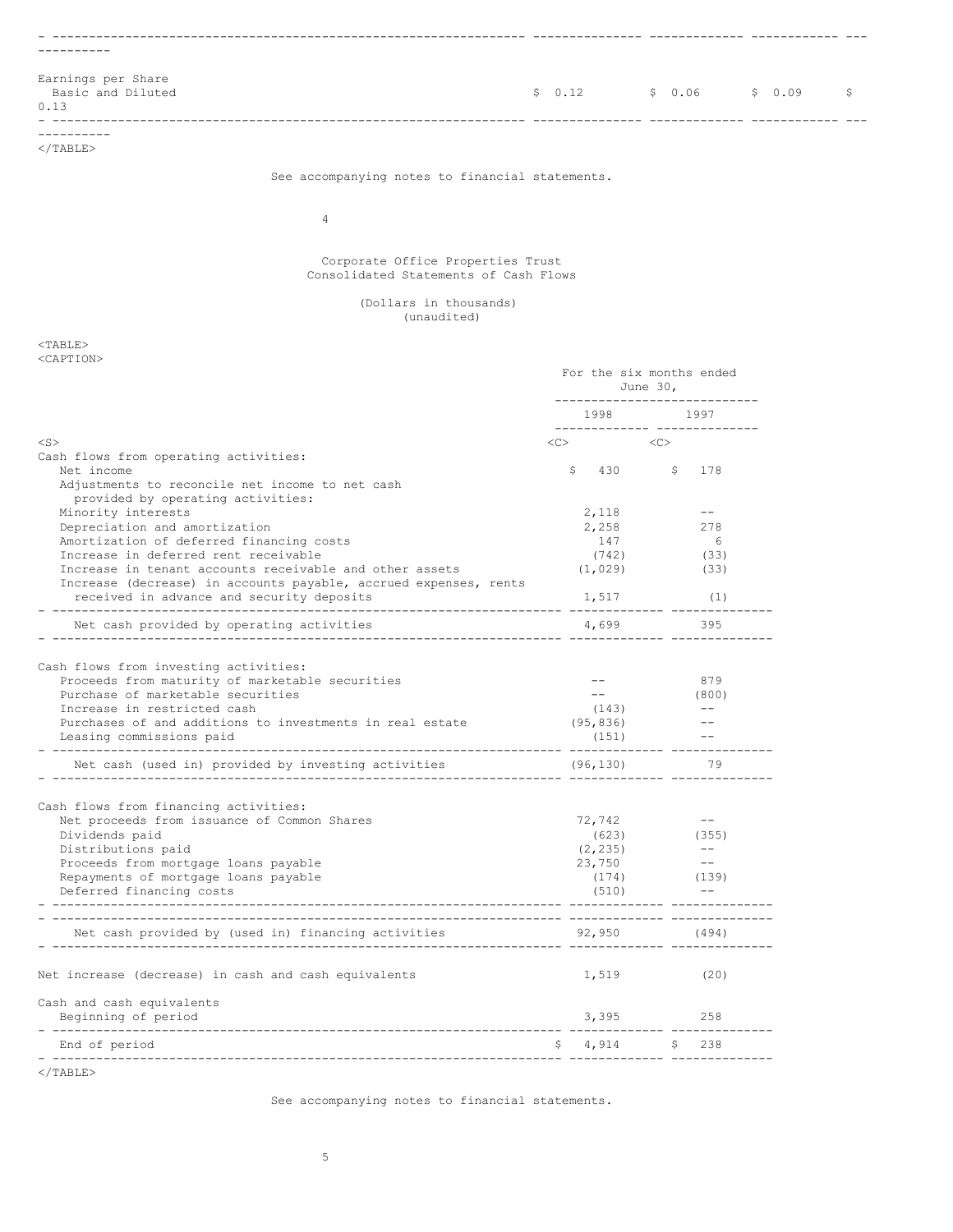### Corporate Office Properties Trust Notes to Consolidated Financial Statements

(Dollars in thousands, except per share data) (unaudited)

# 1. Organization and Formation of Company

Corporate Office Properties Trust (formerly Royale Investments, Inc.) (the "Company") is a self-administered REIT which focuses on the ownership, acquisition and management of suburban office buildings. The Company was formed in 1988 as a Minnesota corporation. The Company has qualified as a real estate investment trust ("REIT") as defined in the Internal Revenue Code (the "Code"). As of June 30, 1998, the Company's portfolio included 31 commercial real estate properties leased for office and retail purposes.

The Company's operations are conducted primarily through Corporate Office Properties, L.P. (the "Operating Partnership"), a partnership formed to own real estate both directly and through subsidiary partnerships and limited liability companies ("LLCs"). The Company is the sole general partner in the Operating Partnership and as of June 30, 1998, owned 75.8% of the Operating Partnership's common partnership units ("Partnership Units"). The general partner of several of the subsidiary partnerships is Corporate Office Properties Holdings, Inc. ("COPH"), a wholly owned subsidiary of the Company.

On January 1, 1998, the Company changed its name to Corporate Office Properties Trust, Inc. On March 16, 1998, the Company was reformed as a Maryland real estate investment trust and changed its name to Corporate Office Properties Trust (the "Reformation"). In connection with the Reformation, 45,000,000 common shares and 5,000,000 preferred shares were authorized and each share of common stock was exchanged for one common share of beneficial interest, par \$0.01 ("Common Share") in Corporate Office Properties Trust. All common stock references in the financial statements have been restated as Common Shares. This restatement had no effect on net operations or the amounts presented as shareholders' equity.

### 2. Summary of Significant Accounting Policies

The financial statements have been prepared by the Company without audit, pursuant to the rules and regulations of the Securities and Exchange Commission. Certain information and footnote disclosures normally included in the financial statements prepared in accordance with generally accepted accounting principles have been condensed or omitted pursuant to such rules and regulations, although the Company believes that the disclosures are adequate to make the information presented not misleading. In order to conform with generally accepted accounting principles, management, in preparation of the Company's financial statements, is required to make estimates and assumptions that affect the reported amounts of assets and liabilities and disclosure of contingent assets and liabilities as of June 30, 1998 and December 31, 1997, and the reported amounts of revenues and expenses for the three and six months ended June 30, 1998 and 1997. Actual results could differ from those estimates.

In the opinion of the Company, all adjustments (consisting solely of normal recurring matters, except for \$637 of costs associated with the Reformation) necessary to fairly present the financial position of the Company as of June 30, 1998, the results of its operations for the three and six months ended June 30, 1998 and 1997 and the cash flows for the six months ended June 30, 1998 and 1997 have been included. The results of operations for such interim periods are not necessarily indicative of the results for a full year. For further information, refer to the Company's consolidated financial statements and footnotes thereto included in the Annual Report on Form 10-K for the year ended December 31, 1997.

# Basis of Presentation

The consolidated financial statements of the Company at June 30, 1998 and December 31, 1997 include the accounts of the Company, the Operating Partnership (and its subsidiary partnerships and LLCs), and COPH.

6

All intercompany transactions and balances have been eliminated in consolidation. Certain amounts from prior periods have been reclassified to conform to current year presentation. The reclassifications had no effect on net operations or shareholders' equity.

The Company, as general partner, controls the Operating Partnership; therefore consolidated financial reporting and accounting have been applied. Minority interests represent the Partnership Units and preferred partnership units ("Preferred Units") of the Operating Partnership not owned by the Company, each of which include certain interests retained by the Chairman of the Board of Trustees and the President and Chief Executive Officer of the Company ("Retained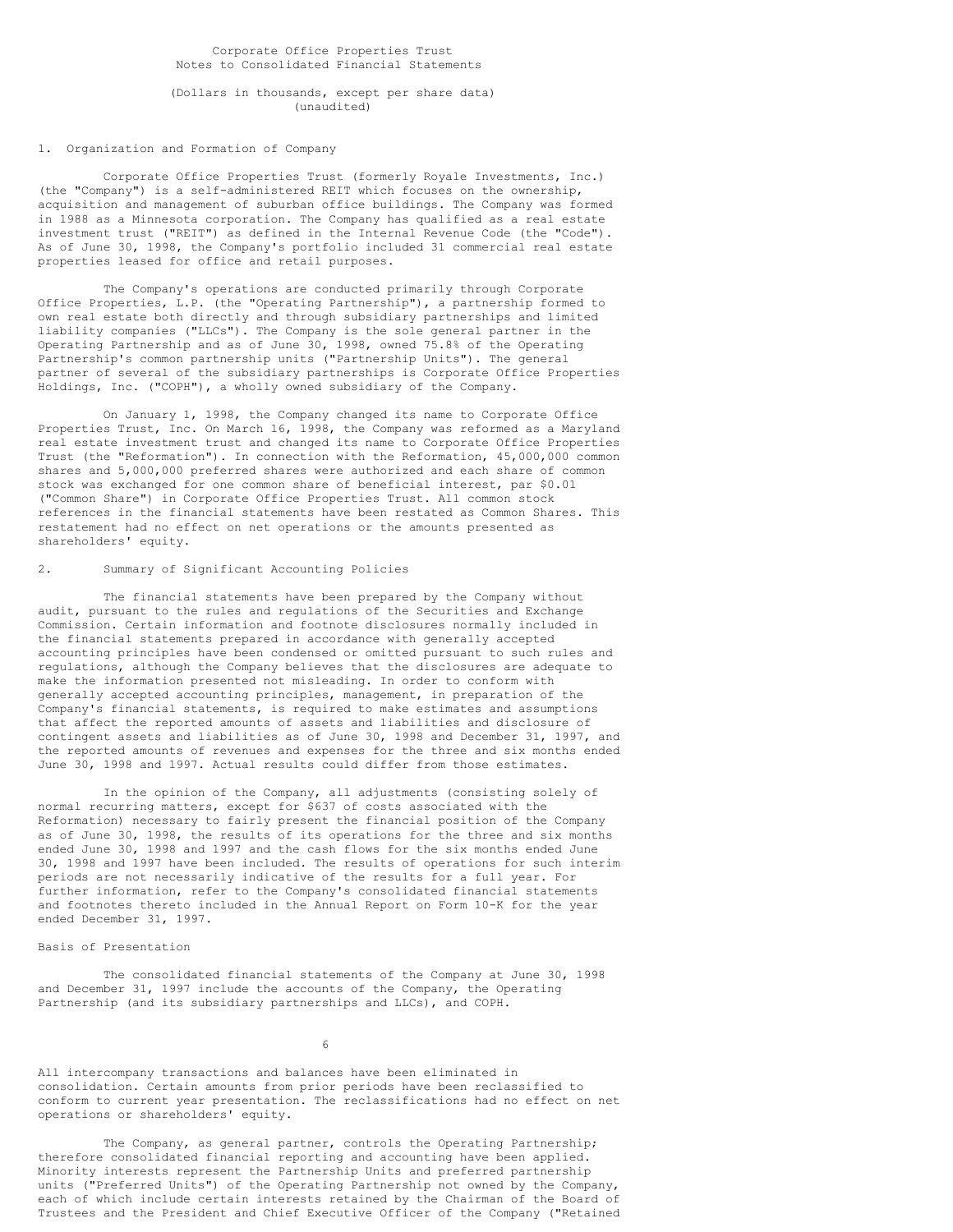#### Earnings Per Share ("EPS")

Pursuant to SFAS No. 128, the Company has computed basic and diluted EPS for the three and six months ended June 30, 1998 and 1997. The weighted average common shares outstanding for purposes of basic and diluted EPS calculations are as follows (in thousands):  $<$ TABLE $>$ <CAPTION>

| $<$ S><br>< <sub><br/>&lt;<sub><br/>&lt;<sub><br/>&lt;<sub></sub></sub></sub></sub> |       |
|-------------------------------------------------------------------------------------|-------|
| 4,964<br>Weighted average common shares-basic<br>7,628<br>1,420                     | 1,420 |
| Assumed conversion of stock options<br>-21<br>21                                    |       |
| Conversion of Preferred Units<br>7.500                                              |       |
| Conversion of Common Units<br>2,582                                                 |       |
|                                                                                     |       |
| Weighted average common shares-diluted<br>17,731<br>4,985<br>1,420                  | 1,420 |
|                                                                                     |       |
|                                                                                     |       |

## $\langle$ /TABLE>

The diluted EPS computation for the six months ended June 30, 1998 does not assume conversion of convertible Preferred Units and convertible Partnership Units since such conversion would have an antidilutive effect on EPS. The conversion of convertible Preferred Units and convertible Partnership Units into Common Shares would increase the diluted weighted average common shares denominator by 7,500,000 and 2,582,000 Common Shares, respectively, for the six months ended June 30, 1998. Such conversions could potentially dilute EPS in the future.

#### Recent Accounting Pronouncements

In June 1997, the FASB issued Statement of Financial Accounting Standards No. 131 (`SFAS 131), "Disclosures about Segments of an Enterprise and Related Information". This statement, effective for financial statements for fiscal years beginning after December 15, 1997, requires that a public business enterprise report financial and descriptive information about its reportable operating segments. Generally, financial information is required to be reported on the basis that it is used internally for evaluating segment performance and deciding how to allocate resources to segments. While this statement effects only financial statement disclosures, the Company currently does not expect adoption of this Statement to have a material effect on the preparation of its financial statement presentation or related footnote disclosures. SFAS 131 is not effective for interim financial statements in the initial year of its application.

In March 1998, the FASB's Emerging Issues Task Force (the "Task Force") reached consensus on Emerging Issues Task Force Issue No. 97-11, "Accounting for Internal Costs Relating to Real Estate Property Acquisitions" ("EITF 97-11"). EITF 97-11, effective March 19, 1998, requires that internal costs of preacquisition activities incurred in connection with the acquisition of an operating property should be expensed as incurred. The Company does not incur significant internal costs from preacquisition activities; therefore the adoption of EITF 97-11 is not expected to have a material effect on the Company's consolidated statement of operations.

#### 7

## 3. Acquisitions of Real Estate

On April 30, 1998, the Company, through affiliates of the Operating Partnership, acquired nine multistory office buildings and three office/flex buildings in the Baltimore/Washington Corridor in Linthicum, Anne Arundel County, Maryland (the "Airport Square Properties"). The properties were acquired for cash at an aggregate purchase price of \$72,618, including \$1,139 in transaction costs.

On May 28, 1998, the Company, through affiliates of the Operating Partnership, acquired two multistory office buildings located in Fairfield, New Jersey (the "Fairfield Properties"). The properties were acquired at an aggregate price of \$29,405, including \$605 in transaction costs, paid through the assumption of debt of \$6,465 and proceeds from the Credit Facility, as defined below (Note 5).

## 4. Issuance of Shares and Options

In March 1998, options to purchase an aggregate of 45,000 shares were granted to an officer and four independent Trustees at a grant price of \$12.25 per share. Options relating to 20,000 Common Shares vest one year after the date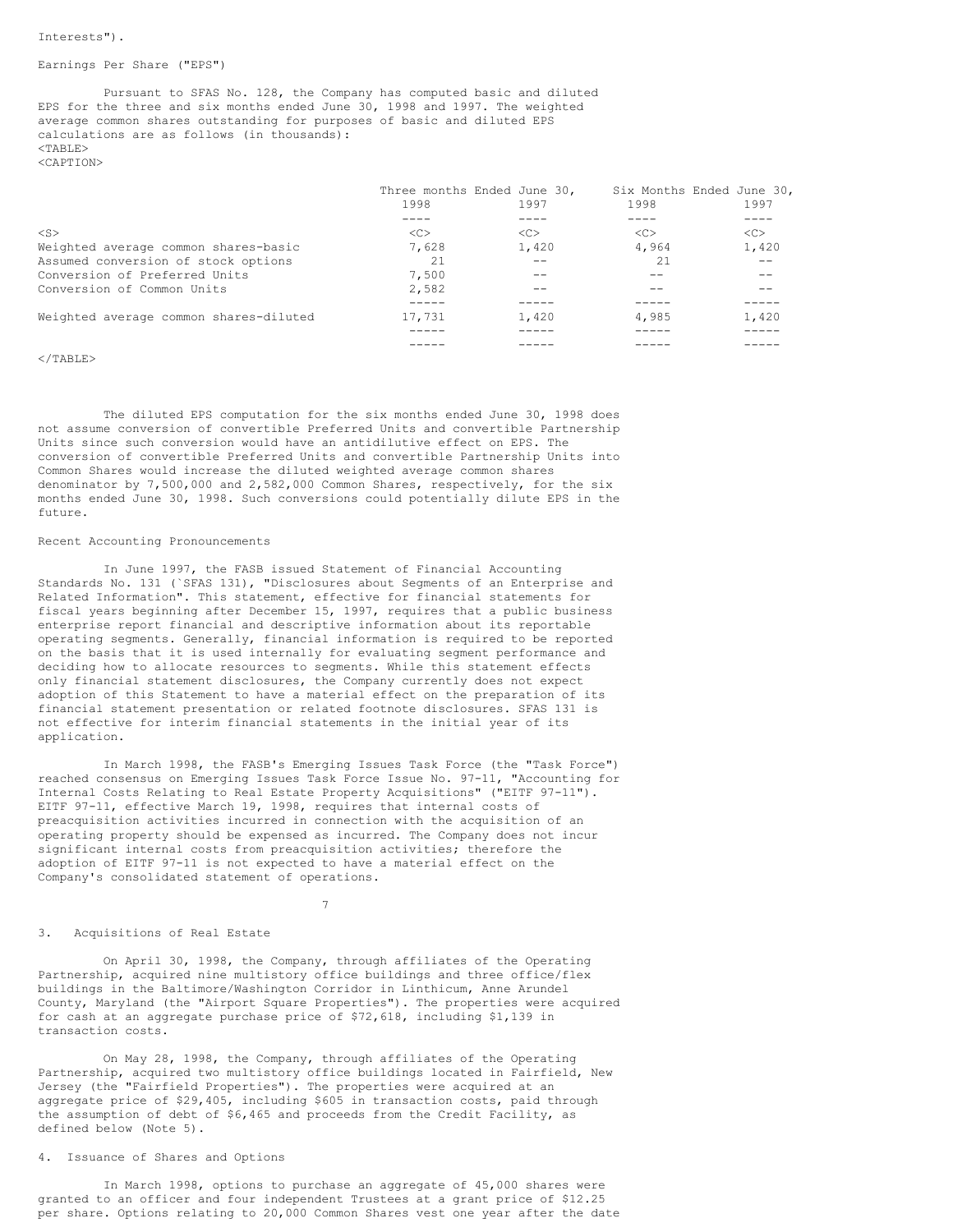of grant and options relating to 25,000 Common Shares vest ratably over 3 years following the date of grant. The options expire ten years after the date of grant.

In January 1998, options to purchase 2,500 shares were exercised. In March 1998, options to purchase an additional 2,500 shares were exercised.

On April 27 1998, the Company completed the sale of 7,500,000 Common Shares to the public at a price of \$10.50 per share (the "Offering"). The net proceeds were contributed to the Operating Partnership in exchange for 7,500,000 Partnership Units. The Operating Partnership used the proceeds to fund acquisitions.

### 5. Mortgage Loans Payable

On May 28, 1998, the Company obtained a \$100,000 secured revolving credit facility (the "Credit Facility") initially collateralized by the Airport Square Properties and one of the Fairfield Properties. The Credit Facility is a variable rate loan bearing interest at LIBOR plus 175 basis points and provides for monthly payments of interest only. A fee of 25 basis points per annum on the unused amount of the Credit Facility will be payable quarterly, in arrears. As of June 30, 1998, \$23,750 was borrowed under the Credit Facility. In addition, \$5,000 of the Credit Facility was issued as a letter of credit, which the Company posted as a deposit in connection with the Constellation Transaction as, defined below (Note 9).

On May 28, 1998, the Company assumed \$6,465 in debt collateralized by one of the Fairfield Properties. The debt bears interest at a fixed rate of 8.29% per annum and provides for monthly payments of principal and interest totaling \$56.

#### 6. Dividends and Distributions

The Company declared a dividend on March 16, 1998 of \$0.15 per Common Share, which was paid on April 15, 1998 to shareholders of record as of March 31, 1998. The Company also declared a dividend on June 2, 1998 of \$0.15 per Common Share which was paid on July 15, 1998 to shareholders of record as of June 30, 1998.

The Company declared distributions to minority interests holding Partnership Units and Preferred Units of \$388 and \$853, respectively, which were paid on April 15, 1998. The Company declared distributions to minority interests holding Partnership Units and Preferred Units of \$387 and \$853, respectively, which were paid on July 15, 1998.

8

#### 7. Supplemental Information to Statements of Cash Flows  $<$ TABLE $>$ <CAPTION>

|                                                                                                                                                                                                                          |               | For the six months ended June 30, |
|--------------------------------------------------------------------------------------------------------------------------------------------------------------------------------------------------------------------------|---------------|-----------------------------------|
|                                                                                                                                                                                                                          | 1998          | 1997                              |
| $<$ S $>$<br>Supplemental schedule of non-cash investing and financing activities:<br>In conjunction with certain property acquisitions the following<br>assets and liabilities were assumed:<br>Purchase of real estate | <<<br>\$6,465 | < <sub></sub>                     |
| Mortgage loans<br>Proceeds from acquisitions of properties                                                                                                                                                               | (6, 465)      | --                                |
| $\langle$ /TARLE $\rangle$                                                                                                                                                                                               |               |                                   |

#### 8. Commitments and Contingencies

On May 14, 1998, the Company entered into a series of agreements through affiliates of the Operating Partnership with Constellation Real Estate Group, Inc. ("Constellation") and certain of its affiliates (the "Constellation Transaction") to acquire (i) interests in eighteen operating office and retail properties, (ii) options and rights of first refusal on 91 acres of land and (iii) certain assets of Constellation's real estate management subsidiary, including its 75% interest in Constellation Realty Management, LLC, a real estate management firm. The total purchase price of the Constellation Transaction is approximately \$204,600 to be paid as follows: (i) \$107,600 of cash and/or assumption of debt, (ii) \$72,750 of Common Shares (approximately 6,928,000 Common Shares at \$10.50 per share) and (iii) \$24,250 of Class A Convertible Preferred Shares (convertible into Common Shares after two years at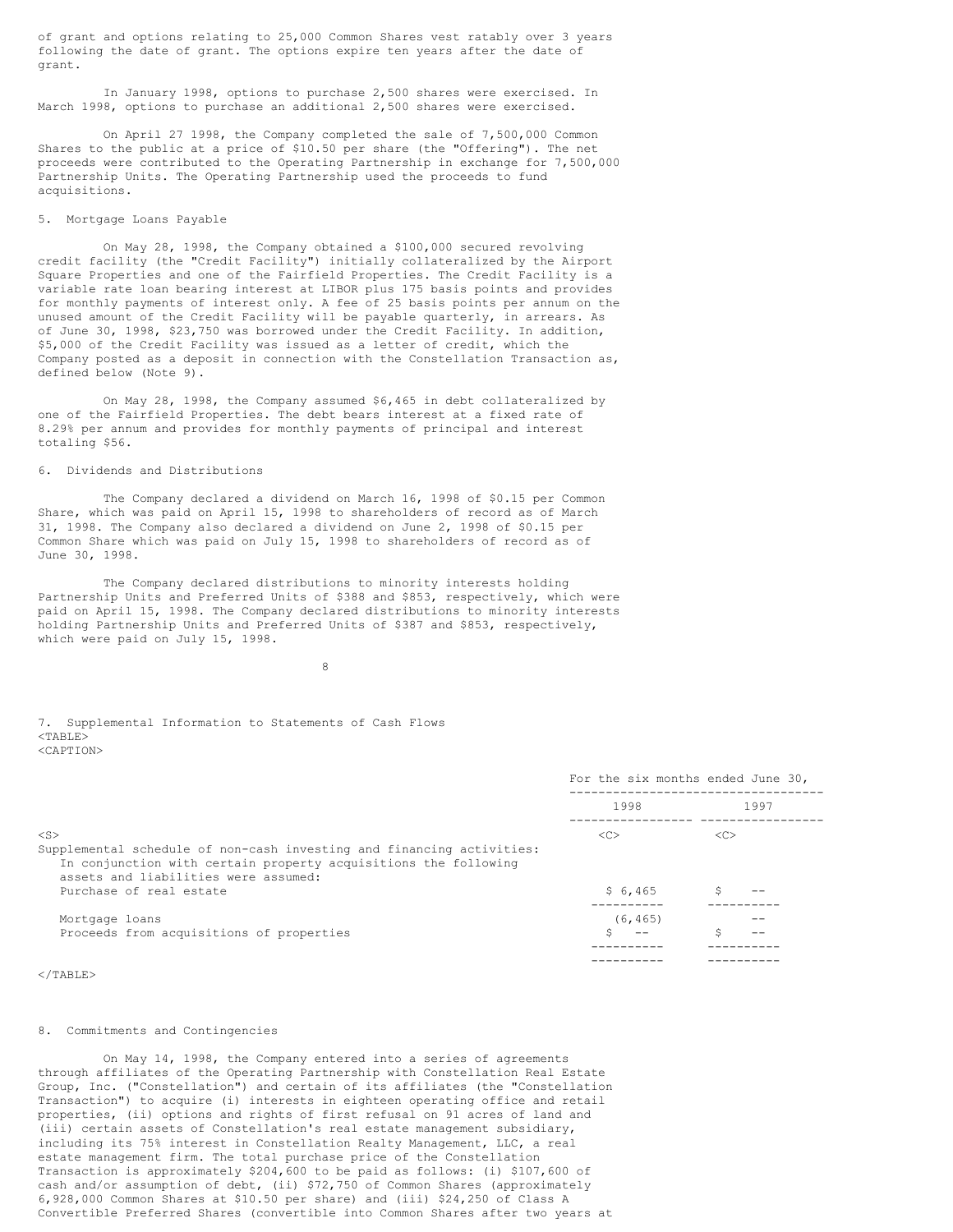the rate of \$13.34 per Common Share). A Special Meeting of the shareholders to vote to approve the Constellation Transaction is scheduled for August 21, 1998. In connection with the Constellation Transaction, \$5,000 of the Credit Facility was issued as a letter of credit, which the Company posted as a deposit.

Other commitments and contingencies of the Company that existed at December 31, 1997, are substantially unchanged.

# 9. Pro Forma Financial Information (Unaudited)

The acquisitions by the Company during 1997 and 1998 were accounted for by the purchase method. The results of operations for the properties acquired have been included in the accompanying consolidated statements of operations from their respective purchase dates through June 30, 1998.

The following pro forma condensed consolidated financial information of the Company has been prepared as if the all property acquisitions occurring during 1997 and 1998 had occurred as of the beginning of the period, and therefore include pro forma adjustments as deemed necessary by management. The pro forma financial information is unaudited and is not necessarily indicative of the results of which actually would have occurred if the acquisitions had occurred on January 1, 1997 and 1998, nor does it purport to represent the results of operations for future periods.  $<$ TABLE $>$ <CAPTION>

|                                                  | For the six months ended June 30, |                |
|--------------------------------------------------|-----------------------------------|----------------|
|                                                  | 1998                              | 1997           |
| $<$ S $>$<br>Pro forma total revenue             | < <sub><br/>18,569<br/>S.</sub>   | <<<br>\$16,105 |
| Pro forma net income                             | 1,731<br>\$                       | 721            |
| Pro forma earnings per share - Basic and Diluted | 0.18<br>S.                        | 0.07           |
|                                                  |                                   |                |

 $\langle$ /TABLE>

9

ITEM 2. Management's Discussion and Analysis of Financial Condition and Results of Operations

# (Dollars in thousands, except share and per share data)

This Form 10-Q contains forward-looking statements within the meaning of Section 27A of the Securities Act of 1993 and Section 21E of the Securities Exchange Act of 1934. The words "believe", "expect", "anticipate", "intend", "estimate" and other expressions which are predictions of or indicate future events and trends and which do not relate to historical matters identify forward-looking statements. The Company's actual results could differ materially from those set forth in the forward-looking statements. Certain factors that might cause such a difference include the following: real estate investment considerations, such as the effect of economic and other conditions in the market area on cash flows and values; the need to renew leases or release space upon the expiration of current leases, and the ability of a property to generate revenues sufficient to meet debt service payments and other operating expenses; and risks associated with borrowings, such as the possibility that the Company will not have sufficient funds available to make principal payments on outstanding debt or outstanding debt may be refinanced at higher interest rates or otherwise on terms less favorable to the Company.

The following discussion and analysis of the financial condition and results of operations should be read in conjunction with the accompanying financial statements and notes thereto.

## Overview

The Company's results of operations reflect its growth resulting from the acquisitions of 10 office properties in October 1997, 12 office properties in April 1998 and 2 office properties in May 1998. The 1998 acquisitions were financed with the proceeds from the Offering in April 1998, the proceeds of the Credit Facility and the assumption of debt in connection with the acquisition of the Fairfield Properties.

#### Results of Operations

Comparison of the Six Months Ended June 30, 1998 and 1997: Total revenues, which include rental income, recoveries from tenants and other income, increased by \$12,102 for the six months ended June 30, 1998 as compared to the corresponding prior year period. Of this increase, \$10,725 results from an increase in base rents, substantially all of which is attributable to the effects of the property acquisitions. Tenant recoveries and other income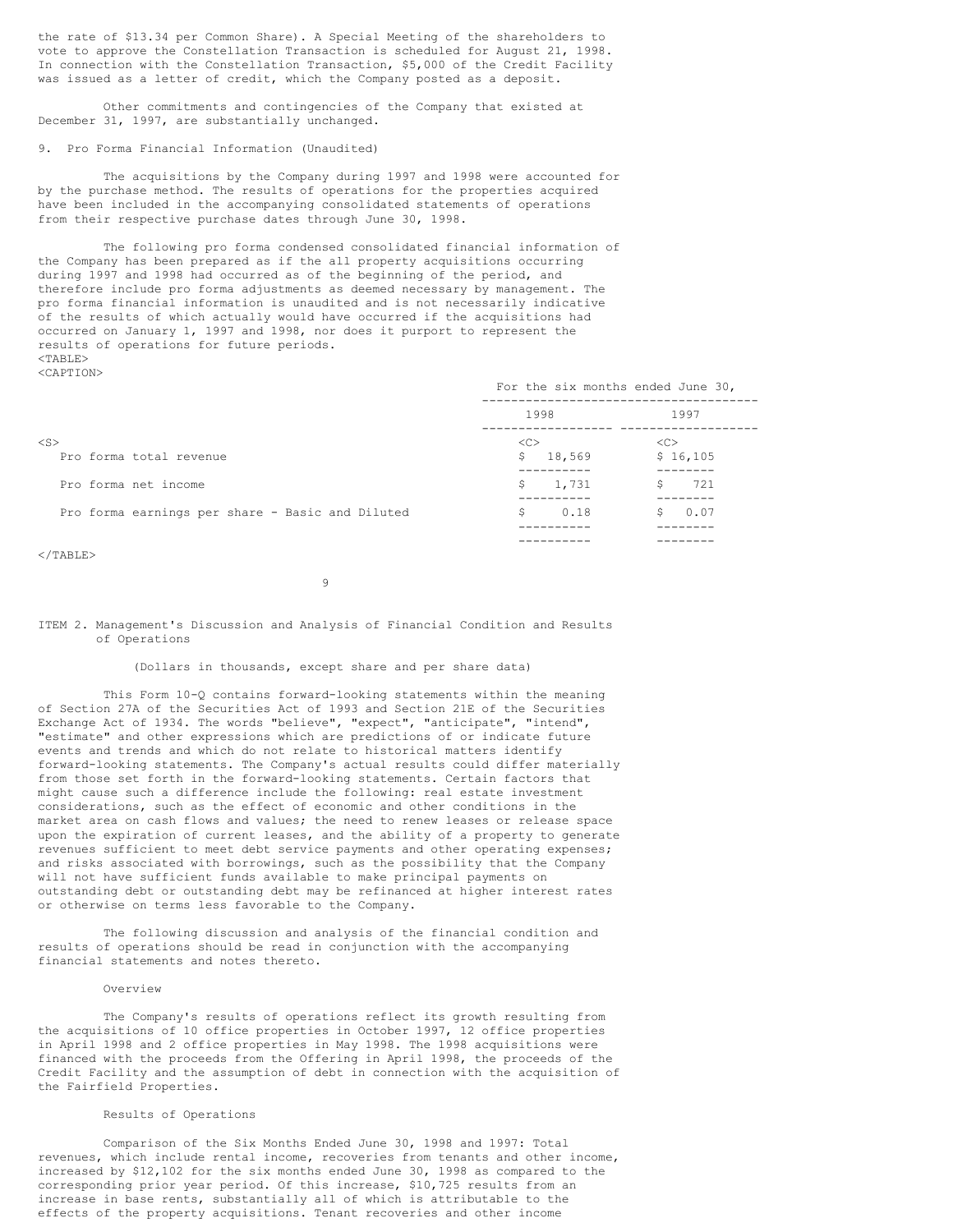increased \$1,377 due predominantly to tenant recoveries from newly acquired properties.

Property operating expenses and depreciation and amortization increased by \$4,512 primarily as a result of the effects of the property acquisitions. Interest expense and amortization of deferred financing costs increased by \$4,101 as a result of debt obtained or assumed in connection with certain of the Company's acquisitions. General and administrative expenses increased by \$482 due to the conversion of the Company from an externally-advised REIT to a self-administered REIT, which resulted in the addition of certain management and other staffing functions. The operations for the six months ended June 30, 1998 also included \$637 in costs associated with the Reformation on March 16, 1998.

As a result of the above factors, income before minority interests increased by \$2,370. Minority interests represent the portion of the Operating Partnership which is not owned by the Company. The Company did not have minority interests in the corresponding prior year period. Earnings per share decreased by \$0.04 per share due to the issuance of Common Shares in October 1997 and in the Offering of April, 1998 combined with other factors discussed above.

Comparison of the Three Months Ended June 30, 1998 and 1997: Total revenues, which include rental income, recoveries from tenants and other income, increased by \$7,210 for the three months ended June 30, 1998 as compared to the corresponding prior year period. Of this increase, \$6,432 results from an increase in base rents, substantially all of which is attributable to the effects of the property acquisitions. Tenant recoveries and other income increased \$778 due predominantly to tenant recoveries from newly acquired properties.

10

Property operating expenses and depreciation and amortization increased by \$2,781 primarily as a result of the effects of the property acquisitions. Interest expense and amortization of deferred financing costs increased by \$2,189 as a result of debt obtained or assumed in connection with certain of the Company's acquisitions. General and administrative expenses increased by \$269 due to the conversion of the Company from an externally-advised REIT to a self-administered REIT, which resulted in the addition of certain management and other staffing functions.

As a result of the above factors, income before minority interests increased by \$1,971. Minority interests represent the portion of the Operating Partnership which is not owned by the Company. The Company did not have minority interests in the corresponding period in 1997. Earnings per share increased by \$0.06 per share due to the factors discussed above partially offset by the effects of the issuance of Common Shares in October, 1997 and the Offering of April 1998.

## Liquidity and Capital Resources

Historically, cash provided from operations represented the primary source of liquidity to fund distributions, pay debt service and fund working capital requirements. The Company expects to continue to meet its short-term capital needs from property cash flow, including all property expenses, general and administrative expenses, dividend and distribution requirements and recurring capital improvements and leasing commissions. The Company does not anticipate borrowing to meet these requirements.

In January 1998, the Company paid dividends of \$0.125 per Common Share, amounting to \$282, and distributions to minority interests holding Partnership Units and Preferred Units totaling \$274 and \$720, respectively. In April 1998, the Company paid dividends of \$0.15 per Common Share, amounting to \$341, and distributions to minority interests holding Partnership Units and Preferred Units totaling \$388 and \$853, respectively. In July 1998, the Company paid dividends totaling \$0.15 per Common Share, amounting to \$1,466, and distributions to minority interests holding Partnership Units and Preferred Units amounted to \$387 and \$853, respectively.

On April 27, 1998, the Company completed the sale of 7,500,000 Common Shares to the public at a price of \$10.50 per share. The Company used the proceeds to acquire 7,500,000 Partnership Units and increase its percentage interest in the Operating Partnership to approximately 75.8%. Net proceeds from the Offering were \$72,742, which were used principally by the Operating Partnership on April 30, 1998, to acquire the Airport Square Properties, consisting of twelve office properties in the Baltimore/Washington corridor totaling approximately 815,000 net rentable square feet. In connection with the Offering, the Company's Shares were listed on the New York Stock exchange under the symbol "OFC".

On May 28, 1998, the Company, through the Operating Partnership, acquired the Fairfield Properties, two multistory office buildings located in Fairfield, New Jersey totaling approximately 262,000 net rentable square feet.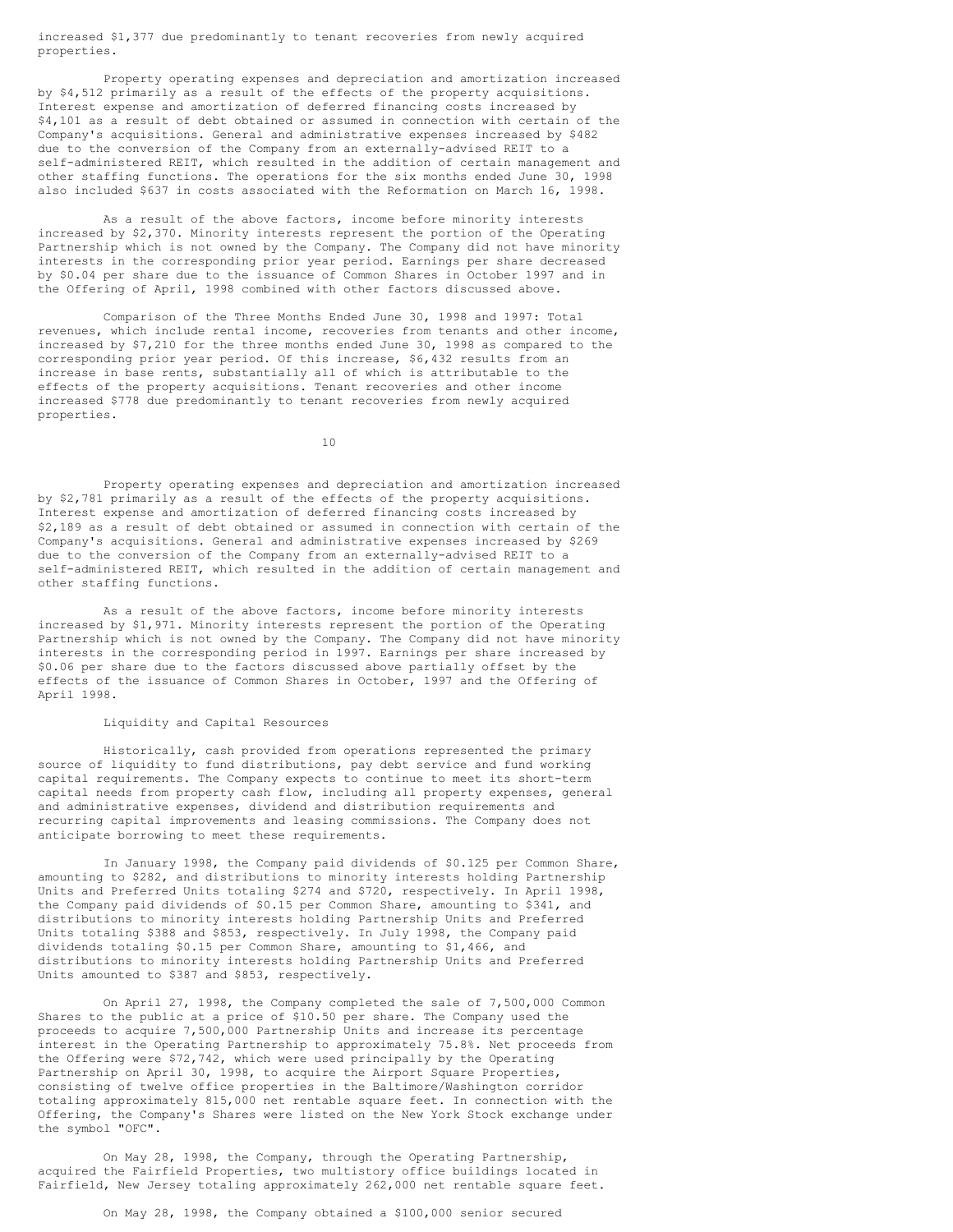revolving Credit Facility. The Credit Facility is a variable rate loan bearing interest at LIBOR plus 175 basis points and provides for monthly payments of interest only. A fee of 25 basis points per annum on the unused amount of the Credit Facility is payable quarterly, in arrears. On May 28, 1998, the Company borrowed \$23,750 under the Credit Facility to fund a portion of the Fairfield Properties' acquisition. The Company intends to utilize the remaining balance of the Credit Facility for acquisitions, renovations, tenant improvements and leasing commissions. The Credit Facility is collateralized by the Airport Square Properties and one of the Fairfield Properties.

On May 28, 1998, also in connection with the Fairfield Properties acquisition, the Company assumed \$6,465 in mortgage debt collateralized by one of the Fairfield Properties. The loan bears interest at a fixed rate of 8.29% per annum and provides for monthly payments of principal and interest totaling \$56.

11

On May 14, 1998, the Company entered into a series of agreements through affiliates of the Operating Partnership with Constellation and certain of its affiliates to acquire (i) interests in eighteen operating office and retail properties, (ii) options and rights of first refusal on 91 acres of land and (iii) certain assets of Constellation's real estate management subsidiary, including its 75% interest in Constellation Realty Management, LLC, a real estate management firm. The total purchase price of the Constellation Transaction is approximately \$204,600 to be paid as follows: (i) \$107,600 of cash and/or assumption of debt, (ii) \$72,750 of Common Shares (approximately 6,928,000 Common Shares at \$10.50 per share) and (iii) \$24,250 of Class A Convertible Preferred Shares (convertible into Common Shares after two years at the rate of \$13.34 per Common Share). A Special Meeting of the shareholders to vote to approve the Constellation Transaction is scheduled for August 21, 1998. This transaction may partially be funded by availability under the Credit Facility. In addition, the Company is presently negotiating with several lending institutions regarding additional secured financing to fund the Constellation Transaction. In connection with the Constellation Transaction, as of June 30, 1998, \$5,000 of the Credit Facility was issued as a letter of credit which the Company posted as a deposit.

To further meet long-term capital needs, the Company is presently negotiating with several lending institutions regarding additional secured financing arrangements, which the Company intends to utilize for additional acquisitions, renovations, tenant improvements and leasing commissions. Acquisitions may also be financed through net cash provided from operations or equity issuances. There is no assurance that the Company will be able to obtain such financing or that such financing will be adequate to fund the Company's acquisition and capital program.

The Company expects to meet its long term liquidity requirements, such as property acquisitions, scheduled debt maturities, major renovations, expansions, and other non-recurring capital improvements through long-term collateralized indebtedness and the issuance of additional equity securities.

# Statement of Cash Flows

During the six months ended June 30, 1998, the Company generated \$4,699 in cash flow from operating activities (net of nonrecurring Reformation costs of \$637), an increase of \$4,304 compared to the corresponding prior year period. This increase is due primarily to the effects of the Company's acquisition of operating properties. Other sources of cash flow consisted of (i) \$72,742 in net proceeds from the Offering and (ii) \$23,750 in additional borrowings under the Company's Credit Facility. During the six months ended June 30, 1998, the Company's major uses of cash included (i) \$95,987 to fund property acquisitions, tenant improvements, and leasing commissions and (ii) \$2,858 to pay dividends to shareholders and distributions to minority interests holding Partnership Units and Preferred Units.

#### Funds From Operations

The Company considers Funds From Operation ("FFO") to be helpful to investors as a measure of the financial performance of an equity REIT. In accordance with NAREIT's definition, FFO is defined as net income (loss) computed in accordance with GAAP, excluding gains (or losses) from debt restructuring and sales of property, plus real estate-related depreciation and amortization and afteradjustments for unconsolidated partnerships and joint ventures and extraordinary and nonrecurring items. FFO does not represent cash generated from operating activities determined in accordance with GAAP and should not be considered as an alternative to net income (determined in accordance with GAAP) as an indication of the Company's financial performance or to cash flow from operating activities (determined in accordance with GAAP) as a measure of the Company's liquidity, nor is it indicative of funds available to fund the Company's cash needs, including its ability to make cash distributions. Other REITs may not define FFO in accordance with the current NAREIT definition or may interpret the current NAREIT definition differently from the Company. FFO for the six months ended June 30, 1998 and 1997, as calculated in accordance with the NAREIT definition published in March 1995, are summarized in the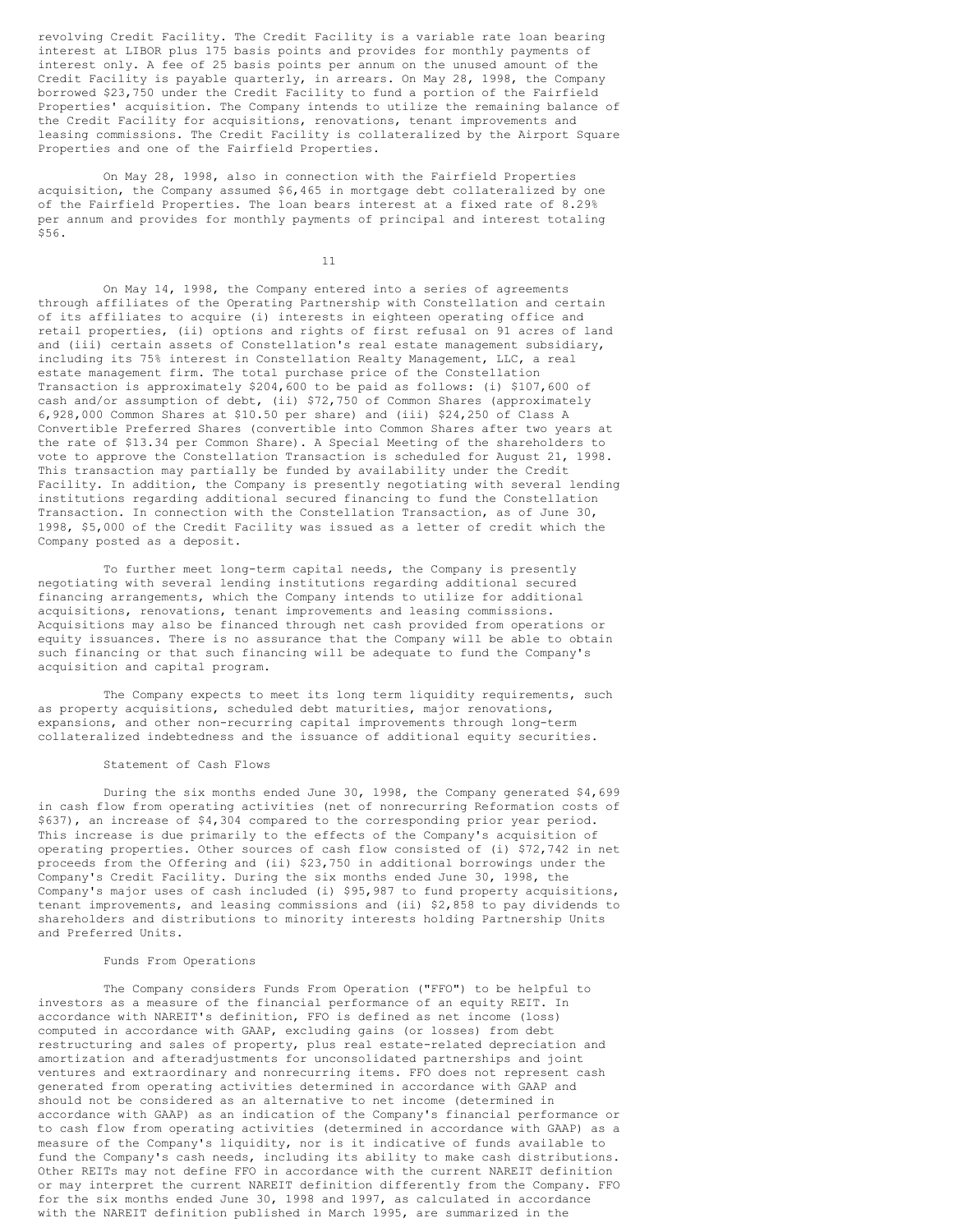#### <TABLE> <CAPTION>

|                                                                                                 | Three Months Ended June 30,<br>--------------------- |                          |                                        | Six Months Ended June 30,<br>------------------- |  |  |
|-------------------------------------------------------------------------------------------------|------------------------------------------------------|--------------------------|----------------------------------------|--------------------------------------------------|--|--|
|                                                                                                 | 1998                                                 | 1997                     | 1998                                   | 1997                                             |  |  |
| $<$ S $>$                                                                                       | $- - - - -$<br>$\langle C \rangle$                   | $<\infty$                | $- - - -$<br><<                        | < <c></c>                                        |  |  |
| Income before minority interests                                                                | \$2,058                                              | Ŝ.<br>87                 | \$2,548                                | $\mathsf{S}$<br>178                              |  |  |
| Add: Nonrecurring charge<br>Reformation costs                                                   |                                                      |                          | 637                                    |                                                  |  |  |
| Add: Real estate related depreciation and<br>amortization<br>Less: Preferred Unit distributions | 1,270<br>(853)<br>--------                           | 139<br>$- - - - - - - -$ | 2,241<br>(1, 706)<br>$- - - - - - - -$ | 277                                              |  |  |
| Funds from operations<br>Add: Preferred Unit distributions<br>Funds from operations assuming    | 2,475<br>8.53                                        | 226                      | 3,720<br>1,706                         | 455                                              |  |  |
| conversion of Preferred Units                                                                   | \$3,328                                              | $\sqrt{5}$ 226           | 5,426                                  | \$ 455                                           |  |  |
| Weighted average Common Shares/Units                                                            |                                                      |                          |                                        |                                                  |  |  |
| outstanding (1)                                                                                 | 10,210                                               | 1,420<br>$- - - - - - -$ | 7,546<br>$- - - - - - - -$             | 1,420                                            |  |  |
| Weighted average Common Shares/Units                                                            |                                                      |                          |                                        |                                                  |  |  |
| outstanding diluted (2)                                                                         | 17,731                                               | 1,420                    | 15,067                                 | 1,420                                            |  |  |
|                                                                                                 |                                                      |                          |                                        |                                                  |  |  |
| $<$ /TABLE>                                                                                     |                                                      |                          |                                        |                                                  |  |  |

- ---------------

(1) Assumes redemption of all Partnership Units, calculated on a weighted average basis for Common Shares. Includes 282,508 Common Shares issuable upon redemption of Partnership Units issuable upon the conversion of the Retained Interests. Excludes the weighted average effect of the conversion of 186,455 Retained Interests into 186,455 Preferred Units and 1,913,545 Preferred Units, both convertible into an aggregate of 7,499,940 Partnership Units which are, in turn, redeemable for

7,499,940 Common Shares.

(2) Assumes redemption of all Partnership Units, calculated on a weighted average basis for Common Shares. Includes 282,508 Common Shares issuable upon redemption of Partnership Units issuable upon the conversion of the Retained Interests. Includes the weighted average effect of the conversion of 186,455 Retained Interests into 186,455 Preferred Units and 1,913,545 Preferred Units, both convertible into an aggregate of 7,499,940 Partnership Units which are, in turn, redeemable for 7,499,940 Common Shares. Includes 70,000 Common Shares for the assumed conversion of stock options (using the Treasury stock method). Conversion of convertible Preferred Units and Partnership Units is assumed in computing the diluted weighted average Common Shares denominator since such conversion has a dilutive effect on FFO.

13

PART II. OTHER INFORMATION

ITEM 1. Legal Proceedings

The Company is not currently involved in any material litigation nor, to the Company's knowledge, is any material litigation currently threatened against the Company (other than routine litigation arising in the ordinary course of business, substantially all of which is expected to be covered by liability insurance).

ITEM 2. Changes In Securities

None.

ITEM 3. Defaults Upon Senior Securities

None.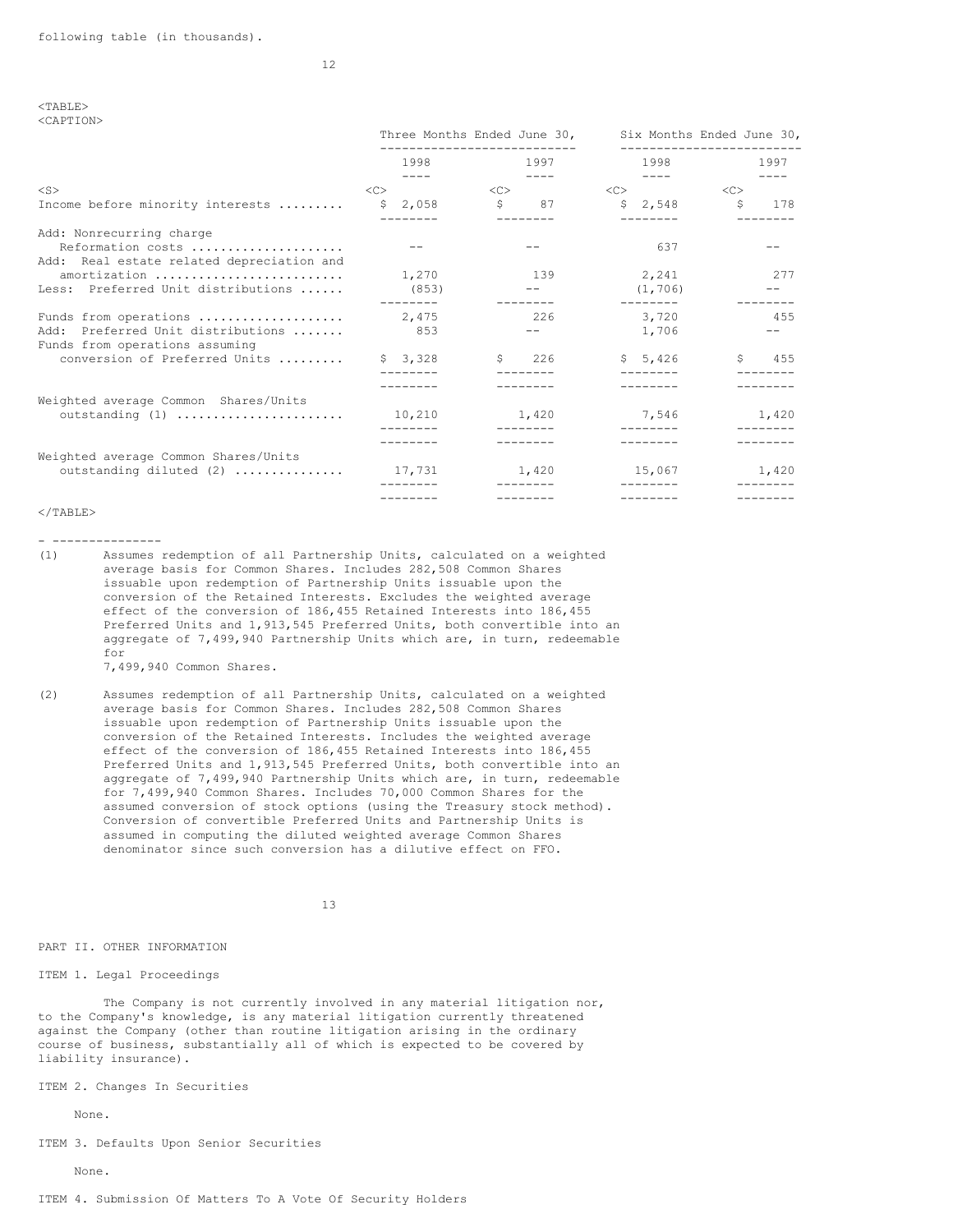None.

ITEM 5. Other Information

None.

ITEM 6. Exhibits and Reports on Form 8-K

(a) Exhibits:

# <TABLE>

# <CAPTION>

| EXHIBIT<br>NO. | DESCRIPTION                                                                                                                                                                                                                                                                                                                                               |
|----------------|-----------------------------------------------------------------------------------------------------------------------------------------------------------------------------------------------------------------------------------------------------------------------------------------------------------------------------------------------------------|
| $<$ S $>$      | < <sub></sub>                                                                                                                                                                                                                                                                                                                                             |
| 2.1            | Assignment of Partnership Interests dated as of April 30,<br>1998 between Airport Square Limited Partnership, Airport<br>Square Corporation, Camp Meade Corporation and COPT<br>Airport Square One LLC and COPT Airport Square Two LLC.<br>(filed with the Company's Current Report on Form 8-K on<br>May 14, 1998 and incorporated herein by reference). |
| 2, 2           | Contribution Agreement between the Company and the<br>Operating Partnership and certain Constellation affiliates<br>(filed as Exhibit A of the Company's Schedule 14A<br>Information on June 26, 1998 and incorporated herein by<br>reference).                                                                                                           |
| 2.3            | Service Company Asset Contribution Agreement between the<br>Company and the Operating Partnership and certain<br>Constellation affiliates (filed as Exhibit B of the<br>Company's Schedule 14A Information on June 26, 1998 and<br>incorporated herein by reference).                                                                                     |
| 2.4            | Amended and Restated Limited Partnership Agreement of the<br>Operating Partnership dated March 16, 1998.                                                                                                                                                                                                                                                  |
| 10.1           | Assignment of Purchase and Sale Agreement dated as of<br>April 30, 1998 between Aetna Life Insurance Company and<br>the Operating Partnership. (filed with the Company's<br>Current Report on Form 8-K on May 14, 1998 and<br>incorporated herein by reference).                                                                                          |
| 10.2           | Assignment of Loan Purchase and Sale Agreement dated as of<br>April 30, 1998 between Constellation Real Estate, Inc. and<br>the Operating Partnership. (filed with the Company's<br>Current Report on Form 8-K on May 14, 1998 and<br>incorporated herein by reference).                                                                                  |
|                | 14                                                                                                                                                                                                                                                                                                                                                        |
| 10.3           | Purchase and Sale Agreement dated as of April 1, 1998<br>between Aetna Life Insurance Company and Airport Square<br>Limited Partnership (filed with the Company's Current<br>Report on Form 8-K on May 14, 1998 and incorporated herein<br>by reference).                                                                                                 |
| 10.4           | Loan Purchase and Sale Agreement dated as of March 13,<br>1998 between Aetna Life Insurance Company and<br>Constellation Real Estate, Inc. (filed with the Company's<br>Current Report on Form 8-K on May 14, 1998 and<br>incorporated herein by reference).                                                                                              |
| 10.5           | Amendment to Loan Purchase and Sale Agreement dated as of<br>April 16, 1998 between Aetna Life Insurance Company and<br>Constellation Real Estate, Inc. (filed with the Company's<br>Current Report on Form 8-K on May 14, 1998 and<br>incorporated herein by reference).                                                                                 |
| 10.6           | Purchase and Sale Agreement dated as of March 4, 1998<br>between 695 Rt. 46 Realty, LLC, 710 Rt. 46 Realty, LLC and<br>COPT Acquisitions, Inc. (filed with the Company's Current<br>Report on Form 8-K on June 10, 1998 and incorporated<br>herein by reference).                                                                                         |

- 10.7 Letter Amendment to Purchase and Sale Agreement dated as of March 26, 1998 between 695 Rt. 46 Realty, LLC, 710 Rt. 46 Realty, LLC and COPT Acquisitions, Inc. (filed with the Company's Current Report on Form 8-K on June 10, 1998 and incorporated herein by reference).
- 10.8 Secured Promissory Note dated as of April 29, 1997 between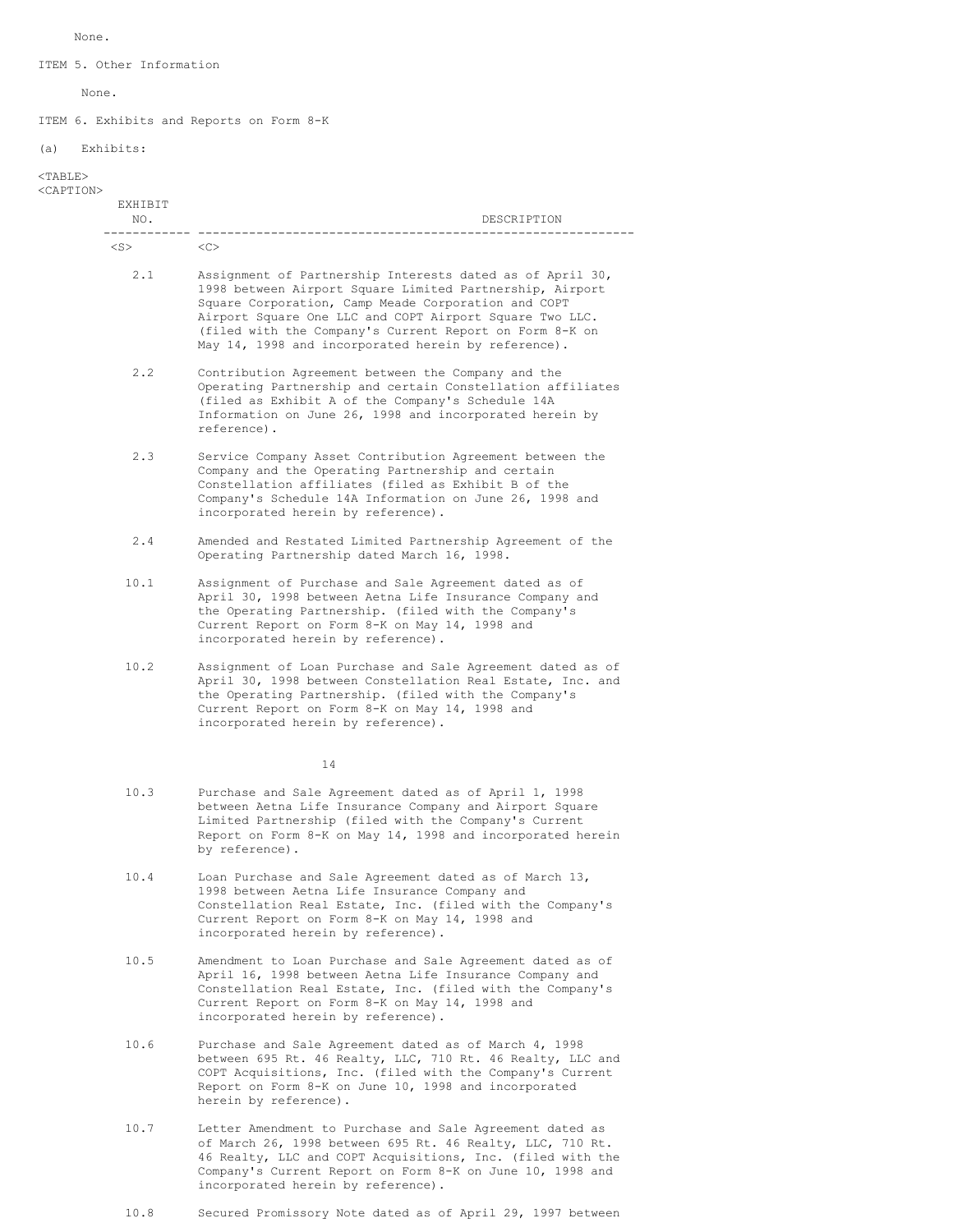710 Rt. 46 Realty, LLC and Life Investors Insurance Company of America (filed with the Company's Current Report on Form 8-K on June 10, 1998 and incorporated herein by reference).

- 10.9 Mortgage and Security Agreement dated as of April 29, 1997 between 710 Rt. 46 Realty, LLC and Life Investors Insurance Company of America (filed with the Company's Current Report on Form 8-K on June 10, 1998 and incorporated herein by reference).
- 10.10 Senior Secured Revolving Credit Agreement dated as of May 28, 1998 between Corporate Office Properties, L.P., Corporate Office Properties Trust, Any Mortgaged Property Subsidiary and Bankers Trust Company (filed with the Company's Current Report on Form 8-K on June 10, 1998 and incorporated herein by reference).
- 10.11 Option Agreement between the Operating Partnership and NBP-III, LLC (a Constellation affiliate) (filed as Exhibit C of the Company's Schedule 14A Information on June 26, 1998 and incorporated herein by reference).
- 10.12 Option Agreement between the Operating Partnership and Constellation Gatespring II, LLC (a Constellation affiliate) (filed as Exhibit D of the Company's Schedule 14A Information on June 26, 1998 and incorporated herein by reference).
- 10.13 First Amendment to Option Agreement between the Operating Partnership and NBP-III, LLC (a Constellation affiliate) (filed as Exhibit E of the Company's Schedule 14A Information on June 26, 1998 and incorporated herein by reference).
- 10.14 First Amendment to Option Agreement between the Operating Partnership and Constellation Gatespring II, LLC (a Constellation affiliate) (filed as Exhibit F of the Company's Schedule 14A Information on June 26, 1998 and incorporated herein by reference).

15

- 10.15 Development Property Acquisition Agreement between the Operating Partnership and Constellation Properties, Inc. (a Constellation affiliate) (filed as Exhibit G of the Company's Schedule 14A Information on June 26, 1998 and incorporated herein by reference).
- 10.16 Development Property Acquisition Agreement between the Operating Partnership and CPI Piney Orchard Village Center, Inc. (a Constellation affiliate) (filed as Exhibit H of the Company's Schedule 14A Information on June 26, 1998 and incorporated herein by reference).
- 10.17 Amended and Restated Registration Rights Agreement dated March 16, 1998 for the benefit of certain shareholders of the Company.
- 27.1 Financial Data Schedule.
- 99.1 Press release dated May 15, 1998 regarding the Company's entrance into a series of agreements through affiliates of the Operating Partnership with Constellation and certain Constellation affiliates to acquire real estate properties and service businesses (filed with the Company's Current Report on Form 8-K on May 29, 1998 and incorporated herein by reference).
- 99.2 Press release dated August 12, 1998 regarding the Company's earnings for the period ended June 30, 1998 (filed with the Company's Current Report on Form 8-K on August 12, 1998 and incorporated herein by reference).

 $\langle$ /TABLE>

(b) Reports on Form 8-K

During the three months ended June 30, 1998 and through August 7, 1998 the Company filed the following:

i. a Current Report of Form 8-K filed May 15, 1998 (Reporting under Items 2 and 7) regarding the Company's acquisition through affiliates of the Operating Partnership of nine multistory office buildings and three office/flex buildings located in the Baltimore/Washington corridor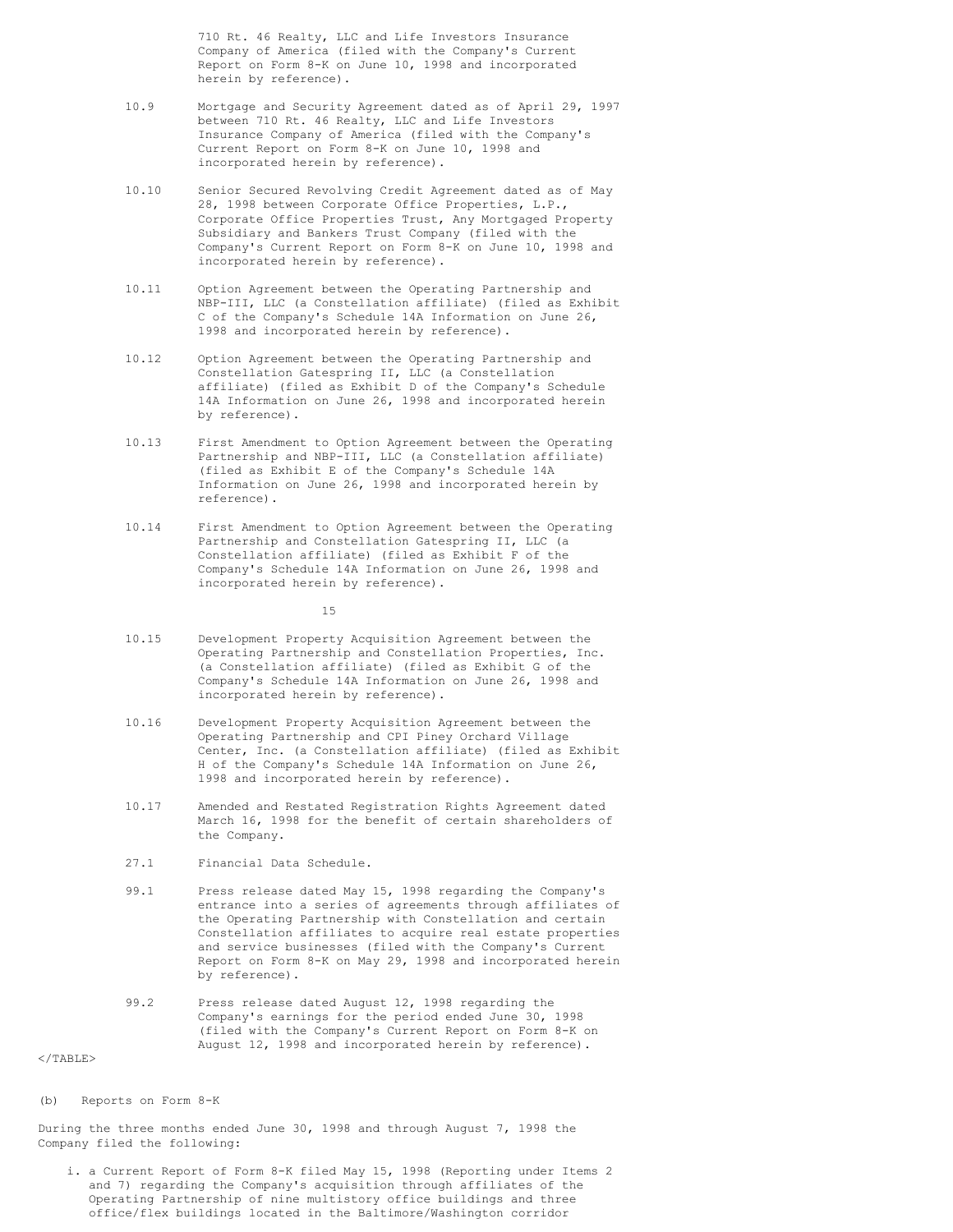adjacent to BWI Airport in Linthicum, Anne Arundel County, Maryland.

- ii.a Current Report of Form 8-K filed May 29, 1998 (Reporting under Items 5 and 7) regarding the Company's entrance into a series of agreements through affiliates of the Operating Partnership with Constellation and certain Constellation affiliates to acquire real estate properties and service businesses.
- iii. a Current Report of Form 8-K filed June 10, 1998 (Reporting under Items 2, 5 and 7) regarding the Company's acquisition through affiliates of the Operating Partnership of two multistory office buildings located in Fairfield, New Jersey and the Company's procurement of a \$100,000 secured credit facility.
- iv.a Current Report of Form 8-KA filed July 7, 1998 (Amending Items 2 and 7 as originally filed) regarding the Company's acquisition through affiliates of the Operating Partnership of two multistory office buildings located in Fairfield, New Jersey.
- v. a Current Report of Form 8-KA filed July 7, 1998 (Amending Items 2 and 7 as originally filed) regarding the Company's acquisition through affiliates of the Operating Partnership of nine multistory office buildings and three office/flex buildings located in the Baltimore/Washington corridor adjacent to BWI Airport in Linthicum, Anne Arundel County, Maryland.

16

## SIGNATURES

Pursuant to the requirements of Section 13 or 15(d) of the Securities Act of 1934, the Company has duly caused this report to be signed on its behalf by the undersigned, thereunto duly authorized.

CORPORATE OFFICE PROPERTIES TRUST

| Date August 12, 1998 |  | By: /s/ Clay W. Hamlin, III                                                                                |
|----------------------|--|------------------------------------------------------------------------------------------------------------|
|                      |  | Clay W. Hamlin, III<br>President and Chief Executive Officer<br>(Principal Executive Officer)              |
| Date August 12, 1998 |  | By: /s/ Thomas D. Cassel                                                                                   |
|                      |  | Thomas D. Cassel<br>Vice President - Finance and Treasurer<br>(Principal Financial and Accounting Officer) |

17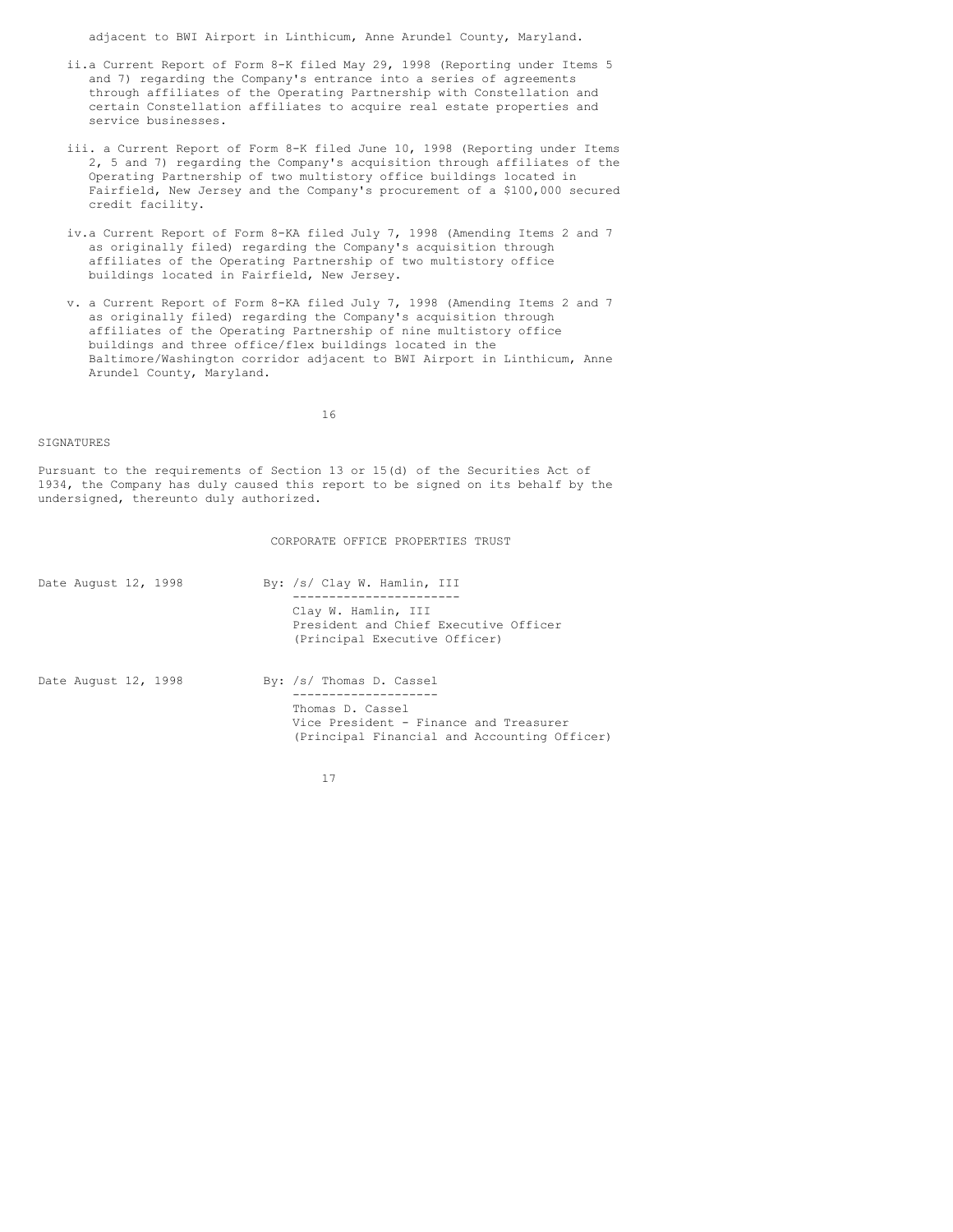AMENDED AND RESTATED LIMITED PARTNERSHIP AGREEMENT

THESE SECURITIES ARE SUBJECT TO RESTRICTIONS ON TRANSFERABILITY AND RESALE AND MAY NOT BE TRANSFERRED OR RESOLD EXCEPT AS PERMITTED UNDER THE SECURITIES ACT OF 1933, AS AMENDED, AND THE APPLICABLE STATE SECURITIES LAWS PURSUANT TO A REGISTRATION OR EXEMPTION THEREFROM.

# TABLE OF CONTENTS

Page

|                                                                                        | SECTION 1.2 Rules of Construction. 12                                                                                                          |
|----------------------------------------------------------------------------------------|------------------------------------------------------------------------------------------------------------------------------------------------|
|                                                                                        |                                                                                                                                                |
| SECTION 2.2<br>SECTION 2.3                                                             | Place of Business; Registered Office; Registered Agent 13                                                                                      |
|                                                                                        |                                                                                                                                                |
| SECTION 3.2                                                                            | Authorized Activities. 13                                                                                                                      |
|                                                                                        |                                                                                                                                                |
| SECTION 4.1<br>SECTION 4.2<br>SECTION 4.3<br>SECTION 4.4<br>SECTION 4.5<br>SECTION 4.6 | Capital Contributions. 13<br>Additional Partnership Interests 14<br>No Third Party Beneficiaries 15<br>Return of Capital Account; Interest. 17 |
|                                                                                        | ARTICLE V - ALLOCATIONS AND DISTRIBUTIONS. 17                                                                                                  |
| SECTION 5.1<br>SECTION 5.2<br>SECTION 5.3<br>SECTION 5.4<br>SECTION 5.5<br>SECTION 5.6 | Profits, Losses and Distributive Shares. 17<br>Distributions upon Liquidation 24<br>Restricted Distributions 24                                |
|                                                                                        |                                                                                                                                                |
| SECTION 6.1<br>SECTION 6.2                                                             | Management and Control of Partnership Business 25<br>No Management by Limited Partners; Limitation of                                          |
| SECTION 6.3<br>SECTION 6.4<br>SECTION 6.5                                              | Limitations on Partners. 26<br>Business with Affiliates 26<br>Compensation; Reimbursement of Expenses. 27                                      |



|                                                             | Page |
|-------------------------------------------------------------|------|
| SECTION 6.6 Liability for Acts and Omissions 27             |      |
| ARTICLE VII - ADMINISTRATIVE, FINANCIAL AND TAX MATTERS. 28 |      |
| SECTION 7.2 Annual Audit and Accounting. 29                 |      |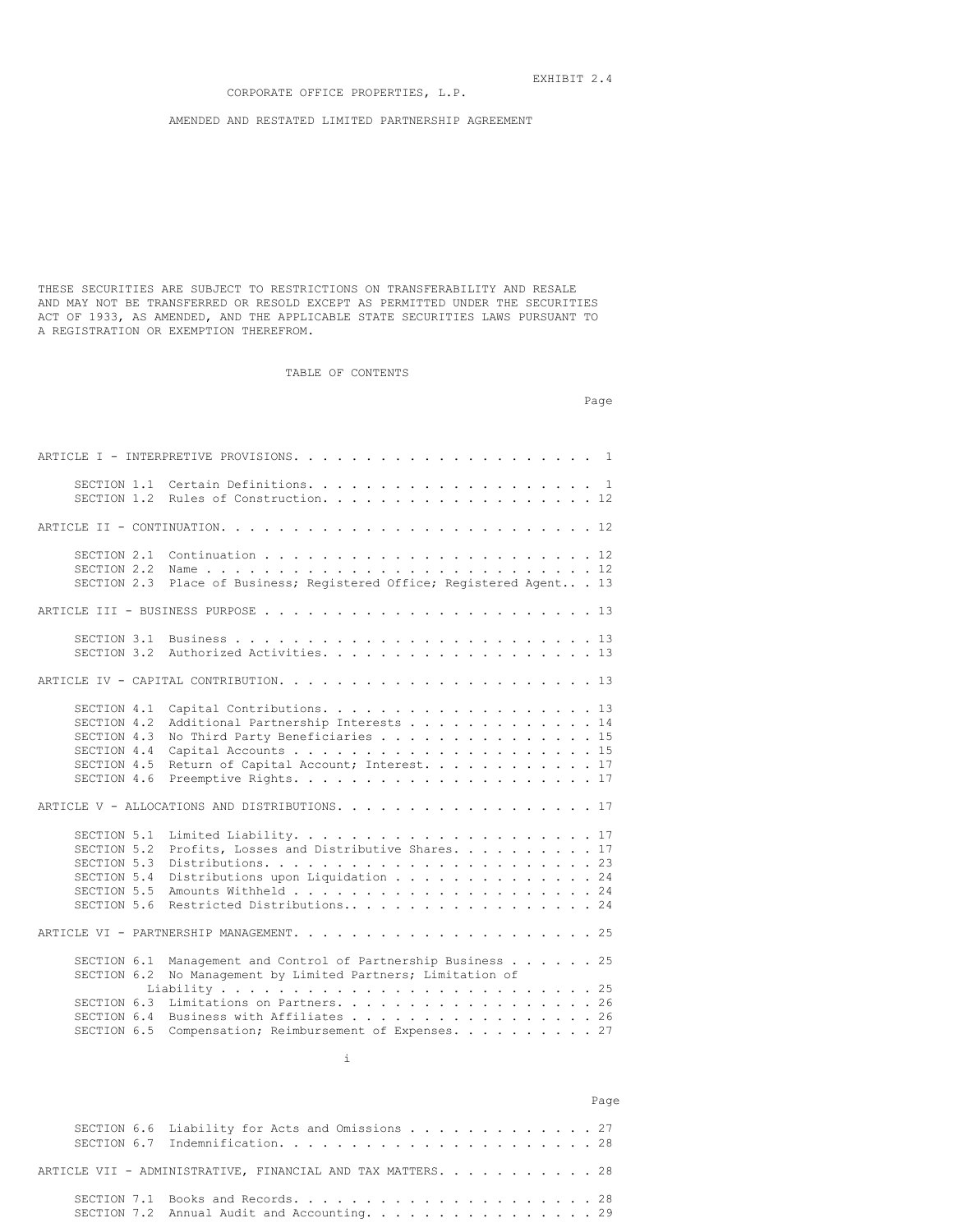| SECTION 7.3<br>SECTION 7.4<br>SECTION 7.5<br>SECTION 7.6                                                                                            |                                                                                                                                                                                                         |
|-----------------------------------------------------------------------------------------------------------------------------------------------------|---------------------------------------------------------------------------------------------------------------------------------------------------------------------------------------------------------|
| ARTICLE VIII -                                                                                                                                      | TRANSFER OF PARTNERSHIP INTERESTS; ADMISSION OF PARTNERS 31                                                                                                                                             |
| SECTION 8.1<br>SECTION 8.2<br>SECTION 8.3<br>SECTION 8.4                                                                                            | Transfer by General Partner. 31<br>Obligations of a Prior General Partner 31<br>Successor General Partner. 31<br>Restrictions on Transfer and Withdrawal by Limited                                     |
| SECTION 8.5<br>SECTION 8.6<br>SECTION 8.7<br>SECTION 8.8<br>SECTION 8.9                                                                             | Substituted Limited Partner. 33<br>Timing and Effect of Transfers 33<br>Additional Limited Partners. 34<br>Amendment of Agreement and Certificate 34                                                    |
|                                                                                                                                                     |                                                                                                                                                                                                         |
| SECTION 9.1<br>SECTION 9.2<br>SECTION 9.3<br>SECTION 9.4<br>SECTION 9.5<br>SECTION 9.6<br>SECTION 9.7<br>SECTION 9.8<br>SECTION 9.9<br>SECTION 9.10 | Right of Redemption. 34<br>Timing of Redemption 35<br>Assumption of Redemption Obligation. 35<br>Further Assurances; Certain Representations. 35<br>Effect of Redemption 36<br>Redemption Restriction37 |
|                                                                                                                                                     |                                                                                                                                                                                                         |
| SECTION 10.1<br>SECTION 10.2<br>SECTION 10.3<br>SECTION 10.4                                                                                        | Term and Dissolution. 38<br>Liquidation of Partnership Assets39<br>Effect of Treasury Regulations. 40<br>Time for Winding-Up 41                                                                         |

ii

|               |                                                       |  |  |  |  |  |  |  |  |  | Page |
|---------------|-------------------------------------------------------|--|--|--|--|--|--|--|--|--|------|
| SECTION 11.1  | Amendment Procedure 41                                |  |  |  |  |  |  |  |  |  |      |
| SECTION 11.2  | Meetings and Voting $\ldots$ 42                       |  |  |  |  |  |  |  |  |  |      |
|               | ARTICLE XII - MISCELLANEOUS PROVISIONS 43             |  |  |  |  |  |  |  |  |  |      |
| SECTION 12.1  | Title to Property 43                                  |  |  |  |  |  |  |  |  |  |      |
| SECTION 12.2  | Other Activities of Limited Partners and Preferred    |  |  |  |  |  |  |  |  |  |      |
|               |                                                       |  |  |  |  |  |  |  |  |  |      |
| SECTION 12.3  | Power of Attorney 43                                  |  |  |  |  |  |  |  |  |  |      |
| SECTION 12.4  |                                                       |  |  |  |  |  |  |  |  |  |      |
| SECTION 12.5  | Further Assurances. 45                                |  |  |  |  |  |  |  |  |  |      |
| SECTION 12.6  | Titles and Captions 45                                |  |  |  |  |  |  |  |  |  |      |
| SECTION 12.7  |                                                       |  |  |  |  |  |  |  |  |  |      |
| SECTION 12.8  | Binding Agreement 45                                  |  |  |  |  |  |  |  |  |  |      |
| SECTION 12.9  | Waiver of Partition 45                                |  |  |  |  |  |  |  |  |  |      |
|               | SECTION 12.10 Counterparts and Effectiveness. 45      |  |  |  |  |  |  |  |  |  |      |
|               | SECTION 12.11 Survival of Representations $\ldots$ 45 |  |  |  |  |  |  |  |  |  |      |
|               |                                                       |  |  |  |  |  |  |  |  |  |      |
|               |                                                       |  |  |  |  |  |  |  |  |  |      |
|               | SECTION 12.14 Authorization and Consent 46            |  |  |  |  |  |  |  |  |  |      |
| SECTION 12.15 |                                                       |  |  |  |  |  |  |  |  |  |      |
|               |                                                       |  |  |  |  |  |  |  |  |  |      |

Exhibit 1- . . Schedule of Partners Exhibit 2- . . Form of Redemption or Conversion Notice Exhibit 3- . . Form of Registration Rights Agreement

# CORPORATE OFFICE PROPERTIES, L.P.

# AMENDED AND RESTATED LIMITED PARTNERSHIP AGREEMENT

The undersigned, being the sole general partner and the initial Limited Partners of CORPORATE OFFICE PROPERTIES, L.P. (the "Partnership"), a limited partnership formed under the Delaware Revised Uniform Limited Partnership Act, do hereby enter into this Partnership Agreement as of this 16th day of March 1998.

# R E C I T A L S:

# A. The Partnership was formed pursuant to a Certificate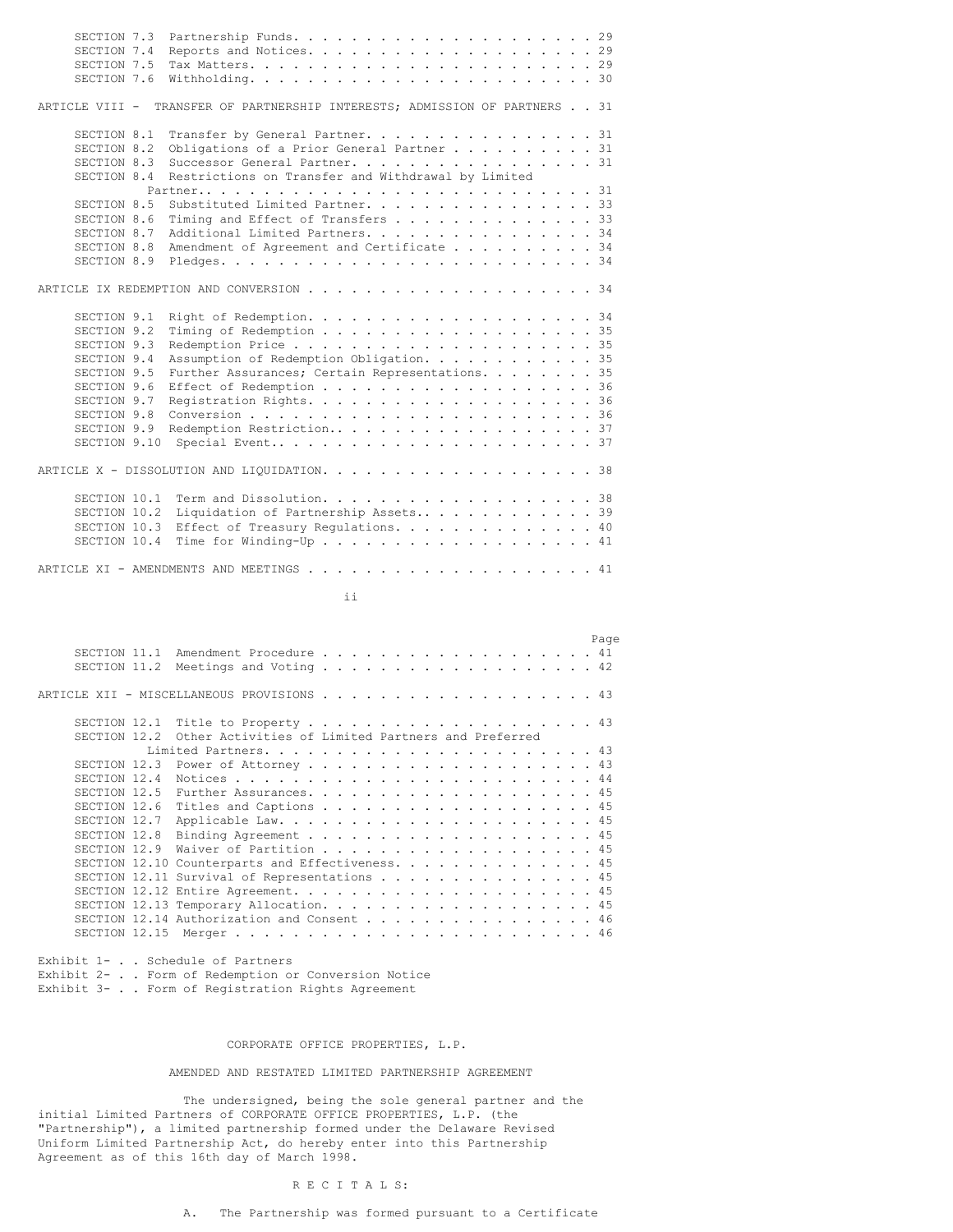of Limited Partnership filed on October 10, 1997 with the Secretary of State of the State of Delaware under the name "FCO, L.P." following the execution of a Limited Partnership Agreement dated October 14, 1997 (the "Original Partnership Agreement") among the General Partner's predecessor and the initial Limited Partners.

B. The Partnership changed its name to Corporate Office Property, L.P. as of January 1, 1998.

C. The General Partner was reformed as a Maryland real estate investment trust on the date hereof.

D. The General Partner, the Limited Partners and the Preferred Limited Partners desire to set forth the understandings and agreements, including certain rights and obligations, among the Partners (as hereinafter defined) with respect to the Partnership. This Agreement amends, restates and supersedes the Original Partnership Agreement in its entirety.

- --------------------------------------------------------------------------------

ARTICLE I - INTERPRETIVE PROVISIONS

- --------------------------------------------------------------------------------

SECTION 1.1 Certain Definitions. The following terms have the definitions hereinafter indicated whenever used in this Agreement with initial capital letters:

Act: The Delaware Revised Uniform Limited Partnership Act, Sections 17-101 to 17 -1111 of the Delaware Code, Title 6, as amended from time to time.

Additional Limited Partner/Preferred Limited Partner: A Person admitted to the Partnership as a Limited Partner or Preferred Limited Partner in accordance with Section 8.7 hereof and who is shown as such on the books and records of the Partnership in such Person's capacity as a limited partner of the Partnership.

2

Adjusted Capital Account: With respect to any Partner, such Partner's Capital Account maintained in accordance with Section 4.4 hereof, as of the end of the relevant Fiscal Year of the Partnership, after giving effect to the following adjustments:

(A) Credit to such Capital Account such Partner's share of Partnership Minimum Gain determined in accordance with Treasury Regulations Section 1.704-2(g)(1) and such Partner's share of Partner Minimum Gain determined in accordance with Treasury Regulations Section 1.7042(i)(5).

(B) Debit to such Capital Account the items described in Treasury Regulations Section  $1.704-1$  (b)(2)(ii)(d)(4), (5) and (6).

The foregoing definition of "Adjusted Capital Account" is intended to comply with the provisions of Treasury Regulations Sections 1.704-1(b)(2)(ii) and 1.704-2 and shall he interpreted consistently therewith.

Adjusted Capital Account Deficit: With respect to any Partner, the deficit balance, if any, in that Partner's Adjusted Capital Account as of the end of the relevant Fiscal Year of the Partnership.

Affiliate: With respect to any referenced Person, (i) a member of such Person's immediate family; (ii) any Person who directly or indirectly owns, controls or holds the power to vote ten percent (10%) or more of the outstanding voting interests or securities of the Person in question; (iii) any Person ten percent (10%) or more of whose outstanding interests or securities are directly or indirectly owned, controlled, or held with power to vote by the Person in question; (iv) any Person directly or indirectly controlling, controlled by, or under direct or indirect common control with the Person in question; (v) if the Person in question is a corporation, any executive officer or director of such Person or of any corporation directly or indirectly controlling such Person: and (vi) if the Person in question is a partnership, any general partner of the partnership or any limited partner owning or controlling ten percent (10%) or more of either the capital or profits interest in such partnership. As used herein, "control" shall mean the possession, directly or indirectly, of the power to direct or cause the direction of the management and policies of a Person, whether through the ownership of voting securities, by contract, or otherwise.

Agreed Value: In the case of any (i) Contributed Property acquired pursuant to a Contribution Agreement, the value of such Contributed Property as set forth in or determined pursuant to such Contribution Agreement or, if no such value is set forth or determined for such Contributed Property, the portion of the consideration provided for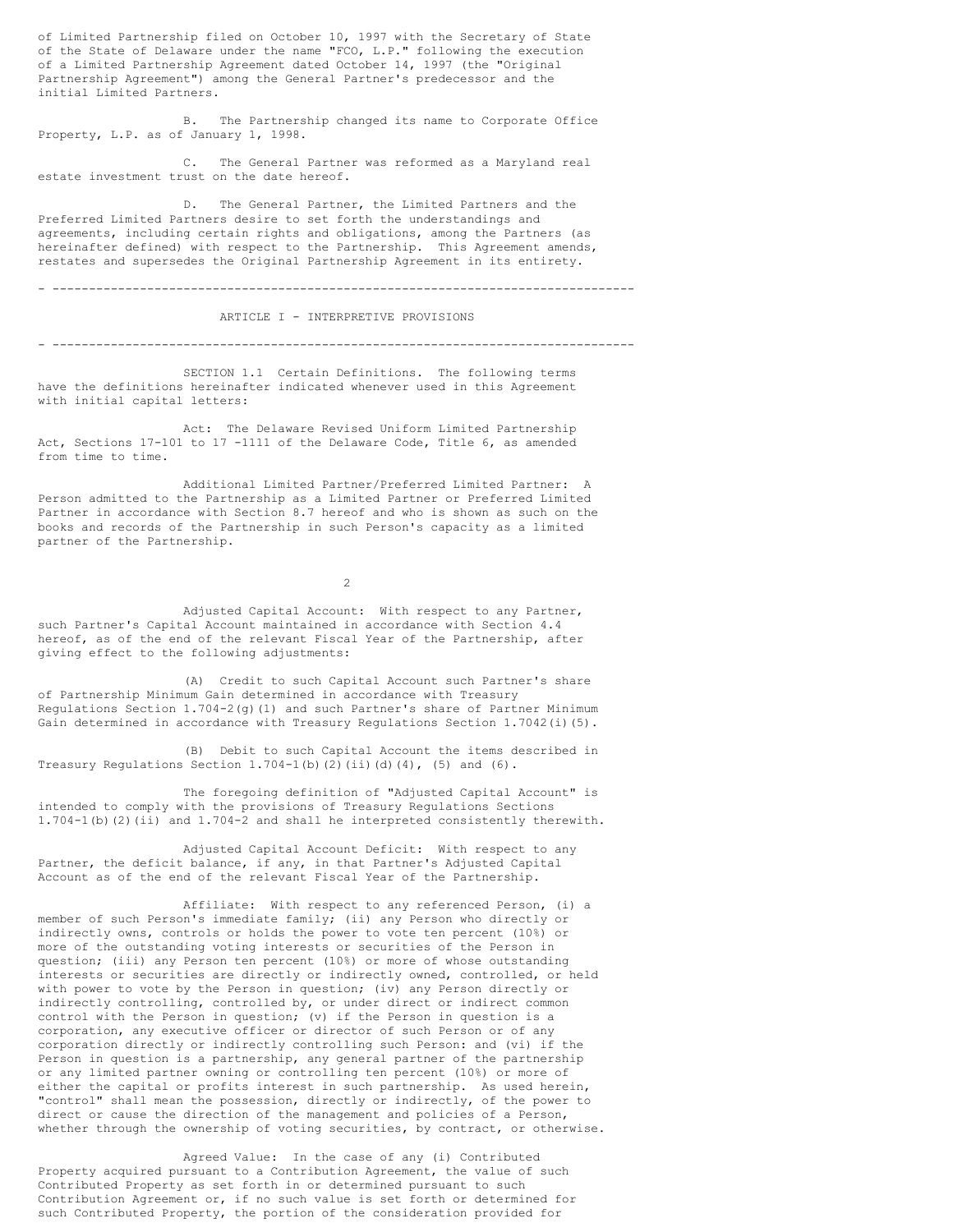under such Contribution Agreement allocable to such Contributed Property, as determined by the General Partner in its reasonable discretion, (ii) Contributed Property acquired other than pursuant to a Contribution Agreement, the fair market value of such property at the time of contribution, as determined by the General Partner using such method of valuation as it may adopt in its reasonable discretion and (iii) property distributed to a Partner by the Partnership, the Partnership's Book Value of such property at the time such property is distributed without taking into account, in the case of each of (i), (ii) and (iii), the amount of any re-

3

lated indebtedness assumed by the Partnership (or the Partner in the case of clause (iii)) or to which the Contributed Property is taken subject.

Agreement: This Limited Partnership Agreement and all Exhibits attached hereto, as the same may be amended or restated and in effect from time to time which are hereby incorporated by reference and made a part of this Agreement.

Assignee: Any Person to whom one or more Partnership Units or Preferred Units have been Transferred as permitted under this Agreement but who has not become a Substituted Limited Partner/Preferred Limited Partner in accordance with the provisions hereof.

Bankruptcy: Either (i) a referenced Person's making an assignment for the benefit of creditors, (ii) the filing by a referenced Person of a voluntary petition in bankruptcy, (iii) a referenced Person's being adjudged insolvent or having entered against such referenced Person an order for relief in any bankruptcy or insolvency proceeding, (iv) the filing by a referenced Person of an answer seeking any reorganization, composition, readjustment, liquidation, dissolution, or similar relief under any law or regulation, (v) the filing by a referenced Person of an answer or other pleading admitting or failing to contest the material allegations of a petition filed against such referenced Person in any proceeding of reorganization, composition, readjustment, liquidation, dissolution, or for similar relief under any statute, law or regulation or (vi) a referenced Person's seeking, consenting to, or acquiescing in the appointment of a trustee, receiver or liquidator for all or substantially all of such referenced Person's property (or court appointment of such trustee, receiver or liquidator). The foregoing is intended to supersede the events listed in Section  $17-402(a)(4)$  and  $(5)$  of the Act.

Book-Tax Disparity: With respect to any item of Contributed Property, or property the Book Value of which has been adjusted in accordance with Section  $4.4(D)$ , as of the date of determination, the difference between the Book Value of such property and the adjusted basis of such property for federal income tax purposes.

Book Value: With respect to any Contributed Property, the Agreed Value of such property reduced (but not below zero) by all Depreciation with respect to such property properly charged to the Partners' Capital Accounts and with respect to any other asset, the asset's adjusted basis for federal income tax purposes; provided, however, (a) the Book Value of all Partnership Assets shall be adjusted in the event of a revaluation of Partnership Assets in accordance with Section 4.4(D) hereof, (b) the Book Value of any Partnership Asset distributed to any Partner shall be the fair market value of such asset on the date of distribution as determined by the General Partner and (c) such Book Value shall be adjusted by the Depreciation taken into account with respect to such asset for purposes of computing Profits and Losses.

Capital Account: The account maintained by the Partnership for each Partner described in Section 4.4 hereof.

Capital Contribution: The total amount of cash or cash equivalents and the Agreed Value (reduced to take into account the amount of any related indebtedness assumed by the Partner

4

ship, or to which the Contributed Property is subject) of Contributed Property which a Partner contributes or is deemed to contribute to the Partnership pursuant to the terms of this Agreement.

Cash Payment: The payment to a Redeeming Party of a cash amount determined by multiplying (i) the number of Partnership Units tendered for redemption by such Redeeming Party pursuant to a validly proffered Redemption Notice by (ii) the Unit Value with respect to such Partnership Units.

Certificate: The Partnership's Certificate of Limited Partnership filed in the office of the Secretary of State of the State of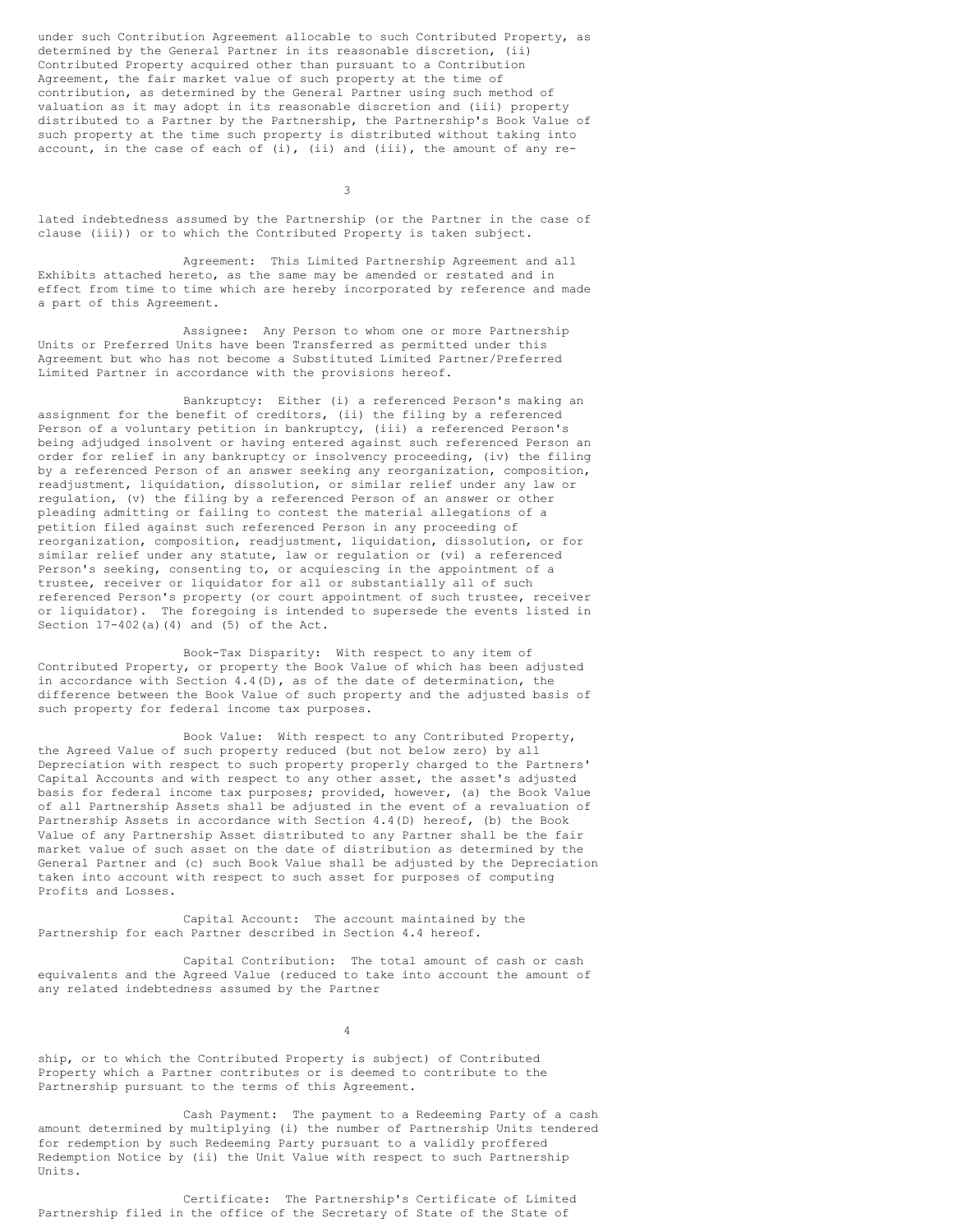Code: The Internal Revenue Code of 1986, as amended from time to time.

Consent: Either the written consent of a Person or the affirmative vote of such Person at a meeting duly called and held pursuant to this Agreement, as the case may be, to do the act or thing for which the consent or vote is required or solicited, or the act of granting such consent or vote, as the context may require.

Contributed Property: Each property or other asset (excluding cash and cash equivalents) contributed or deemed contributed to the Partnership (whether as a result of a Code Section 708 termination or otherwise). For the avoidance of doubt, the properties and assets held by the partnership constituting the Contributed Interests (as defined in the Formation Agreement) shall constitute Contributed Properties to the extent the Contributed Interests are acquired by the Partnership.

Contribution Agreements: Those certain agreements among one or more of the Initial Limited Partners (or Persons in which such Initial Limited Partners have direct or indirect interests) and the Partnership pursuant to which, inter alia, the Initial Limited Partners (or such Persons), directly or indirectly contributed property to the Partnership on October 14, 1997 in exchange for Partnership Units or Preferred Units or are to contribute property to the Partnership in exchange for Partnership Units or Preferred Units including, without limitation, the Formation Agreement.

Conversion Factor: The factor (carried out to four decimal places) applied for converting Partnership Units to REIT Shares, which shall initially be 1.0; provided, however, in the event that on or after the date of this Agreement the General Partner (i) declares or pays a dividend on its outstanding REIT Shares in REIT Shares or makes a distribution to all holders of its outstanding REIT Shares in REIT Shares, (ii) subdivides its outstanding REIT Shares or (iii) combines its outstanding REIT Shares into a

5

smaller number of REIT Shares, the Conversion Factor shall be adjusted by multiplying the Conversion Factor by a fraction, the numerator of which shall be the number of REIT Shares issued and outstanding on the record date (assuming for such purposes that such dividend, distribution, subdivision or combination has occurred as of such time), and the denominator of which shall be the actual number of REIT Shares (determined without the above assumption) issued and outstanding on the record date for such dividend, distribution, subdivision or combination; provided, further, in the event that the Partnership (a) declares or pays a distribution on the outstanding Partnership Units in Partnership Units or makes a distribution to all Partners in Partnership Units, (b) subdivides the outstanding Partnership Units or (c) combines the outstanding Partnership Units into a smaller number of Partnership Units, the Conversion Factor shall be adjusted by multiplying the Conversion Factor by a fraction, the numerator of which shall be the actual number of Partnership Units issued and outstanding on the record date (determined without giving effect to such dividend, distribution, subdivision or combination), and the denominator of which shall be the actual number of Partnership Units (determined after giving effect to such dividend, distribution, subdivision or combination) issued and outstanding on such record date. Any adjustment to the Conversion Factor shall become effective immediately after the effective date of such event retroactive to the record date, if any, for such event.

COPT: Corporate Office Properties Trust, a Maryland real estate investment trust.

Depreciation: For each Fiscal Year or other period, an amount equal to the depreciation, amortization or other cost recovery deduction allowable with respect to an asset for such year or other period, except that if the Book Value of an asset differs from its adjusted basis for federal income tax purposes at the beginning of such year or other period, Depreciation shall be adjusted as necessary so as to be an amount which bears the same ratio to such beginning Book Value as the federal income tax depreciation, amortization, or other cost recovery deduction for such year or other period bears to the beginning adjusted tax basis; provided, however, that if the federal income tax depreciation, amortization or other cost recovery deduction for such year or other period is zero, Depreciation for such year or other period shall be determined with reference to such beginning Book Value using any reasonable method approved by the General Partner.

Distributable Cash: with respect to any period, and without duplication:

(i) all cash receipts of the Partnership during such period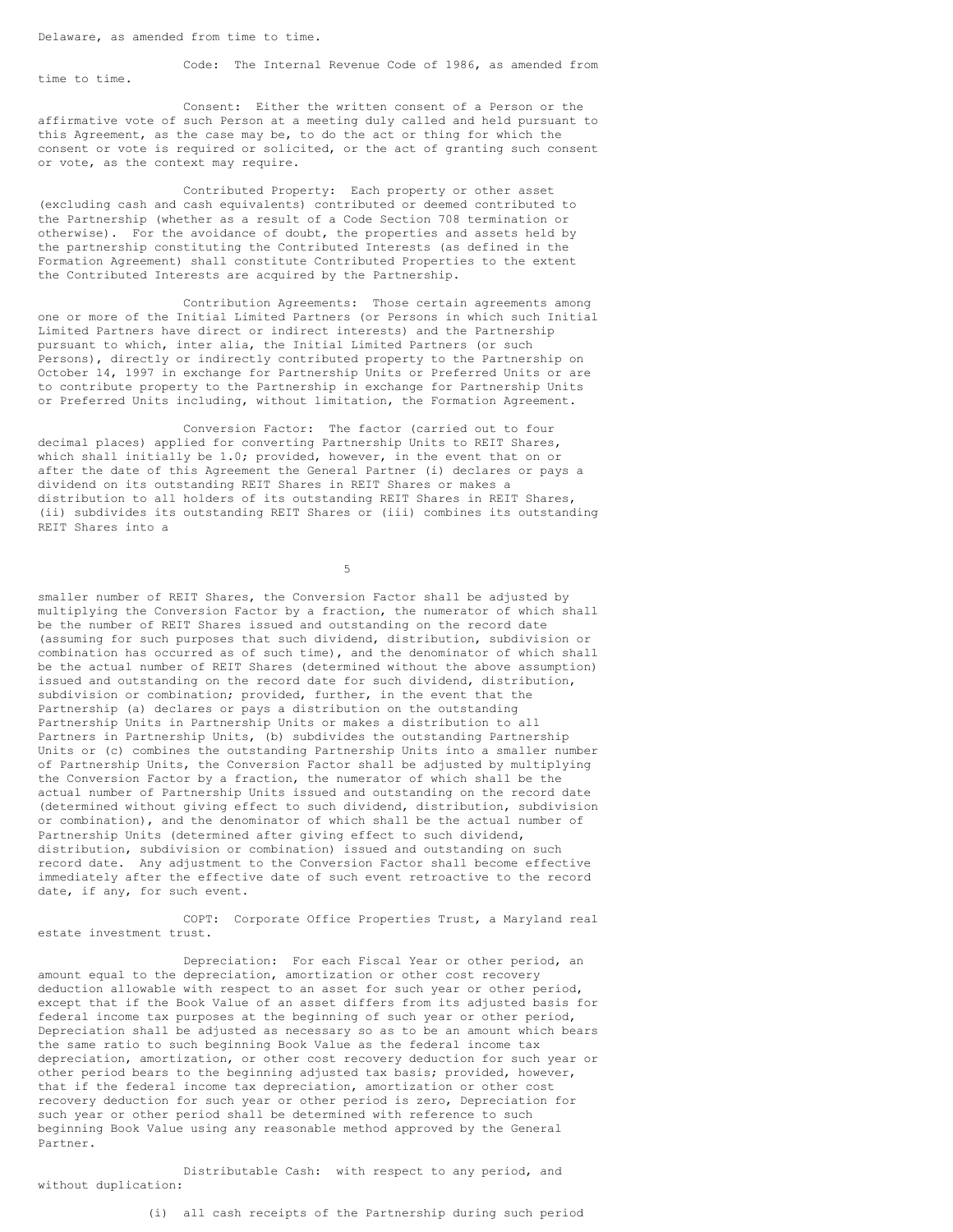from all sources;

(ii) less all cash disbursements of the Partnership during such period. including, without limitation, disbursements for operating expenses, taxes, debt service (including, without limitation, the payment of principal, premium and interest), redemption of Partnership Interests and capital expenditures;

(iii) less amounts added to reserves in the reasonable discretion of the General Partner;

(iv) plus amounts withdrawn from reserves in the reasonable discretion of the General Partner.

Distribution Period: The quarterly period commencing on January 1, April 1, July 1 and October 1 of each year and ending on and including the day preceding the next Distribution Period Commencement Date with respect to the Preferred Units.

ERISA: The Employee Retirement Income Security Act of 1976, as amended from time to time.

6

Fiscal Year: The calendar year or such other twelve (12) month period designated by the General Partner.

Formation Agreement: The Formation/Contribution Agreement dated as of September 7, 1997 by and among Royale, H/SIC Corporation, Strategic Facility Investors, Inc., South Brunswick Investment Company, LLC, Comcourt Investment Corporation, Gateway Shannon Development Corporation, Crown Advisors, Inc., Vernon R. Beck and John Parsinen, as the same has heretofore been and hereafter may at any time be amended, modified and supplemented and in effect.

General Partner: COPT, and its respective successor(s) who or which become Successor General Partner(s) in accordance with the terms of this Agreement, in its capacity as general partner of the Partnership.

General Partner Interest: A Partnership Interest held by the General Partner that is a general partner interest. A General Partner Interest may be expressed as a number of Partnership Units.

Involuntary Withdrawal: As to any (i) individual shall mean such individual's death, incapacity or adjudication of incompetence, (ii) corporation shall mean its dissolution or revocation of its charter (unless such revocation is promptly corrected upon notice thereof), (iii) partnership shall mean the dissolution and commencement of winding up of its affairs, (iv) trust shall mean the termination of the trust (but not the substitution of trustees), (v) estate shall mean the distribution by the fiduciary of the estate's complete interest in the Partnership and (vi) Partner shall mean the Bankruptcy of such Partner.

IRS: The Internal Revenue Service, which administers the internal revenue laws of the United States.

Limited Partner: Those Persons listed as such on Exhibit 1 attached hereto and made a part hereof, as such Exhibit may be amended from time to time, including any Person who becomes a Substituted Limited Partner or an Additional Limited Partner in accordance with the terms of this Agreement in such Person's capacity as a limited partner of the Partnership; provided, however, that such term shall not include the Preferred Limited Partners.

Limited Partner Interest: A Partnership Interest held by a Limited Partner that is a limited partner interest. A Limited Partner Interest may be expressed as a number of Partnership Units.

Nonrecourse Liability: A liability as defined in Treasury Regulations Section 1.704-2(b)(3).

Notice: A writing containing the information required by this Agreement to be communicated to a Person and delivered to such Person in accordance with Section 12.4; provided, however, that any written communication containing such information actually received by such Person shall constitute Notice for all purposes of this Agreement.

7

Partner Minimum Gain: The gain (regardless of character) which would be realized by the Partnership if property of the Partnership subject to a partner nonrecourse debt (as such term is defined in Treasury Regulation Section 1.704-2(b)(4)) were disposed of in full satisfaction of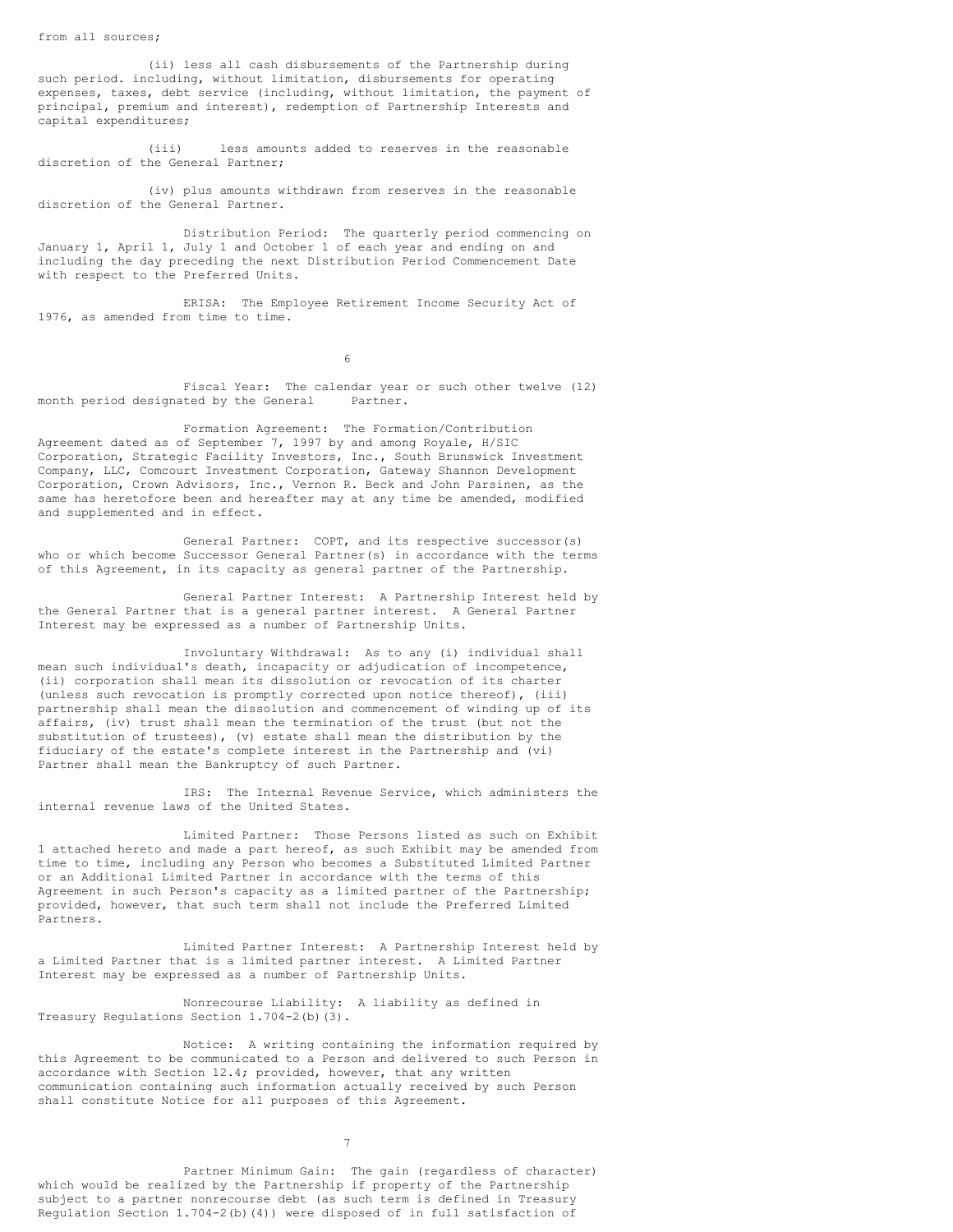such debt on the relevant date. The adjusted basis of property subject to more than one partner nonrecourse debt shall be allocated in a manner consistent with the allocation of basis for purposes of determining Partnership Minimum Gain hereunder. Partner Minimum Gain shall be computed hereunder using the Book Value, rather than the adjusted tax basis, of the Partnership property in accordance with Treasury Regulations Section  $1.704-2$  (d)(3).

Partner Nonrecourse Deductions: With respect to any partner nonrecourse debt (as such term is defined in Treasury Regulation Section 1.704-2(b)(4)), the increase in Partner Minimum Gain during the tax year plus any increase in Partner Minimum Gain for a prior tax year which has not previously generated a Partner Nonrecourse Deduction hereunder. The determination of which Partnership items constitute Partner Nonrecourse Deductions shall be made in a manner consistent with the manner in which Partnership Nonrecourse Deductions are determined hereunder.

Partners: The General Partner, the Preferred Limited Partners and the Limited Partners as a group. The term "Partner" shall mean a General Partner, a Preferred Limited Partner or a Limited Partner. Such terms shall be deemed to include such other Persons who become Partners pursuant to the terms of this Agreement.

Partnership: The Delaware limited partnership referred to herein as CORPORATE OFFICE PROPERTIES, L.P., as such partnership may from time to time be constituted.

Partnership Assets: At any particular time, any assets or property (real or personal, tangible or intangible, choate or inchoate, fixed or contingent) owned by the Partnership.

Partnership Interest or Interest: As to any Partner, such Partner's ownership interest in the Partnership and including such Partner's right to distributions under this Agreement and any other rights or benefits which such Partner has in the Partnership, together with any and all obligations of such Person to comply with the terms and provisions of this Agreement. A Partnership Interest may be expressed as a number of Partnership Units or Preferred Units.

Partnership Minimum Gain: The aggregate gain (regardless of character) which would be realized by the Partnership if all of the property of the Partnership subject to nonrecourse debt (other than partner nonrecourse debt as such term is defined in Treasury Regulations Section 1.704-2(b)(4)) were disposed of in full satisfaction of such debt and for no other consideration on the relevant date. In the case of any Nonrecourse Liability of the Partnership which is not secured by a mortgage with respect to any specific property of the Partnership, any and all property of the Partnership to which the holder of said liability has recourse shall be treated as subject to such Nonrecourse Liability for purposes of the preceding sentence. Partnership Minimum Gain shall be computed separately for each Nonrecourse Liability of the Partnership. For this purpose, the adjusted basis of property subject to two

8

or more liabilities of equal priority shall be allocated among such liabilities in proportion to the outstanding balance of such liabilities, and the adjusted basis of property subject to two or more liabilities of unequal priority shall be allocated to the liability of inferior priority only to the extent of the excess, if any, of the adjusted basis of such property over the outstanding balance of the liability of superior priority. Partnership Minimum Gain shall be computed hereunder using the Book Value, rather than the adjusted tax basis, of the Partnership property in accordance with Treasury Regulations Section 1.704-2(d)(3).

Partnership Nonrecourse Deductions: The amount of Partnership deductions equal to the increase, if any, in the amount of the aggregate Partnership Minimum Gain during the tax year (plus any increase in Partnership Minimum Gain for a prior tax year which has not previously generated a Partnership Nonrecourse Deduction) reduced (but not below zero) by the aggregate distributions made during the tax year of the proceeds of a Nonrecourse Liability of the Partnership which are attributable to an increase in Partnership Minimum Gain within the meaning of Treasury Regulations Section 1.704-2(d). The Partnership Nonrecourse Deductions for a Partnership tax year shall consist first of depreciation or cost recovery deductions with respect to each property of the Partnership giving rise to such increase in Partnership Minimum Gain on a pro rata basis to the extent of each such increase, with any excess made up pro rata of all items of deduction.

Partnership Unit: A fractional, undivided share of the Partnership Interests of all Partners (other than the Preferred Limited Partners) issued pursuant to Section 4.1 hereof.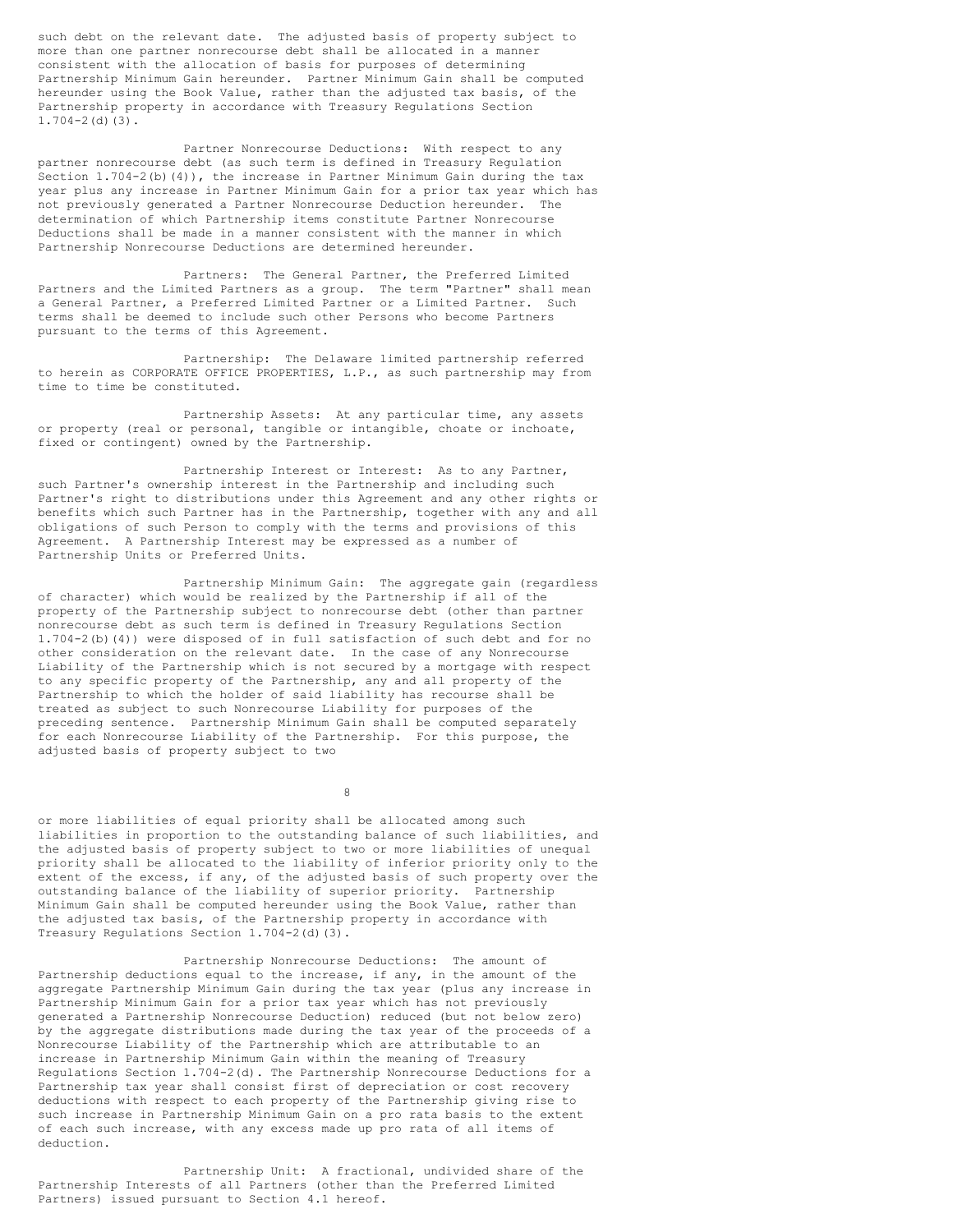Percentage Interest: As to any Partner (other than the Preferred Limited Partners), the percentage in the Partnership, as determined by dividing the Partnership Units then owned by such Partner by the total number of Partnership Units then outstanding, as the same may be automatically adjusted from time to time to reflect the issuance and redemption of Partnership Units in accordance with this Agreement, without requiring the amendment of Exhibit 1 to reflect any such issuance or redemption.

Person: Any individual, partnership, limited liability company, corporation, trust or other entity.

Preferred Conversion: As described in Section 9.8 hereof.

Preferred Limited Partner: Those Persons listed as such on Exhibit 1 attached hereto and made a part hereof, as such Exhibit 1 may be amended from time to time, in their capacity as limited partners in the Partnership holding Preferred Units, including any Person who becomes a Substituted Preferred Limited Partner or an Additional Preferred Limited Partner in accordance with the terms of this Agreement.

Preferred Unit: The Partnership Interest held by a Preferred Limited Partner that is a preferred limited partner interest in the Partnership.

Priority Return Amount: For each Distribution Period, an amount equal to 1.625% of that portion of the Capital Contribution of the Preferred Limited Partner allocable to each Preferred Unit held by such Preferred Limited Partner.

 $\alpha$ 

Profits and Losses: For each Fiscal Year or other period, an amount equal to the Partnership's taxable income or loss (as the case may be) for such year or period, determined in accordance with Code Section 703(a) (for this purpose, all items of income, gain, loss or deduction required to be stated separately pursuant to Code Section 703(a)(1) shall be included in taxable income or loss), with the following adjustments:

(i) Any income of the Partnership that is exempt from federal income tax and not otherwise taken into account in computing Profits or Losses pursuant to this definition shall be added to such taxable income or loss;

> (ii) Any expenditures of the Partnership described in Code Section 705(a)(2)(B) or treated as Code Section 705(a)(2)(B) expenditures pursuant to Treasury Regulations Section 1.704-1(b)(2)(iv)(i), and not otherwise taken into account in computing Profits or Losses pursuant to this definition, shall be subtracted from such taxable income or loss;

(iii) Gain or loss resulting from any disposition of Partnership property with respect to which gain or loss is recognized for federal income tax purposes shall be computed by reference to the Book Value of the property disposed of notwithstanding that the adjusted tax basis of such property differs from such Book Value;

(iv) In lieu of the depreciation, amortization, and other cost recovery deductions taken into account in computing such taxable income or loss, there shall be taken into account Depreciation for such Fiscal Year or other period, computed in accordance with the definition of "Depreciation" herein; and

(v) In the event that any item of income, gain, loss or deduction that has been included in the initial computation of Profit or Loss is subject to the special allocation rules of Sections 5.2(C) and 5.2(D), Profit or Loss shall be recomputed without regard to such item.

Recourse Liabilities: The amount of liabilities owed by the Partnership (other than nonrecourse liabilities and liabilities to which Partner Nonrecourse Deductions are attributable in accordance with Treasury Regulations Section 1.704-2(i)).

Redeeming Party: A Limited Partner or Assignee (other than the General Partner) who tenders Partnership Units for redemption pursuant to a Redemption Notice.

Redemption Date: The date for redemption of Partnership Units as set forth in Section 9.2.

Redemption Notice: A Notice to the General Partner by a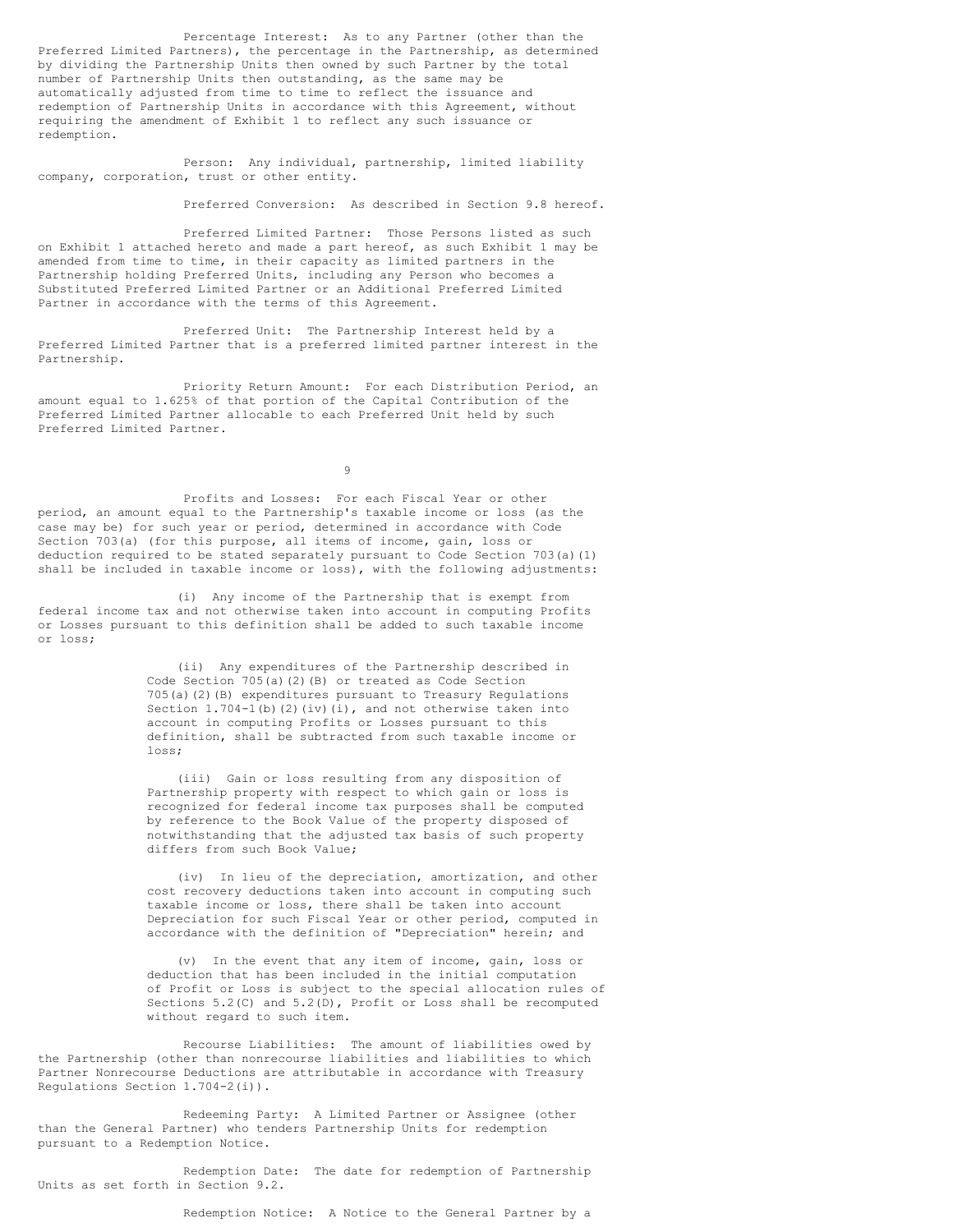Redeeming Party, substantially in the form attached as Exhibit 2, pursuant to which the Redeeming Party requests the redemption of Partnership Units in accordance with Article IX.

Redemption Obligation: The obligation of the Partnership to redeem the Partnership Units as set forth in Section 9. 1 (A).

10

Redemption Period: The 45-day period immediately following the filing with the SEC by the General Partner of an annual report of the General Partner on Form 10-K or a quarterly report of the General Partner on Form 10-Q or such other period or periods as the General Partner may otherwise determine fom time to time.

Redemption Price: As defined in Section 9.3 hereof.

Redemption Restriction: A restriction on the ability of the Partnership to redeem the Partnership Units as set forth in Section 9. 1  $(A)$ .

Registration Rights Agreement: An Amended and Restated Registration Rights Agreement, substantially in the form of Exhibit 3 hereto, pursuant to which COPT will agree, among other things, to register under the Securities Act of 1933, as amended, REIT Shares issued in connection with Share Payments made under Article IX hereof.

REIT: A real estate investment trust, as defined in Code Section 856.

REIT Charter: The Amended and Restated Declaration of Trust of COPT filed with the State Department of Assessments and Taxation of Maryland on March 3, 1998, as the same may have heretofore or may hereafter be amended or restated and in effect from time to time.

REIT Share: A common share of beneficial interest representing an ownership interest in the General Partner.

REIT Share Rights: Rights to acquire additional REIT Shares issued to all holders of REIT Shares, whether in the form of rights, options, warrants or convertible or exchangeable securities, to the extent the same have been issued without additional consideration after the initial acquisition of such REIT Shares.

SEC: The Securities and Exchange Commission.

Share Payment: The payment to a Redeeming Party of a number of REIT Shares determined by multiplying (i) the number of Partnership Units tendered for redemption by such Redeeming Party pursuant to a validly proffered Redemption Notice by (ii) the Conversion Factor. In the event the General Partner grants any REIT Share Rights on or after the date of this Agreement and prior to such payment, any Share Payment shall include for the Redeeming Party such Redeeming Party's ratable share of such REIT Share Rights other than REIT Share Rights which have expired.

Subsidiary: With respect to any Person, any corporation or other entity of which a majority of (i) the voting power of the voting equity securities or (ii) the outstanding equity interests is owned, directly or indirectly, by such Person.

Substituted Limited Partner/Preferred Limited Partner: That Person or those Persons admitted to the Partnership as a substitute Limited Partner or substitute Preferred Limited Partner, in accordance with the provisions of this Agreement, in such Person's capacity as a limited

11

partner of the Partnership. A Substituted Limited Partner or Substituted Preferred Limited Partner, upon admission as such, shall succeed to the rights, privileges and liabilities of the predecessor in interest as a Limited Partner or Preferred Limited Partner.

Successor General Partner: Any Person who is admitted to the Partnership as substitute General Partner pursuant to this Agreement, it its capacity as a general partner of the Partnership. A Successor General Partner, upon its admission as such, shall succeed to the rights, privileges and liabilities of its predecessor in interest as General Partner, in accordance with the provisions of the Act.

Tax Matters Partner: The General Partner or such other Partner who becomes Tax Matters Partner pursuant to the terms of this Agreement.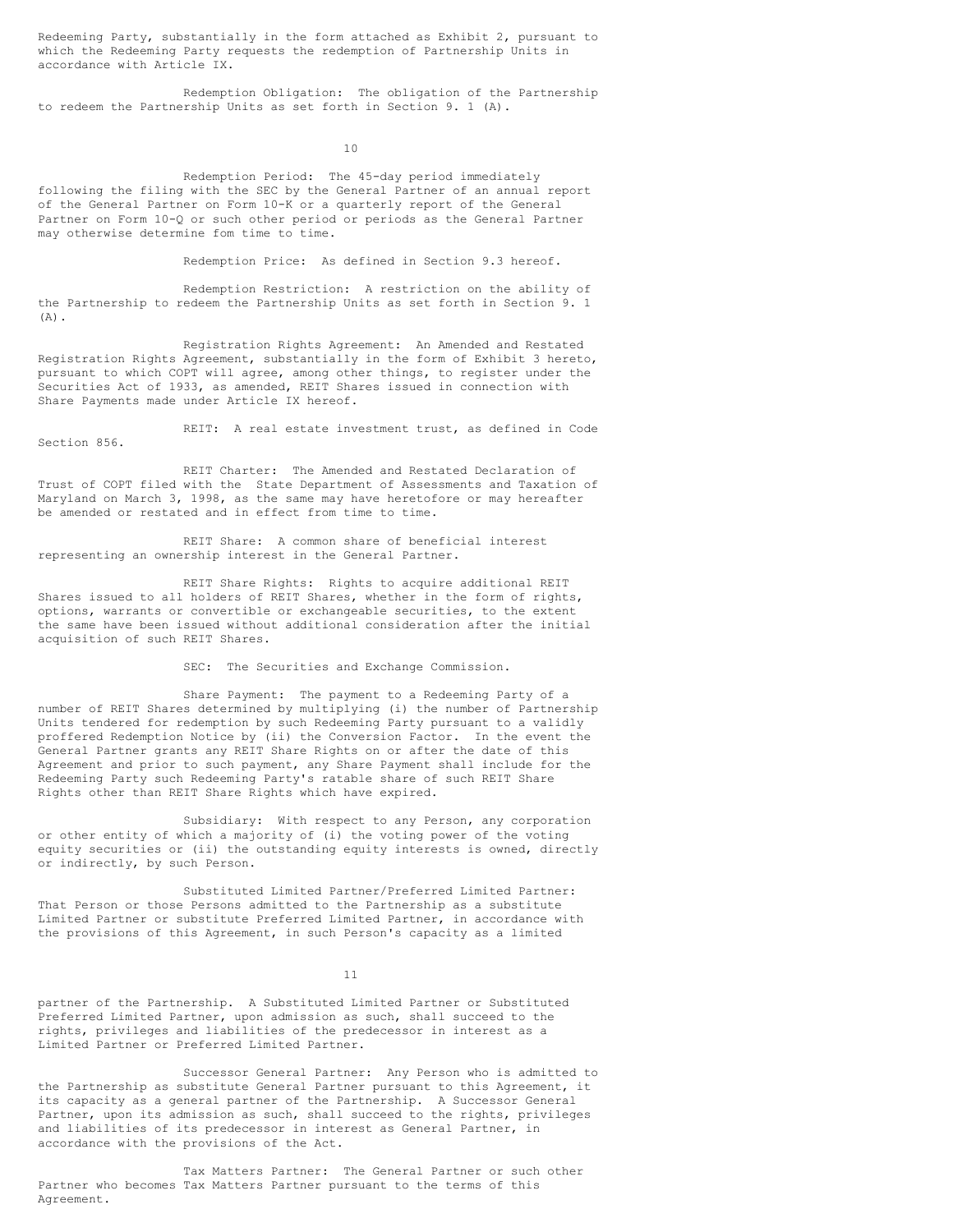Terminating Capital Transaction: The sale or other disposition of all or substantially all of the Partnership Assets or a related series of transactions that, taken together, result in the sale or other disposition of all or substantially all of the Partnership Assets.

Transfer: With respect to any Partnership Interest shall mean a transaction in which a Partner assigns his Partnership Interest to another Person and includes any sale, assignment, gift, exchange or other disposition by law or otherwise; provided, however, the redemption of any Partnership Interest pursuant to Article IX hereof shall not constitute a "transfer" for purposes hereof.

Treasury Regulations: The Income Tax Regulations promulgated under the Code, as such regulations may be amended from time to time.

Unit Value: With respect to any Partnership Unit, the average of the daily market price for a REIT Share for the ten (10) consecutive trading days immediately preceding the date of receipt of a Redemption Notice by the General Partner multiplied by the Conversion Factor. If the REIT Shares are traded on a securities exchange or the NASDAQ Small Cap Market or National Market System, the market price for each such trading day shall be the reported last sale price on such day or, if no sales take place on such day, the average of the closing bid and asked prices on such day. If the REIT Shares are not traded on a securities exchange or the NASDAQ Small Cap Market or National Market System, the market price for each such trading day shall be determined by the General Partner using any reasonable method of valuation. If a Share Payment would include any REIT Share Rights, the value of such REIT Share Rights shall be determined by the General Partner using any reasonable method of valuation, taking into account the Unit Value determined hereunder and the factors used to make such determination and the value of such REIT Share Rights shall be included in the Unit Value.

SECTION 1.2 Rules of Construction. The following rules of construction shall apply to this Agreement:

(A) All section headings in this Agreement are for convenience of reference only and are not intended to qualify the meaning of any section.

12

(B) All personal pronouns used in this Agreement, whether used in the masculine, feminine or neuter gender, shall include all other genders, the singular shall include the plural, and vice versa, as the context may require.

(C) Each provision of this Agreement shall be considered severable from the rest, and if any provision of this Agreement or its application to any Person or circumstances shall be held invalid and contrary to any existing or future law or unenforceable to any extent, the remainder of this Agreement and the application of any other provision to any Person or circumstances shall not be affected thereby and shall be interpreted and enforced to the greatest extent permitted by law so as to give effect to the original intent of the parties hereto.

(D) Unless otherwise specifically and expressly limited in the context, any reference herein to a decision, determination, act, action, exercise of a right, power or privilege, or other procedure by the General Partner shall mean and refer to the decision, determination, act, action, exercise or other procedure by the General Partner in its sole and absolute discretion. - --------------------------------------------------------------------------------

ARTICLE II - CONTINUATION

- --------------------------------------------------------------------------------

SECTION 2.1 Continuation. The Partners hereby continue the Partnership as a limited partnership under the Act and the Persons listed on Exhibit I as Partners shall continue as Partners in the Partnership. The General Partner shall take all action required by law to perfect and maintain the Partnership as a limited partnership under the Act and under the laws of all other jurisdictions in which the Partnership may elect to conduct business, including but not limited to the filing of amendments to the Certificate with the Delaware Secretary of State, and qualification of the Partnership as a foreign limited partnership in the jurisdictions in which such qualification shall be required, as determined by the General Partner. The General Partner shall also promptly register the Partnership under applicable assumed or fictitious name statutes or similar laws.

SECTION 2.2 Name. The name of the Partnership is CORPORATE OFFICE PROPERTIES, L.P. The General Partner may adopt such assumed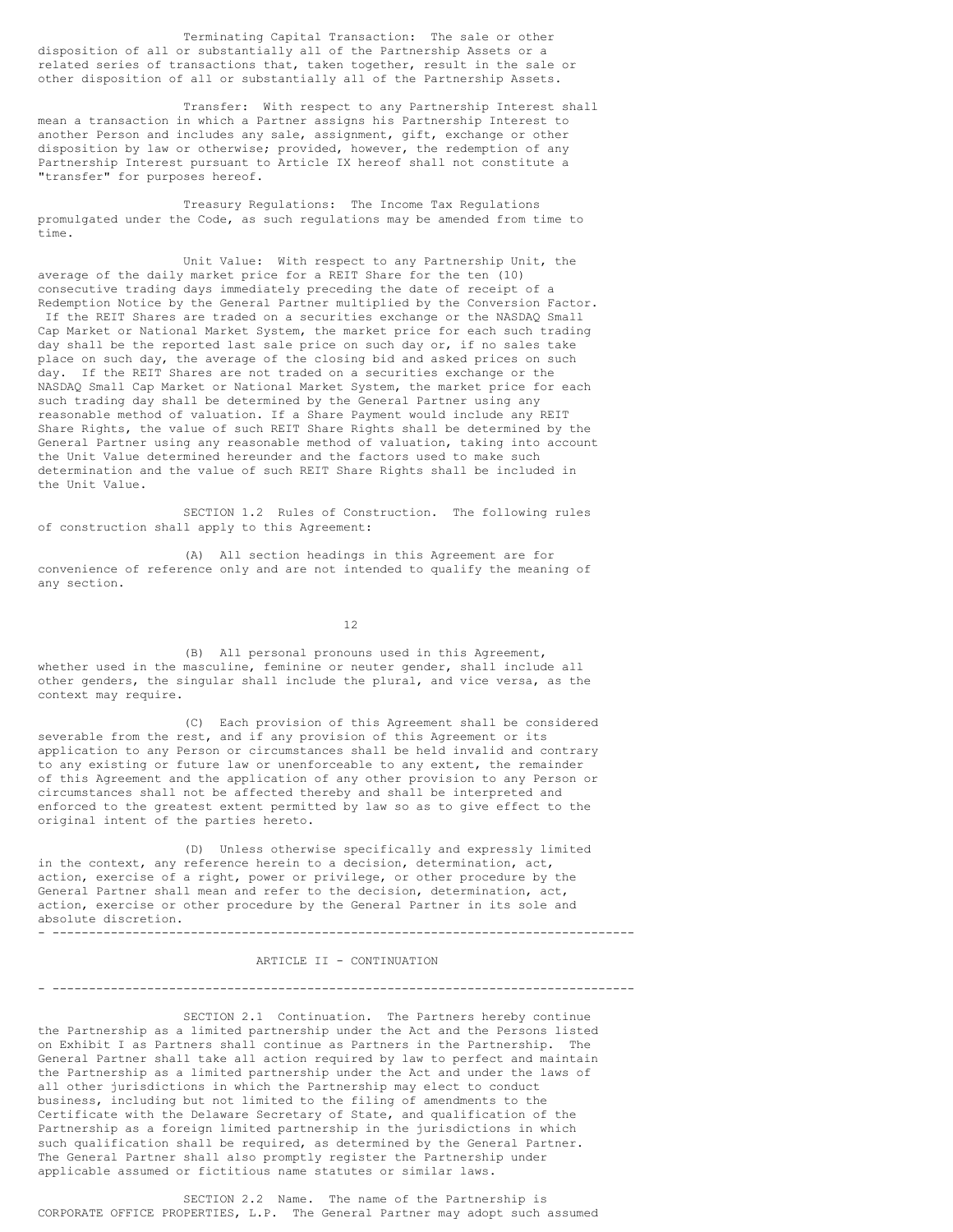or fictitious names as it deems appropriate in connection with the qualifications and registrations referred to in Section 2.1.

SECTION 2.3 Place of Business; Registered Office; Registered Agent. The principal office of the Partnership is located at One Logan Square, Suite 1105, Philadelphia, PA 19103, which office may be changed to such other place as the General Partner may from time to time designate. The Partnership may establish offices for the Partnership within or without the State of Delaware as may be determined by the General Partner. The address of the Partnership's initial registered office and the initial registered agent for the Partnership in the State of Delaware is The Corporation Trust Company, whose address is c/o Corporation Trust Center, 1209 Orange Street, Wilmington, Delaware 19801. The Partnership's registered office and agent may be changed by the General Partner.

13 - --------------------------------------------------------------------------------

ARTICLE III - BUSINESS PURPOSE

- --------------------------------------------------------------------------------

SECTION 3.1 Business. The business of the Partnership shall be (i) conducting any business that may be lawfully conducted by a limited partnership pursuant to the Act including, without limitation, acquiring, owning, managing, developing, leasing, marketing, operating and, if and when appropriate, selling, commercial, industrial, office and net leased retail properties, (ii) entering into any partnership, joint venture or other relationship to engage in any of the foregoing or the ownership of interests in any entity engaged in any of the foregoing, (iii) making loans, guarantees, indemnities or other financial accommodations and borrowing money and pledging its assets to secure the repayment thereof, (iv) to do any of the foregoing with respect to any Affiliate or Subsidiary and (v) doing anything necessary or incidental to the foregoing; provided, however, that business of the Partnership shall be limited so as to permit the General Partner to elect and maintain its status as a REIT (unless the General Partner determines no longer to qualify as a REIT).

SECTION 3.2 Authorized Activities. In carrying out the purposes of the Partnership, but subject to all other provisions of this Agreement, the Partnership is authorized to engage in any kind of lawful activity, and perform and carry out contracts of any kind, necessary or advisable in connection with the accomplishment of the purposes and business of the Partnership described herein and for the protection and benefit of the Partnership; provided that the General Partner shall not be obligated to cause the Partnership to take, or refraining from taking, any action which, in the judgment of the General Partner, (i) could adversely affect the ability of the General Partner to qualify and continue to qualify as a REIT, (ii) could subject the General Partner to additional taxes under Code Section 857 or 4981 or (iii) could violate any law or regulation of any governmental body or agency having jurisdiction over the General Partner or its securities.

ARTICLE IV - CAPITAL CONTRIBUTION

- --------------------------------------------------------------------------------

- --------------------------------------------------------------------------------

### SECTION 4.1 Capital Contributions.

(A) Upon the contribution to the Partnership of property in accordance with a Contribution Agreement, Partnership Units and/or Preferred Units shall be issued in accordance with, and as contemplated by, such Contribution Agreement, and the Persons receiving such Partnership Units and/or Preferred Units shall become Partners and shall be deemed to have made a Capital Contribution as set forth on Exhibit 1. The Capital Contribution made by each Partner contributing assets to the Partnership under the Formation Agreement shall be determined by multiplying the number of Partnership Units issued to such Partner by \$5.50 and by multiplying the number of Preferred Units issued to such Partner by \$25.00. Exhibit I also sets forth the number of Partnership Units and Preferred Units owned by each Partner and the Percentage Interest of each Partner as of October 14,

14

1997, which Percentage Interest shall be adjusted from time to time by the General Partner to reflect the issuance of additional Partnership Units and/or Preferred Units, the redemption of Partnership Units, the conversion of Preferred Units into Partnership Units, additional Capital Contributions and similar events having an effect on a Partner's Percentage Interest. Except as set forth in Section 4.2 (regarding issuance of additional Partnership Units) or Section 7.6 (regarding withholding obligations) of the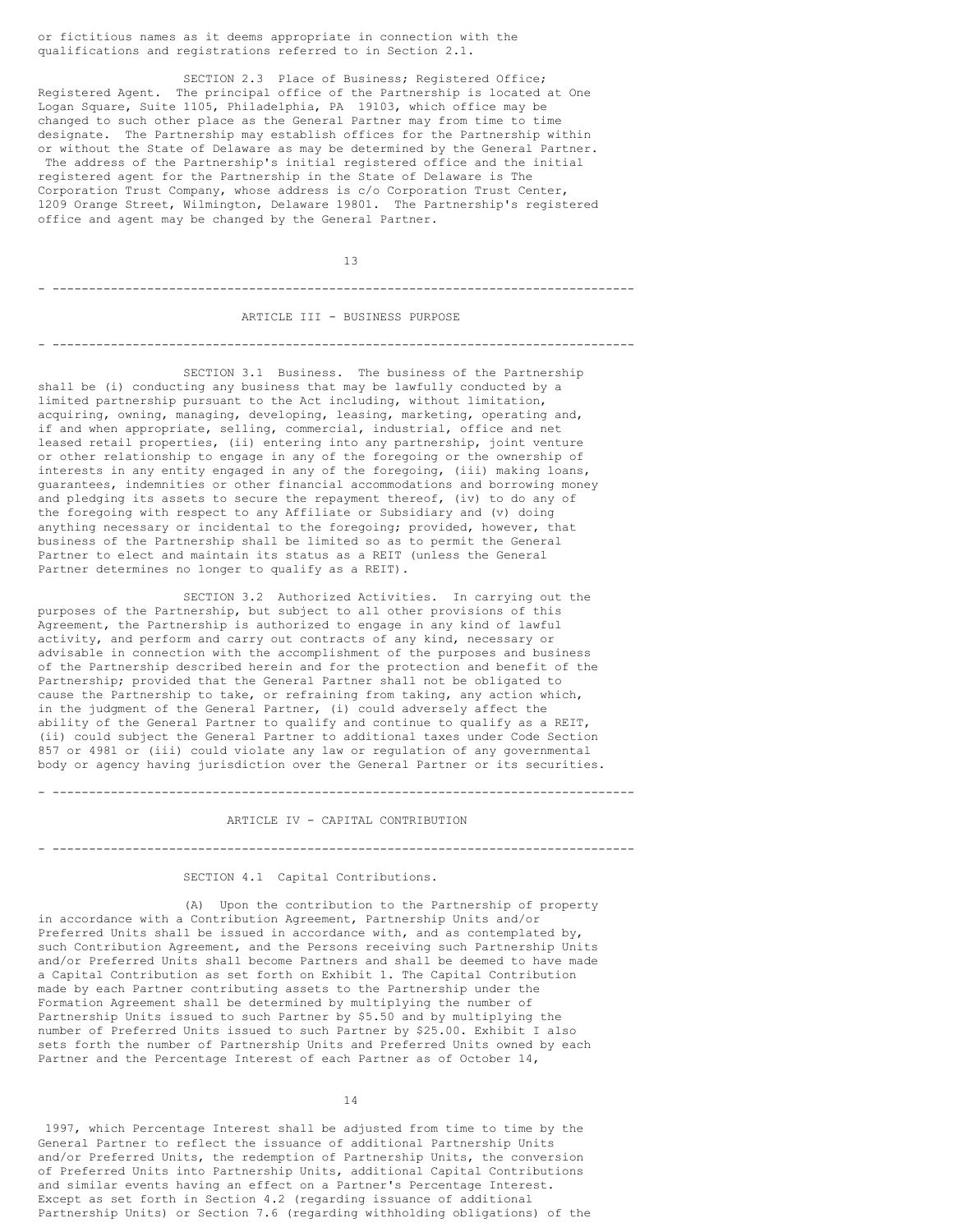Act, no Partner shall be required under any circumstances to contribute to the capital of the Partnership any amount beyond that sum required pursuant to this Article IV.

(B) Anything in the foregoing Section 4. 1 (A) or elsewhere in this Agreement notwithstanding, the Partnership Units held by the General Partner shall, at all times, be deemed to be general partner interests in the Partnership and shall constitute the General Partner Interests.

# SECTION 4.2 Additional Partnership Interests.

(A) The Partnership may issue additional limited partnership interests in the form of Partnership Units or Preferred Units for any Partnership purpose at any time or from time to time to any Partner or other Person (other than the General Partner, except in accordance with Section 4.2(B) below).

(B) The Partnership also may from time to time issue to the General Partner additional Partnership Interests in such classes and having such designations, preferences and relative rights (including preferences and rights senior to the existing Limited Partner Interests) as shall be determined by the General Partner in accordance with the Act and governing law. Except as provided in Article IX, any such issuance of Partnership Units, Preferred Units or Partnership Interests to the General Partner shall be conditioned upon (i) the undertaking by the General Partner of a related issuance of its capital stock (with such shares having designations, rights and preferences such that the economic rights of the holders of such capital stock are substantially similar to the rights of the additional Partnership Interests issued to the General Partner) and the General Partner making a Capital Contribution (a) in an amount equal to the net proceeds raised in the issuance of such capital stock, in the event such capital stock is sold for cash or cash equivalents or (b) the property received in consideration for such capital stock, in the event such capital stock is issued in consideration for other property or (ii) the issuance by the General Partner of capital stock under any stock option or bonus plan and the General Partner making a Capital Contribution in an amount equal to the exercise price of the option exercised pursuant to such stock option or other bonus plan.

(C) Except as contemplated by Article IX (regarding redemptions) or Section 4.2(B), the General Partner shall not issue any (i) additional REIT Shares, (ii) rights, options or warrants containing the right to subscribe for or purchase REIT Shares (other than options granted under the General Partner's Stock Option Plan for Non-Employee Directors, 1998 Long Term Incentive Plan or any stock option or similar plan for officers, directors and employees of the General Partner or any of its Affiliates) or (iii) securities convertible or exchangeable

15

into REIT Shares (collectively, "Additional REIT Securities") other than to all holders of REIT Shares, pro rata, unless (x) the Partnership issues to the General Partner (i) Partnership Interests, (ii) rights, options or warrants containing the right to subscribe for or purchase Partnership Interests or (iii) securities convertible or exchangeable into Partnership Interests such that the General Partner receives an economic interest in the Partnership substantially similar to the economic interest in the General Partner represented by the Additional REIT Securities and (y) the General Partner contributes to the Partnership the net proceeds from, or the property received in consideration for, the issuance of the Additional REIT Securities and the exercise of any rights contained in any Additional REIT Securities.

SECTION 4.3 No Third Party Beneficiaries. The provisions of this Agreement, including the foregoing provisions of this Article IV, are not intended to be for the benefit of any creditor of the Partnership or other Person to whom any debts, liabilities or obligations are owed by (or who otherwise has any claim against) the Partnership or any of the Partners and no such creditor or other Person shall obtain any right under any such provision against the Partnership or any of the Partners by reason of any debt, liability or obligation (or otherwise).

# SECTION 4.4 Capital Accounts.

(A) The Partnership shall establish and maintain a separate Capital Account for each Partner in accordance with Code Section 704 and Treasury Regulations Section 1.7041(b)(2)(iv). The Capital Account of each Partner shall be credited with:

> (1) the amount of all Capital Contributions made to the Partnership by such Partner in accordance with this Agreement; plus

(2) all income and gain of the Partnership computed in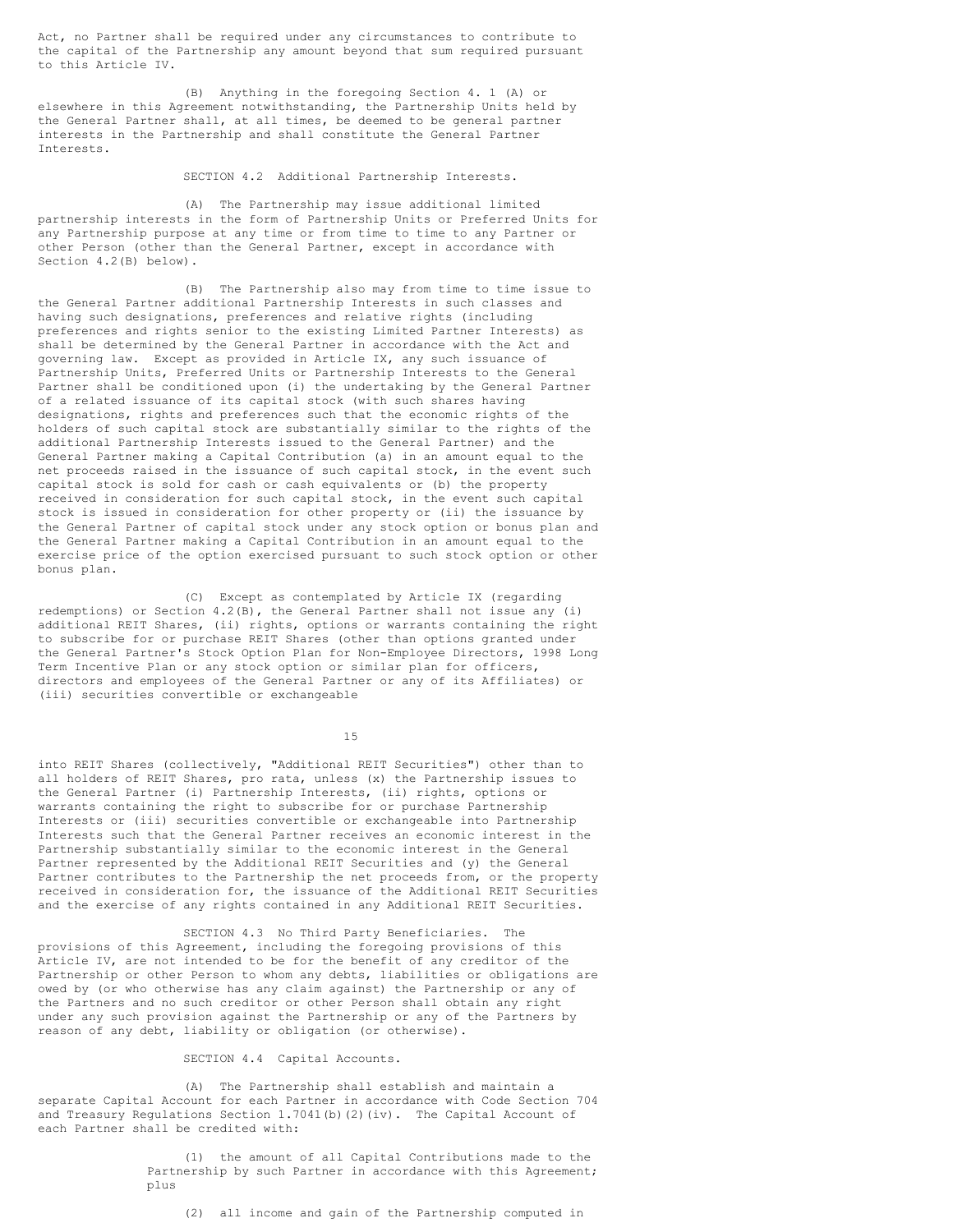accordance with this Section 4.4 and allocated to such Partner pursuant to Article V (including for purposes of this Section 4.4 (A), income and gain exempt from tax);

and shall be debited with the sum of:

(1) all losses or deductions of the Partnership computed in accordance with this Section 4.4 and allocated to such Partner pursuant to Article V;

(2) such Partner's distributive share of expenditures of the Partnership described in Code Section 705(a)(2)(B); and

(3) all cash and the Agreed Value (reduced to take into account the amount of any related indebtedness assumed by the Partner, or to which the distributed property is subject) of any property actually distributed or deemed distributed by the Partnership to such Partner pursuant to the terms of this Agreement.

Any reference in any section or subsection of this Agreement to the Capital Account of a Partner shall be deemed to refer to such Capital Account as the same may be credited or debited from time to time as set forth above.

(B) For purposes of computing the amount of any item of income, gain, deduction or loss to be reflected in the Partners' Capital Accounts, the determination, recognition and classi-

16

fication of each such item shall be the same as its determination, recognition and classification for federal income tax purposes, determined in accordance with Code Section 703(a), with the following adjustments:

(1) any income, gain or loss attributable to the taxable disposition of any Partnership Asset shall be determined by treating the adjusted basis of such property as of the date of such disposition as equal to the Book Value of such property as of such date;

(2) the computation of all items of income, gain, loss and deduction shall be made without regard to any Code Section 754 election that may be made by the Partnership, except to the extent required in accordance with the provisions of Treasury Regulations Section  $1.7041(b)(2)(iv)(m);$ 

(3) in lieu of depreciation, amortization and other cost recovery deductions taken into account in computing Profit and Loss, there shall be taken into account Depreciation for such Fiscal Year; and

(4) in the event the Book Value of any Partnership Asset is adjusted pursuant to Section 4.4(D) below, the amount of such adjustment shall be treated as gain or loss from the disposition of such asset.

(C) Any transferee of a Partnership Interest shall succeed to a pro rata portion of the transferor's Capital Account transferred unless such Transfer causes a Code Section 708 termination of the Partnership, in which case the Book Value of all Partnership Assets shall be adjusted immediately prior to the deemed distribution pursuant thereto as provided in Section 4.4(D).

(D) Consistent with the provisions of Treasury Regulations Section 1.7041 (b)(2)(iv)(f), (i) immediately prior to the acquisition of an additional Partnership Interest by any new or existing Partner in connection with the contribution of money or other property (other than a de minimis amount) to the Partnership, (ii) immediately prior to the distribution by the Partnership to a Partner of Partnership property (other than a de minimis amount) as consideration for a Partnership Interest and (iii) immediately prior to the liquidation of the Partnership as defined in Treasury Regulations Section  $1.704-1$  (b)(2)(ii)(g), the Book Value of all Partnership Assets shall be revalued upward or downward to reflect the fair market value of each such Partnership Asset as determined by the General Partner using such reasonable method of valuation as it may adopt unless the General Partner shall determine that such revaluation is not necessary to maintain Capital Accounts in accordance with Treasury Regulations Section 1.704-1(b)(2)(iv).

(E) The foregoing provisions of this Section 4.4 are intended to comply with Treasury Regulations Section 1.704-1(b) and shall be interpreted and applied in a manner consistent with such Treasury Regulations. In the event the General Partner shall determine that it is prudent to modify the manner in which the Partners' Capital Accounts are computed hereunder in order to comply with such Treasury Regulations, the General Partner may make such modification if such modification is not likely to have a material effect on the amount or timing of any distribution to any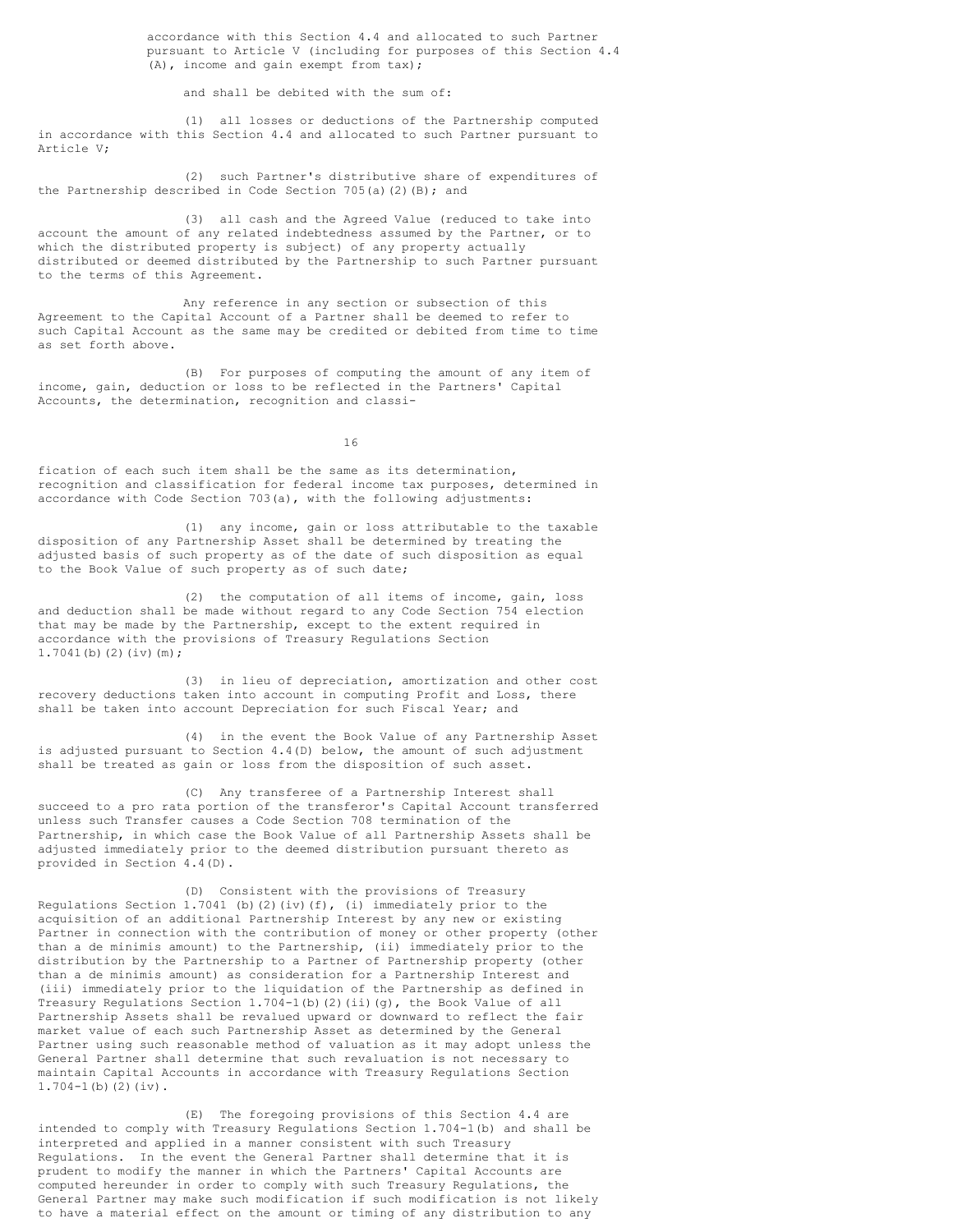17

under the terms of this Agreement and the General Partner notifies the other Partners in writing of such modification prior to making such modification.

SECTION 4.5 Return of Capital Account; Interest. Except as otherwise specifically provided in this Agreement, (i) no Partner shall have any right to withdraw or reduce its Capital Contributions or Capital Account, or to demand and receive property other than cash from the Partnership in return for its Capital Contributions or Capital Account; (ii) no Partner shall have any priority over any other Partners as to the return of its Capital Contributions or Capital Account; (iii) any return of Capital Contributions or Capital Accounts to the Partners shall be solely from the Partnership Assets, and no Partner shall be personally liable for any such return; and (iv) no interest shall be paid by the Partnership on Capital Contributions or on balances in Partners' Capital Accounts.

SECTION 4.6 Preemptive Rights. No Person shall have any preemptive or similar rights with respect to the issuance or sale of additional Partnership Units or Preferred Units. - --------------------------------------------------------------------------------

ARTICLE V - ALLOCATIONS AND DISTRIBUTIONS

- --------------------------------------------------------------------------------

SECTION 5.1 Limited Liability. For bookkeeping purposes, the Profits of the Partnership shall be shared, and the Losses of the Partnership shall be borne, by the Partners as provided in Section 5.2 below; provided, however, that except as required by the Act or as expressly provided in this Agreement, neither any Limited Partner (in its capacity as a Limited Partner) nor any Preferred Limited Partner (in its capacity as a Preferred Limited Partner) shall be personally liable for losses, costs, expenses, liabilities or obligations of the Partnership in excess of its Capital Contribution required under Article IV hereof.

SECTION 5.2 Profits, Losses and Distributive Shares.

(A) Profits. After giving effect to the special allocations, if any, provided in Section 5.2(C) and (D), Profits in each Fiscal Year shall be allocated in the following order:

(1) First, to the General Partner until the cumulative Profits allocated to the General Partner under this Section 5.2(A)(1) equal the cumulative Losses allocated to such Partner under Section 5.2(B)(4);

(2) Second, to the Preferred Limited Partners in the proportion to the cumulative Losses allocated to such Partners under Section 5.2(B)(3), until the cumulative Profits allocated to such Partners under this Section 5.2(A)(2) equal the cumulative Losses allocated to such Partners under Section 5.2(B)(3);

18

(3) Third, to each Partner in proportion to the cumulative Losses allocated to such Partner under Section 5.2(B)(2), until the cumulative Profits allocated to such Partner under this Section 5.2(A)(3) equal the cumulative Losses allocated to such Partner under Section  $5.2(B)(2)$ ;

(4) Fourth, to each Partner in proportion to the cumulative Losses allocated to such Partner under Section 5.2(B)(1), until the cumulative Profits allocated to such Partner under this Section 5.2(A)(4) equal the cumulative Losses allocated to such Partner under Section 5.2(B)(1);

(5) Fifth, to the Preferred Limited Partners in an amount equal to the excess of (x) the Priority Return Amount for each Distribution Period or portion thereof that ends on or prior to the close of the Fiscal Year over (y) the cumulative Profits previously allocated under this Section 5.2(B)(5); and

(6) Then, the balance, if any, to the Partners (other than the Preferred Limited Partners, with respect to their Preferred Units) in accordance with their respective Percentage Interests.

The allocation of Profits to any Preferred Limited Partner under Section 5.2(A)(5) shall be appropriately prorated in the case of Preferred Units that are outstanding for less than all of any Distribution Period.

(B) Losses. After giving effect to the special allocations, if any, provided in Section 5.2(C) and (D), Losses in each Fiscal Year shall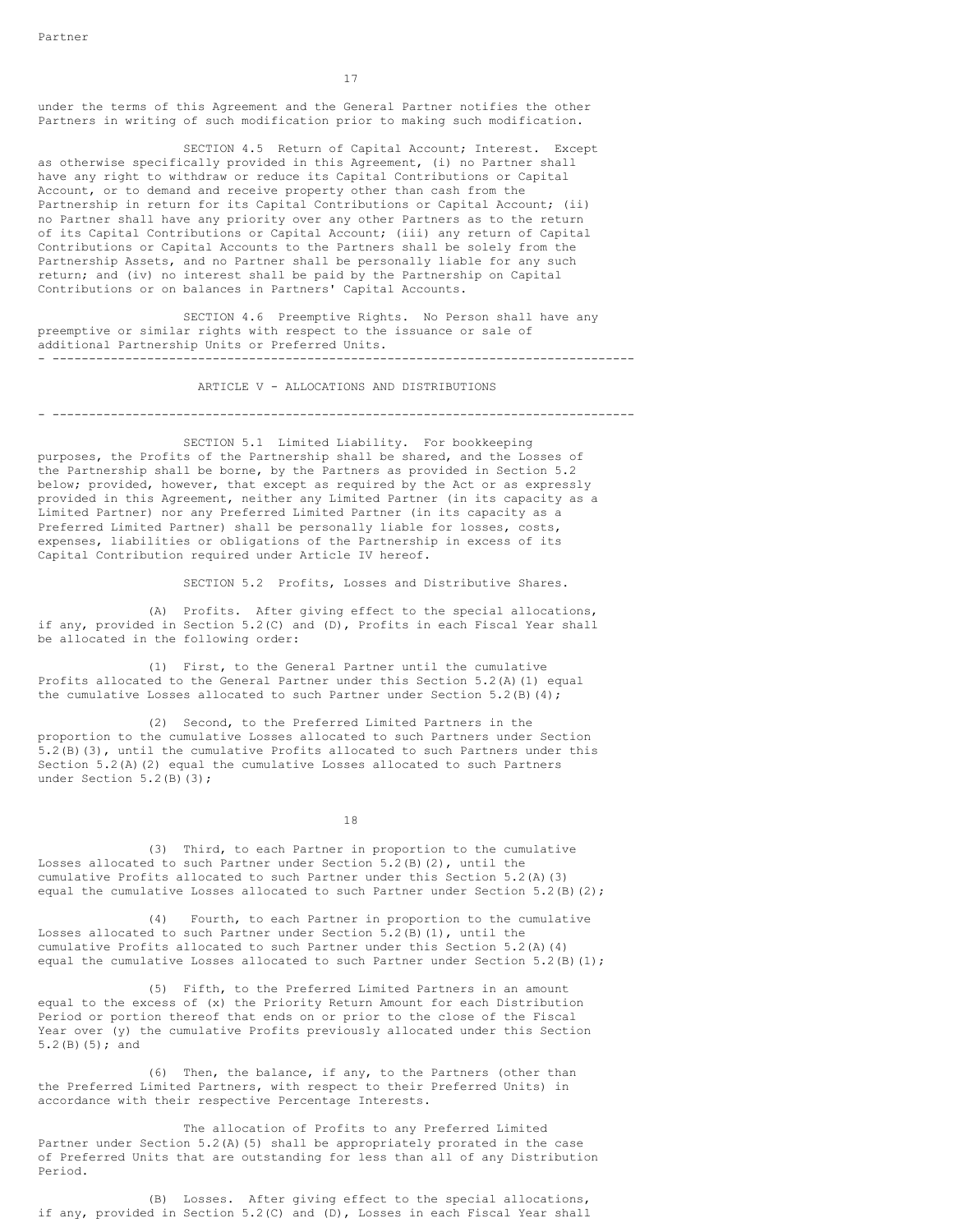be allocated in the following order of priority:

(1) First, to the Partners (other than the Preferred Limited Partners, with respect to their Preferred Units), in accordance with their respective Percentage Interests, but not in excess of the positive Capital Account balance of any Partner prior to the allocation provided for in this Section 5.2(B)(1);

(2) Second, to the Partners (other than the Preferred Limited Partners, with respect to their Preferred Units) with positive Adjusted Capital Account balances prior to the allocation provided for in this Section 5.2(B)(2), in proportion to the amount of such balances until all such balances are reduced to zero;

(3) Third, to the Preferred Limited Partners in proportion to their Adjusted Capital Account balances until their Adjusted Capital Accounts are reduced to zero; and

(4) Thereafter, to the General Partner;

provided, however, that this Section 5.2(B) shall control, notwithstanding any reallocation or adjustment of taxable income, loss or other items by the Internal Revenue Service or any other taxing authority.

(C) Special Allocations. Except as otherwise provided in this Agreement, the following special allocations will be made in the following order and priority:

19

(1) Partnership Minimum Gain Chargeback. Notwithstanding any other provision of this Article V, if there is a net decrease in Partnership Minimum Gain during any tax year or other period for which allocations are made, each Partner will be specially allocated items of Partnership income and gain for that tax year or other period (and, if necessary, subsequent periods) in an amount equal to such Partner's share of the net decrease in Partnership Minimum Gain during such tax year or other period determined in accordance with Treasury Regulations Section 1.7042(g). Allocations pursuant to the preceding sentence shall be made in proportion to the respective amounts required to be allocated to each Partner pursuant thereto. The items to be so allocated shall be determined in accordance with Treasury Regulations Sections  $1.704-2(f)(6)$  and  $1.704-2(j)(2)$ . This Section 5.2(C)(1) is intended to comply with the minimum gain chargeback requirements set forth in Treasury Regulations Section 1.704-2(f) and shall be interpreted consistently therewith, including the exceptions to the minimum gain chargeback requirement set forth in Treasury Regulations Section 1.704-2(f) and (3). If the General Partner concludes, after consultation with tax counsel, that the Partnership meets the requirements for a waiver of the minimum gain chargeback requirement as set forth in Treasury Regulations Section 1.704-2(f)(4), the General Partner may take steps reasonably necessary or appropriate in order to obtain such waiver.

(2) Partner Nonrecourse Debt Minimum Gain Chargeback. Notwithstanding any other provision of this Section (other than Section 5.2(C)(1) which shall be applied before this Section 5.2(C)(2)), if there is a net decrease in Partner Minimum Gain during any tax year or other period for which allocations are made, each Partner with a share of Partner Minimum Gain determined in accordance with Treasury Regulations Section 1.704-2(i)(5) shall be specially allocated items of Partnership income and gain for that period (and, if necessary, subsequent periods) in an amount equal to such Partner's share of the net decrease in Partner Minimum Gain determined in accordance with Treasury Regulations Section  $1.704-2$  (i)(4). The items to be so allocated shall be determined in accordance with Treasury Regulations Sections  $1.704-2$  (i)(4) and  $1.704-2$  (j)(2)(ii). This Section 5.2(C)(2) is intended to comply with the minimum gain chargeback requirements of Treasury Regulations Section  $1.704-2$  (i)(4) and shall be interpreted consistently therewith, including the exceptions set forth in Treasury Regulations Section 1.704-2(f)(2) and (3) to the extent such exceptions apply to Treasury Regulations Sections 1.704-2(i)(4). If the General Partner concludes, after consultation with tax counsel, that the Partnership meets the requirements for a waiver of the Partner Minimum Gain chargeback requirement set forth in Treasury Regulation 1.704-2(f), but only to the extent such exception applies to Treasury Regulations Section  $1.704-2$  (i)(4), the General Partner may take steps necessary or appropriate to obtain such waiver.

(3) Qualified Income Offset. A Partner who unexpectedly receives any adjustment, allocation or distribution described in Treasury Regulations Section  $1.704-1$  (b)(2)(ii)(d)(4), (5) or (6) will be specially allocated items of Partnership income and gain in an amount and manner sufficient to eliminate, to the extent required by Treasury Regulations 1.704-1(b)(2)(ii)(d), the Adjusted Capital Account Deficit of the Partner as quickly as possible; provided that an allocation pursuant to this Section 5.2(C)(3) shall be made if and only to the extent that such Partner would have an Adjusted Capital Account Deficit after all other allocations provided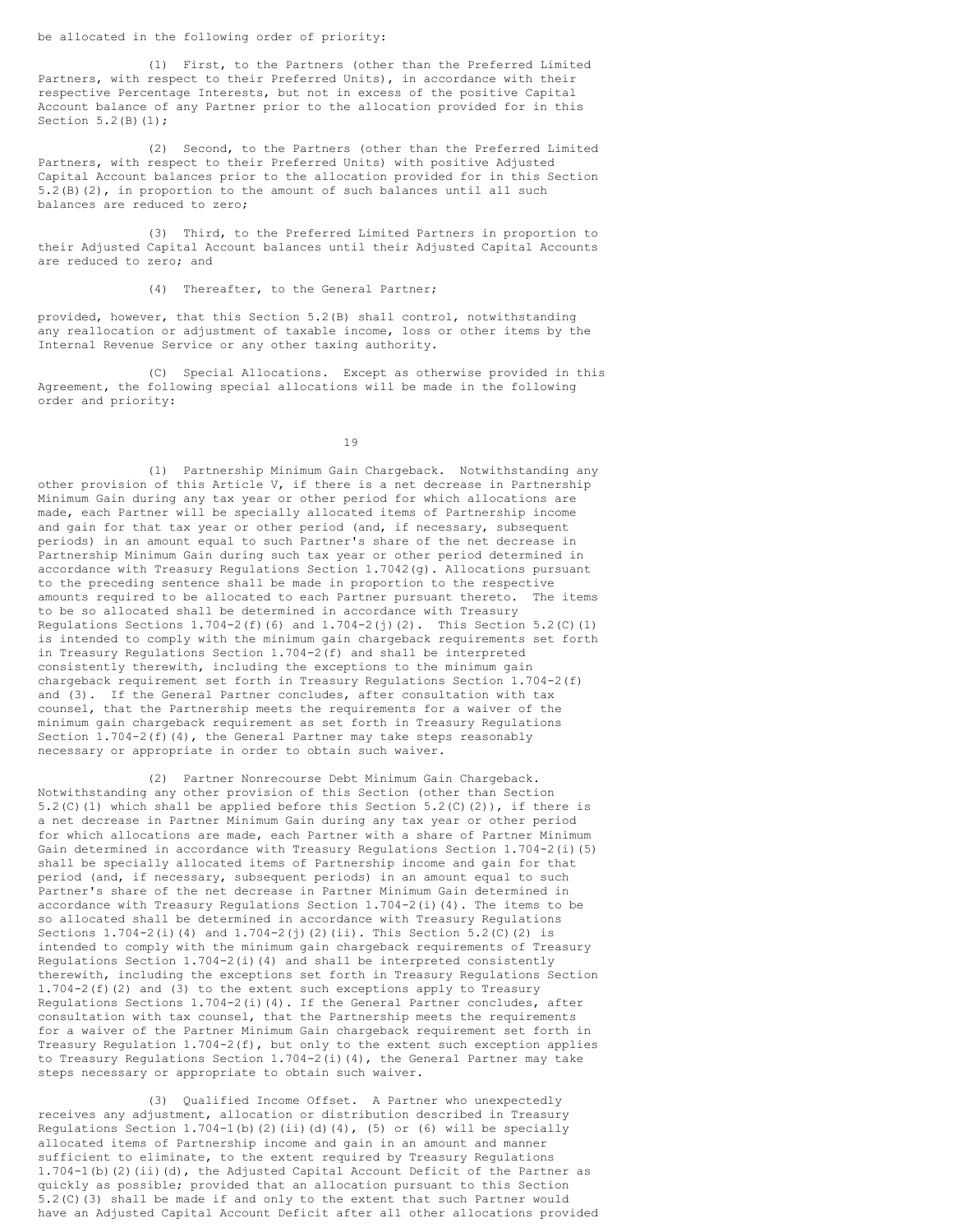for in this Article V have been tentatively made as if this Section 5.2(C)(3) were not contained in this Agreement.

 $20$ 

(4) Partnership Nonrecourse Deductions. Partnership Nonrecourse Deductions for any taxable year or other period for which allocations are made will be allocated among the Partners in proportion to their respective Partnership Interests in the Partnership.

(5) Partner Nonrecourse Deductions. Notwithstanding anything to the contrary in this Agreement, any Partner Nonrecourse Deductions for any taxable year or other period for which allocations are made will be allocated to the Partner who bears the economic risk of loss with respect to the liability to which the Partner Nonrecourse Deductions are attributable in accordance with Treasury Regulations Section 1.704-2(i).

(6) Code Section 754 Adjustments. To the extent an adjustment to the adjusted tax basis of any Partnership asset under Code Section 734(b) or 743(b) is required to be taken into account in determining Capital Accounts under Treasury Regulations Section 1.704-1(b)(2)(iv)(m)(2) or (4), the amount of the adjustment to the Capital Accounts will be treated as an item of gain (if the adjustment increases the basis of the asset) or loss (if the adjustment decreases the basis of the asset), and the gain or loss will be specially allocated to the Partners in a manner consistent with the manner in which their Capital Accounts are required to be adjusted under Treasury Regulations Section 1.704-1(b)(2)(iv)(m).

(7) Depreciation Recapture. In the event there is any recapture of Depreciation or investment tax credit, the allocation thereof shall be made among the Partners in the same proportion as the deduction for such Depreciation or investment tax credit was allocated.

(8) Interest in Partnership. Notwithstanding any other provision of this Agreement, no allocation of Profit or Loss (or item of Profit or Loss) will be made to a Partner if the allocation would not have "economic effect" under Treasury Regulations Section 1.704-1(b)(2)(ii)(a) or otherwise would not be in accordance with the Partner's interest in the Partnership within the meaning of Treasury Regulations Section 1.704-1(b)(3).

(D) Curative Allocations. The allocations set forth in Section 5.2(C)(1) through (8) (the "Regulatory Allocations") are intended to comply with certain requirements of Treasury Regulations Sections 1.704-1(b) and 1.704-2. The Regulatory Allocations may not be consistent with the manner in which the Partners intend to divide Partnership distributions. Accordingly, the General Partner is authorized to further allocate Profits, Losses, and other items among the Partners in a reasonable manner so as to prevent the Regulatory Allocations from distorting the manner in which Partnership distributions would be divided among the Partners under Section 5.3, but for application of the Regulatory Allocations. In general, the reallocation will be accomplished by specially allocating other Profits, Losses and items of income, gain, loss and deduction, to the extent they exist, among the Partners so that the net amount of the Regulatory Allocations and the special allocations to each Partner is zero. The General Partner may accomplish this result in any reasonable manner that is consistent with Code Section 704 and the related Treasury Regulations.

(E) Tax Allocations.

21

(1) Except as otherwise provided in Section 5.2(E)(2), each item of income, gain, loss and deduction shall be allocated for federal income tax purposes in the same manner as each correlative item of income, gain, loss or deduction, is allocated for book purposes pursuant to the provisions of Section 5.2 hereof.

(2) Notwithstanding anything to the contrary in this Article V, in an attempt to eliminate any Book-Tax Disparity with respect to a Contributed Property, items of income, gain, loss or deduction with respect to each such property shall be allocated for federal income tax purposes among the Partners as follows:

> (a) Depreciation, Amortization and Other Cost Recovery Items. In the case of each Contributed Property with a Book-Tax Disparity, any item of depreciation, amortization or other cost recovery allowance attributable to such property shall be allocated as follows: (x) first, to Partners (the "Non-Contributing Partners") other than the Partners who contributed such property to the Partnership (or are deemed to have contributed the property pursuant to Section 4.1(A) (the "Contributing Partners") in an amount up to the book allocation of such items made to the Non-Contributing Partners pursuant to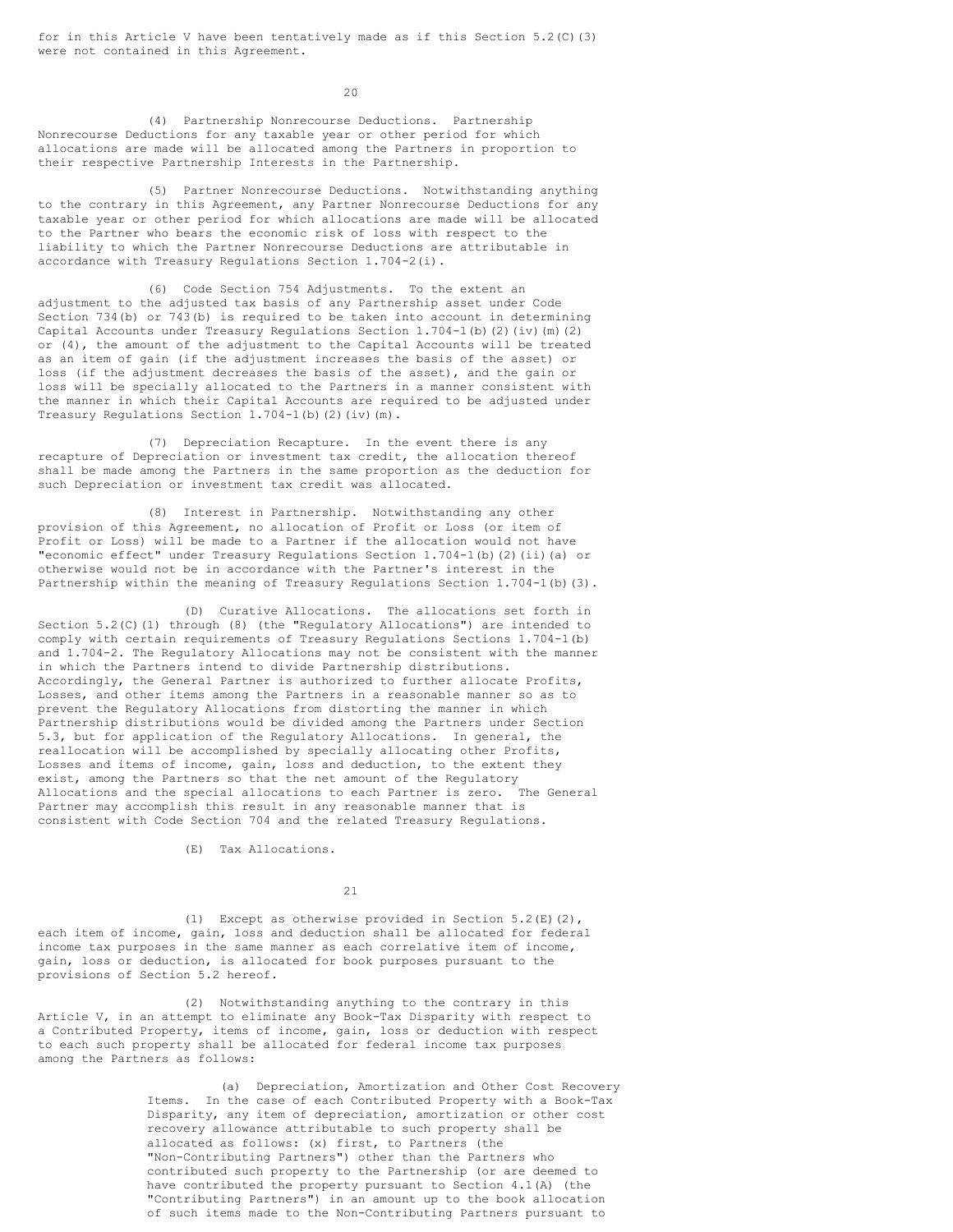Section 5.2 hereof, pro rata in proportion to the respective amount of book items so allocated to the Non-Contributing Partners pursuant to Section 5.2 hereof; and (y) any remaining depreciation, amortization or other cost recovery allowance to the Contributing Partners in proportion to their Percentage Interests. In no event shall the total depreciation, amortization or other cost recovery allowance allocated hereunder exceed the amount of the Partnership's depreciation, amortization or other cost recovery allowance with respect to such property.

(b) Gain or Loss on Disposition. In the event the Partnership sells or otherwise disposes of a Contributed Property with a Book-Tax Disparity, any gain or loss recognized by the Partnership in connection with such sale or other disposition shall be allocated among the Partners as follows: (x) first, any gain or loss shall be allocated to the Contributing Partners in proportion to their Percentage Interests to the extent required to eliminate any Book-Tax Disparity with respect to such property; and (y) any remaining gain or loss shall be allocated among the Partners in the same manner that the correlative items of book gain or loss are allocated among the Partners pursuant to Section 5.2 hereof.

(3) In the event the Book Value of a Partnership Asset (including a Contributed Property) is adjusted pursuant to Section 4.4(D) hereof, and such asset has not been deemed contributed to a new partnership, with the contributing partnership then being liquidated pursuant to Code Section 708 subsequent thereto, all items of income, gain, loss or deduction in respect of such property shall be allocated for federal income tax purposes among the Partners in the same manner as provided in Section 5.2(E)(2) hereof to take into account any variation between the fair market value of the property, as determined by the General Partner using such reasonable method of valuation as it may adopt, and the Book Value of such property, both determined as of the date of such adjustment.

22

(4) The General Partner shall have the authority to elect alternative methods to eliminate the Book-Tax Disparity with respect to one or more Contributed Properties, as permitted by Treasury Regulations Sections 1.704-3 and 1.704-3T, and such election shall be binding on all of the Partners.

(5) The Partners hereby intend that the allocation of tax items pursuant to this Section 5.2(E) comply with the requirements of Code Section 704(c) and Treasury Regulations Sections 1.704-3 and 1.704-3T.

(6) The allocation of items of income, gain, loss or deduction pursuant to this Section 5.2(E) are solely for federal, state and local income tax purposes, and the Capital Account balances of the Partners shall be adjusted solely for allocations of "book" items in respect of Partnership Assets pursuant to Section 5.2(A), (B), (C), (D) and (F) hereof

(F) Other Allocation Rules. The following rules will apply to the calculation and allocation of Profits, Losses and other items:

(1) Except as otherwise provided in this Agreement, all Profits, Losses and other items allocated to the Partners will be allocated among them in proportion to their Percentage Interests.

(2) For purposes of determining the Profits, Losses or any other item allocable to any period, Profits, Losses and other items will be determined on a daily, monthly or other basis, as determined by the General Partner using any permissible method under Code Section 706 and the related Treasury Regulations.

(3) Except as otherwise provided in this Agreement, all items of Partnership income, gain, loss and deduction, and other allocations not provided for in this Agreement will be divided among the Partners in the same proportions as they share Profits and Losses; provided that any credits shall be allocated in accordance with Treasury Regulations Section  $1.704-1$  (b) (4) (ii).

(4) For purposes of Treasury Regulations Section 1.752-3(a), the Partners hereby agree that any nonrecourse liabilities of the Partnership in excess of the sum of (i) the Partnership Minimum Gain and (ii) the aggregate amount of taxable gain that would be allocated to the Partners under Section 704(c) (or in the same manner as Section 704(c) in connection with a revaluation of Partnership property) if the Partnership disposed of (in a taxable transaction) all Partnership property subject to one or more nonrecourse liabilities of the Partnership in full satisfaction of such liabilities and for no other consideration, shall be allocated among the Partners in accordance with their respective shares of Profits. The General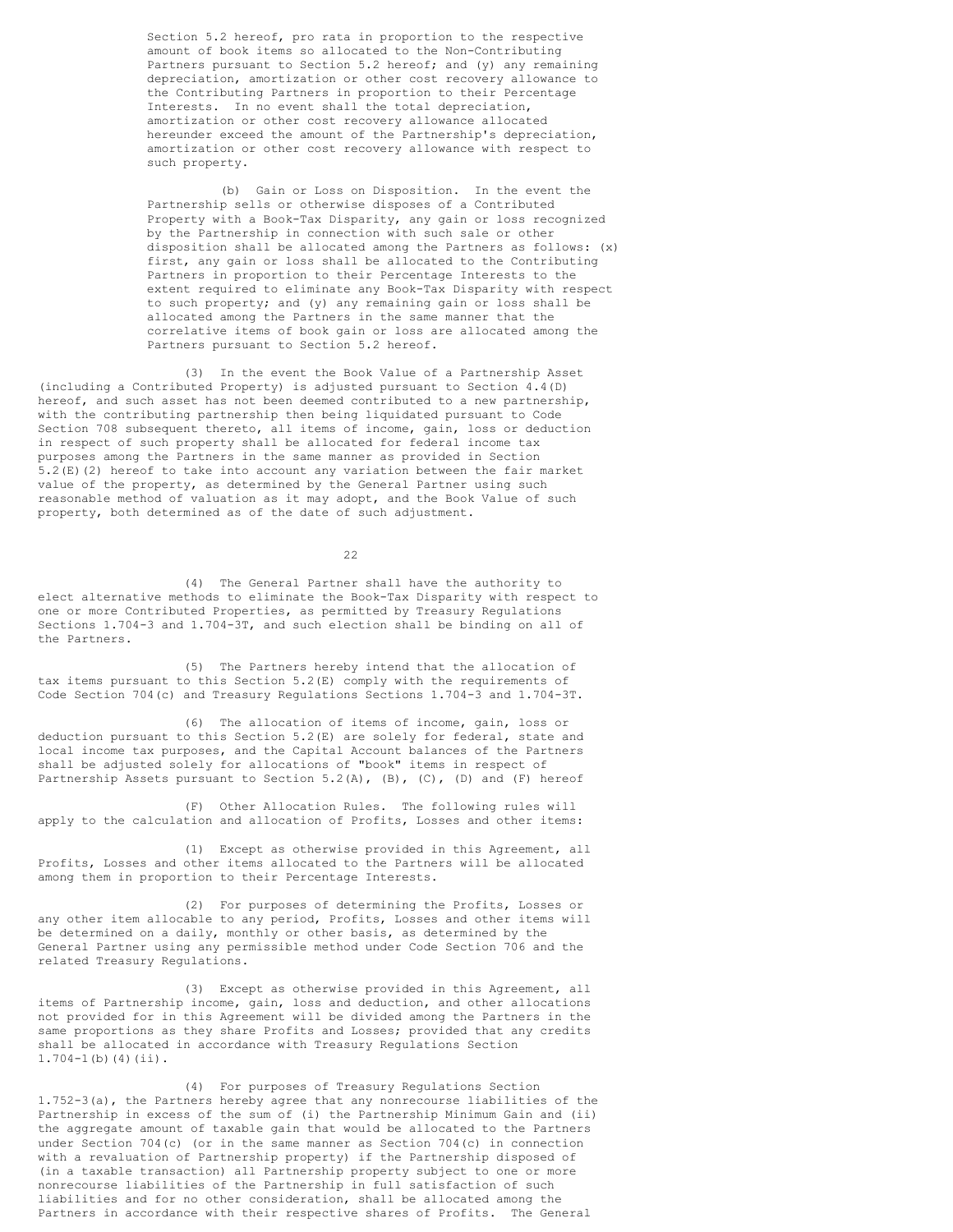Partner shall have discretion in any Fiscal Year to allocate such excess nonrecourse liabilities among the Partners (a) in a manner reasonably consistent with allocations (that have substantial economic effect) of some other significant item of Partnership income or gain or (b) in accordance with the manner in which it is reasonably expected that the deductions attributable to the excess nonrecourse liabilities will be allocated.

23

(G) Partner Acknowledgment. The Partners agree to be bound by the provisions of this Section 5.2 in reporting their shares of Partnership income, gain, loss, deduction and credit for income tax purposes.

(H) Regulatory Compliance. The foregoing provisions of this Section 5.2 relating to the allocation of Profits, Losses and other items for federal income tax purposes are intended to comply with Treasury Regulations Sections  $1.704-1$  (b),  $1.704-2$ ,  $1.704-3$  and  $1.704-3$ T and shall be interpreted and applied in a manner consistent with such Treasury Regulations.

## SECTION 5.3 Distributions.

(A) Distributable Cash for each Fiscal Year shall be distributed in the following order of priority:

(1) First, the General Partner shall cause the Partnership to distribute to the holder of each Preferred Unit an amount in cash equal to the cumulative undistributed Priority Return Amount on December 31, March 31, June 30 and September 30 of each year, commencing on March 31, 1998 (or in the case of a Preferred Unit with an issuance date after March 31, 1998, on the first such distribution date following the applicable issuance date); provided that, if any such distribution date shall be a Saturday, Sunday or day on which banking institutions in the State of New York are authorized or obligated by law to close, or a day which is declared a national or New York State holiday (any of the foregoing, a "Non-business Day"), then such distribution shall be made on the next succeeding day which is not a Non-business Day. In any case in which a Preferred Unit is outstanding for less than all of one or more Distribution Periods, the amount distributable to the Preferred Limited Partner in respect of such Unit shall be appropriately adjusted on the basis of a 360 day year consisting of twelve 30 day months.

(2) Second, there shall be distributed with respect to each Partnership Unit an amount equal on a per Unit basis to the amount (other than in REIT Shares) distributed by the General Partner on its common shares during the Fiscal Year (other than a liquidating distribution), except that the first distribution paid on Units issued on October 15, 1997 shall be pro rated to reflect the actual portion of the period for which the distribution is being paid during which such Units were outstanding. To the extent practicable, distributions under this paragraph shall be made at the same time as the dividend distributions on the General Partner's common shares.

(3) Third, there shall be distributed to each holder of a Limited Partner Interest an amount equal to (x) the product of the taxable income and gain allocated to such holder for the Fiscal Year under Section 5.2(E) and the maximum federal income tax rate plus 7% reduced by (y) the distributions received by such holder under Section 5.3(A)(2) during the Fiscal Year. To the extent practicable, distributions under this paragraph shall be made in sufficient time to permit Limited Partners to pay required installments of estimated tax and the final tax payment for the taxable year.

(B) After giving effect to Section 5.3(A), the General Partner shall have the authority to cause the Partnership to make other distributions from time to time as it determines, including without limitation, distributions that are sufficient to enable the General Partner to (i) maintain its

#### 24

status as a REIT, (ii) avoid the imposition of any tax under Code Section 857 and (iii) avoid the imposition of any excise tax under Code Section 4981.

(C) Distributions pursuant to Section 5.3(B) shall be made pro rata among the Partners of record on the Record Date established by the General Partner for the distribution, in accordance with their respective Percentage Interests, without regard to the length of time the record holder has been such. Notwithstanding the foregoing, the General Partner may pro rate any distributions pursuant to Section 5.3(A)(2) appropriately in the case of Partnership Units that are outstanding for less than all of any Distribution Period.

(D) The General Partner shall use its reasonable efforts to make distributions to the Partners so as to preclude any distribution or portion thereof from being treated as part of a sale of property to the Partnership by a Partner under Section 707 of the Code or the Treasury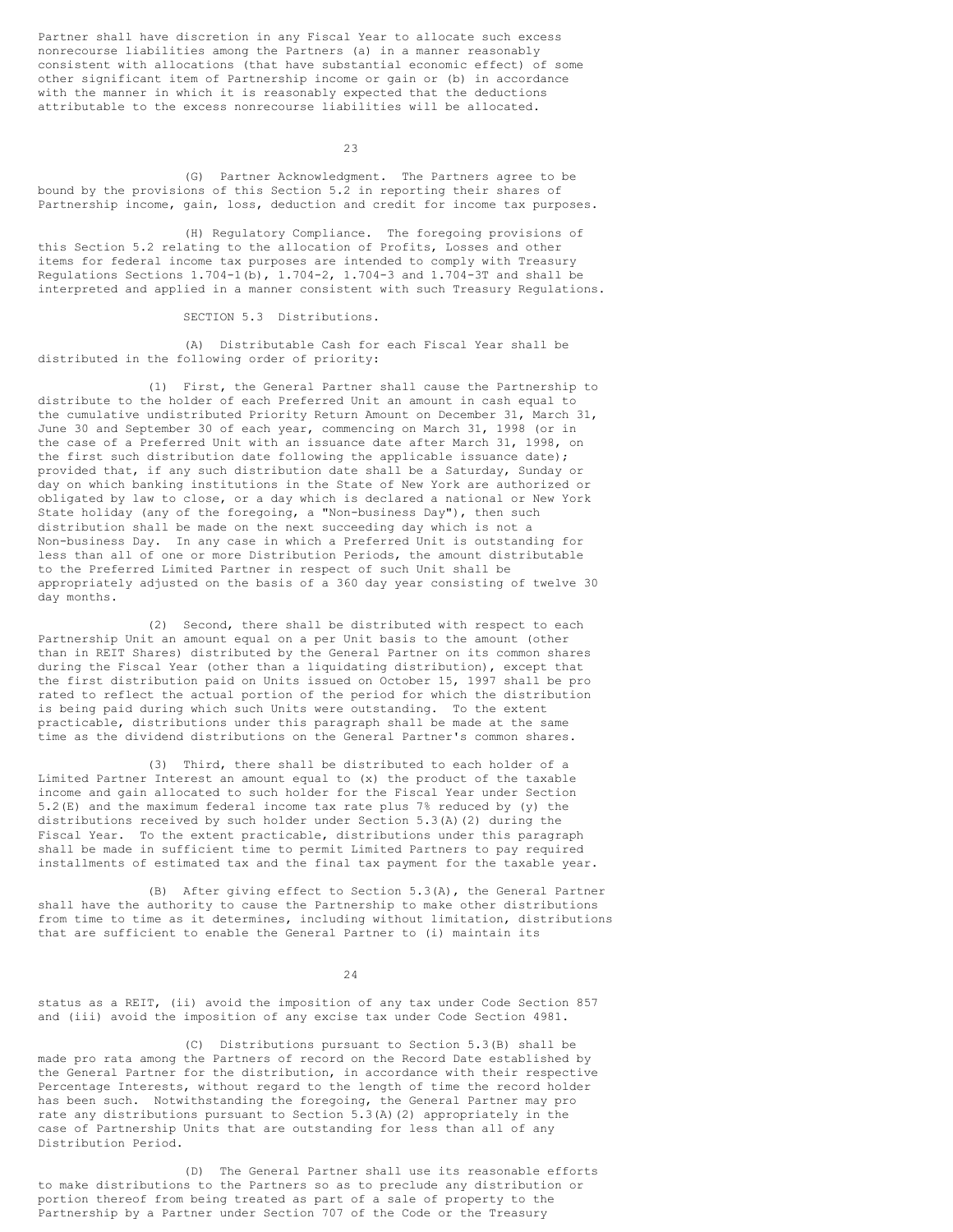Regulations thereunder; provided that the General Partner and the Partnership shall not have liability to a Limited Partner under any circumstances as a result of any distribution to a Partner being so treated.

SECTION 5.4 Distributions upon Liquidation. Notwithstanding any other provision hereof, proceeds of a Terminating Capital Transaction and other distributions following dissolution of the Partnership shall be distributed to the Partners in accordance with Section 10.2.

SECTION 5.5 Amounts Withheld. All amounts withheld pursuant to the Code or any provision of state or local tax law and Section 7.6 of this Agreement with respect to any allocation, payment or distribution to the General Partner, the Preferred Limited Partners, the Limited Partners or Assignees shall be treated as amounts distributed to such General Partner, the Preferred Limited Partners, the Limited Partners or Assignees, as applicable, pursuant to Section 5.3 of this Agreement.

SECTION 5.6 Restricted Distributions. Notwithstanding any provision to the contrary contained in this Agreement, the Partnership, and the General Partner on behalf of the Partnership, shall not make a distribution to a Partner on account of its interest in the Partnership if such distribution would violate Section 17-607 of the Act or other applicable law.

- --------------------------------------------------------------------------------

#### ARTICLE VI - PARTNERSHIP MANAGEMENT

- --------------------------------------------------------------------------------

Business.

SECTION 6.1 Management and Control of Partnership

(A) Except as otherwise expressly provided or limited by the provisions of this Agreement, the General Partner shall have full, exclusive and complete discretion to manage the business and affairs of the Partnership, to make all decisions affecting the business and affairs of the Partnership and to take all such action as it deems necessary or appropriate to accomplish the purposes of the Partnership as set forth herein. Except as set forth in this Agreement, neither the Limited

25

Partners nor the Preferred Limited Partners shall have any authority, right, or power to bind the Partnership, or to manage, or to participate in the management of the business and affairs of the Partnership in any manner whatsoever. Such management shall in every respect be the full and complete responsibility of the General Partner alone as herein provided.

(B) In carrying out the purposes of the Partnership, the General Partner shall be authorized to take all actions it deems necessary and appropriate to carry on the business of the Partnership. The Limited Partners and the Preferred Limited Partners, by execution hereof, agree that the General Partner is authorized to execute, deliver and perform any agreement and/or transaction on behalf of the Partnership, without their further Consent, unless this Agreement expressly provides otherwise.

(C) The General Partner and its Affiliates may acquire Limited Partner Interests or Preferred Units from Limited Partners or Preferred Limited Partners who agree so to transfer Limited Partner Interests or Preferred Units acquired from the Partnership in accordance with Section 4.2(A). Any Limited Partner Interest or Preferred Limited Partner Interest acquired by the General Partner shall be automatically converted into a General Partner Interest. Upon acquisition of any Limited Partner Interest or Preferred Limited Partner Interest by an Affiliate of the General Partner, such Affiliate shall have all the rights of a Limited Partner or Preferred Limited Partner, as the case may be.

SECTION 6.2 No Management by Limited Partners; Limitation of Liability.

(A) Neither the Limited Partners, in their capacity as Limited Partners, nor the Preferred Limited Partners, in their capacity as Preferred Limited Partners, shall take part in the day-to-day management, operation or control of the business and affairs of the Partnership or have any right, power, or authority to act for or on behalf of or to bind the Partnership or transact any business in the name of the Partnership. Neither the Limited Partners, in their capacity as Limited Partners, nor the Preferred Limited Partners, in their capacity as Preferred Limited Partners, shall have any rights other than those specifically provided herein or granted by law where consistent with a valid provision hereof. Any approvals rendered or withheld by the Limited Partners or the Preferred Limited Partners pursuant to this Agreement shall be deemed as consultation with or advice to the General Partner in connection with the business of the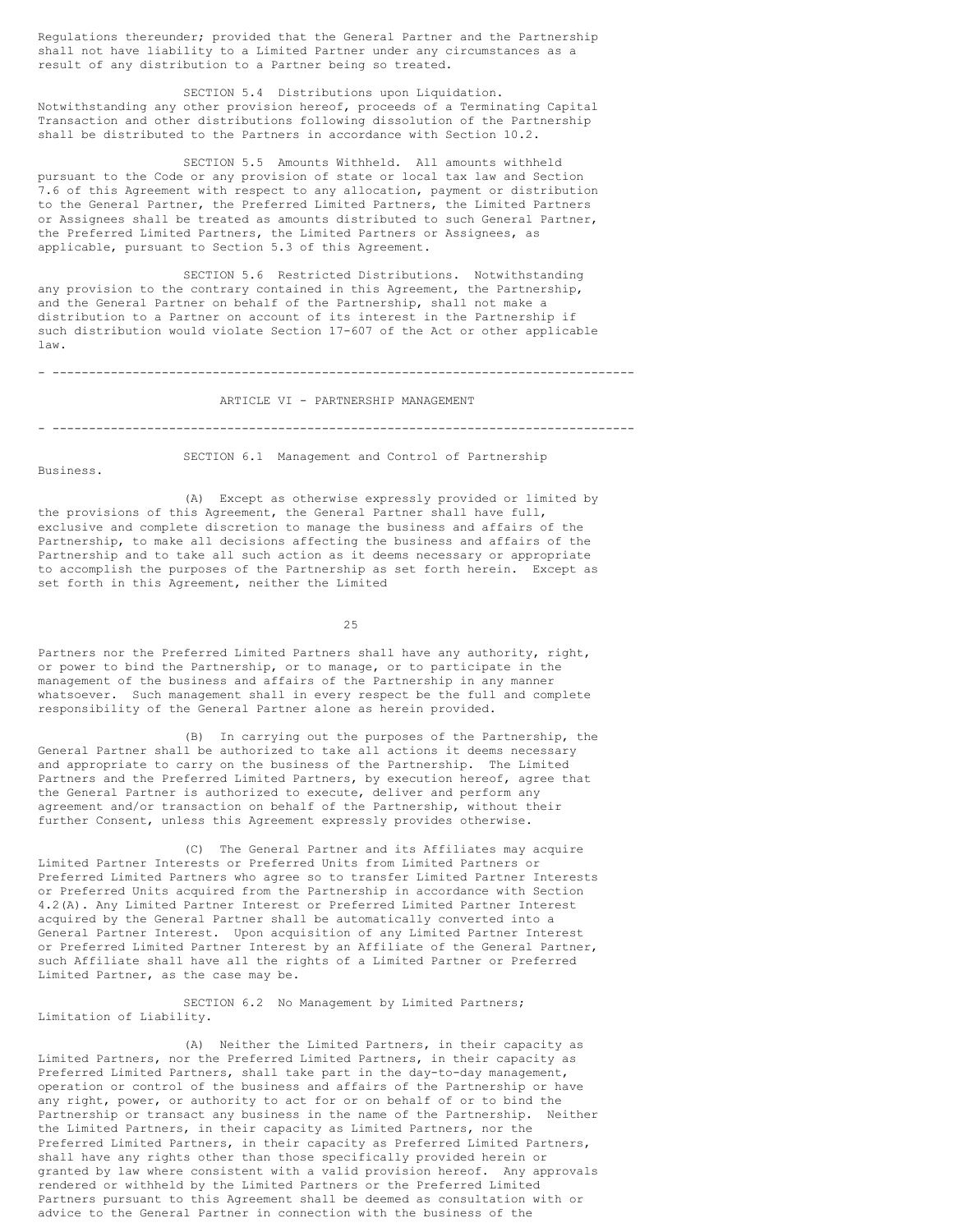Partnership and, in accordance with the Act, shall not be deemed as participation by the Limited Partners or the Preferred Limited Partners in the business of the Partnership and are not intended to create any inference that the Limited Partners or the Preferred Limited Partners should be classified as general partners under the Act.

(B) Neither any Limited Partner nor any Preferred Limited Partner shall have any liability under this Agreement except with respect to withholding under Section 7104 of the Code, in connection with any express provision of this Agreement by such Limited Partner or Preferred Limited Partner or as provided in the Act.

(C) The General Partner shall not take any action which would subject a Limited Partner (in its capacity as Limited Partner) or a Preferred Limited Partner (in its capacity as a Preferred Limited Partner) to liability as a general partner.

26

(D) No Partner shall take any action that would result in the Partnership being treated as an association taxable as a corporation, or as a corporation, for federal income tax purposes.

SECTION 6.3 Limitations on Partners.

(A) No Partner or Affiliate of a Partner shall have any authority to perform (i) any act in violation of any applicable law or regulation thereunder, (ii) any act prohibited by Section 6.2(C), or (iii) any act which is required to be Consented to or ratified pursuant to this Agreement without such Consent or ratification.

(B) No action shall be taken by a Partner if it would cause the Partnership to be treated as an association taxable as a corporation for federal income tax purposes or, without the consent of the General Partner, as a publicly-traded partnership within the meaning of Section 7.6 of the Code. A determination of whether such action will have the above described effect shall be based upon a declaratory judgment or similar relief obtained from a court of competent jurisdiction, a favorable ruling from the IRS or the receipt of a written opinion of counsel.

SECTION 6.4 Business with Affiliates.

(A) The General Partner, in its discretion, may cause the Partnership to transact business with any Partner or its Affiliates for goods or services reasonably required in the conduct of the Partnership's business; provided that any such transaction shall be effected only on terms competitive with those that may be obtained in the marketplace from unaffiliated Persons. The foregoing proviso shall not apply to transactions between the Partnership and its Subsidiaries. In addition, neither the General Partner nor any Affiliate of the General Partner may sell, transfer or otherwise convey any property to, or purchase any property from, the Partnership, except (i) on terms competitive with those that may be obtained in the marketplace from unaffiliated Persons or (ii) where the General Partner determines, in its sole judgment, that such sale, transfer or conveyance confers benefits on the General Partner or the Partnership in respect of matters of tax or corporate or financial structure; provided, in the case of this clause (ii), such sale, transfer or conveyance is not being effected for the purpose of materially disadvantaging the Limited Partners.

(B) In furtherance of Section 6.4(A), the Partnership may lend or contribute to its Subsidiaries on terms and conditions established by the General Partner.

SECTION 6.5 Compensation; Reimbursement of Expenses. In consideration for the General Partner's services to the Partnership in its capacity as General Partner, the Partnership shall pay on behalf of or reimburse to the General Partner all expenses of the General Partner incurred in connection with the management of the business and affairs of the Partnership, including all employee compensation of employees of the General Partner related to services performed for the Partnership and indemnity or other payments made pursuant to agreements entered into in furtherance of the Partnership's business. Except as otherwise set forth in this Agreement, the General Partner shall be fully and entirely reimbursed by the Partnership for any and all direct and indirect costs and expenses incurred in connection with the formation and continuation of the Partnership pursuant to this

27

Agreement. In addition, the General Partner shall be reimbursed by the Partnership for all expenses incurred by the General Partner in connection with issuance of additional Partnership Interests.

SECTION 6.6 Liability for Acts and Omissions.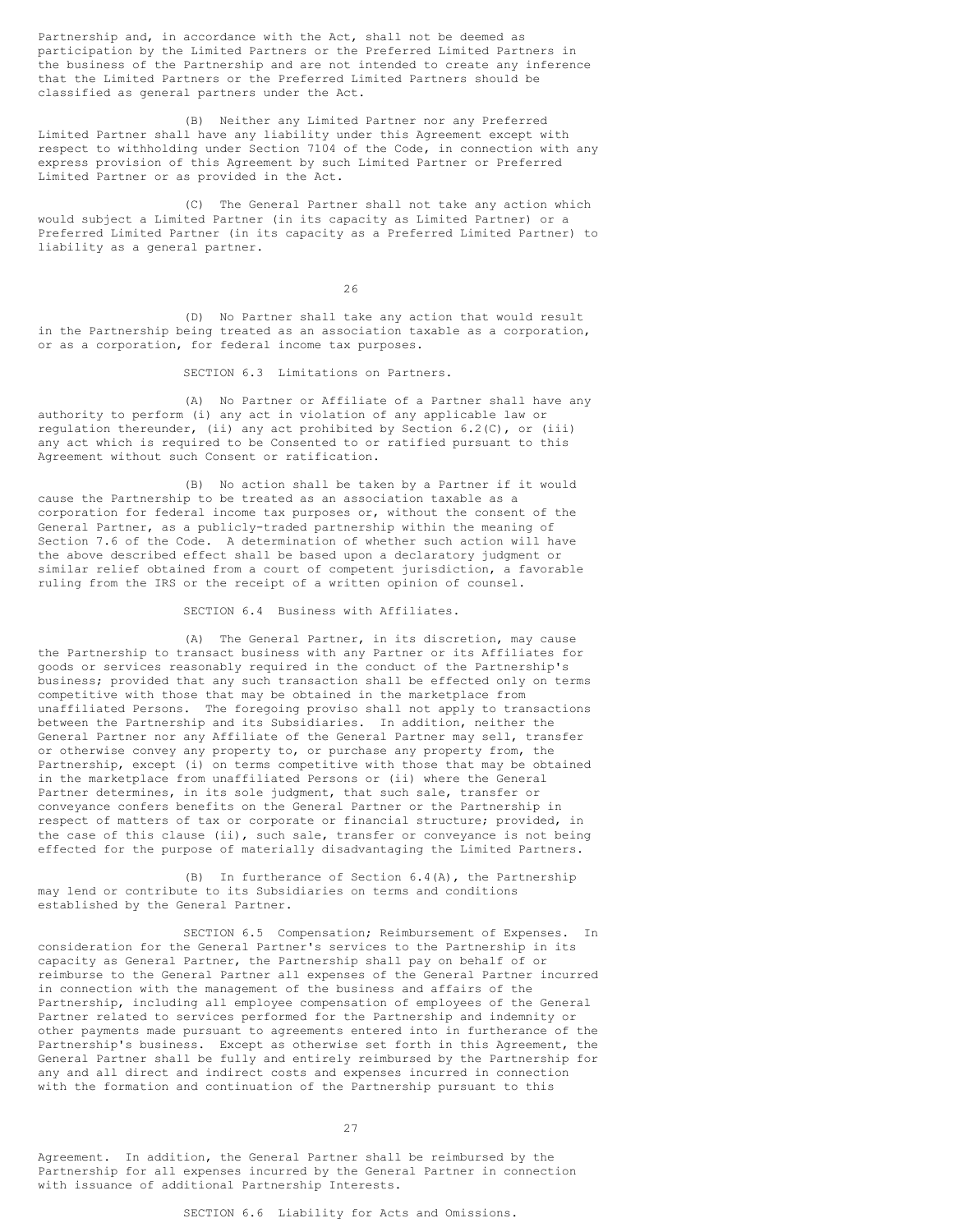(A) The General Partner shall not be liable, responsible or accountable in damages or otherwise to the Partnership or any of the other Partners for any act or omission performed or omitted in good faith on behalf of the Partnership and in a manner reasonably believed to be (i) within the scope of the authority granted by this Agreement and (ii) in the best interests of the Partnership or the shareholders of the General Partner. In exercising its authority hereunder, the General Partner may, but shall not be under any obligation to, take into account the tax consequences to any Partner of any action it undertakes on behalf of the Partnership. Neither the General Partner nor the Partnership shall have any liability as a result of any income tax liability incurred by a Partner as a result of any action or inaction of the General Partner hereunder in good faith and, by their execution of this Agreement, the Limited Partners and the Preferred Limited Partners acknowledge the foregoing.

(B) Unless otherwise prohibited hereunder, the General Partner shall be entitled to exercise any of the powers granted to it and perform any of the duties required of it under this Agreement directly or through any agent. The General Partner shall not be responsible for any misconduct or negligence on the part of any agent; provided that the General Partner selected or appointed such agent in good faith.

(C) The General Partner acknowledges that it owes fiduciary duties both to its shareholders and to the Limited Partners and the Preferred Limited Partners and it shall use its reasonable efforts to discharge such duties to each; provided, however, that in the event of a conflict between the interests of the shareholders of the General Partner and the interests of the Limited Partners or the Preferred Limited Partners, the Limited Partners and the Preferred Limited Partners agree that the General Partner shall discharge its fiduciary duties to the Limited Partners and the Preferred Limited Partners by acting in the best interests of the General Partner's shareholders. Nothing contained in the preceding sentence shall be construed as entitling the General Partner to realize any profit or gain from any transaction between the General Partner and the Partnership (except in connection with a distribution in accordance with this Agreement), including from the lending of money by the General Partner to the Partnership or the contribution of property by the General Partner to the Partnership, it being understood that in any such transaction the General Partner shall be entitled to cost recovery only.

The provisions of this Agreement, to the extent that they restrict the duties and liabilities of the General Partner otherwise existing at law or in equity, are agreed by the Partners to replace such other duties and liabilities of the General Partner.

### SECTION 6.7 Indemnification.

(A) The Partnership shall indemnify the General Partner and each director, officer and shareholder of the General Partner and each Person (including any Affiliate) designated as an agent by the General Partner in its reasonable discretion (each, an "Indemnified Party") to the fullest

28

extent permitted under the Act (including any procedures set forth therein regarding advancement of expenses to such Indemnified Party) from and against any and all losses, claims, damages, liabilities, expenses (including reasonable attorneys' fees), judgments, fines, settlements and any other amounts arising out of or in connection with any claims, demands, actions, suits or proceedings (civil, criminal or administrative) relating to or resulting (directly or indirectly) from the operations of the Partnership, in which such Indemnified Party becomes involved, or reasonably believes it may become involved, as a result of the capacity referred to above.

(B) The Partnership shall have the authority to purchase and maintain such insurance policies on behalf of the Indemnified Parties as the General Partner shall determine, which policies may cover those liabilities the General Partner reasonably believes may be incurred by an Indemnified Party in connection with the operation of the business of the Partnership. The right to procure such insurance on behalf of the Indemnified Parties shall in no way mitigate or otherwise affect the right of any such Indemnified Party to indemnification pursuant to Section 6.7(A) hereof.

(C) The provisions of this Section 6.7 are for the benefit of the Indemnified Parties, their heirs, executors, guardians, conservators, successors, assigns and administrators and shall not be deemed to create any rights in or benefit to any other Person.

- --------------------------------------------------------------------------------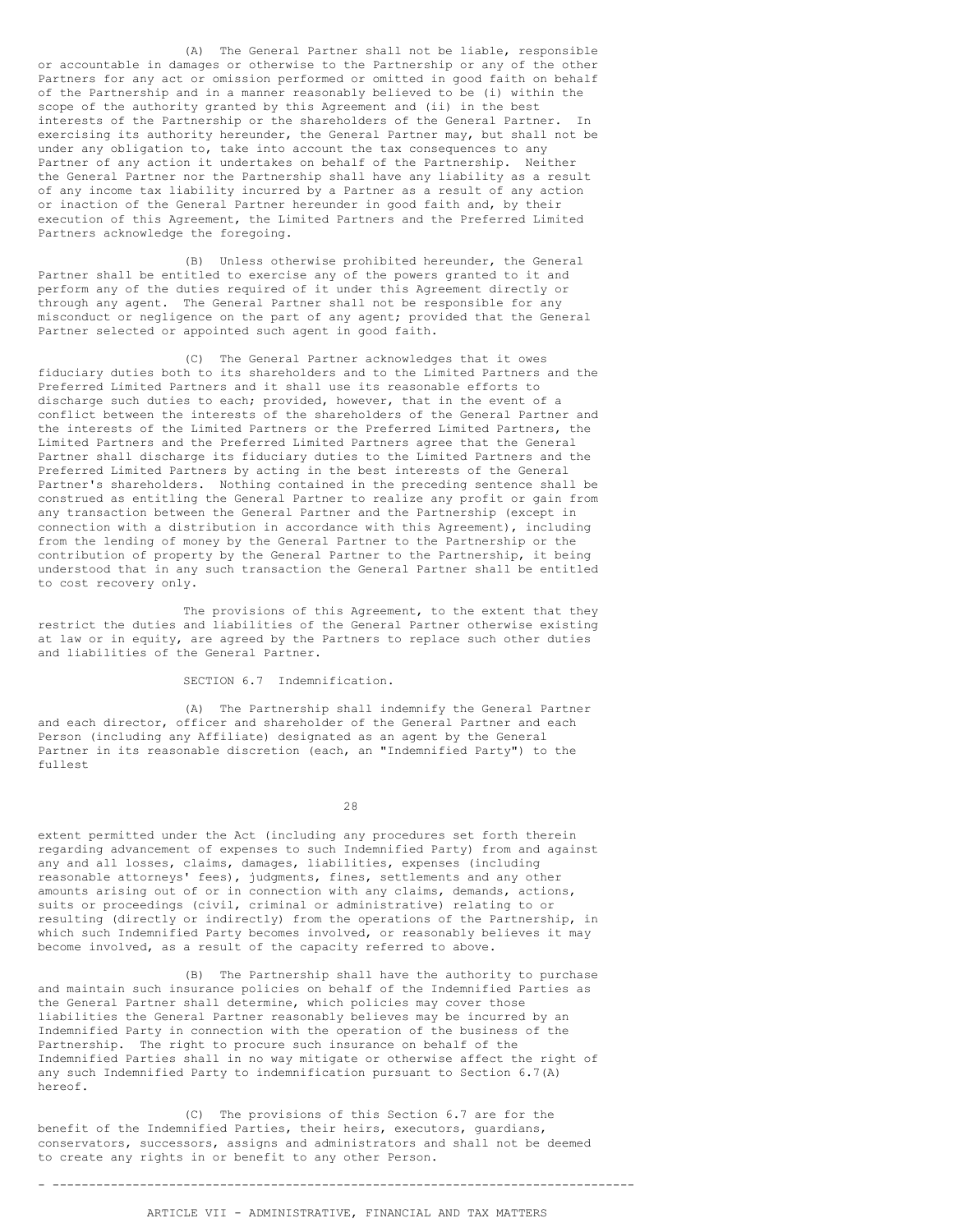SECTION 7.1 Books and Records. The General Partner shall maintain at the office of the Partnership full and accurate books of the Partnership showing all receipts and expenditures, assets and liabilities, profits and losses, names and current addresses of Partners, and all other records necessary for recording the Partnership's business and affairs. Each Limited Partner and Preferred Limited Partner shall have, upon written demand and at such Limited Partner's or Preferred Limited Partner's expense, as the case may be, the right to receive true and complete information regarding Partnership matters to the extent required (and subject to the limitations) under Delaware law.

- --------------------------------------------------------------------------------

SECTION 7.2 Annual Audit and Accounting. The books and records of the Partnership shall be kept for financial and tax reporting purposes on the accrual basis of accounting in accordance with generally accepted accounting principles ("GAAP"). The accounts of the Partnership shall be audited annually by a nationally recognized accounting firm of independent public accountants selected by the General Partner (the "Independent Accountants").

SECTION 7.3 Partnership Funds. The General Partner shall have responsibility for the safekeeping and use of all funds and assets of the Partnership, whether or not in its direct or indirect possession or control. All funds of the Partnership not otherwise invested shall be deposited in one or more accounts maintained in such banking institutions as the General Partner shall determine, and withdrawals shall be made only in the regular course of Partnership business on such signatures as the General Partner may from time to time determine.

29

SECTION 7.4 Reports and Notices. The General Partner shall provide all Partners with the following reports no later than the dates indicated or as soon thereafter as circumstances permit:

(A) By March 31 of each year, IRS Form 1065 and Schedule K-1, or similar forms as may be required by the IRS, stating each Partner's allocable share of income, gain, loss, deduction or credit for the prior Fiscal Year;

(B) Within ninety (90) days after the end of each of the first three (3) fiscal quarters, as of the last day of the fiscal quarter, a report containing unaudited financial statements of the Partnership, or of the General Partner if such statements are prepared on a consolidated basis with the General Partner, and such other information as may be legally required or determined to be appropriate by the General Partner; and

(C) Within one hundred twenty (120) days after the end of each Fiscal Year, as of the close of the Fiscal Year, an annual report containing audited financial statements of the Partnership, or of the General Partner if such statements are prepared on a consolidated basis with the General Partner, presented in accordance with GAAP and certified by the Independent Accountants.

## SECTION 7.5 Tax Matters.

(A) The General Partner shall be the Tax Matters Partner of the Partnership for federal income tax matters pursuant to Code Section 6231(a)(7)(A). The Tax Matters Partner is authorized and required to represent the Partnership (at the expense of the Partnership) in connection with all examinations of the affairs of the Partnership by any federal, state, or local tax authorities, including any resulting administrative and judicial proceedings, and to expend funds of the Partnership for professional services and costs associated therewith. The Tax Matters Partner shall deliver to the Limited Partners and Preferred Limited Partners within ten (10) business days of the receipt thereof a copy of any notice or other communication with respect to the Partnership received from the IRS (or other governmental tax authority), or any court, in each case with respect to any administrative or judicial proceeding involving the Partnership. The Partners agree to cooperate with each other in connection with the conduct of all proceedings pursuant to this Section 7.5(A).

(B) The Tax Matters Partner shall receive no compensation for its services in such capacity. If the Tax Matters Partner incurs any costs related to any tax audit, declaration of any tax deficiency or any administrative proceeding or litigation involving any Partnership tax matter, such amount shall be an expense of the Partnership and the Tax Matters Partner shall be entitled to full reimbursement therefor.

(C) The General Partner shall cause to be prepared all federal, state and local income tax returns required of the Partnership at the Partnership's expense.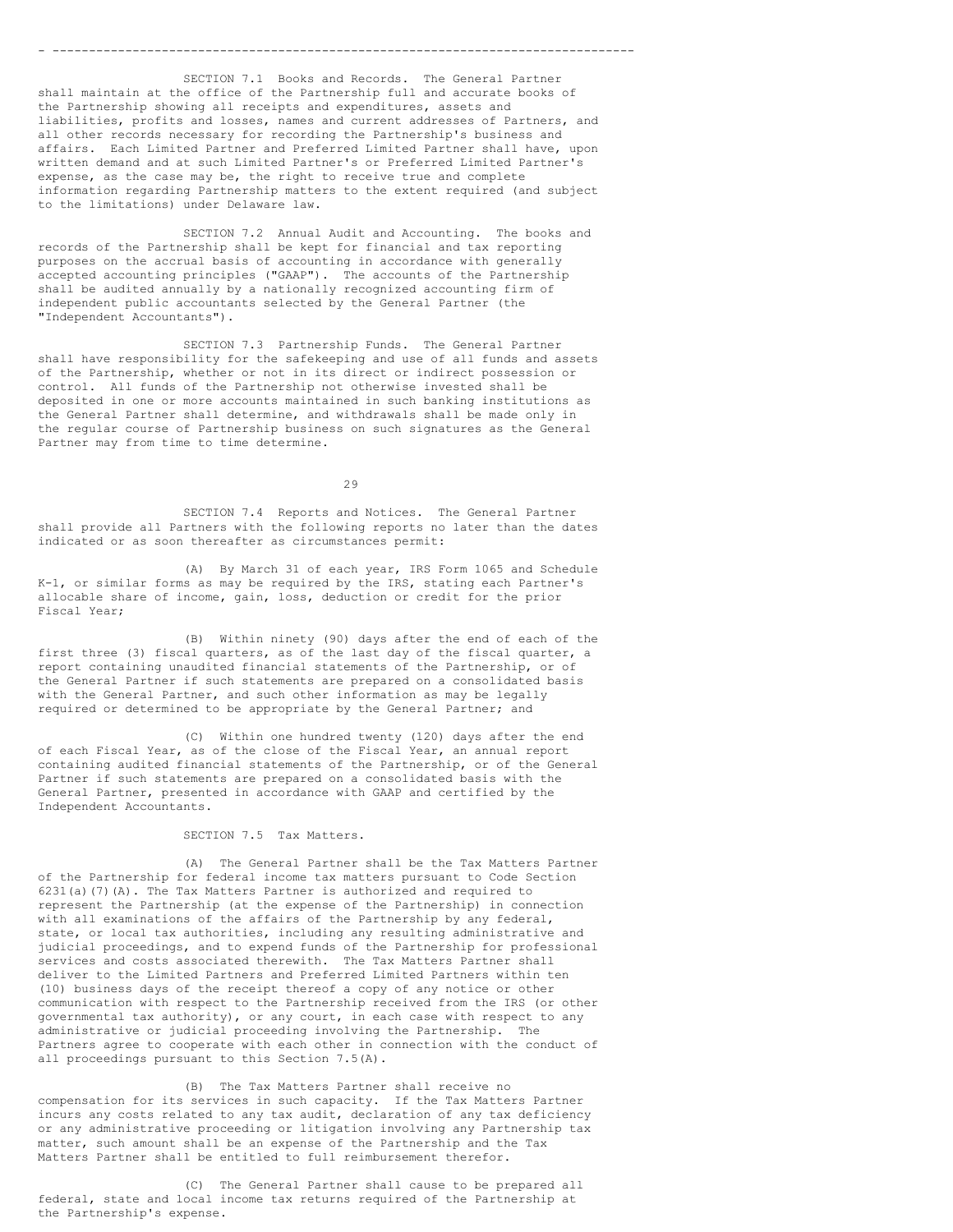(D) Except as set forth herein, the General Partner shall determine whether to make (and, if necessary, revoke) any tax election available to the Partnership under the Code or any state tax law; provided, however, upon the request of any Partner, the General Partner shall make the elec-

30

tion under Code Section 754 and the Treasury Regulations promulgated thereunder. The Partnership shall elect to deduct expenses, if any, incurred by it in organizing the Partnership in accordance with the provisions of Code Section 709.

SECTION 7.6 Withholding. Each Partner hereby authorizes the Partnership to withhold from or pay to any taxing authority on behalf of such Partner any tax that the General Partner determines the Partnership is required to withhold or pay with respect to any amount distributable or allocable to such Partner. Any amount paid to any taxing authority which does not constitute a reduction in the amount otherwise distributable to such Partner shall be treated as a loan from the Partnership to such Partner, which loan shall bear interest at the "prime rate" as published from time to time in The Wall Street Journal plus two (2) percentage points, and shall be repaid within ten (10) business days after request for repayment from the General Partner. The obligation to repay any such loan shall be secured by such Partner's Partnership Interest and each Partner hereby grants the Partnership a security interest in his Partnership Interest for the purposes set forth in this Section 7.6, this Section 7.6 being intended to serve as a security agreement for purposes of the Uniform Commercial Code with the Partnership having in respect hereof all of the remedies of a secured party under the Uniform Commercial Code. Each Partner agrees to take such reasonable actions as the General Partner may request to perfect and continue the perfection of the security interest granted hereby. In the event any Partner fails to repay any deemed loan pursuant to this Section 7.6 the Partnership shall be entitled to avail itself of any rights and remedies it may have. Furthermore, upon the expiration of ten (10) business days after demand for payment, the General Partner shall have the right, but not the obligation, to make the payment to the Partnership on behalf of the defaulting Partner and thereupon be subrogated to the rights of the Partnership with respect to such defaulting Partner.

ARTICLE VIII - TRANSFER OF PARTNERSHIP INTERESTS; ADMISSION OF PARTNERS - --------------------------------------------------------------------------------

- --------------------------------------------------------------------------------

SECTION 8.1 Transfer by General Partner. The General Partner may not voluntarily withdraw or, except as provided in Section 8.2, Transfer all or any portion of its General Partner Interest. Notwithstanding the foregoing, the General Partner may pledge its General Partner Interest in furtherance of the Partnership's business (including without limitation, in connection with a loan agreement under which the Partnership is a borrower) without the consent of any Partner.

SECTION 8.2 Obligations of a Prior General Partner. Upon an Involuntary Withdrawal of the General Partner, the General Partner's Interest may be transferred to a successor with the Consent of the holders of a majority of each of the Partnership Units and the Preferred Units, voting separately. The transferring General Partner shall (i) remain liable for all obligations and liabilities (other than Partnership liabilities payable solely from Partnership Assets) incurred by it as General Partner before the effective date of such event and (ii) pay all costs associated with the admission of its Successor General Partner. However, such General Partner shall be free of and held

31

harmless by the Partnership against any obligation or liability incurred on account of the activities of the Partnership from and after the effective date of such event, except as provided in this Agreement.

SECTION 8.3 Successor General Partner. A successor to all of a General Partner's General Partner Interest who has been approved in accordance with Section 8.2 shall be admitted as the Successor General Partner, effective immediately prior to the Transfer. Any such Successor shall carry on the business of the Partnership without dissolution. In addition, the following conditions must be satisfied:

(A) The Person shall have accepted and agreed to be bound by all the terms and provisions of this Agreement by executing a counterpart thereof and such other documents or instruments as may be required or appropriate in order to effect the admission of such Person as a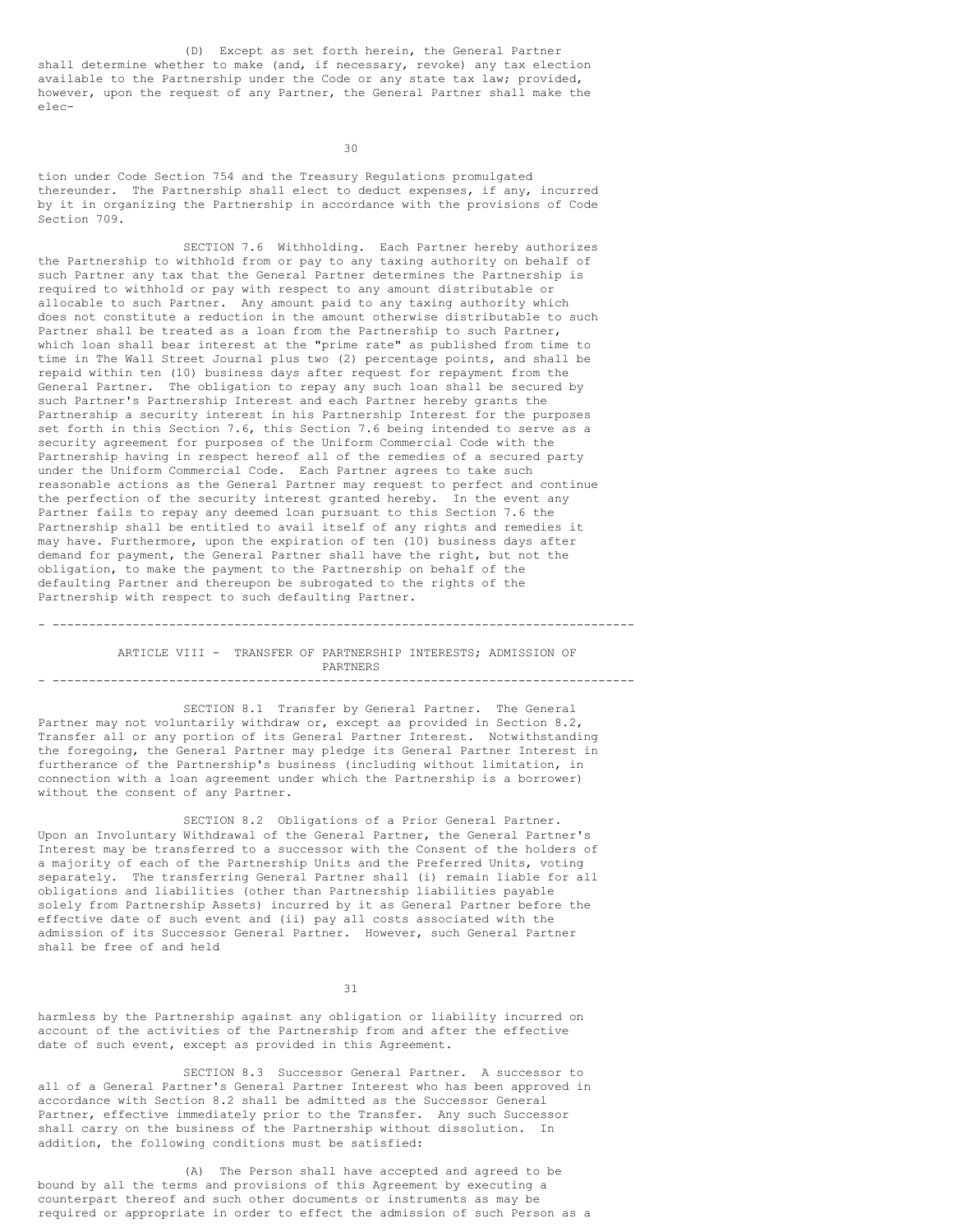(B) An amendment to this Agreement evidencing the admission of such Person as a General Partner shall have been executed by all General Partners and an amendment to the Certificate shall have been filed as required by the Act; and

(C) Any consent required under Section 11.1(A) shall have been obtained.

Limited Partner.

SECTION 8.4 Restrictions on Transfer and Withdrawal by

(A) Subject to the provisions of Section 8.4(D), no Limited Partner or Preferred Limited Partner may Transfer all or any portion of its Partnership Interest without first obtaining the Consent of the General Partner, which Consent may be granted or withheld in the sole and absolute discretion of the General Partner. Any such purported transfer undertaken without such Consent shall be considered to be null and void ab initio and shall not be given effect.

(B) No Limited Partner or Preferred Limited Partner may withdraw from the Partnership other than as a result of a permitted Transfer (i.e., a Transfer consented to as contemplated by clause (A) above or clause (D) below or a Transfer pursuant to clause (C) below) of all of such Limited Partner's or Preferred Limited Partner's Partnership Units pursuant to this Article VIII or pursuant to a redemption or exchange of all of such Limited Partner's or Preferred Limited Partner's Partnership Units pursuant to Article IX. Upon the permitted Transfer or redemption of all of a Limited Partner's or Preferred Limited Partner's Partnership Interests, such Limited Partner or Preferred Limited Partner shall cease to be a Limited Partner or Preferred Limited Partner, as the case may be.

(C) Upon the Involuntary Withdrawal of any Limited Partner or Preferred Limited Partner (which shall under no circumstance in and of itself cause the dissolution of the Partnership), the executor, administrator, trustee, guardian, receiver or conservator of such Limited Partner's or Preferred Limited Partners estate shall become a Substituted Limited Partner or Substituted Preferred Limited Partner upon compliance with the provisions of Section  $8.5(A)(1)-(3)$ .

(D) Subject to clause (E) below, a Limited Partner or Preferred Limited Partner may Transfer, with the Consent of the General Partner, all or a portion of such Limited Partner's or Pre-

32

ferred Limited Partner's Partnership Interests to (a) a parent or parents, spouse, natural or adopted descendant or brother or sister, or a trust created by such Limited Partner or Preferred Limited Partner for the benefit of such Limited Partner or Preferred Limited Partner and/or any such person(s), of which trust such Limited Partner or Preferred Limited Partner or any such person(s) is a trustee, (b) a corporation controlled by a Person or Persons named in (a) above, (c) if the Limited Partner or Preferred Limited Partner is an entity, its beneficial owners, or (d) a family limited partnership comprised of members of the family of a Limited Partner or a Preferred Limited Partner, and the General Partner shall grant its Consent to any Transfer pursuant to this Section 8.4(D) unless such Transfer, in the reasonable judgment of the General Partner, would cause (or have the potential to cause) the General Partner to fail to qualify for taxation as a REIT, in which case the General Partner shall have the sole and absolute discretion to refuse to permit such Transfer, and any purported Transfer in violation of this Section 8.4(D) shall be null and void ab initio and shall not be given effect.

(E) No Transfer of Limited Partnership Interests or Preferred Limited Partner Partnership Interests shall be made if such Transfer would (i) in the opinion of Partnership counsel, cause the Partnership to be terminated for federal income tax purposes or to be treated as an association taxable as a corporation (rather than a partnership) for federal income tax purposes; (ii) be effected through an "established securities market" or a "secondary market (or the substantial equivalent thereof)" within the meaning of Code Section 7704 and the Treasury Regulations thereunder; (iii) in the opinion of Partnership counsel, violate the provisions of applicable securities laws; (iv) violate the terms of (or result in a default or acceleration under) any law, rule, regulation, agreement or commitment binding on the Partnership; (v) cause the Partnership to become, with respect to any employee benefit plan subject to Title I of ERISA, a "party-in-interest" (as defined in Section 3(14) of ERISA) or a "disqualified person" (as defined in Section 4975(e) of the Code); (vi) in the opinion of counsel to the Partnership, cause any portion of the underlying assets of the Partnership to constitute assets of any employee benefit plan pursuant to Department of Labor Regulations Section 2510.3-101; or (vii) result in a deemed distribution to any Partner attributable to a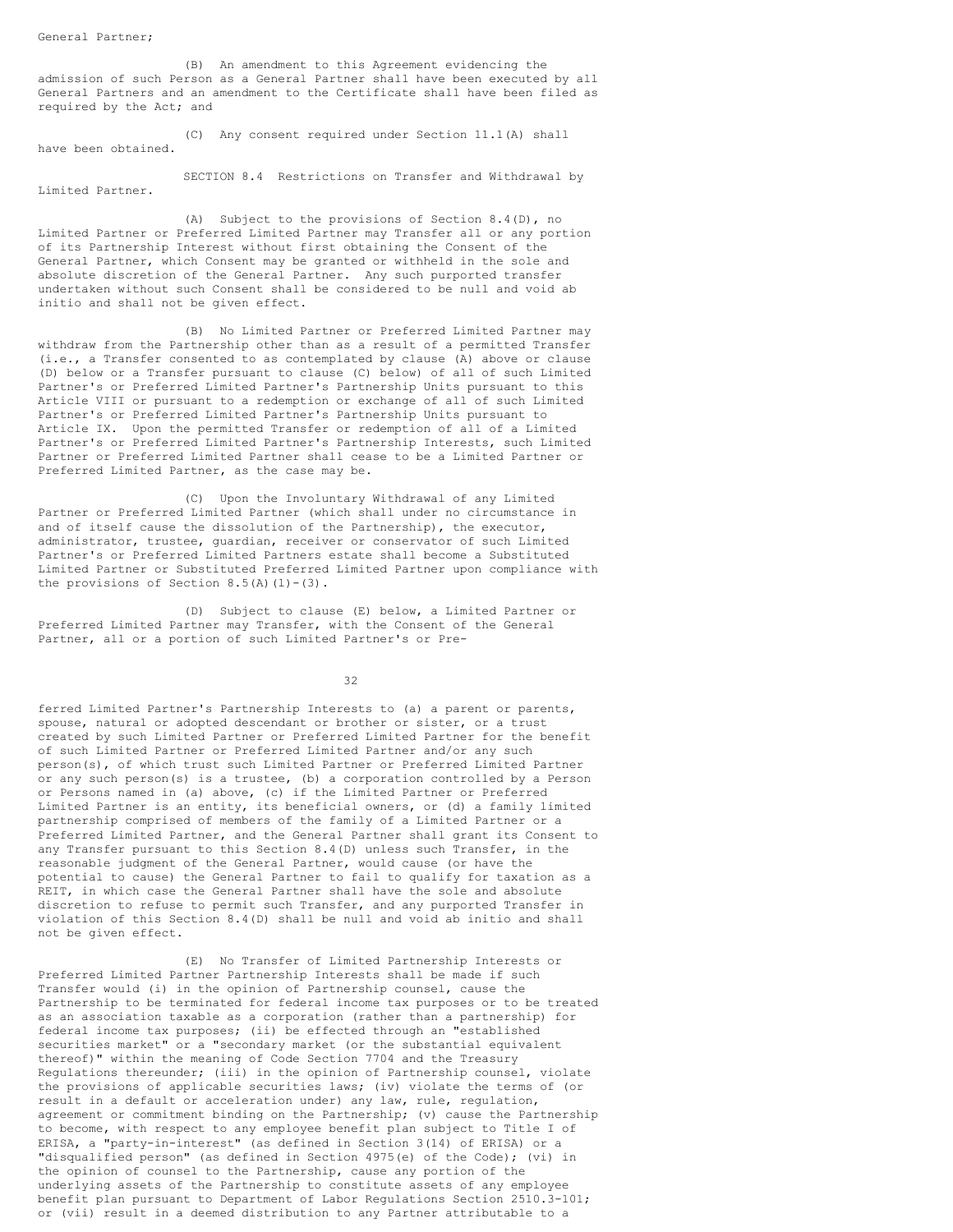failure to meet the requirements of Treasury Regulations Section 1.752-2(d)(1), unless such Partner consents thereto.

(F) Prior to the consummation of any Transfer under this Section 8.4, the transferor and/or the transferee shall deliver to the General Partner such opinions, certificates and other documents as the General Partner shall request in connection with such Transfer.

## SECTION 8.5 Substituted Limited Partner.

(A) No transferee shall become a Substituted Limited Partner or Substituted Preferred Limited Partner in place of its assignor unless and until the following conditions have been satisfied:

(1) The assignor and transferee file a Notice or other evidence of Transfer and such other information reasonably required by the General Partner, including, without limitation, names, addresses and telephone numbers of the assignor and transferee;

33

(2) The transferee executes, adopts and acknowledges this Agreement, or a counterpart hereto, and such other documents as may be reasonably requested by the General Partner, including without limitation, all documents necessary to comply with applicable tax and/or securities rules and regulations; and

(3) The assignor or transferee pays all costs and fees incurred or charged by the Partnership to effect the Transfer and substitution.

(B) If a transferee of a Limited Partner or Preferred Limited Partner does not become a Substituted Limited Partner or Substituted Preferred Limited Partner pursuant to Section 8.5(A), such transferee shall be an Assignee and shall not have any rights to require any information on account of the Partnership's business, to inspect the Partnership's books or to vote or otherwise take part in the affairs of the Partnership (such Partnership Interests being deemed to have been voted in the same proportion as all other Partnership Interests held by Limited Partners or Preferred Limited Partners, as the case may be, have been voted). Such Assignee shall be entitled, however, to all the rights of an assignee of a limited partner interest under the Act. Any Assignee wishing to Transfer the Partnership Units acquired shall be subject to the restrictions set forth in this Article VIII.

SECTION 8.6 Timing and Effect of Transfers. Unless the General Partner agrees otherwise, Transfers under this Article VIII may only be made as of the first day of a fiscal quarter of the Partnership. Upon any Transfer of a Partnership Interest in accordance with this Article VIII or redemption of a Partnership Interest in accordance with Article IX, the Partnership shall allocate all items of Profit and Loss between the assignor and the transferee in accordance with Section 5.2(F)(2) hereof. The assignor shall have the right to receive all distributions as to which the Record Date precedes the date of Transfer and the transferee shall have the right to receive all distributions thereafter.

SECTION 8.7 Additional Limited Partners. Other than in accordance with the transactions specified in the Contribution Agreements, after the initial execution of this Agreement and the admission to the Partnership of the Initial Limited Partners, any Person making a Capital Contribution to the Partnership in accordance herewith shall be admitted as an Additional Limited Partner or Additional Preferred Limited Partner only (i) with the Consent of the General Partner and (ii) upon execution, adoption and acknowledgment of this Agreement, or a counterpart hereto, and such other documents as may be reasonably requested by the General Partner, including without limitation, the power of attorney required under Section 12.3. Upon satisfaction of the foregoing requirements, such Person shall be admitted as an Additional Limited Partner or Additional Preferred Limited Partner effective on the date upon which the name of such Person is recorded on the books of the Partnership.

SECTION 8.8 Amendment of Agreement and Certificate. Upon any admission of a Person as a Partner to the Partnership, the General Partner shall make any necessary amendment to this Agreement to reflect such admission and, if required by the Act, to cause to be filed an amendment to the Certificate.

34

SECTION 8.9 Pledges. No Limited Partner or Preferred Limited Partner may pledge, mortgage, hypothecate or encumber any Limited Partnership Interest or Preferred Limited Partner Partnership Interest, without first obtaining the Consent of the General Partner, which Consent may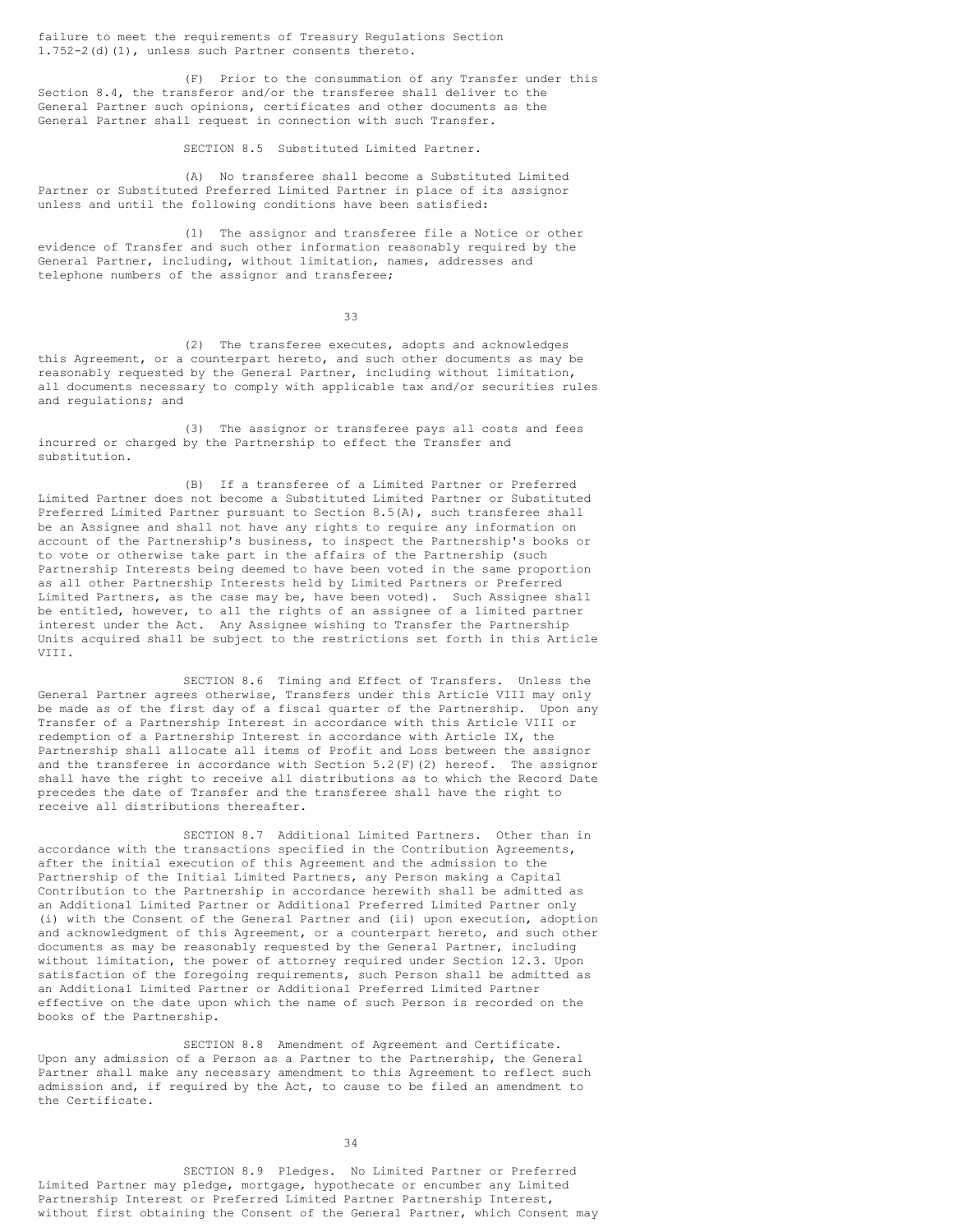be granted or withheld in the sole and absolute discretion of the General Partner. Any such purported pledge, mortgage, hypothecation or encumbrance undertaken without such Consent shall be considered null and void ab initio and shall not be given effect.

# - --------------------------------------------------------------------------------

# ARTICLE IX REDEMPTION AND CONVERSION

- --------------------------------------------------------------------------------

# SECTION 9.1 Right of Redemption

(A) Subject to compliance with (v) the Act, (w) the terms and conditions of the REIT Charter,(x) all requirements under the Code applicable to real estate investment trusts, (y) Title 8 of the Corporations and Associations Article of the Annotated Code of Maryland, as amended, or any other law as in effect from time to time and (z) any applicable rule or policy of any stock exchange or self-regulatory organization (a "Redemption Restriction"), beginning on September 1, 1998, during each Redemption Period each Redeeming Party shall have the right to require the Partnership to redeem all or a portion of the Partnership Units held by such Redeeming Party by providing the General Partner with a Redemption Notice. A Limited Partner may invoke its rights under this Article IX with respect to one or more Partnership Units or all of the Partnership Units held by such Limited Partner. Upon the General Partner's receipt of a Redemption Notice from a Redeeming Party, the Partnership shall be obligated (subject to the existence of any Redemption Restriction) to redeem the Partnership Units from such Redeeming Party (the "Redemption Obligation").

(B) Upon receipt of a Redemption Notice from a Redeeming Party, the General Partner shall either (i) cause the Partnership to redeem the Partnership Units tendered in the Redemption Notice, (ii) assume the Redemption Obligation, as set forth in Section 9.4, or (iii) provide written Notice to the Redeeming Party of each applicable Redemption Restriction.

SECTION 9.2 Timing of Redemption. The Redemption Obligation (or the obligation to provide Notice of an applicable Redemption Restriction, if one exists) shall mature on the date which is seven (7) business days after the receipt by the General Partner of a Redemption Notice from the Redeeming Party (the "Redemption Date").

SECTION 9.3 Redemption Price. On or before the Redemption Date, the Partnership (or the General Partner if it elects pursuant to Section 9.4) shall deliver to the Redeeming Party, in the sole and absolute discretion of the General Partner, either (i) a Share Payment or (ii) a Cash Payment; provided, however, that a Share Payment shall not be made, and a Cash Payment shall instead be made in all cases, if, in the sole and absolute discretion of the General Partner, the making of a Share Payment would result in a material risk of termination of the General Partner's status as a

35

REIT under the Code. In order to enable the Partnership to effect a redemption by making a Share Payment pursuant to this Section 9.3, the General Partner in its sole and absolute discretion may issue to the Partnership the number of REIT Shares required to make such Share Payment in exchange for the issuance to the General Partner of Partnership Units equal in number to the quotient of the number of REIT Shares issued and the Conversion Factor. Any such Partnership Unit redeemed by the Partnership shall be deemed cancelled.

SECTION 9.4 Assumption of Redemption Obligation. Upon receipt of a Redemption Notice, the General Partner, in its sole and absolute discretion, shall have the right to assume the Redemption Obligation of the Partnership. In such case, the General Partner shall be substituted for the Partnership for all purposes of this Article IX and, upon acquisition of the Partnership Units tendered by the Redeeming Party pursuant to the Redemption Notice shall be treated for all purposes of this Agreement as the owner of such Partnership Units. Such Partnership Units shall constitute General Partner Interests. Such exchange transaction shall be treated for federal income tax purposes by the Partnership, the General Partner and the Redeeming Party as a sale by the Redeeming Party as seller to the General Partner as purchaser.

SECTION 9.5 Further Assurances; Certain Representations. Each party to this Agreement agrees to execute any documents deemed reasonably necessary by the General Partner to evidence the issuance of any Share Payment to a Redeeming Party. Each Limited Partner and Preferred Limited Partner, by executing this Agreement, shall be deemed to have represented to the General Partner and the Partnership that (i) its acquisition of its Partnership Interest is or will be made as a principal for its own account, for investment purposes only and not with a view to the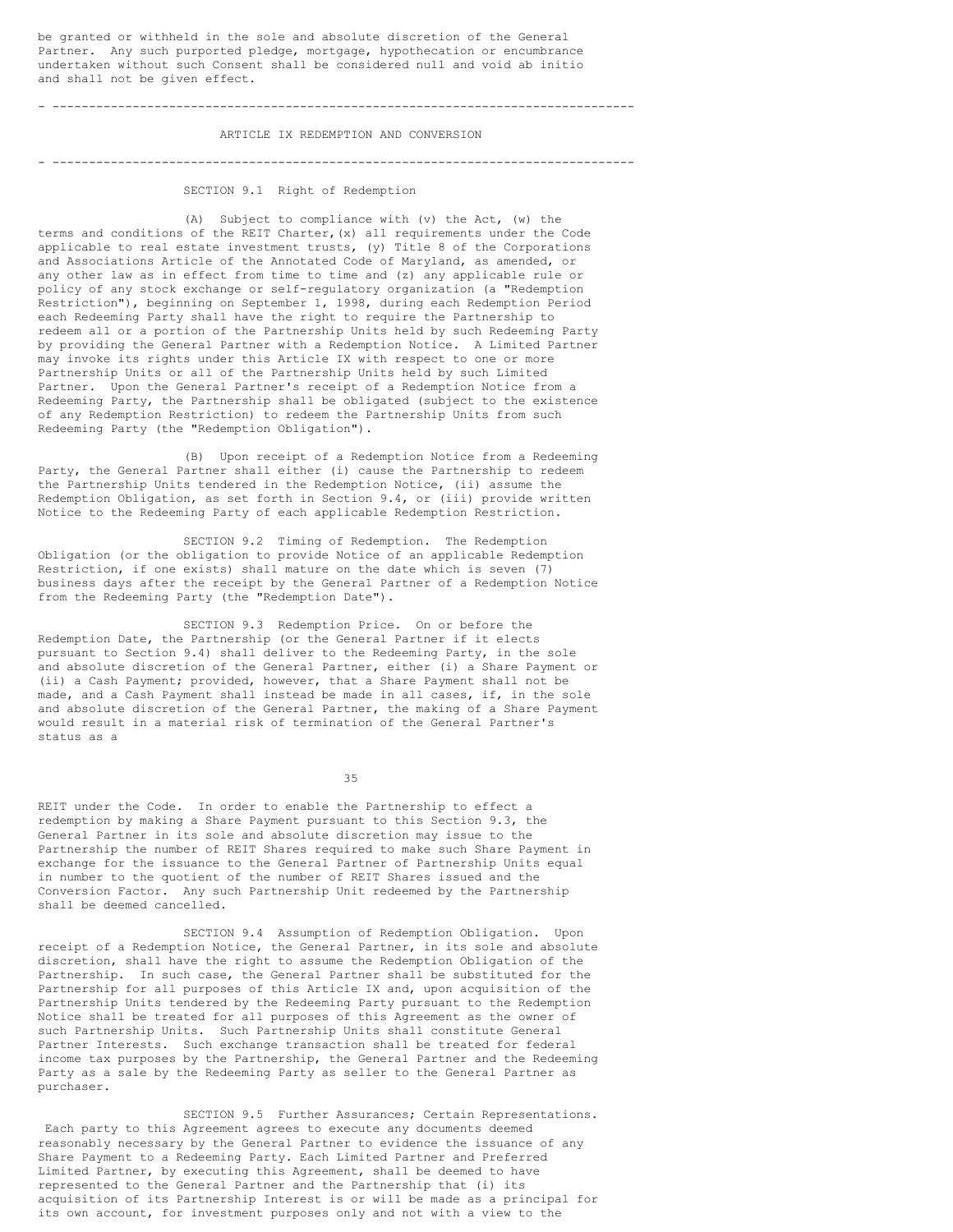resale or distribution of such Partnership Interest and (ii) if it shall receive REIT Shares pursuant to this Article IX other than pursuant to an effective registration statement under the Securities Act of 1933, as amended, that its acquisition of such REIT Shares is or will be made as a principal for its own account, for investment purposes only and not with a view to the resale or distribution of such REIT Shares and agrees that such REIT Shares may be bear a legend to the effect that such REIT Shares have not been so registered and may not be sold other than pursuant to such a registration statement or an exemption from the registration requirements of such Act.

SECTION 9.6 Effect of Redemption. Upon the satisfaction of the Redemption Obligation by the Partnership or the General Partner, as the case may be, the Redeeming Party shall have no further right to receive any Partnership distributions in respect of the Partnership Units so redeemed and shall be deemed to have represented to the Partnership and the General Partner that the Partnership Units tendered for redemption are not subject to any liens, claims or encumbrances.

SECTION 9.7 Registration Rights. In the event a Limited Partner receives REIT Shares in connection with a redemption of Partnership Units pursuant to this Article IX, such Limited Partner shall be entitled to have such REIT Shares registered under the Securities Act of 1933, as amended, as provided in the Registration Rights Agreement.

SECTION 9.8 Conversion. (A) Each Preferred Limited Partner shall have the right, at any time or from time to time, to convert on or after October 1, 1999 some or all of its Preferred

36

Units into Limited Partner Interests, effective upon January 1, April 1, July 1 or October 1 of any year, by providing the General Partner with a Conversion Notice not less than 30 days prior to the effective date of such conversion. Upon the effective date of any such conversion, the Preferred Units which are the subject of such conversion shall be converted, without necessity of any further action by the General Partner, into Partnership Units of Limited Partner Interest on the basis of 3.5714 Partnership Units of Limited Partner Interest for each Preferred Unit being converted plus an amount in cash equal to the accrued Priority Return Amount in respect of such Preferred Units. In any case in which the conversion into Limited Partner Interests under this Section would result in the issuance of a fractional Limited Partner Interest, the General Partner shall pay the converting Limited Partner cash in lieu of issuance of a fractional Limited Partner Interest, with the value of such fractional interest being determined by reference to the Unit Value applicable on the date of conversion.

(B) In any case in which there is an unpaid Priority Return Amount with respect to a Preferred Unit that is converted pursuant to paragraph (A) of this Section, the converting Partner shall continue to have the right to distributions (and allocations) under Article V and Section 10.2 of this Agreement as if the converting Partner continued to hold the converted Preferred Unit until the unpaid distributions (and related allocations) have been paid (or allocated).

SECTION 9.9 Redemption Restriction.

(A) The General Partner shall not take, or cause to be taken, any action which would cause a Redemption Restriction to exist or continue.

(B) The General Partner shall, at its cost and expense, take, or cause to be taken, all such actions that may be necessary or desirable to mitigate the existence or effect of any Redemption Restriction and to facilitate and make effective the rights of redemption and conversion provided in this Article IX.

#### SECTION 9.10 Special Event.

(A) Notwithstanding any provision of this Agreement to the contrary, upon the occurrence of a Special Event (whether before or after September 1, 1998), each Redeeming Party shall immediately have the unconditional right (irrespective of whether a Redemption Restriction exists or could thereby be created other than a Redemption Restriction under the Act) to require the Partnership to redeem all or a portion of the Partnership Units held by such Redeeming Party by providing the General Partner with a Redemption Notice. A Limited Partner may invoke its rights under this Section 9.10 with respect to one or more Partnership Units or all of the Partnership Units held by such Limited Partner. Any such redemption shall otherwise be governed by and effected and implemented pursuant to this Article IX as if no Redemption Restriction existed.

(B) Notwithstanding any provision of this Agreement to the contrary, upon the occurrence of a Special Event (whether before or after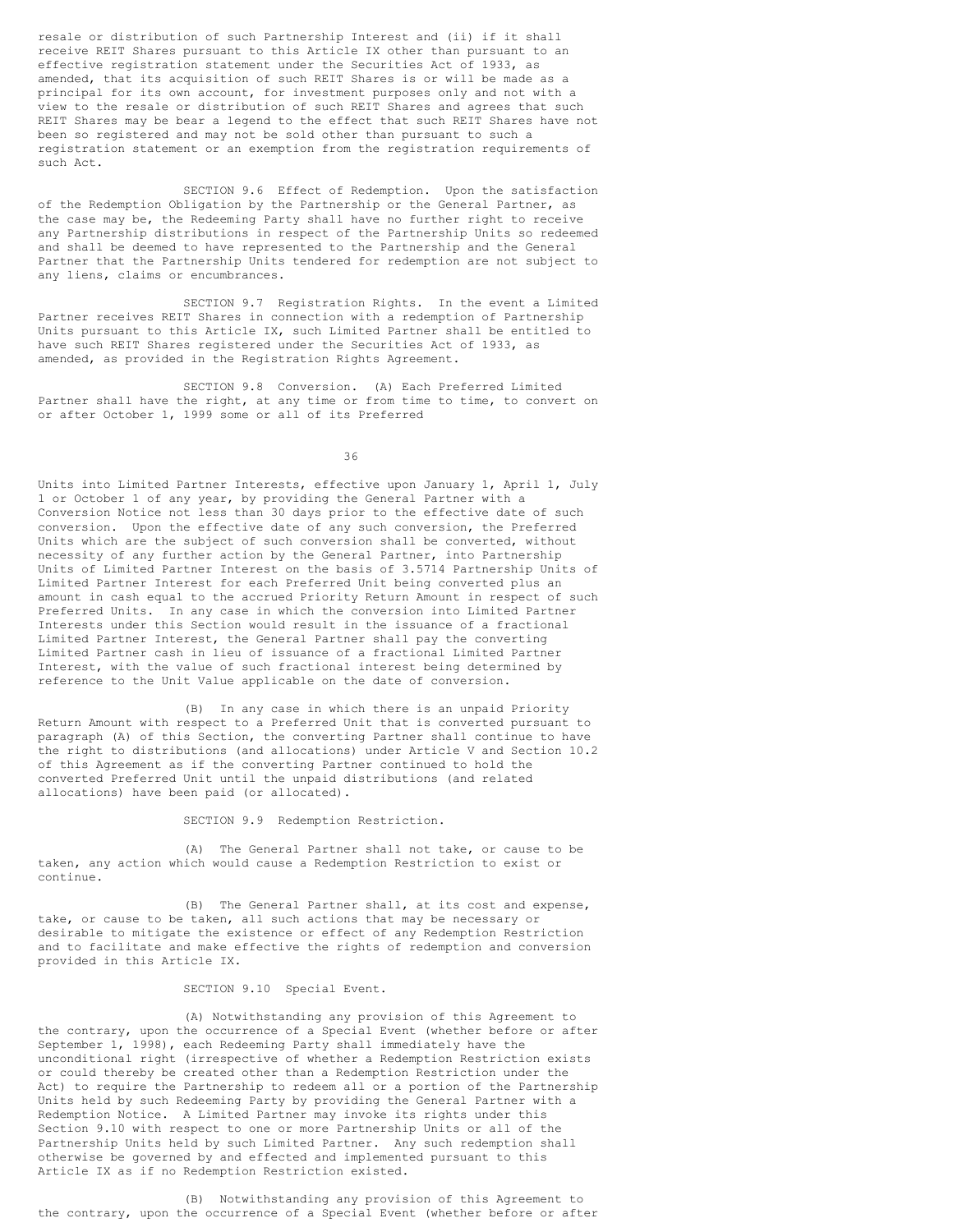October 1, 1999), each Preferred Limited Partner shall have the right effective upon the happening of such Special Event, at any time or from time to time, to convert some or all of its Preferred Units into Limited Partner Interests by providing the Gen-

37

eral Partner with a Conversion Notice. Any such conversion shall otherwise be governed by and effected and implemented pursuant to this Article IX.

following:

(C) "Special Event" means the occurrence of any of the

(I) any person or group (as such terms are used in Section 13(d) and 14(d) of the Securities Exchange Act of 1934, as amended ("Exchange Act")) other than the Permitted Holders, directly or indirectly, makes an offer to purchase or commences a tender offer for REIT Shares such that, after acquiring all such REIT Shares offered to be acquired or tendered for, such person or group would then be the "beneficial owner" (as defined in Rules 13d-3 and 13d-5 under the Exchange Act), directly or indirectly, of 20% or more of the total number of REIT Shares then issued and outstanding; or

(II) any "person" (as such term is used in Sections 13(d) and 14(d) of the Exchange Act), other than one or more Permitted Holders, is or becomes the beneficial owner (as defined in clause (C)(1) above, except that for purposes of this clause (II) such person shall be deemed to have "beneficial ownership" of all shares that any such person has the right to acquire, whether such right is exercisable immediately or only after the passage of time), directly or indirectly, of more than 20% of the total voting power represented by all the REIT Shares then outstanding; or

(III) during any period of two consecutive years, individuals who at the beginning of such period constituted the Board of Trustees of COPT (together with any new directors whose election by such Board of Trustees or whose nomination for election by the shareholders of COPT was approved by a vote of 66 2/3% of the directors of COPT then still in office who were either trustees at the beginning of such period or whose election or nomination for election was previously so approved) cease for any reason to constitute a majority of the Board of Trustees of COPT then in office; or

(IV) the merger or consolidation of COPT with or into another Person or the merger or consolidation of another Person with or into COPT, or the sale of all or substantially all the assets of COPT to another Person (other than a Person that is controlled by the Permitted Holders in the aggregate), and, in the case of any such merger or consolidation, the securities of COPT that are outstanding immediately prior to such transaction and which represent 100% of the aggregate voting power of the REIT Shares are changed into or exchanged for cash, securities or property.

(D) "Permitted Holders" means Jay H. Shidler, Clay W. Hamlin III, Westbrook Real Estate Fund I, L.P. and Westbrook Real Estate Co. Investment Partnership I, L.P. and any corporation, partnership, trust, estate or other legal entity controlled by any of the foregoing Persons (or jointly controlled by Messrs. Shidler and Hamlin).

#### - --------------------------------------------------------------------------------

#### ARTICLE X - DISSOLUTION AND LIQUIDATION

- --------------------------------------------------------------------------------

38

SECTION 10.1 Term and Dissolution. The Partnership commenced as of October 10, 1997, and shall continue until October 31, 2096, at which time the Partnership shall dissolve or until dissolution occurs prior to that date at any time there are no limited partners of the Partnership and for any one of the following reasons:

(A) An Involuntary Withdrawal or a voluntary withdrawal, even though in violation of this Agreement, of the General Partner or any other event that causes the General Partner to cease to be a general partner under the Act (other than a Transfer to a Successor General Partner in accordance with Article VIII) unless, within ninety (90) days after such event a majority of the Limited Partners remaining agree in writing to the continuation of the Partnership and to the appointment, effective as of the date of such event, of a Successor General Partner;

(B) Entry of a decree of judicial dissolution of the Partnership under the Act;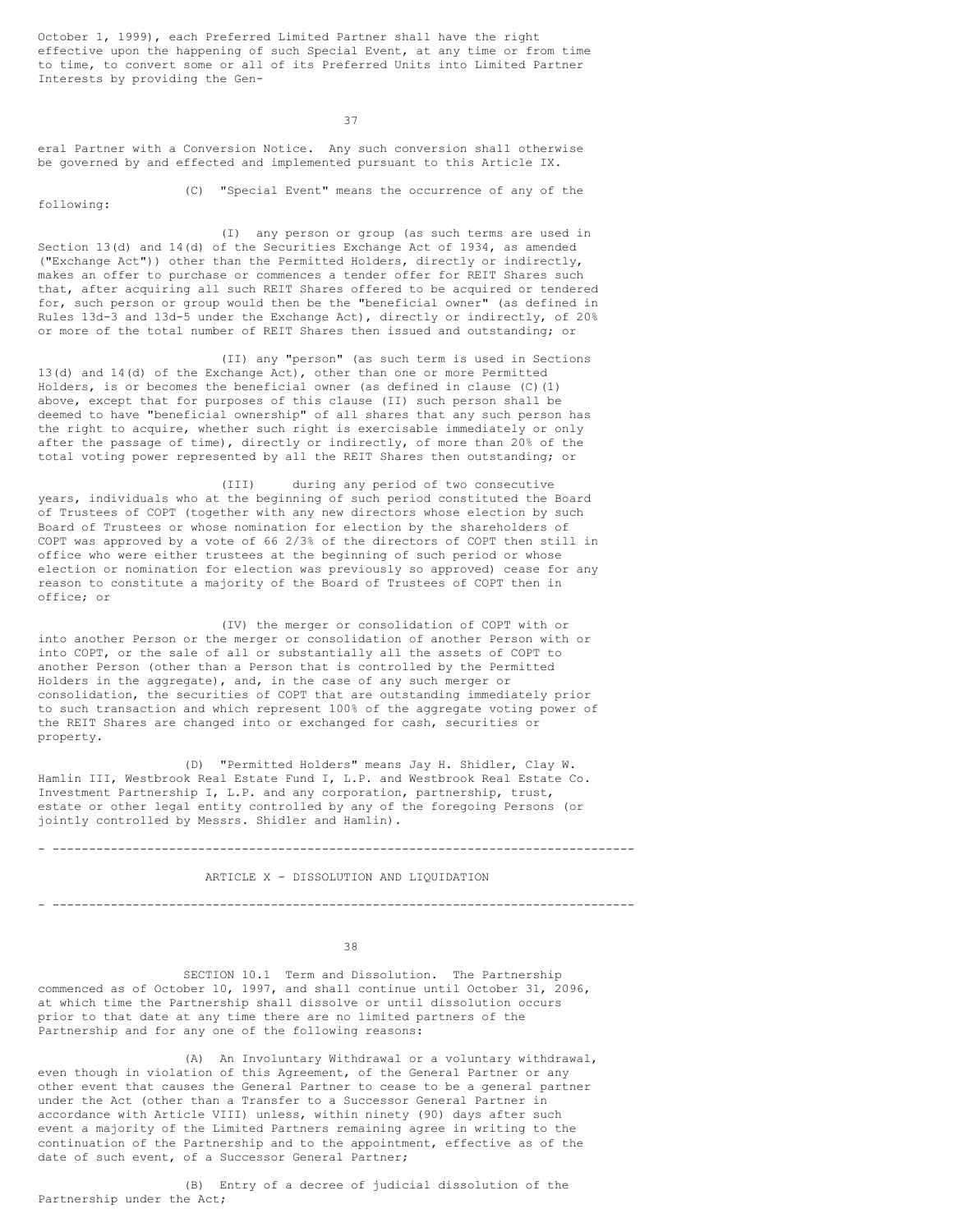(C) The sale, exchange or other disposition of all or substantially all of the Partner-ship Assets; or

(D) The affirmative vote of the holders of not less than two-thirds of the Limited Partner Interests.

For purposes of Sections 10.1 and 10.2, Preferred Units shall be treated as if they have been converted on the date of any such vote into Limited Partner Interests pursuant to Section 9.8 and the Preferred Limited Partners holding such Preferred Units shall be treated as Limited Partners.

SECTION 10.2 Liquidation of Partnership Assets.

(A) Subject to Section 10.2(E), in the event of dissolution pursuant to Section 10.1, the Partnership shall continue solely for purposes of winding up the affairs of, achieving a final termination of, and satisfaction of the creditors of, the Partnership. The General Partner (or, if there is no General Partner remaining, any Person elected by a majority in interest of the Limited Partners (the "Liquidator")) shall be responsible for oversight of the winding up and termination of the Partnership. The Liquidator shall obtain a full accounting of the assets and liabilities of the Partnership and such Partnership Assets shall be liquidated (including, at the discretion of the Liquidator, in exchange, in whole or in part, for REIT Shares) as promptly as the Liquidator is able to do so without any undue loss in value, with the proceeds therefrom applied and distributed in the following order:

(1) First, to creditors, including partners who are creditors, in satisfaction of liabilities of the Partnership (whether by payment or the making of reasonable provision for payment thereof), other than liabilities for distributions to Partners and former Partners;

(2) Second, to the Preferred Limited Partners in amounts equal to any unpaid Priority Return Amounts;

39

(3) Third, to Partners and former Partners in satisfaction of liabilities for distributions; and

(4) The balance, if any, to the Partners in accordance with their positive Capital Accounts after giving effect to all contributions, distributions, and allocations for all periods.

(B) In accordance with Section 10.2(A), the Liquidator shall proceed without any unnecessary delay to sell and otherwise liquidate the Partnership Assets; provided, however, that if the Liquidator shall determine that an immediate sale of part or all of the Partnership Assets would cause undue loss to the Partners, the Liquidator may defer the liquidation except (i) to the extent provided by the Act or (ii) as may be necessary to satisfy the debts and liabilities of the Partnership to Persons other than the Partners.

(C) If, in the sole and absolute discretion of the Liquidator, there are Partnership Assets that the Liquidator will not be able to liquidate, or if the liquidation of such assets would result in undue loss to the Partners, the Liquidator may distribute such Partnership Assets to the Partners in-kind, in lieu of cash, as tenants-in-common in accordance with the priorities set forth in Section 10.2(A). The foregoing notwithstanding, such in-kind distributions shall only be made if in the Liquidator's good faith judgment that is in the best interest of the Partners.

(D) Upon the complete liquidation and distribution of the Partnership Assets, the Partners shall cease to be partners of the Partnership, and the Liquidator shall execute, acknowledge and cause to be filed all certificates and notices required by law to terminate the Partnership. Upon the dissolution of the Partnership pursuant to Section 10.1, the Liquidator shall cause to be prepared, and shall furnish to each Partner, a statement setting forth the assets and liabilities of the Partnership. Promptly following the complete liquidation and distribution of the Partnership Assets, the Liquidator shall furnish to each Partner a statement showing the manner in which the Partnership Assets were liquidated and distributed.

(E) Notwithstanding the foregoing provisions of this Section 10.2, in the event that the Partnership shall dissolve as a result of the expiration of the term provided for herein or as a result of the occurrence of an event of the type described in Section  $10.1(B)$  or (C), then each Limited Partner shall be deemed to have delivered a Redemption Notice on the date of such dissolution. In connection with each such Redemption Notice, the General Partner shall have the option, subject to the Act, of either (i) complying with the redemption procedures contained in Article IX or (ii) at the request of any Limited Partner, delivering to such Limited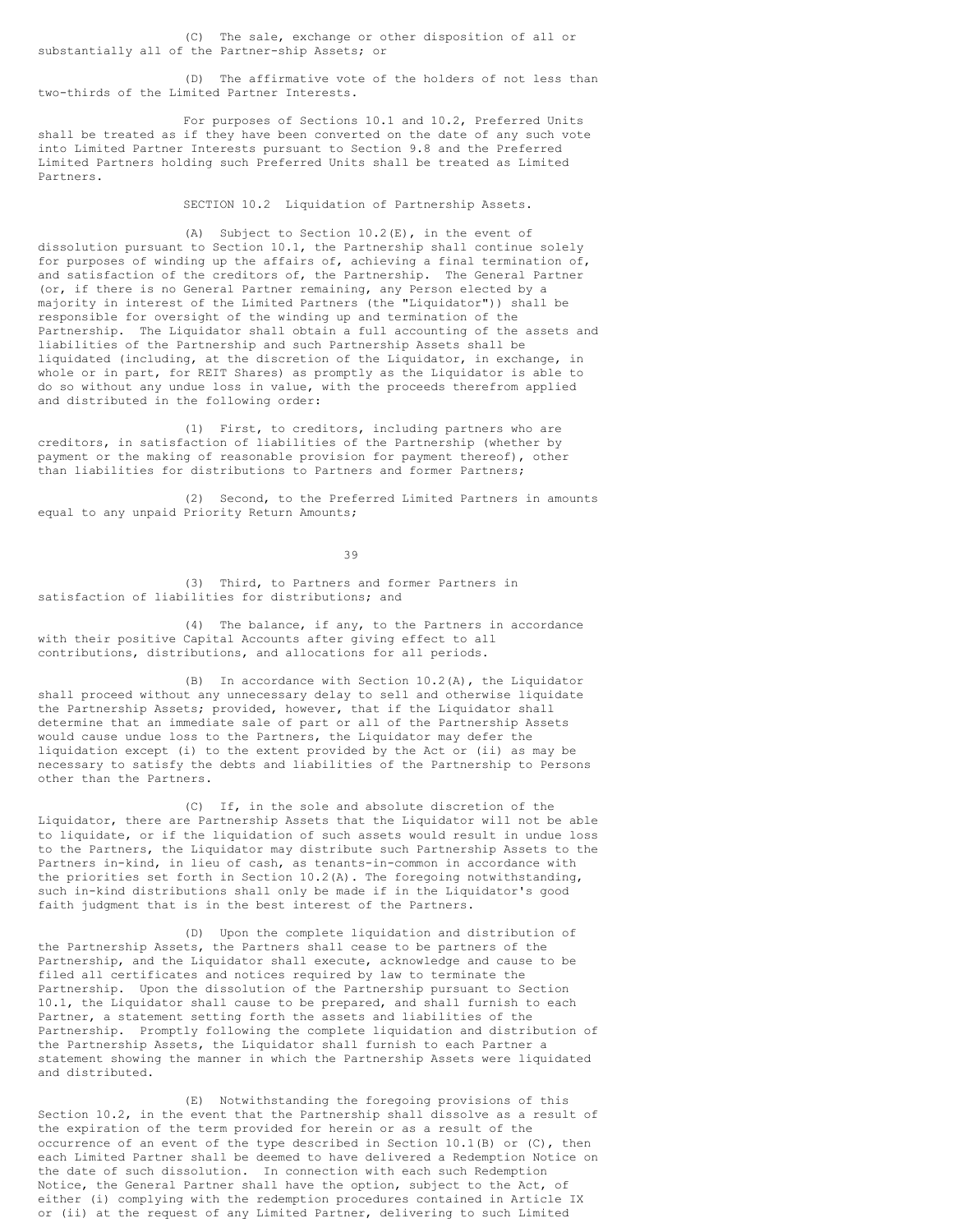Partner, Partnership property approximately equal in value (after taking into account the liabilities hereto referred to) the amount otherwise distributable to such Partner under Section  $10.2$  (A)(4) hereof upon the assumption by such Limited Partner of such Limited Partner's proportionate share of the Partnership's liabilities and payment by such Limited Partner (or the Partnership) of any excess (or deficiency) of the value of the property so delivered over the amount otherwise distributable to such Partner under Section 10.2(A)(4). In lieu of requiring such Limited Partner to assume its proportionate share of Partnership liabilities, the General Partner may, subject to the Act, deliver to such Limited Partner unencumbered Partnership property approximately equal in value to the amount otherwise distributable to such Partner under Section

 $40$ 

10.2(A)(4). In furtherance of the foregoing, a Partner may be compelled to accept a distribution of any asset in kind from the Partnership despite the fact that the percentage of the assets distributed to him exceeds the percentage of that asset which is equal to the percentage in which he shares in distributions from the Partnership.

SECTION 10.3 Effect of Treasury Regulations.

(A) In the event the Partnership is "liquidated" within the meaning of Treasury Regulations Section 1.704-1(b)(2)(ii)(g) and there has been a dissolution of the Partnership under Section 10.1 hereof, distributions shall be made pursuant to this Article X to the General Partner, the Limited Partners, the Preferred Limited Partners who have positive Capital Accounts in compliance with Treasury Regulations Section 1.704-1(b)(2)(ii)(b)(2). If any Partner has a deficit balance in its Capital Account (after giving effect to all contributions (without regard to this Section 10.3(A)), distributions and allocations), such Partner shall have no obligation to make any contribution to the capital of the Partnership. Any deficit restoration obligation pursuant to the provisions hereof shall be for the benefit of creditors of the Partnership or any other Person to whom any debts, liabilities, or obligations are owed by (or who otherwise has any claim against) the Partnership or the General Partner, in its capacity as general partner of the Partnership.

(B) In the event the Partnership is "liquidated" within the meaning of Treasury Regulations Section  $1.704-1$  (b) (2) (ii)(g) but there has been no dissolution of the Partnership under Section 10.1 hereof, then the Partnership Assets shall not be liquidated, the Partnership's liabilities shall not be paid or discharged and the Partnership's affairs shall not be wound up. In the event of such a liquidation there shall be deemed to have been a distribution of Partnership Assets in kind to the Partners in accordance with their respective Capital Accounts followed by a recontribution of the Partnership Assets by the Partners also in accordance with their respective Capital Accounts.

SECTION 10.4 Time for Winding-Up. Anything in this Article X notwithstanding, a reasonable time shall be allowed for the orderly winding-up of the business and affairs of the Partnership and the liquidation of the Partnership Assets in order to minimize any potential for losses as a result of such process. During the period of winding-up, this Agreement shall remain in full force and effect and shall govern the rights and relationships of the Partners inter se.

# - --------------------------------------------------------------------------------

#### ARTICLE XI - AMENDMENTS AND MEETINGS

#### - --------------------------------------------------------------------------------

#### SECTION 11.1 Amendment Procedure.

(A) Amendments to this Agreement may be proposed by the General Partner. An amendment proposed at any time when the General Partner holds less than 90% of all Partnership Units will be adopted and effective only if it receives the Consent of the holders of a majority of each of the Partnership Units and Preferred Units, voting separately, not then held by the General Partner

41

and an amendment proposed at any time when the General Partner holds 90% or more of all Partnership Units and Preferred Units may be made by the General Partner without the Consent of any Limited Partner or Preferred Limited Partner; provided, however, no amendment shall be adopted if it would (i) convert a Limited Partner's Partnership Interest or Preferred Limited Partner's Preferred Units into a general partner interest, (ii) increase the liability of a Limited Partner or a Preferred Limited Partner under this Agreement, (iii) except as otherwise permitted in this Agreement, alter the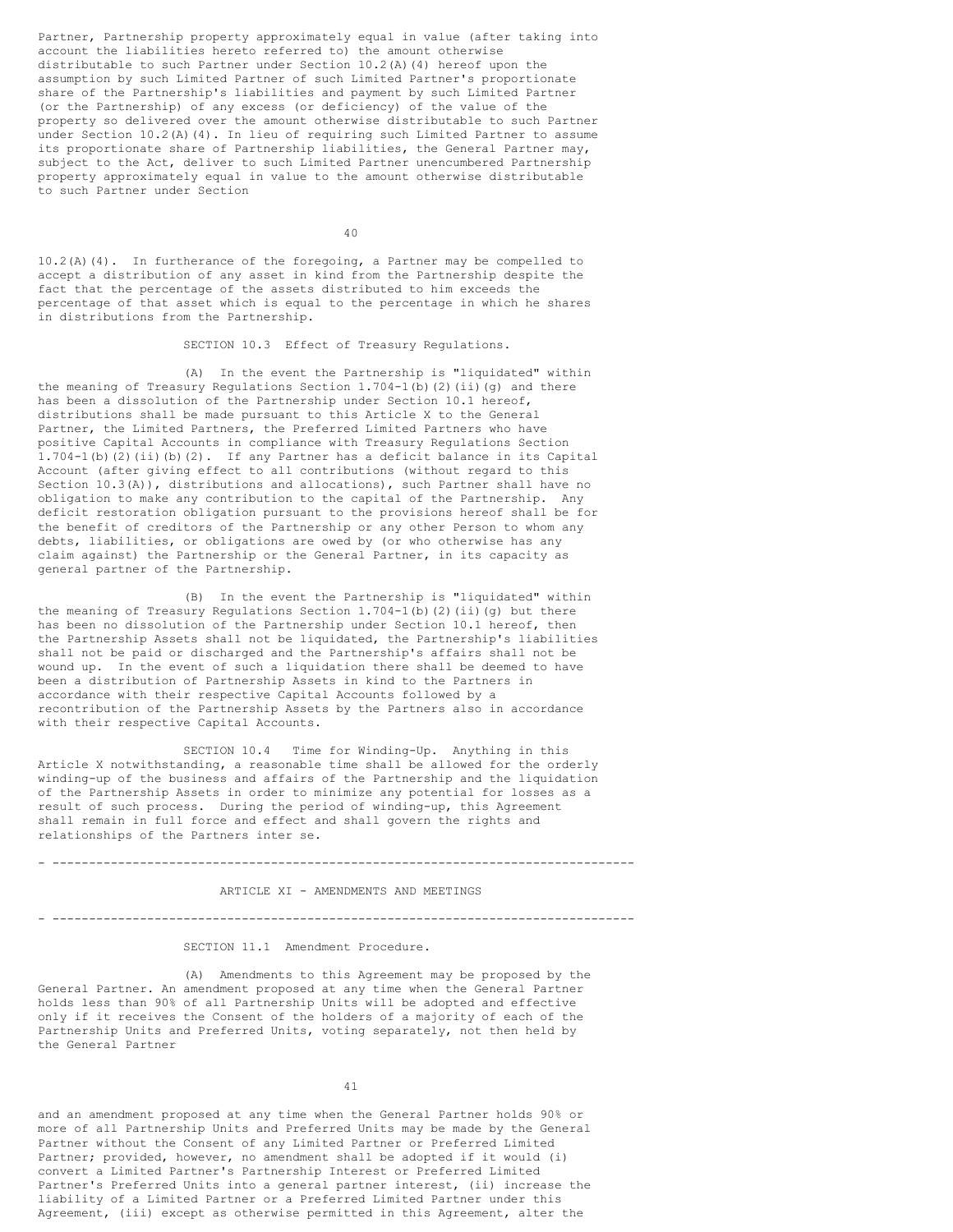amount or the Partner's rights to distributions set forth in Article V or X, or the allocations set forth in Article IV, (iv) alter or modify any aspect of the Partners' rights with respect to redemption of Partnership Units or conversion of Preferred Units, (v) cause the early termination of the Partnership (other than pursuant to the terms hereof) or (vi) amend this Section  $11.1(A)$ , in each case without the Consent of each Partner adversely affected thereby. In connection with any proposed amendment of this Agreement requiring Consent, the General Partner shall either call a meeting to solicit the vote of the Partners or seek the written vote of the Partners to such amendment. In the case of a request for a written vote, the General Partner shall be authorized to impose such reasonable time limitations for response, but in no event less than ten (10) days, with the failure to respond being deemed a vote consistent with the vote of the General Partner.

(B) Notwithstanding the foregoing, amendments may be made to this Agreement by the General Partner, without the Consent of any Limited Partner or Preferred Limited Partner, to (i) add to the representations, duties or obligations of the General Partner or surrender any right or power granted to the General Partner herein; (ii) cure any ambiguity, correct or supplement any provision herein which may be inconsistent with any other provision herein or make any other provisions with respect to matters or questions arising hereunder which will not be inconsistent with any other provision hereof; (iii) reflect the admission, substitution, termination or withdrawal of Partners in accordance with this Agreement; or (iv) satisfy any requirements, conditions or guidelines contained in any order, directive, opinion, ruling or regulation of a federal or state agency or contained in federal or state law. The General Partner shall reasonably promptly notify the Limited Partners and Preferred Limited Partners whenever it exercises its authority pursuant to this Section 11.1(B).

(C) Within ten (10) days of the making of any proposal to amend this Agreement, the General Partner shall give all Partners Notice of such proposal (along with the text of the proposed amendment and a statement of its purposes).

SECTION 11.2 Meetings and Voting.

(A) Meetings of Partners may be called by the General Partner. The General Partner shall give all Partners Notice of the purpose of such proposed meeting not less than seven (7) days nor more than thirty (30) days prior to the date of the meeting. Meetings shall be held at a reasonable time and place selected by the General Partner. Whenever the vote or Consent of Partners is permitted or required hereunder, such vote or Consent shall be requested by the General Partner and may be given by the Partners in the same manner as set forth for a vote with respect to an amendment to this Agreement in Section 11.1(A).

42

(B) Any action required or permitted to be taken at a meeting of the Partners may be taken without a meeting if a written consent setting forth the action to be taken is signed by the Partners owning Percentage Interests required to vote in favor of such action, which consent may be evidenced in one or more instruments (for this purpose Preferred Units and Preferred Limited Partners shall be treated as provided in Section 10.1(D) in the case of a vote pursuant to such Section). Consents need not be solicited from any other Partner if the written consent of a sufficient number of Partners has been obtained to take the action for which such solicitation was required.

(C) Each Limited Partner and each Preferred Limited Partner may authorize any Person or Persons, including without limitation the General Partner, to act for him by proxy on all matters on which a Limited Partner or a Preferred Limited Partner may participate. Every proxy (i) must be signed by the Limited Partner, the Preferred Limited Partner or their attorney-in-fact, (ii) shall expire eleven (11) months from the date thereof unless the proxy provides otherwise and (iii) shall be revocable at the discretion of the Limited Partner or Preferred Limited Partner granting such proxy.

#### ARTICLE XII - MISCELLANEOUS PROVISIONS

- --------------------------------------------------------------------------------

- --------------------------------------------------------------------------------

SECTION 12.1 Title to Property. All property owned by the Partnership, whether real or personal, tangible or intangible, shall be deemed to be owned by the Partnership as an entity, and no Partner, individually, shall have any ownership of such property. The Partnership may hold any of its assets in its own name or, in the name of its nominee, which nominee may be one or more individuals, corporations, partnerships, limited liability companies, trusts or other entities.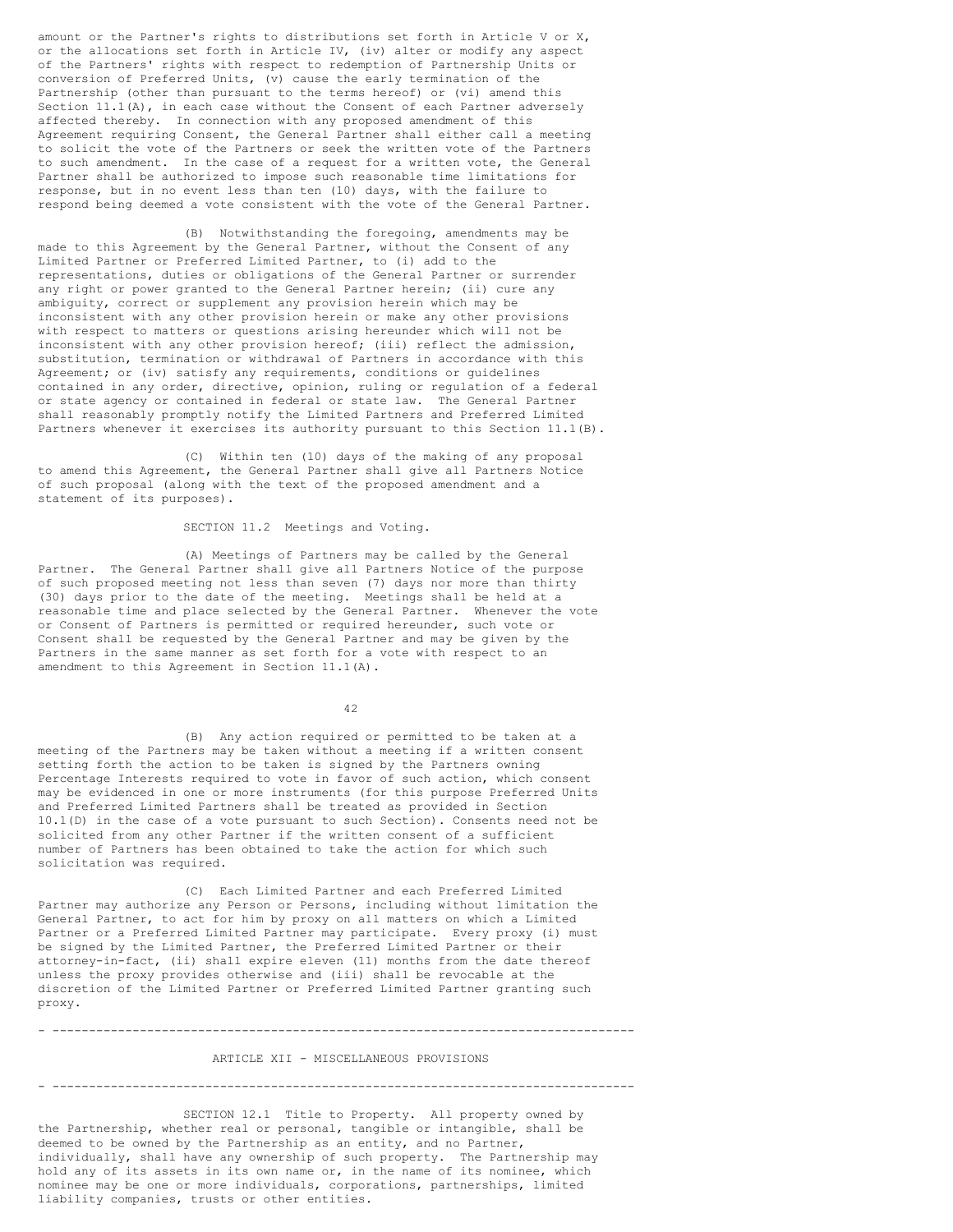SECTION 12.2 Other Activities of Limited Partners and Preferred Limited Partners. Except as expressly provided otherwise in this Agreement or in any other agreement entered into by a Limited Partner or a Preferred Limited Partner or any Affiliate of a Limited Partner or a Preferred Limited Partner and the Partnership, the General Partner or any Subsidiary of the Partnership or the General Partner, any Limited Partner or Preferred Limited Partner or any Affiliate of any Limited Partner or Preferred Limited Partner may engage in, or possess an interest in, other business ventures of every nature and description, independently or with others, including, without limitation, real estate business ventures, whether or not such other enterprises shall be in competition with any activities of the Partnership, the General Partner or any Subsidiary of the Partnership or the General Partner; and neither the Partnership, the General Partner, any such Subsidiary nor the other Partners shall have any right by virtue of this Agreement in and to such independent ventures or to the income or profits derived therefrom.

SECTION 12.3 Power of Attorney.

(A) Each Partner hereby irrevocably appoints and empowers the General Partner (which term shall include the Liquidator, in the event of a liquidation, for purposes of this Section 12.3) and each of their authorized officers and attorneys-in-fact with full power of substitution as his

43

true and lawful agent and attorney-in-fact, with full power and authority in his name, place and stead to:

(1) make, execute, acknowledge, publish and file in the appropriate public offices (a) any duly approved amendments to the Certificate pursuant to the Act and to the laws of any state in which such documents are required to be filed; (b) any certificates, instruments or documents as may be required by, or may be appropriate under, the laws of any state or other jurisdiction in which the Partnership is doing or intends to do business; (c) any other instrument which may be required to be filed by the Partnership under the laws of any state or by any governmental agency, or which the General Partner deems advisable to file; (d) any documents which may be required to effect the continuation of the Partnership, the admission, withdrawal or substitution of any Partner pursuant to Article VIII, dissolution and termination of the Partnership pursuant to Article X, or the surrender of any rights or the assumption of any additional responsibilities by the General Partner; (e) any document which may be required to effect an amendment to this Agreement, to the extent such amendment is permitted by Section 11.1; and (f) all instruments (including this Agreement and amendments and restatements hereof) relating to the determination of the rights, preferences and privileges of any class or series of Partnership Interests issued pursuant to Section 4.2(B) of this Agreement; and

(2) sign, execute, swear to and acknowledge all voting ballots, consents, approvals, waivers, certificates and other instruments appropriate or necessary, in the sole discretion of the General Partner, to make, evidence, give, confirm or ratify any vote, consent, approval, agreement or other action which is made or given by the Partners hereunder or is consistent with the terms of this Agreement and appropriate or necessary, in the sole discretion of the General Partner, to effectuate the terms or intent of this Agreement.

(B) Nothing herein contained shall be construed as authorizing the General Partner to amend this Agreement except in accordance with Article XI or as may be otherwise expressly provided for in this Agreement.

(C) The foregoing grant of authority (i) is a special power of attorney, coupled with an interest, and it shall survive the disability or Involuntary Withdrawal of any Partner and shall extend to such Partner's heirs, executors, guardians, conservators, successors, assigns and personal representatives; (ii) may be exercised by the General Partner for each and every Partner acting as attorney-in-fact for each and every Partner; and (iii) shall survive the Transfer by a Limited Partner or Preferred Limited Partner of all or any portion of its Partnership Interest and shall be fully binding upon such transferee; except that the power of attorney shall survive such assignment with respect to the assignor Limited Partner or Preferred Limited Partner for the sole purpose of enabling the General Partner to execute, acknowledge and file any instrument necessary to effect the admission of the transferee as a Substituted Limited Partner or Substituted Preferred Limited Partner. Each Partner hereby agrees to be bound by any representations made by the General Partner, acting in good faith pursuant to such power of attorney. Each Partner shall execute and deliver to the General Partner, within fifteen (15) days after receipt of the General Partner's request therefor, such further designa-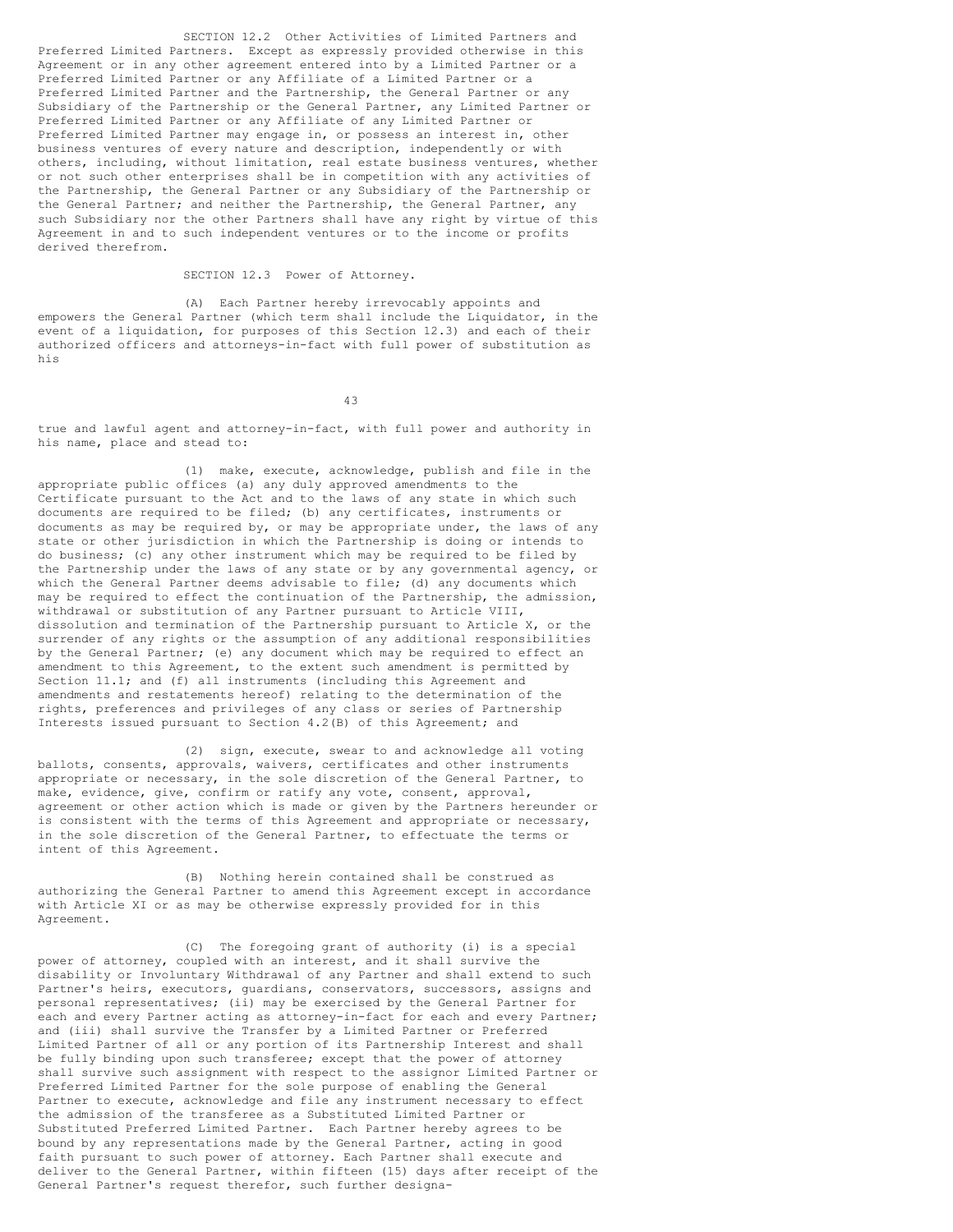tions, powers of attorney and other instruments as the General Partner deems necessary to effectuate this Agreement and the purposes of the Partnership.

SECTION 12.4 Notices. All notices and other communications provided for or permitted hereunder shall be made in writing by hand delivery, registered first-class mail, telex, telecopier, or any courier guaranteeing overnight delivery, (i) if to a Limited Partner or a Preferred Limited Partner, at the most current address given by such Limited Partner or Preferred Limited Partner to the General Partner by means of a notice given in accordance with the provisions of this Section 12.4, which address initially is the address contained in the records of the General Partner or the Partnership, or (ii) if to the General Partner or the Partnership, Corporate Office Properties Trust, One Logan Square, Suite 1105, Philadelphia, PA 19103, Attn: President.

All such notices and communications shall be deemed to have been duly given: at the time delivered by hand, if hand delivered; five business days after being deposited in the mail, postage prepaid, if mailed; when answered back, if telexed; or when receipt is acknowledged, if telecopied.

SECTION 12.5 Further Assurances. The parties agree to execute and deliver all such documents, provide all such information and take or refrain from taking any action as may be necessary or desirable to achieve the purposes of this Agreement and the Partnership.

SECTION 12.6 Titles and Captions. All article or section titles or captions in this Agreement are solely for convenience and shall not be deemed to be part of this Agreement or otherwise define, limit or extend the scope or intent of any provision hereof.

SECTION 12.7 Applicable Law. This Agreement, and the application or interpretation thereof, shall be governed exclusively by its terms and by the law of the State of Delaware, without regard to its principles of conflicts of laws.

SECTION 12.8 Binding Agreement. This Agreement shall be binding upon the parties hereto, their heirs, executors, personal representatives, successors and assigns.

SECTION 12.9 Waiver of Partition. Each of the parties hereto irrevocably waives during the term of the Partnership any right that it may have to maintain any action for partition with respect to any property of the Partnership.

SECTION 12.10 Counterparts and Effectiveness. This Agreement may be executed in several counterparts, which shall be treated as originals for all purposes, and all so executed shall constitute one agreement, binding on all of the parties hereto, notwithstanding that all the parties are not signatory to the original or the same counterpart. Any such counterpart shall be admissible into evidence as an original hereof against each Person who executed it. The execution of this Agreement and delivery thereof by facsimile shall be sufficient for all purposes, and shall be binding upon any party who so executes.

45

SECTION 12.11 Survival of Representations. All representations and warranties herein shall survive the dissolution and final liquidation of the Partnership.

SECTION 12.12 Entire Agreement. This Agreement (and all Exhibits hereto) contains the entire understanding among the parties hereto and supersedes all prior written or oral agreements among them respecting the within subject matter, unless otherwise provided herein. There are no representations, agreements, arrangements or understandings, oral or written, among the Partners hereto relating to the subject matter of this Agreement which are not fully expressed herein and in said Exhibits.

SECTION 12.13 Temporary Allocation. With respect to the period from inception of the Partnership through December 31, 2000, in lieu of the allocation provided by Section 5.2(A)(6), the portion of Profits resulting from Partnership operations for each fiscal year shall be allocated (x) 19.8% to the General Partner and (y) 80.2% to all Partners (including the General Partner, but other than the Preferred Limited Partners) in accordance with their Percentage Interests. Profits from Partnership operations for a Fiscal Year shall mean the portion of Partnership Profits in excess of the amounts allocated pursuant to Sections 5.2(C) and (D) and 5.2(A)(1) through (5) of this Agreement, but shall not include Profits that arise from sales or dispositions of Partnership Assets, except in the ordinary course of business. The foregoing allocation of Profits shall be considered to occur pursuant to Section 5.2(A) of this Agreement.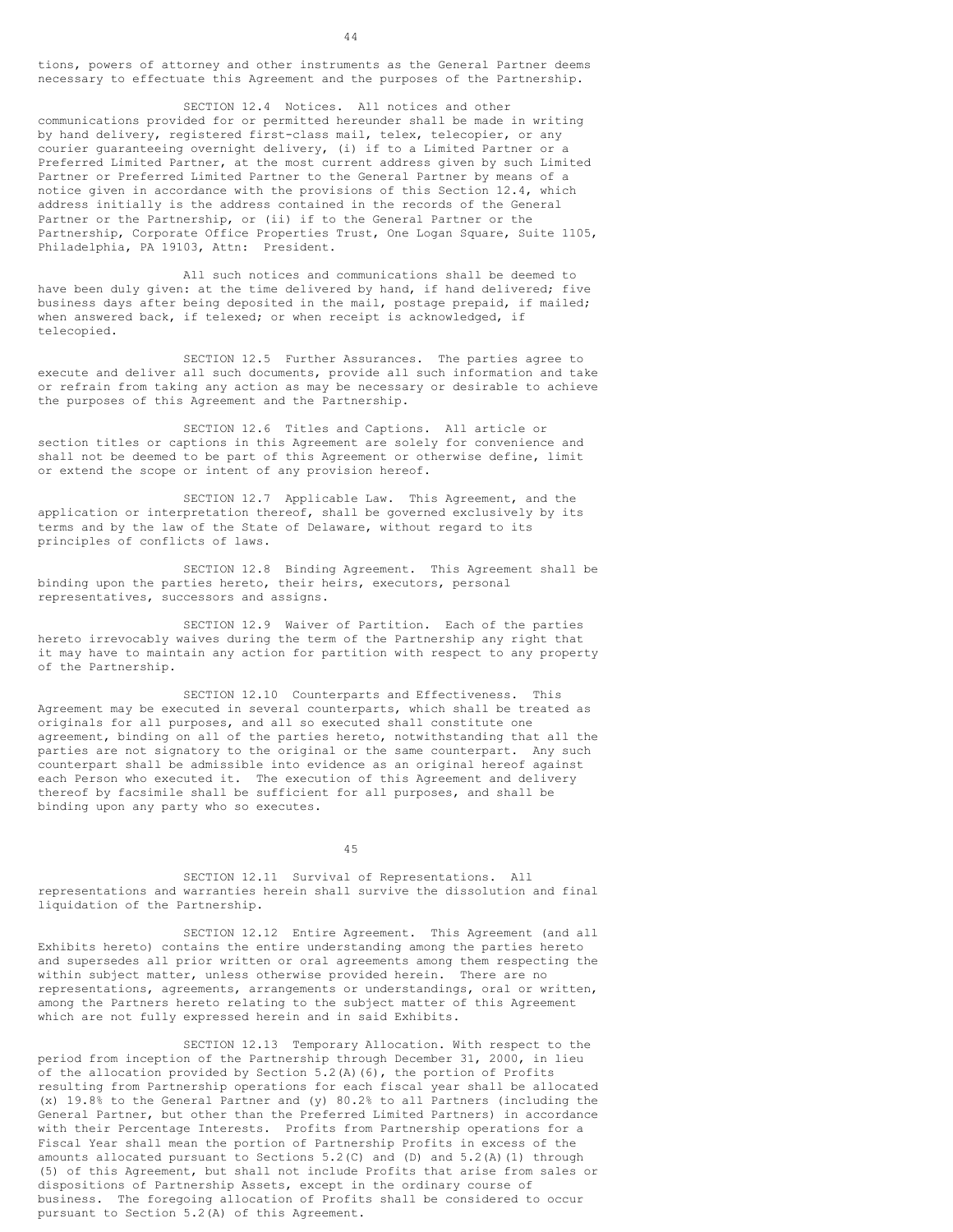SECTION 12.14 Authorization and Consent. The General Partner, each Limited Partner and each Preferred Limited Partner hereby authorizes the General Partner, in the name and on behalf of the Partnership, to execute, deliver and perform the Senior Secured Credit Agreement dated as of September 30, 1997 ("Credit Agreement") between Royale Investments, Inc. ("Royale") the Partnership, FCO Holdings, Inc., Blue Bell Investment Company, L.P., South Brunswick Investors, L.P. Comcourt Investors, L.P. and 6385 Flank Drive, L.P., as Loan parties and Bankers Trust Company, as Banker and each of the Security Documents (as defined in the Credit Agreement) to which it is to be a party or by which it is to be bound and to execute and deliver in the name and on behalf of the Partnership such instruments, agreements and documents and to take or refrain from taking all such action as it in its sole discretion shall deem necessary, desirable or advisable in connection with the foregoing and in connection with the Formation Agreement.

SECTION 12.15 Merger. The Partnership may merge with, or consolidate into, another business entity (as defined in Section 17-211(a) of the Act) upon approval by the General Partner and the Consent of the holders of a majority of each of the Partnership Units and the Preferred Units, voting separately. In accordance with Section 17-211 of the Act (including Section 17-211(g)), notwithstanding anything to the contrary contained in this Agreement, an agreement of merger or consolidation approved by the General Partner and Consented to by the holders of a majority of each of the Partnership Units and the Preferred Units, voting separately, may (A) effect any amendment to this Agreement, or (B) effect the adoption of a new partnership agreement for the Partnership if it is the surviving or resulting limited partnership of the merger or consolidation. Any amendment to this Agreement or adoption of a new partnership agreement made pursuant to the foregoing sentence shall be effective at the effective time or date of the merger or consolidation. The provisions of this Sec-

46

tion shall not be construed to limit the accomplishment of a merger or of any of the matters referred to herein by any other means otherwise permitted by law.

47

IN WITNESS WHEREOF, this Agreement has been duly executed and delivered by the parties hereto as of the day and year first above written.

| General Partner: |     |  | CORPORATE OFFICE PROPERTIES TRUST, |  |                                            |
|------------------|-----|--|------------------------------------|--|--------------------------------------------|
|                  |     |  |                                    |  | as sole General Partner of the Partnership |
|                  | Bv: |  |                                    |  |                                            |
|                  |     |  |                                    |  |                                            |

LIMITED PARTNERS:

SHIDLER EQUITIES, L.P.

By: SHIDLER EQUITIES CORP. By:

> ------------------------ Name: Title:

LBCW LIMITED PARTNERSHIP

By:

------------------------------------ Clay W. Hamlin III, General Partner

- ----------------------------------------- Robert L. Denton

- ----------------------------------------- John E. de B. Blockey, Trustee of the John E. de B. Blockey Living Trust dated 9/12/88 - -----------------------------------------

Henry D. Bullock

- ----------------------------------------- Frederick K. Ito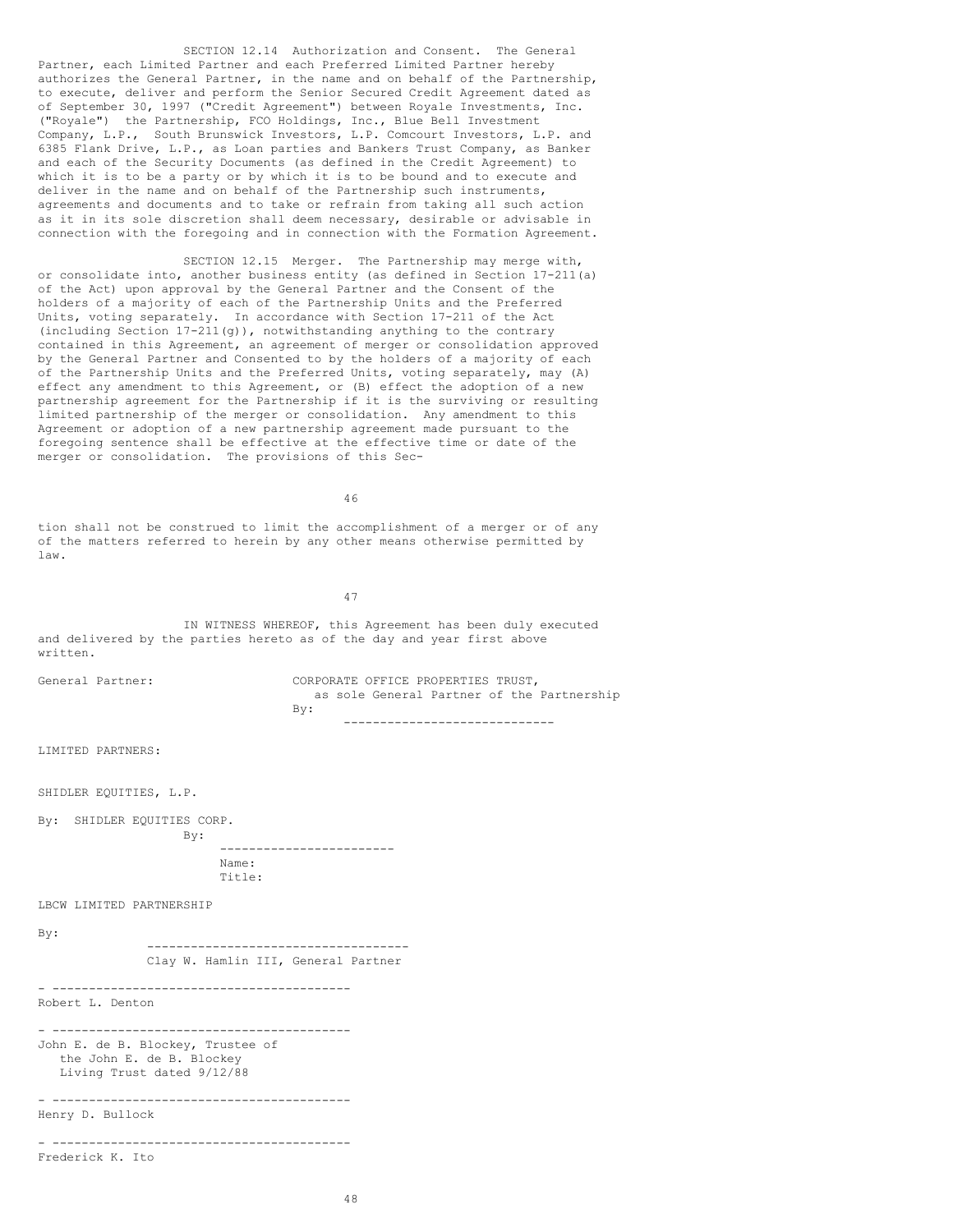- ----------------------------------------- Jay H. Shidler - ----------------------------------------- Clay W. Hamlin III - ----------------------------------------- James K. Davis TIGER SOUTH BRUNSWICK, L.L.C. By: ------------------------------------ Name: Title: WESTBROOK REAL ESTATE FUND I, L.P. By: WESTBROOK REAL ESTATE PARTNERS MANAGEMENT I, L.L.C. By: WESTBROOK REAL ESTATE PARTNERS, L.L.C. By: ------------------------------------- Name: Title: 49 WESTBROOK REAL ESTATE CO--INVESTMENT PARTNERSHIP T, L.P. By: WESTBROOK REAL ESTATE PARTNERS MANAGEMENT I, L.L.C. By: WESTBROOK REAL ESTATE PARTNERS L.L.C. By: ------------------------------------- Name: Title: CHLB PARTNERSHIP By: ------------------------------------- Name: Clay W. Hamlin III, General Partner LGR INVESTMENT FUND, LTD. By: ------------------------------------- Name: - ------------------------------------------ Denise J. Liszewski - ------------------------------------------ Samuel Tang 50 - ------------------------------------------ David P. Hartsfield - ------------------------------------------ Lawrence J. Taff - ------------------------------------------ Kimberly F. Aquino 51

<TABLE> <CAPTION>

Exhibit 1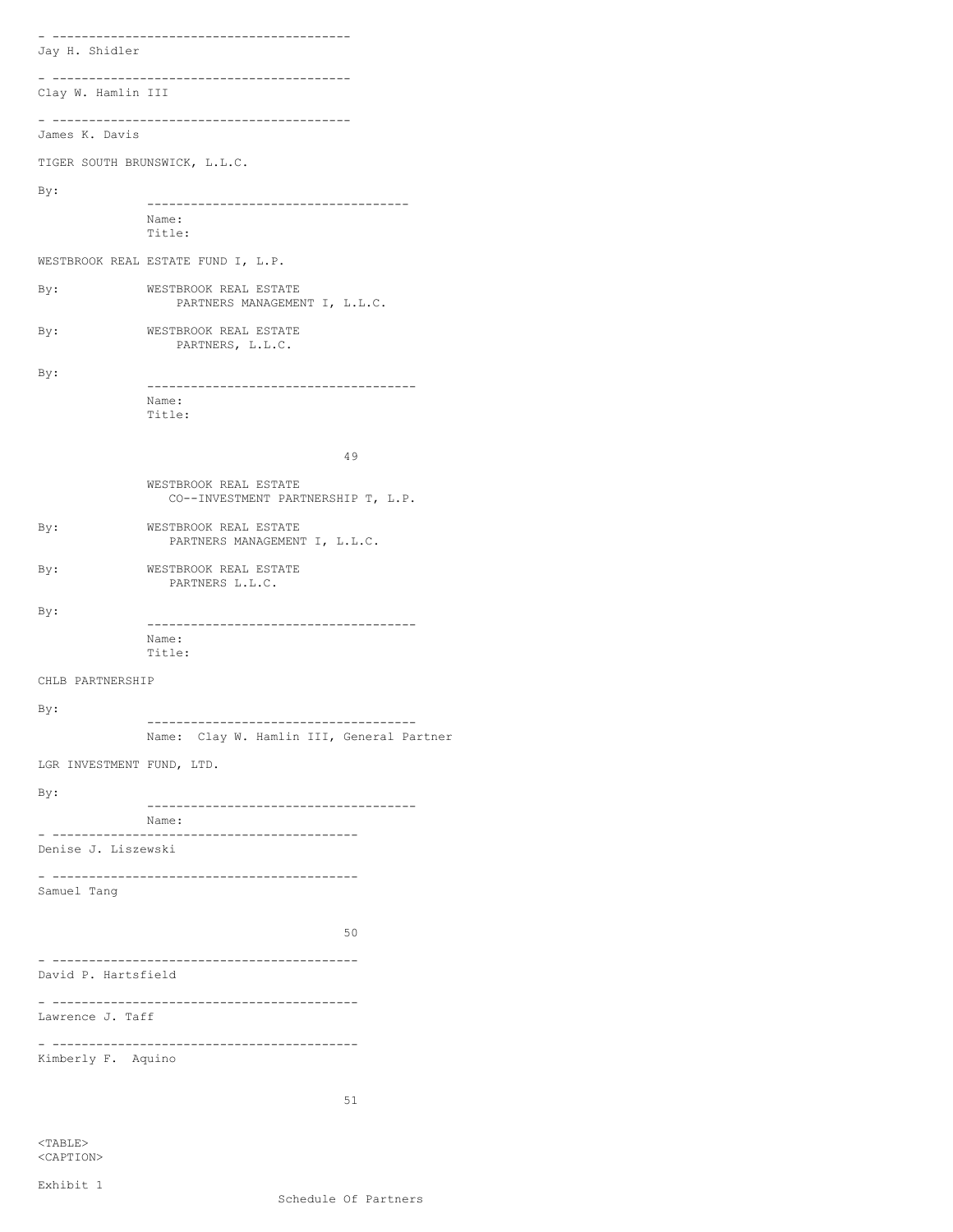| -----------------<br>Preferred Partnership                                                                                        | No. of Units | Percentage Interest |    |
|-----------------------------------------------------------------------------------------------------------------------------------|--------------|---------------------|----|
| Units                                                                                                                             |              |                     |    |
| -----------------                                                                                                                 |              |                     |    |
| $<$ S $>$                                                                                                                         | <<           | <<                  | << |
| General Partner                                                                                                                   |              |                     |    |
| Corporate Office $\ldots \ldots \ldots \ldots \ldots \ldots \ldots \ldots \ldots$ 600,000<br>Properties Trust                     |              | 20.6946%            |    |
| Limited Partners and Pre-<br>ferred Limited Partners                                                                              |              |                     |    |
| 126,079                                                                                                                           |              | 0.0897%             |    |
| 457,826                                                                                                                           |              | 20.0773%            |    |
| 115,334                                                                                                                           |              | 0.1805%             |    |
| LBCW Limited Partnership 875,284<br>663,808                                                                                       |              | 30.1894%            |    |
| 41,741                                                                                                                            |              | 2.1813%             |    |
| 85,502                                                                                                                            |              | 4.4683%             |    |
| 10,142                                                                                                                            |              | 0.5300%             |    |
| 59,102<br>Trustee of the John E. de<br>B. Blockey Living Trust<br>dated 9/12/88                                                   |              | 3.0886%             |    |
| Henry D. Bullock $\ldots \ldots \ldots \ldots \ldots \ldots \ldots \ldots \ldots$ 34,718<br>22,914                                |              | 1.1975%             |    |
| Frederick R. Ito $\ldots \ldots \ldots \ldots \ldots \ldots \ldots \ldots \ldots 17,359$<br>11,457                                |              | 0.5987%             |    |
| 52,820                                                                                                                            |              | 2.7603%             |    |
| 1,898<br>L.L.C.                                                                                                                   | 2,875        | 0.0992%             |    |
| 221,840<br>Fund I, L.P.                                                                                                           |              | 11.5931%            |    |
| Westbrook Real Estate $\ldots \ldots \ldots \ldots \ldots \ldots$ 33,299<br>21,977<br>Co. Investment Partner-<br>ship I, L.P.<br> |              |                     |    |

  | 1.1485% |  |<TABLE> <CAPTION> <S> <C> <C>  $<$ Denise J. Liszewski . . . . . . . . . . . . . . . . . . . . . 10,227 0.3527% 6,750 Samuel Tang . . . . . . . . . . . . . . . . . . . . . . . . . 6,818 0.2352% 4,500 David P. Hartsfield . . . . . . . . . . . . . . . . . . . . . 9,091 0.3136% 6,000

2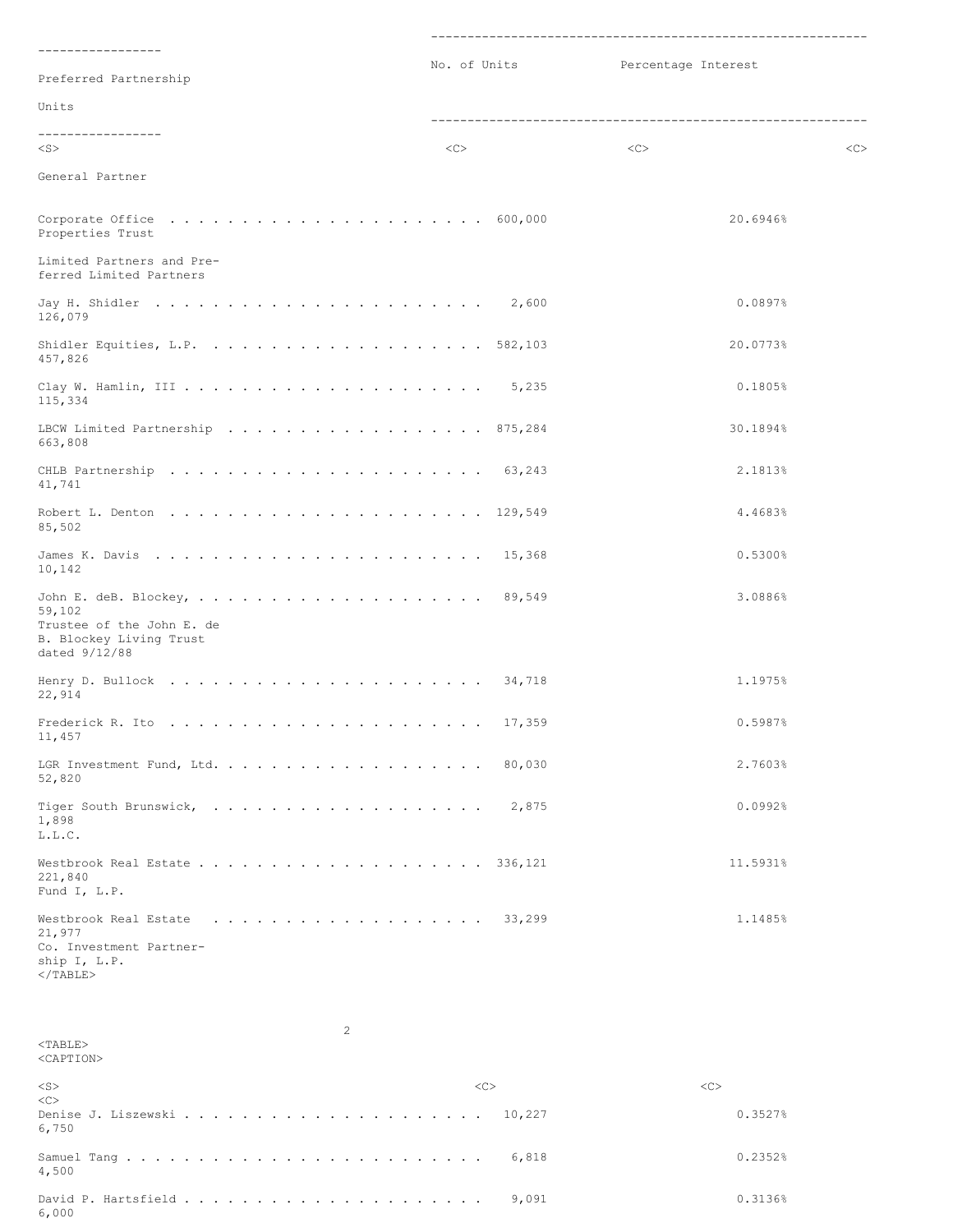| Lawrence J. Taff $\ldots$ , 4,091<br>2,700 |             | 0.1411%   |
|--------------------------------------------|-------------|-----------|
| 1,155                                      |             | 0.0604%   |
|                                            |             |           |
| 1,913,545                                  | 2,899,310   | 100.0000% |
|                                            | ----------- |           |
|                                            |             |           |

</TABLE>

CORPORATE OFFICE PROPERTIES TRUST, L.P. EXHIBIT 2 TO LIMITED PARTNERSHIP AGREEMENT Form of Redemption or Conversion Notice

Exhibit 2

# Redemption [Conversion] Notice

The undersigned hereby irrevocably (i) elects to exercise its [redemption] [conversion] rights contained in ARTICLE IX of the Limited Partnership Agreement of Corporate Office Properties, L.P. (the "Partnership Agreement") with respect to an aggregate of [Partnership Units] [Preferred Units], (ii) surrenders such [Partnership Units] [Preferred Units] and all right, title and interest therein and (iii) directs that the [REIT Shares (or applicable cash amount if so determined by the General Partner in accordance with the Partnership Agreement)] [Units of Limited Partner Interest] deliverable upon [redemption][conversion] of such [Partnership Units] [Preferred Units] be delivered to the address specified below. Terms used above which are defined in the Partnership Agreement are used herein are defined therein.

Dated:

Name of Limited Partner or Preferred Limited Partner: Social Security or Federal Employer ID Number:

> ------------------------------------------- (Signature of Limited Partner or Preferred Limited Partner)

> ------------------------------------------- (Street Address)

> ------------------------------------------- (City) (State)(Zip Code)

Signature Guaranteed by:

-------------------------------------------

CORPORATE OFFICE PROPERTIES TRUST, L.P. EXHIBIT 3

TO

# LIMITED PARTNERSHIP AGREEMENT

Form of Amended and Restated Registration Rights Agreement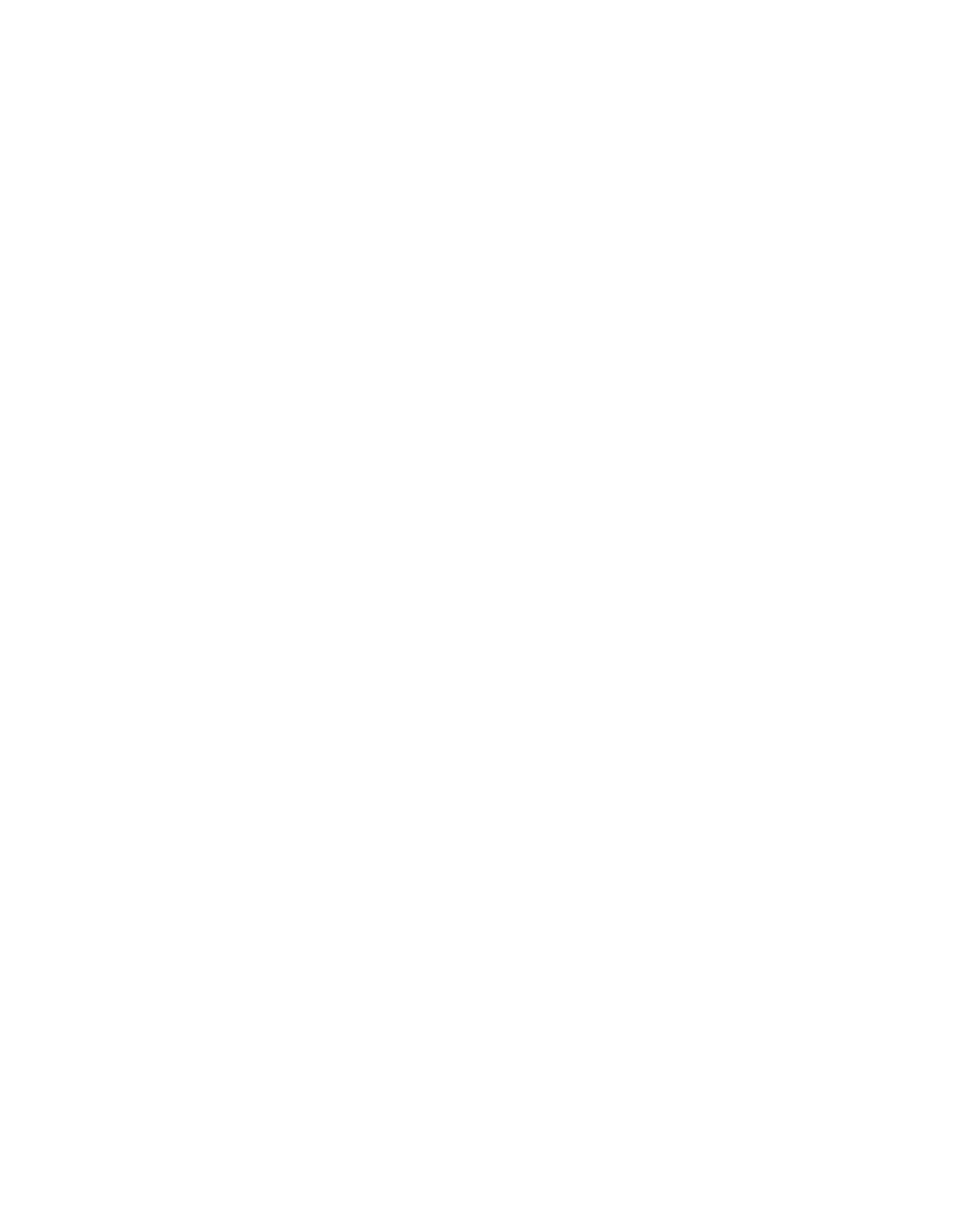## EXHIBIT 10.17 AMENDED AND RESTATED REGISTRATION RIGHTS AGREEMENT Dated as of March 16, 1998

of

## CORPORATE OFFICE PROPERTIES TRUST

# for the benefit of

HOLDERS OF PARTNERSHIP UNITS AND PREFERRED UNITS

of

# CORPORATE OFFICE PROPERTIES, L.P.

and

HOLDERS OF COMMON SHARES OF BENEFICIAL INTEREST

of

#### CORPORATE OFFICE PROPERTIES TRUST

 $\overline{2}$ 

#### AMENDED AND RESTATED REGISTRATION RIGHTS AGREEMENT

THIS AMENDED AND RESTATED REGISTRATION RIGHTS AGREEMENT (this "Agreement") is made and entered into as of March 16, 1998 by Corporate Office Properties Trust, a Maryland real estate investment trust (the "Company"), for the benefit of (w) the persons who own limited partnership units ("Partnership Units") and/or preferred units ("Preferred Units"), whether owned as of the date hereof or hereafter acquired, of Corporate Office Properties, L.P., a limited partnership formed under the Delaware Revised Uniform Limited Partnership Act (the "Partnership"), (x) Vernon Beck, Robert L. Denton, Clay W. Hamlin III, John Parsinen and Jay H. Shidler, (y) persons issued common shares of beneficial interest, par value \$0.01 per share of the Company ("Common Shares") in exchange for shares of common stock, par value \$0.01 per share (the "Common Stock"), of Royale Investments, Inc., a Minnesota corporation ("Royale"), pursuant to the Contribution Agreement (as defined below), and (z) the respective successors. assigns, transferees and estates of the persons identified in clauses  $(w)$ ,  $(x)$  and  $(y)$ (herein referred to collectively as the "Holders" and individually as a "Holder"). The Partnership Units and Preferred Units are herein sometimes collectively called the "Units."

WHEREAS, on October [14], 1997 certain Holders become owners of Units in connection with the contributions (the "Contributions") of certain general and limited partnership interests and other assets to the Partnership pursuant to the Formation/Contribution Agreement dated as of September 7, 1997 by and among the Company, H/SIC Corporation, Strategic Facility Investors, Inc., South Brunswick Investment Company, LLC, Comcourt investment Corporation and Gateway Shannon Development Corporation, as the same may at any time be amended, modified and supplemented and in effect (the "Contribution Agreement");

WHEREAS, pursuant to the Partnership Agreement (as defined below) the Holders of Preferred Units have the right to convert them into Partnership Units as and to the extent set forth in the Partnership Agreement;

WHEREAS, on October [14], 1997, Royale became the sole general partner of the Partnership and executed a registration rights agreement with terms substantially the same as this Agreement;

WHEREAS, on October [14], 1997 certain Holders become owners of shares of Common Stock pursuant to the Contribution Agreement in consideration of assets transferred to the Company;

WHEREAS, on the date hereof, the Company has succeeded by merger to all of the rights and obligations of Royale and each share of Common Stock has been converted into the right to receive one Common Share;

WHEREAS, on the date hereof, the Common Shares are publicly held and traded and the Company is an issuer which is subject to the reporting requirements of the Securities Exchange Act of 1934, as amended from time to time (the "Exchange Act");

WHEREAS, in connection with the foregoing, the Company wishes to confirm its obligations and has agreed, subject to the terms, conditions and limitations set forth in this Agreement, to provide the Holders with certain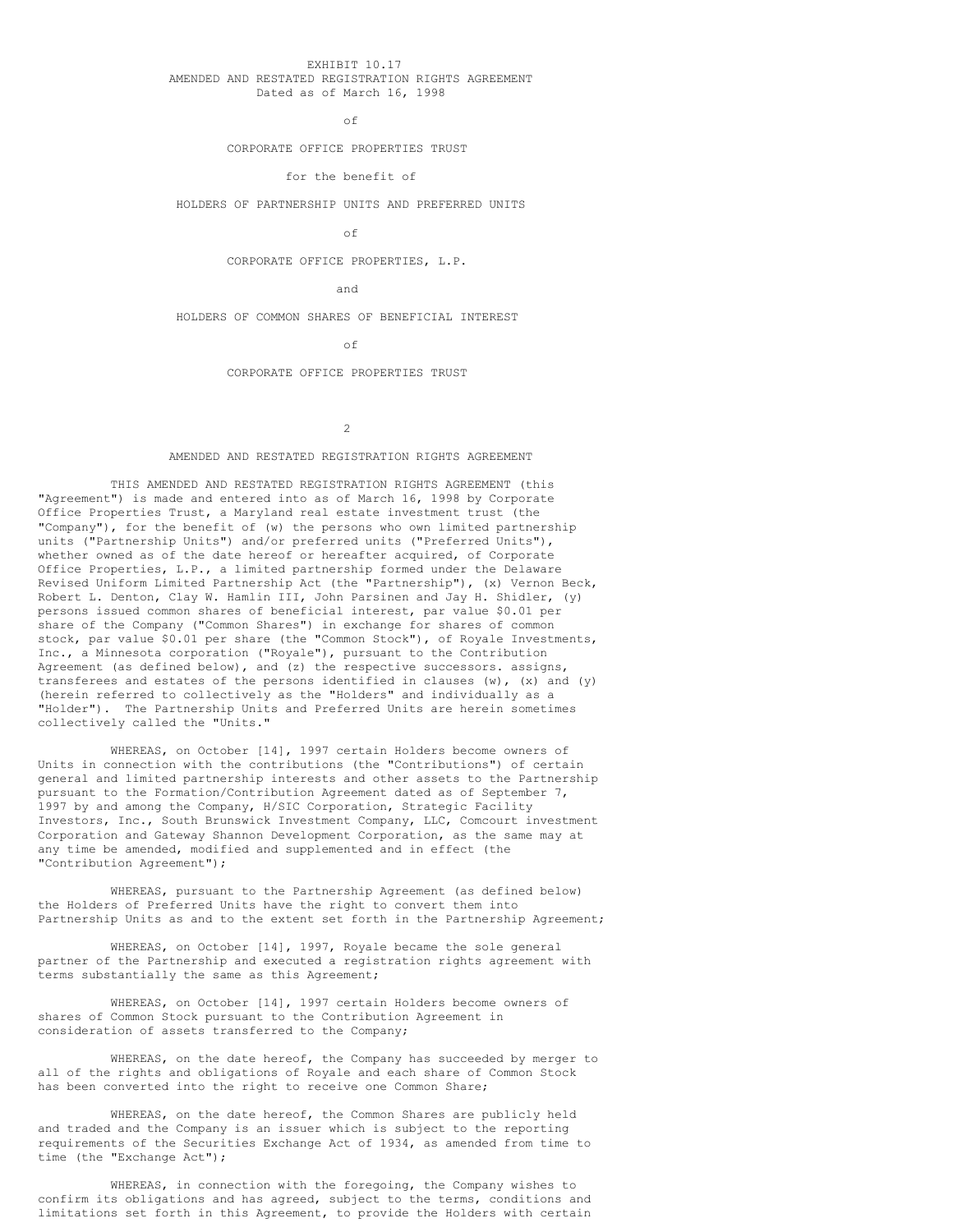registration rights in respect of Common Shares either issued (x) pursuant to the Contribution Agreement or (y) upon redemption of Partnership Units as and to the extent set forth in that certain Limited Partnership Agreement of the Partnership dated October 14, 1997 among the sole general and initial limited

3

partners party thereto, as the same has been, and may be further, amended, modified or supplemented from time to time and in effect (the "Partnership Agreement").

NOW, THEREFORE, the Company and the Partnership for the benefit of the Holders each agrees as follows:

Section 1. Definitions.

As used in this Agreement, the following capitalized defined terms shall have the following meanings:

Commission: The Securities and Exchange Commission.

Common Shares: Common shares of beneficial interest, \$0.01 par value, of the Company.

Contribution Agreement: As set forth in the preamble.

Contributions: As set forth in the preamble.

Exchange Act: As set forth in the preamble.

Holder or Holders: As set forth in the preamble.

Holders Entitled to Registration Rights: As set forth in Section 2(b).

Indemnitee: A Holder of Registerable Securities covered by a registration statement filed with the Commission as provided in this Agreement pursuant to Sections 2, 4 or 5 hereof.

Majority Holders: At any time, Holders of Registrable Securities, Preferred Units then convertible into Partnership Units and Partnership Units then redeemable for Registrable Securities who, if all such Preferred Units were converted and all such Partnership Units were so redeemed, would then hold a majority of the Registrable Securities.

Minimum Registrable Amount: At any date of determination, Registrable Securities having an aggregate fair market value of at least \$3 million.

NASD: The National Association of Securities Dealers, Inc.

Partnership: As set forth in the preamble.

Partnership Agreement: As set forth in the preamble.

Partnership Units: As set forth in the Partnership Agreement.

Person: Any individual, partnership, corporation, limited liability company, trust or other legal entity.

Preferred Units: As set forth in the Partnership Agreement.

4

Prospectus: A prospectus included in a Registration Statement, including any preliminary prospectus, and any such prospectus as amended or supplemented by any prospectus supplement with respect to the terms of the offering of any portion of the Registrable Securities covered by such Registration Statement, and by all other amendments and supplements to such prospectus, including post-effective amendments, and in each case including all material incorporated by reference therein.

Registrable Securities: The Shares, excluding (i) Shares as to which a Registration Statement shall have become effective under the Securities Act pursuant to Section 2, 3 or 4 of this Agreement and which shall have been disposed of under such Registration Statement, (ii) Shares sold or otherwise distributed pursuant to Rule 144 under the Securities Act and (iii) Shares as to which registration under the Securities Act is not required to permit the sale thereof to the public.

Sale Period: The 45-day period immediately following the filing with the Commission by the Company of an annual report of the Company on Form 10-K or a quarterly report of the Company on Form 10-Q or such other period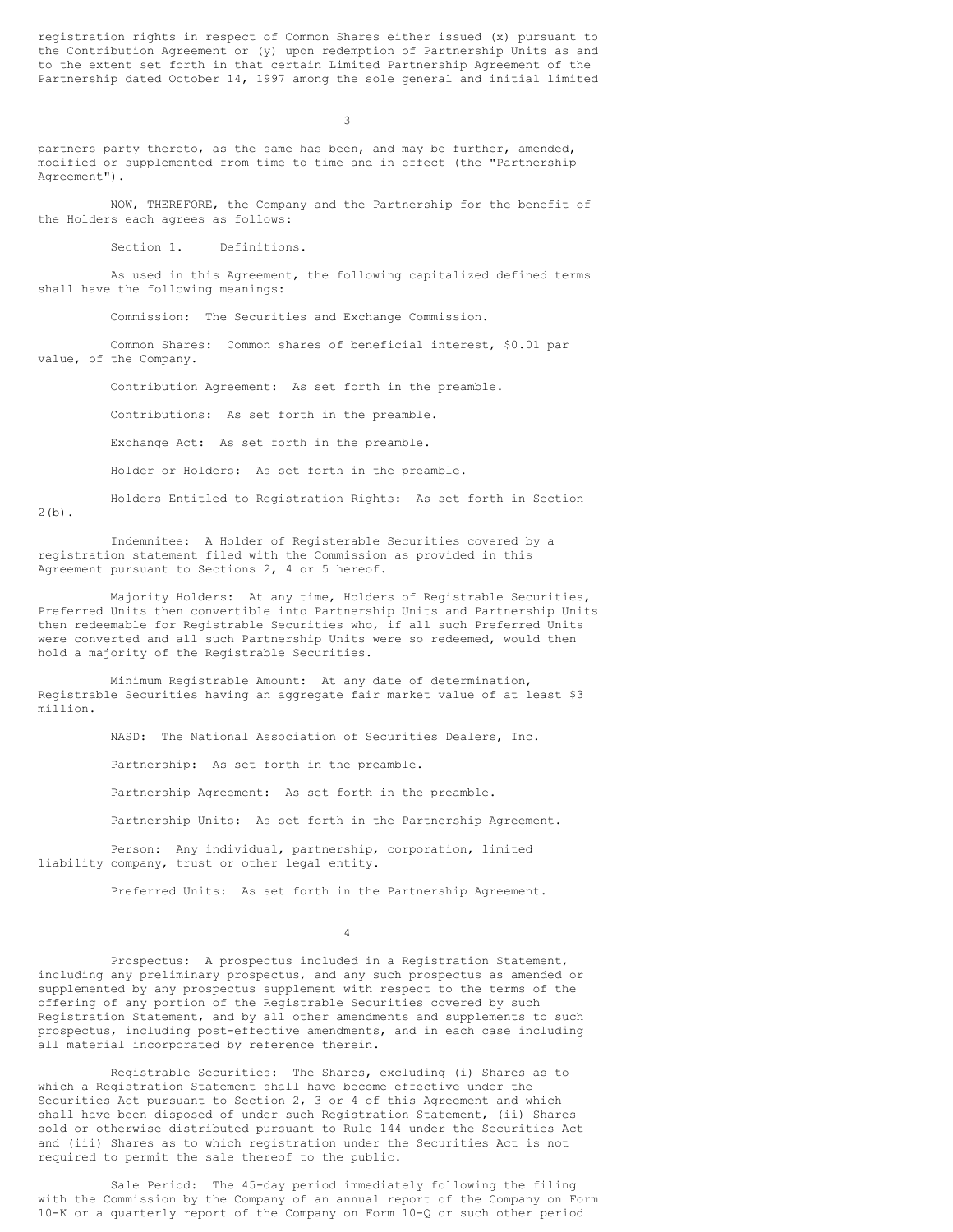as the Company may determine from time to time.

Securities Act: The Securities Act of 1933, as amended from time to time.

Shares: The Common Shares issued to Holders of Partnership Units upon redemption of their Partnership Units pursuant to the Partnership Agreement or to Holders pursuant to the Contribution Agreement.

Shelf Registration: A "shelf" registration of the Registrable Securities under Rule 415 under the Securities Act.

Shelf Registration Statement: Shall mean a "shelf" registration statement of the Company and any other entity required to be a registrant with respect to such shelf registration statement pursuant to the requirements of the Securities Act which covers all of the Registrable Securities then issued and outstanding or which may thereafter be issued in redemption of any Partnership Units (including, without limitation, Units issuable upon conversion of Preferred Units) on an appropriate form under Rule 415 under the Securities Act, or any similar rule that may be adopted by the Commission, and all amendments and supplements to such registration statement, including post-effective amendments, in each case including the Prospectus contained therein, all exhibits thereto and all materials incorporated by reference therein.

Units: Preferred Units and Partnership Units, collectively.

Section 2. Shelf Registration Under the Securities Act.

(a) Filing of Shelf Registration Statement. By August [14], 1998 and by each March 31 after such initial filing, the Company shall cause to be filed a Shelf Registration Statement covering the sale by the then Holders of all of the Registrable Securities then held by them in accordance with the terms hereof and will use its reasonable best efforts to cause each such Shelf Registration Statement to be declared effective by the Commission as soon as reasonably practicable. The Company agrees to use its reasonable best efforts to keep each such Shelf Registration Statement continuously effective under the Securities Act until such time as the aggregate number of Registrable Securities covered by all such Shelf Registration Statements and then outstanding (computed for this purpose as if all outstanding Preferred Units have been converted into Partnership Units and all thereafter outstanding Partnership Units have been redeemed for Common Shares) is less than 5% of the then outstanding Common Shares (computed as aforesaid and including, without limitation, Common Shares issuable in respect of Retained Interests (as defined in the Contribution Agreement)), and further agrees

5

to supplement or amend each such Shelf Registration Statement, if and as required by the rules, regulations or instructions applicable to the registration form used by the Company for such Shelf Registration Statement or by the Securities Act or by any other rules and regulations thereunder for a Shelf Registration. Each Holder who sells Shares as part of any such Shelf Registration shall be deemed to have agreed to all of the terms and conditions of this Agreement and to have agreed to perform any an all obligations of a Holder hereunder.

(b) Inclusion in Shelf Registration Statement. Not later than 30 days prior to filing the Shelf Registration Statement with the Commission, the Company shall notify each then Holder of Registrable Securities (including any Person who is then entitled to become a Holder pursuant to the Partnership Agreement by reason of owning Units or Preferred Units, including, without limitation, Persons holding Retained Interests) ("Holders Entitled to Registration Rights") of its intention to make such filing and request advice from each such Holder as to whether such Holder desires to have Registrable Securities held by it or which it is entitled to receive not later than the last day of the first Sale Period occurring in whole or in part after the date of such notice included in the Shelf Registration Statement at such time; provided, however, that the Company shall not be required to so notify any such Holder in respect of Registrable Securities previously registered pursuant to a Shelf Registration Statement filed in accordance with this Section 2 which such Holder could then dispose of pursuant to such Registrable Securities. Any such Holder who is so notified and does not provide the information reasonably requested by the Company in connection with the preparation of the Shelf Registration Statement as promptly as practicable after receipt of such notice, but in no event later than 20 days thereafter, shall not be entitled to have its Registrable Securities included in such Shelf Registration Statement at the time it becomes effective, but shall have the right thereafter to deliver to the Company a Registration Notice as contemplated by Section 3(b).

Section 3. Shelf Registration Procedures.

In connection with the obligations of the Company with respect to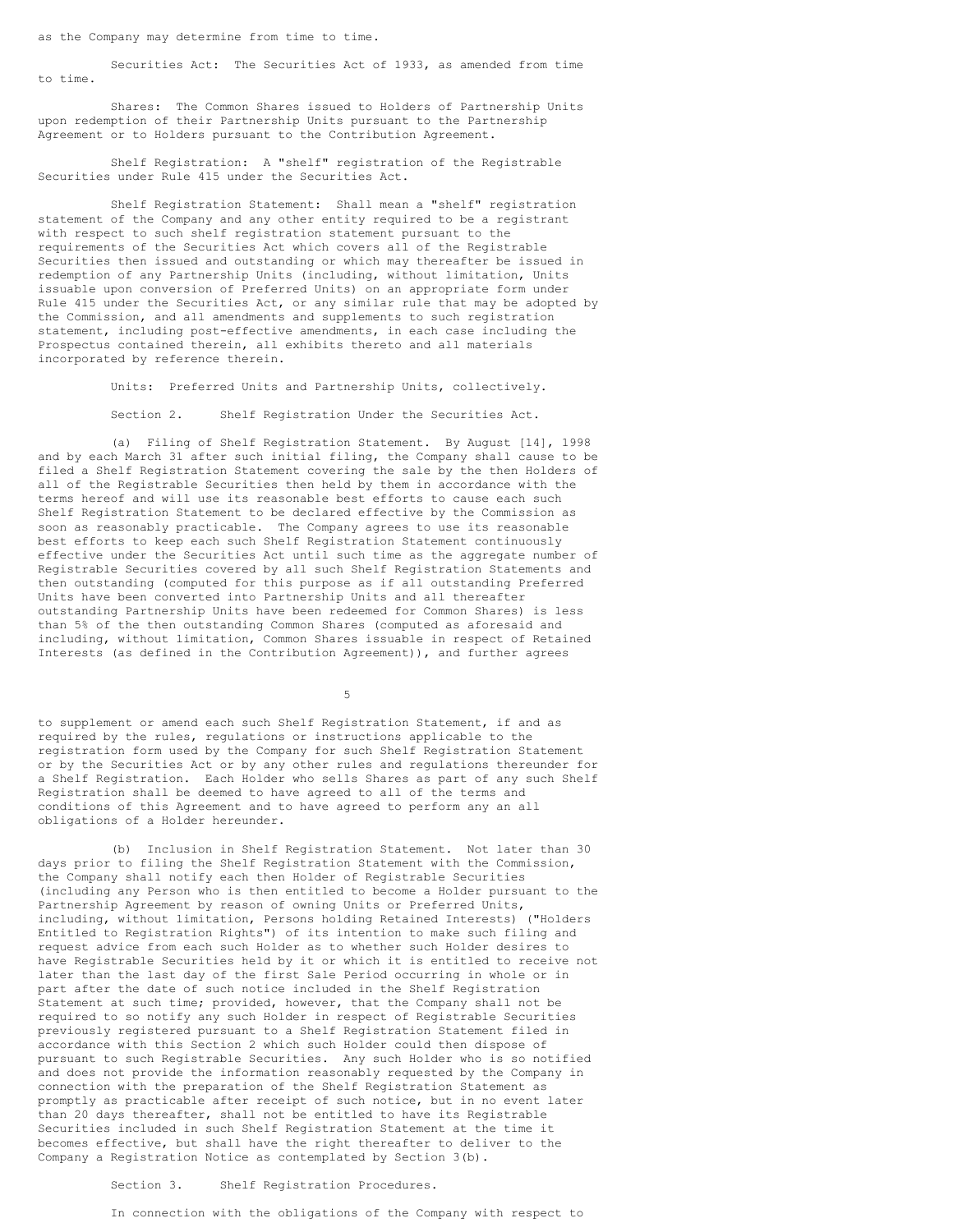each Shelf Registration Statement pursuant to Section 2 hereof, the Company shall:

(a) prepare and file with the SEC, within the time period set forth in Section 2(a) hereof, a Shelf Registration Statement, which Shelf Registration Statement (i) shall be available for the sale of the Registrable Securities covered thereby in accordance with the intended method or methods of distribution by the selling Holders thereof and (ii) shall comply as to form in all material respects with the requirements of the applicable form and include all financial statements required by the Commission to be filed therewith.

(b) subject to the last three sentences of this Section 3(b) and to Section 3(i) hereof, (i) prepare and file with the Commission such amendments and post-effective amendments to such Shelf Registration Statement as may be necessary to keep such Shelf Registration Statement effective for the applicable period; (ii) cause each Prospectus to be supplemented by any required prospectus supplement, and as so supplemented to be filed pursuant to Rule 424 or any similar rule that may be adopted under the Securities Act; (iii) respond promptly to any comments received from the Commission with respect to such Shelf Registration Statement, or any amendment, post-effective amendment or supplement relating thereto; and (iv) comply with the provisions of the Securities Act with respect to the disposition of all securities covered by such Shelf Registration Statement during the applicable period in accordance with the intended method or methods of distribution by the selling Holders thereof. Notwithstanding anything to the contrary contained herein, the Company shall not be required to take any of the actions described in clauses (i), (ii) or (iii) above with respect to a particular Holder of Registrable Securities unless and until the Company has received either a written notice (a "Registration No-

6

tice") from such Holder that it intends to make offers or sales under such Shelf Registration Statement as specified in such Registration Notice or a written response from such Holder of the type contemplated by Section 2(b); provided, however, that the Company shall have 7 business days to prepare and file any such amendment or supplement after receipt of a Registration Notice. Once a Holder has delivered such a written response or a Registration Notice to the Company, such Holder shall promptly provide to the Company such information as the Company reasonably requests in order to identify such Holder and the method of distribution in a post-effective amendment to such Shelf Registration Statement or a supplement to a Prospectus. Offers or sales under such Shelf Registration Statement may be made only during a Sale Period. Such Holder also shall notify the Company in writing upon completion of such offer or sale or at such time as such Holder no longer intends to make offers or sales under such Shelf Registration Statement.

(c) furnish to each Holder of Registrable Securities that has delivered a Registration Notice to the Company, without charge, as many copies of each applicable Prospectus, including each preliminary Prospectus, and any amendment or supplement thereto and such other documents as such Holder may reasonably request, in order to facilitate the public sale or other disposition of the Registrable Securities; the Company consents to the use of such Prospectus, including each preliminary Prospectus, by each such Holder of Registrable Securities in connection with the offering and sale of the Registrable Securities covered by such Prospectus or the preliminary Prospectus.

(d) use its reasonable best efforts to register or qualify the Registrable Securities covered thereby by the time such Shelf Registration Statement is declared effective by the Commission under all applicable state securities or "blue sky" laws of such jurisdictions as any Holder of Registrable Securities covered by such Shelf Registration Statement shall reasonably request in writing, keep each such registration or qualification effective during the period such Shelf Registration Statement is required to be kept effective or during the period offers or sales are being made by a Holder that has delivered a Registration Notice to the Company, whichever is shorter, and do any and all other acts and things which may be reasonably necessary or advisable to enable such Holder to consummate the disposition in each such jurisdiction of such Registrable Securities then owned by such Holder (after giving effect to the redemption of Partnership Units then held by such Holder); provided, however, that the Company shall not be required (i) to qualify generally to do business in any jurisdiction or to register as a broker or dealer in such jurisdiction where it would not be required so to qualify or register but for this Section 3(d), (ii) to subject itself to taxation in any such jurisdiction or (iii) to submit to the general service of process in any such jurisdiction.

(e) notify each Holder when such Shelf Registration Statement has become effective and notify each Holder of Registrable Securities that has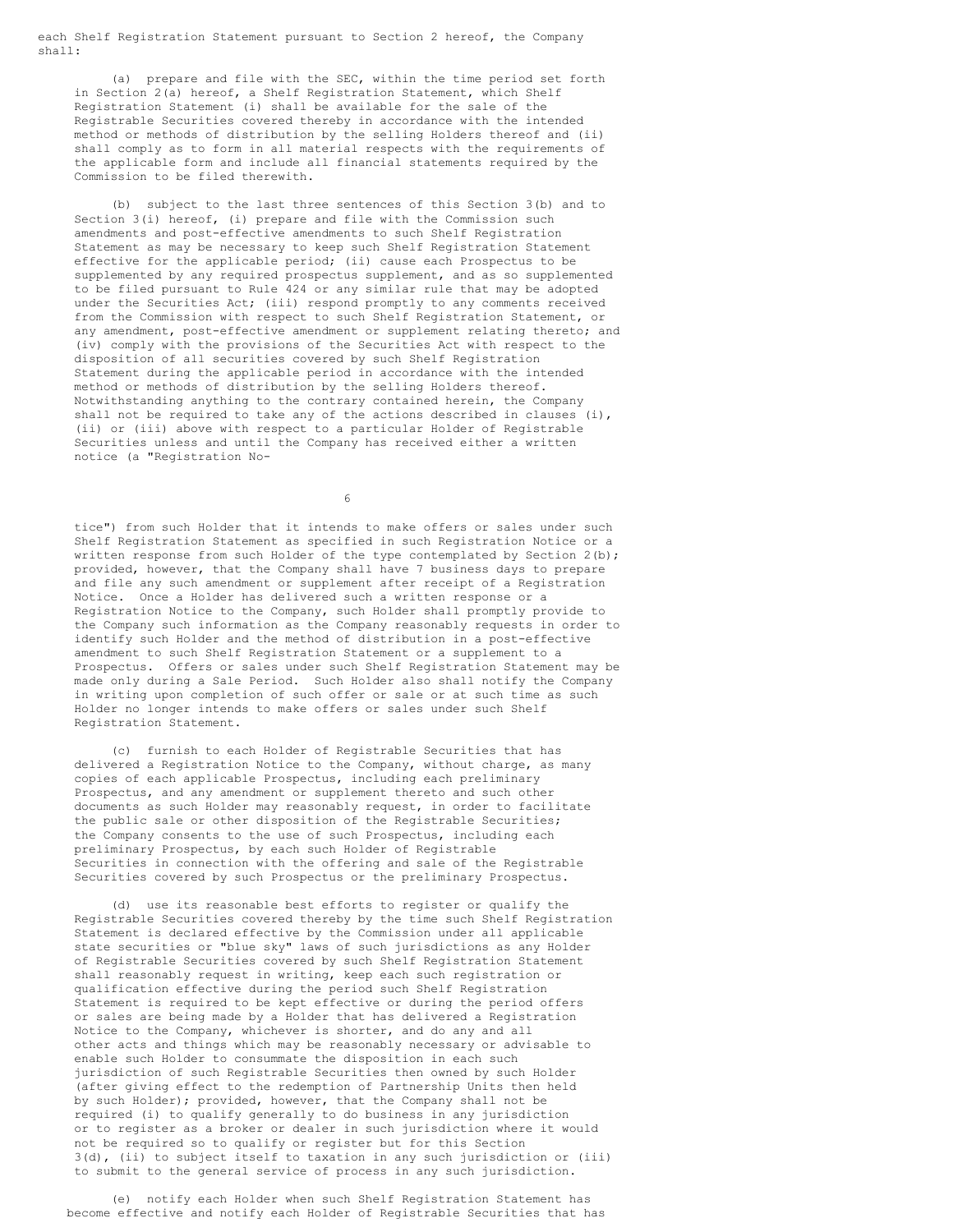delivered a Registration Notice to the Company promptly and, if requested by such Holder, confirm such advice in writing (i) when any post-effective amendments and supplements to such Shelf Registration Statement become effective, (ii) of the issuance by the Commission or any state securities authority of any stop order suspending the effectiveness of such Shelf Registration Statement or the initiation of any proceedings for that purpose, (iii) if the Company receives any notification with respect to the suspension of the qualification of the Registrable Securities for sale in any jurisdiction or the initiation of any proceeding for such purpose and (iv) of the happening of any event during the period such Shelf Registration Statement is effective as a result of which such Shelf Registration Statement or a related Prospectus contains any untrue statement of a material fact or omits to state any material fact required to be stated therein or necessary to make the statements therein (in the case of the Prospectus, in light of the circumstances under which they were made) not misleading.

(f) make every reasonable effort to obtain the withdrawal of any order suspending the effectiveness of such Shelf Registration Statement at the earliest possible moment.

7

(g) furnish to each Holder of Registrable Securities covered thereby that has delivered a Registration Notice to the Company, without charge, at least one conformed copy of such Shelf Registration Statement and any post-effective amendment thereto (without documents incorporated therein by reference or exhibits thereto, unless requested).

(h) cooperate with the selling Holders of Registrable Securities covered thereby to facilitate the timely preparation and delivery of certificates representing Registrable Securities to be sold and not bearing any Securities Act legend; and enable certificates for such Registrable Securities to be issued for such numbers of shares and registered in such names as the selling Holders may reasonably request at least two business days prior to any sale of Registrable Securities.

(i) subject to the last three sentences of Section 3(b) hereof, upon the occurrence of any event contemplated by Section 3(e)(iv) hereof, use its reasonable best efforts promptly to prepare and file a supplement or prepare, file and obtain effectiveness of a post-effective amendment to such Shelf Registration Statement or a related Prospectus or any document incorporated therein by reference or file any other required document so that, as thereafter delivered to the purchasers of the Registrable Securities, such Prospectus will not contain any untrue statement of a material fact or omit to state a material fact required to be stated therein or necessary to make the statements therein, in the light of the circumstances under which they were made, not misleading.

(j) make available for inspection by representatives of the Holders of the Registrable Securities and any counsel or accountant retained by such Holders, all financial and other records, pertinent corporate documents and properties of the Company, and cause the respective officers, directors and employees of the Company to supply all information reasonably requested by any such representative, counsel or accountant in connection with such Shelf Registration Statement; provided, however, that such records, documents or information which the Company determines in good faith to be confidential, and notifies such representatives, counsel or accountants in writing that such records, documents or information are confidential, shall not be disclosed by the representatives, counsel or accountants unless (i) the disclosure of such records, documents or information is necessary to avoid or correct a material misstatement or omission in such Shelf Registration Statement, (ii) the release of such records, documents or information is ordered pursuant to a subpoena or other order from a court of competent jurisdiction or (iii) such records, documents or information have been generally made available to the public otherwise than in violation of this Agreement.

(k) a reasonable time prior to the filing of any Prospectus, any amendment to such Shelf Registration Statement or amendment or supplement to a Prospectus, provide copies of such document (not including any documents incorporated by reference therein unless requested) to the Holders of Registrable Securities that have provided a Registration Notice to the Company.

(l) use its reasonable best efforts to cause all Registrable Securities to be listed on any securities exchange on which similar securities issued by the Company are then listed.

(m) obtain a CUSIP number for all Registrable Securities, not later than the effective date of such Shelf Registration Statement.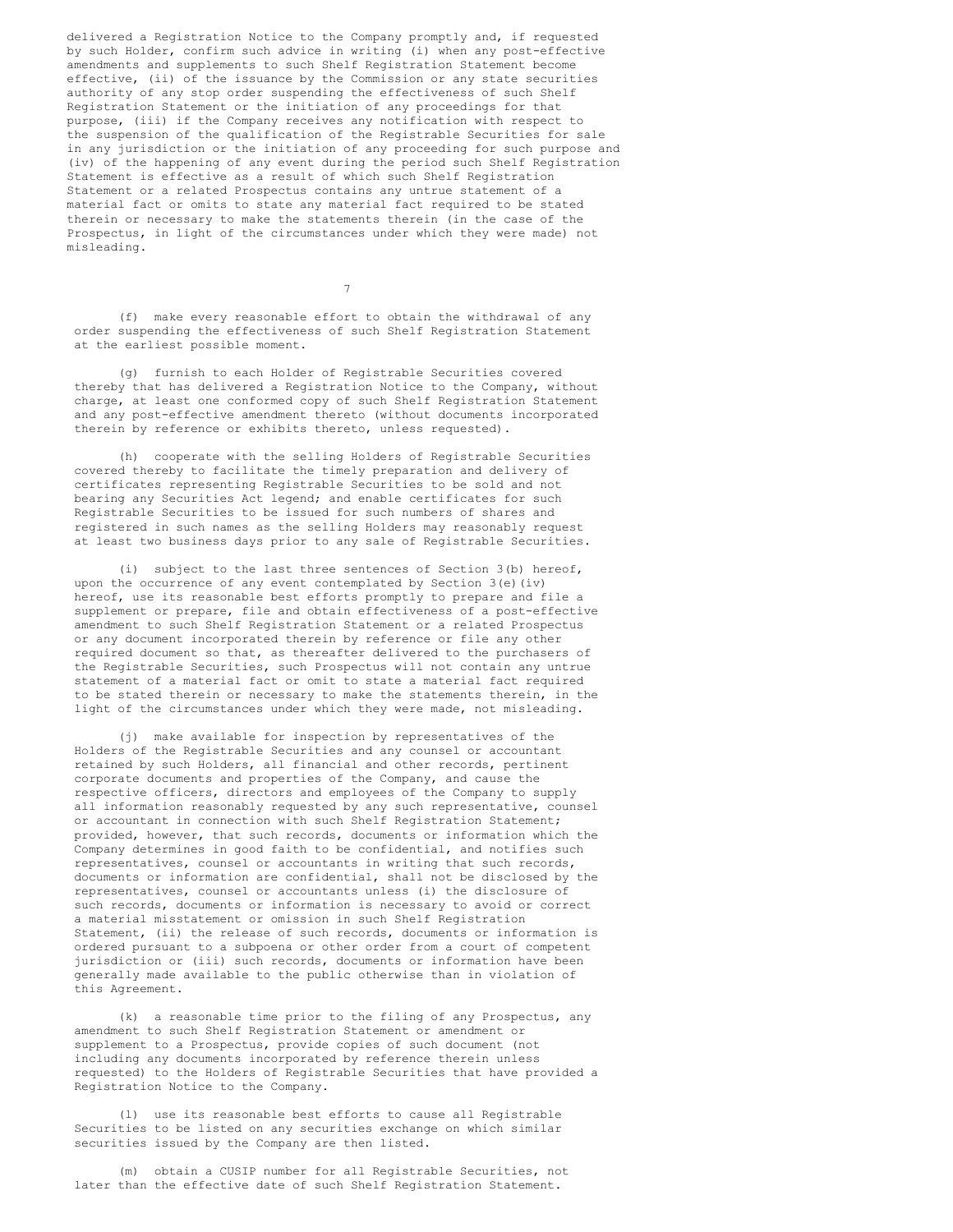(n) otherwise use its reasonable efforts to comply with all applicable rules and regulations of the Commission and make available to its security holders, as soon as reasonably practicable, an earnings statement covering at least 12 months which shall satisfy the provisions of Section 11(a) of the Securities Act and Rule 158 thereunder.

(o) use its reasonable best efforts to cause the Registrable Securities covered by such Shelf Registration Statement to be registered with or approved by such other governmental agencies or authorities as may be necessary by virtue of the business and operations of the Company to enable Holders that have delivered Registration Notices to the Company to consummate the disposition of such Registrable Securities.

The Company may require each Holder of Registrable Securities to furnish to the Company in writing such information regarding the proposed distribution by such Holder of such Registrable Securities as the Company may from time to time reasonably request in writing.

In connection with and as a condition to the Company's obligations with respect to any Shelf Registration Statement pursuant to Section 2 hereof and this Section 3, each Holder agrees with the Company that:

(i) it will not offer or sell its Registrable Securities under a Shelf Registration Statement until (A) it has either (1) provided a Registration Notice pursuant to Section 3(b) hereof or (2) had Registrable Securities included in such Shelf Registration Statement at the time it became effective pursuant to Section 2(b) hereof and (B) it has received copies of the supplemented or amended Prospectus contemplated by Section 3(b) hereof and receives notice that any post-effective amendment has become effective;

(ii) upon receipt of any notice from the Company of the happening of anv event of the kind described in Section 3(b)(iv) hereof, such Holder will forthwith discontinue disposition of Registrable Securities pursuant to such Shelf Registration Statement until such Holder receives copies of the supplemented or amended Prospectus contemplated by Section 3(i) hereof and receives notice that any post-effective amendment has become effective, and, if so directed by the Company, such Holder will deliver to the Company (at the expense of the Company) all copies in its possession, other than permanent file copies then in such Holder's possession, of the Prospectus covering such Registrable Securities current at the time of receipt of such notice;

(iii) all offers and sales under such Shelf Registration Statement shall be completed within forty-five (45) days after the first date on which offers or sales can be made pursuant to clause (i) above, and upon expiration of such forty-five (45) day period the Holder will not offer or sell its Registrable Securities under the Shelf Registration Statement until it has again complied with the provisions of clauses (i)(A)(1) and (B) above, except that if the applicable Registration Notice was delivered to the Company at a time which was not part of a Sale Period, such forty-five (45) day period shall be the next succeeding Sale Period;

(iv) if the Company determines in its good faith judgment, after consultation with counsel, that the filing of a Shelf Registration Statement under Section 2 hereof or the use of any Prospectus would require the disclosure of important information which the

9

Company has a bona fide business purpose for preserving as confidential or the disclosure of which would impede the Company's ability to consummate a significant transaction, upon written notice of such determination by the Company, the rights of the Holders to offer, sell or distribute any Registrable Securities pursuant to a Shelf Registration Statement or Prospectus or to require the Company to take action with respect to the registration or sale of any Registrable Securities pursuant to a Shelf Registration Statement (including any action contemplated by this Section 3) will be suspended until the date upon which the Company notifies the Holders in writing that suspension of such rights for the grounds set forth in this paragraph is no longer necessary; provided, however, that the Company may not suspend such rights for an aggregate period of more than 90 days in any 12-month period; and

(v) in the case of the registration of any underwitten equity offering proposed by the Company (other than any registration by the Company on Form S-8, or a successor or substantially similar form, of (i) an employee stock option, stock purchase or compensation plan or of securities issued or issuable pursuant to any such plan or (ii) a dividend reinvestment plan), such Holder will agree, if requested in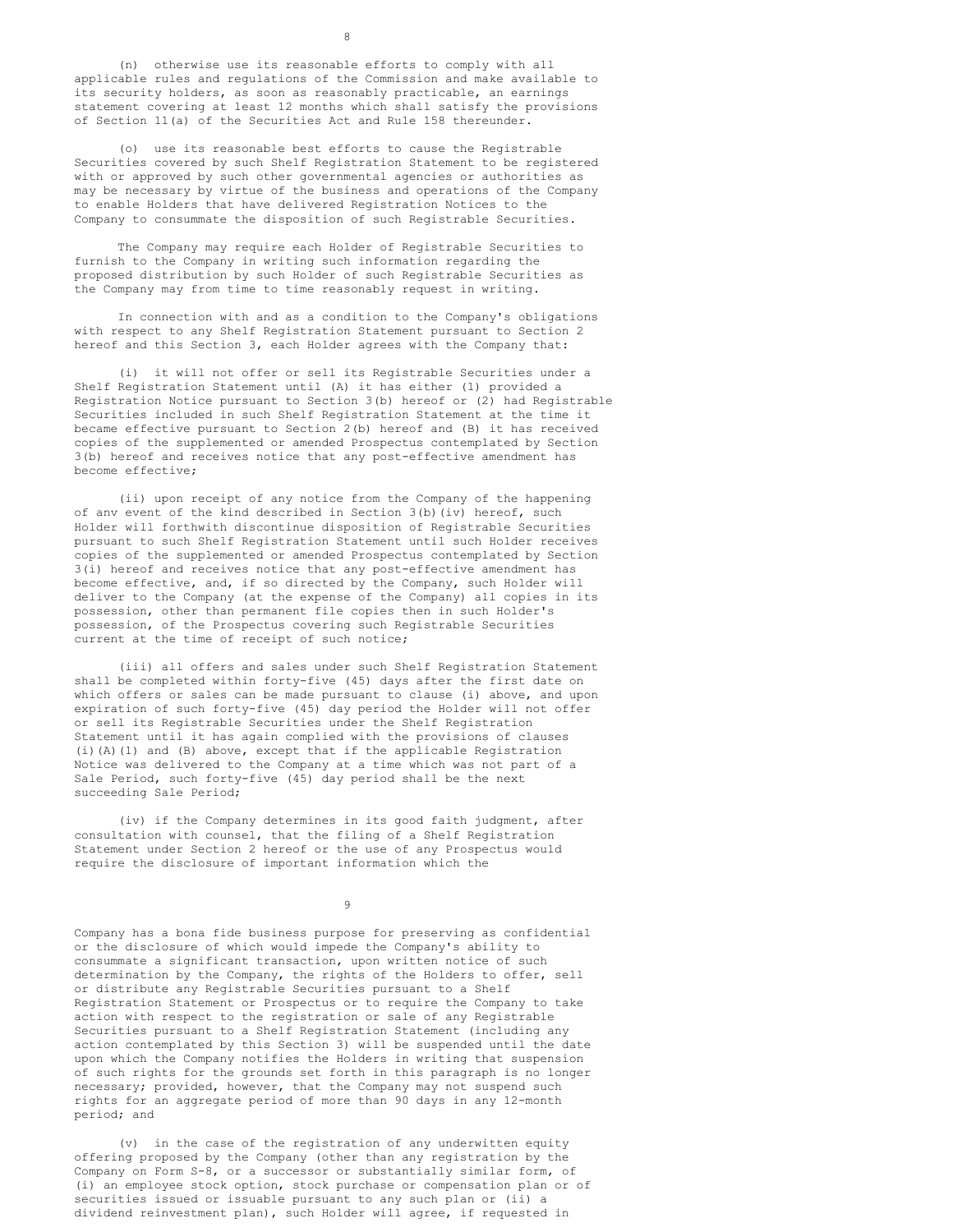writing by the managing underwriter or underwriters administering such offering, not to effect any offer, sale or distribution of any Registrable Securities (or any option or right to acquire Registrable Securities) (each, a "Transfer") during the period commencing on the 10th day prior to the expected effective date (which date shall be stated in such notice) of the registration statement covering such underwritten primary equity offering or, if such offering shall be a "take-down" from an effective shelf registration statement, the 10th day prior to the expected commencement date (which date shall be stated in such notice) of such offering, and ending on the date specified by such managing underwriter in such written request to such Holder; provided, however, that no Holder shall be required to agree not to Transfer its Registrable Securities for a period of time which is longer than the greater of 90 days or the period of time for which any senior executive of the Company is required so to agree in connection with such offering. Nothing in this paragraph shall be read to limit the ability of any Holder to redeem its Partnership Units for Common Shares in accordance with the Partnership Agreement.

### Section 4. Piggyback Registration.

(a) Right to Piggyback. Whenever on or after August [14], 1998 (x) the Company proposes to register any Common Shares (or securities convertible into or exchangeable or exercisable for such Common Shares) under the Securities Act for its own account or the account of any shareholder of the Company (other than offerings pursuant to employee plans, or noncash offerings in connection with a proposed acquisition, exchange offer, recapitalization or similar transaction) and (y) the registration form may be used for the registration of Registrable Securities (a "Piggyback Registration"), the Company will give prompt written notice to all of the Holders of Common Shares or Units outstanding on the date hereof (the "Original Holders") of its intention to effect such a registration and will, subject to Section 4(b) and Section 10 hereof, include in such registration all Registrable Securities with respect to which such Original Holders request in writing to be so included within 20 days after the receipt of the Company's notice; provided, however, that the Company shall not be required to give such notice or to effect such registration in respect of any Registerable Securities which have been, or are in the process of being, registered pursuant to any Shelf Registration Statement.

(b) Priority. If a registration pursuant to this Section 4 involves an underwritten offering and the managing underwriter advises the Company in good faith that in its opinion the number of securities requested to be included in such registration exceeds the number which can be sold in such offering without

10

having an adverse effect on such offering, including the price at which such securities can be sold, then the Company will be required to include in such registration the maximum number of shares that such underwriter advises can be so sold, allocated (x) first, to the securities the Company proposes to sell, (y) second, among the Common Shares requested to be included in such registration by the Original Holders (other than Registrable Securities previously registered pursuant to a Shelf Registration Statement filed in accordance with Section 2 hereof under which such Original Holder could then dispose of such Registrable Securities), considered in the aggregate (if such registration was initiated by the Company), and any other shareholder of the Company with Common Shares eligible for registration, pro rata, on the basis of the number of Common Shares such holder requests be included in such registration, and (z) third, among other securities, if any, requested and otherwise eligible to be included in such registration.

(c) Nothing contained herein shall prohibit the Company from determining, at any time, not to file a registration statement or, if filed, to withdraw such registration or terminate or abandon the registration related thereto.

Section 5. Requested Registration.

(a) Right to Request Registration. Upon the written request of Original Holders owning 6% or more of the outstanding Registrable Securities then owned in the aggregate by such Holders (the "Requesting Holders") (computed for these purposes as if all Preferred Units have been converted into Partnership Units and thereafter all outstanding Partnership Units have been redeemed for Common Shares), requesting that the Company effect the registration under the Securities Act of at least the Minimum Registration Amount, the Company shall use its best efforts to effect, as expeditiously as possible, following the prompt (but in no event later than 15 days following the receipt of such written request) delivery of notice to all Original Holders, the registration under the Securities Act of such number of shares of Registrable Securities owned by the Requesting Holders and requested by the Requesting Holders to be so registered (subject to Section 5(c) hereof), together with (x) all other Common Shares entitled to registration, and (y)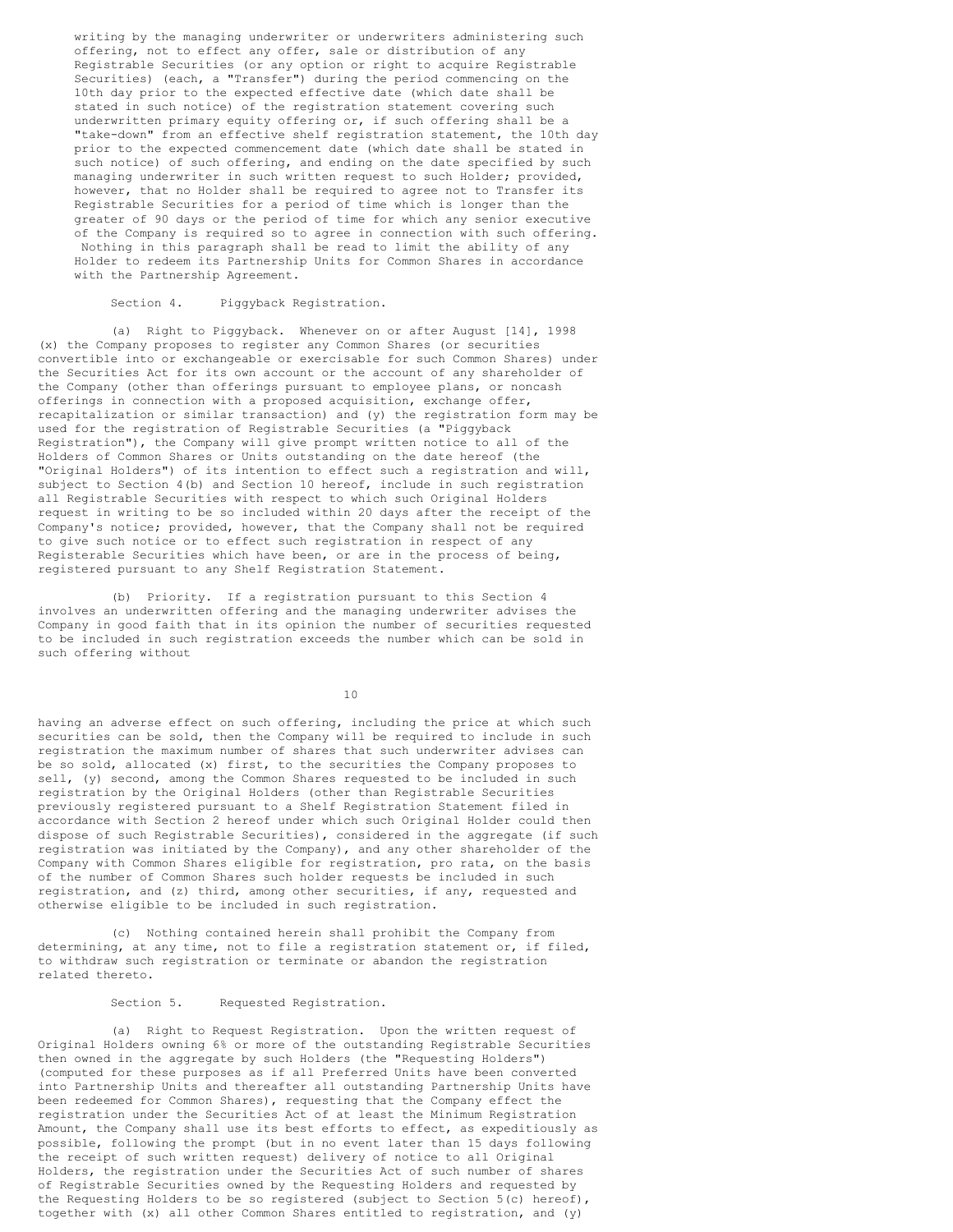securities of the Company which the Company elects to register and offer for its own account; provided, however, that the Company shall not be required to (i) subject to Section 5(b) below, effect more than a total of three such registrations pursuant to this Agreement, (ii) file a registration statement relating to a registration request pursuant hereto within a period of six months after the effective date of any other registration statement of the Company requested hereunder (other than pursuant to Section 2) or pursuant to which the Requesting Holders shall have been given an opportunity to participate pursuant to Section 4 hereof and which opportunity they declined or which registration statement under Section 4 hereof included shares of Registrable Securities owned by Holders Entitled to Registration Rights (so long as such registration statement became and was effective for sufficient, time to permit the sales contemplated thereby) or (iii) file a registration statement relating to the registration of Registerable Securities which are already being registered pursuant to a Shelf Registration Statement; provided further, that the Company shall not be required to file a registration statement relating to an offering of Common Shares on a delayed or continuous basis pursuant to Rule 415 (or any successor rule to similar effect) promulgated under the Securities Act if the Company is not, at the time, eligible to register Common Shares on Form S-3 (or a successor form).

Notwithstanding the foregoing, if the Board of Directors of the Company determines in its good faith judgment, (x) after consultation with a nationally recognized investment banking fim, that there will be an adverse effect on a then contemplated public offering of the Company's securities, (y) that the disclosures that would be required to be made by the Company in connection with such registration would be materially harmful to the Company because of transactions then being considered by, or other events then concerning, the Company, or (z) the registration at the time would require the inclusion of pro forma or other information, which requirements the Company is reasonably unable to comply with, then the Company may defer the filing (but not

11

the preparation) of the registration statement which is required to effect any registration pursuant to this Section 5 for a reasonable period of time, but not in excess of 90 calendar days (or any longer period agreed to by the Holders Entitled to Registration Rights), provided that at all times the Company is in good faith using all reasonable efforts to file such registration statement as soon as practicable.

(b) Effective Registration. A registration requested pursuant to this Section 5 shall not be deemed to have been effected (and, therefore, not requested for purposes of Section 5(a) above) (w) unless the registration statement relating thereto has become effective under the Securities Act, (x) if after it has become effective such registration is interfered with by any stop order, injunction or other order or requirement of the Commission or other governmental agency or court for any reason other than a misrepresentation or an omission by a Holder and, as a result thereof, the shares of Registrable Securities requested to be registered cannot be completely distributed in accordance with the plan of distribution, (y) if the conditions to closing specified in the purchase agreement or underwriting agreement entered into in connection with such registration are not satisfied or waived other than by reason of some act or omission by a participating Holder or (z) if with respect to what would otherwise be deemed the third, or last, request under Section 5(a) hereof, less than all of the Common Shares that the Original Holders requested be registered were actually registered due to the operation of Section  $5(c)$  hereof; provided that clause (z) above may not be invoked by the Original Holders unless (I) such request includes at least the Minimum Registration Amount or (II) if such request includes an amount that is less than the Minimum Registration Amount, Rule 144 under the Securities Act is not available to the Original Holders for the sale of all of the Common Shares owned by the Original Holders; and provided further that clause (z) above may be invoked only at the request of Original Holders meeting the foregoing requirements and owning more than 10% of the shares of Registrable then owned (computed as aforesaid) in the aggregate by the Original Holders.

(c) Priority. If a requested registration pursuant to this Section 5 involves an underwritten offering and the managing underwriter shall advise the Company that in its opinion the number of securities requested to be included in such registration exceeds the number which can be sold in such offering without having an adverse effect on such offering, including the price at which such securities can be sold, then the Company will be required to include in such registration the maximum number of shares that such underwriter advises can be so sold, allocated (x) first, among all Common Shares requested by the Original Holders to be included in such registration, pro rata on the basis of the number of Common Shares then owned by each of them (or, if such holder requests that less than all of the Common Shares owned by such holder be included in such registration, such lesser number of shares) (y) second, to any securities requested to be included in such registration by any other shareholder of the Company having registration rights and (z) third, to any securities the Company proposes to sell.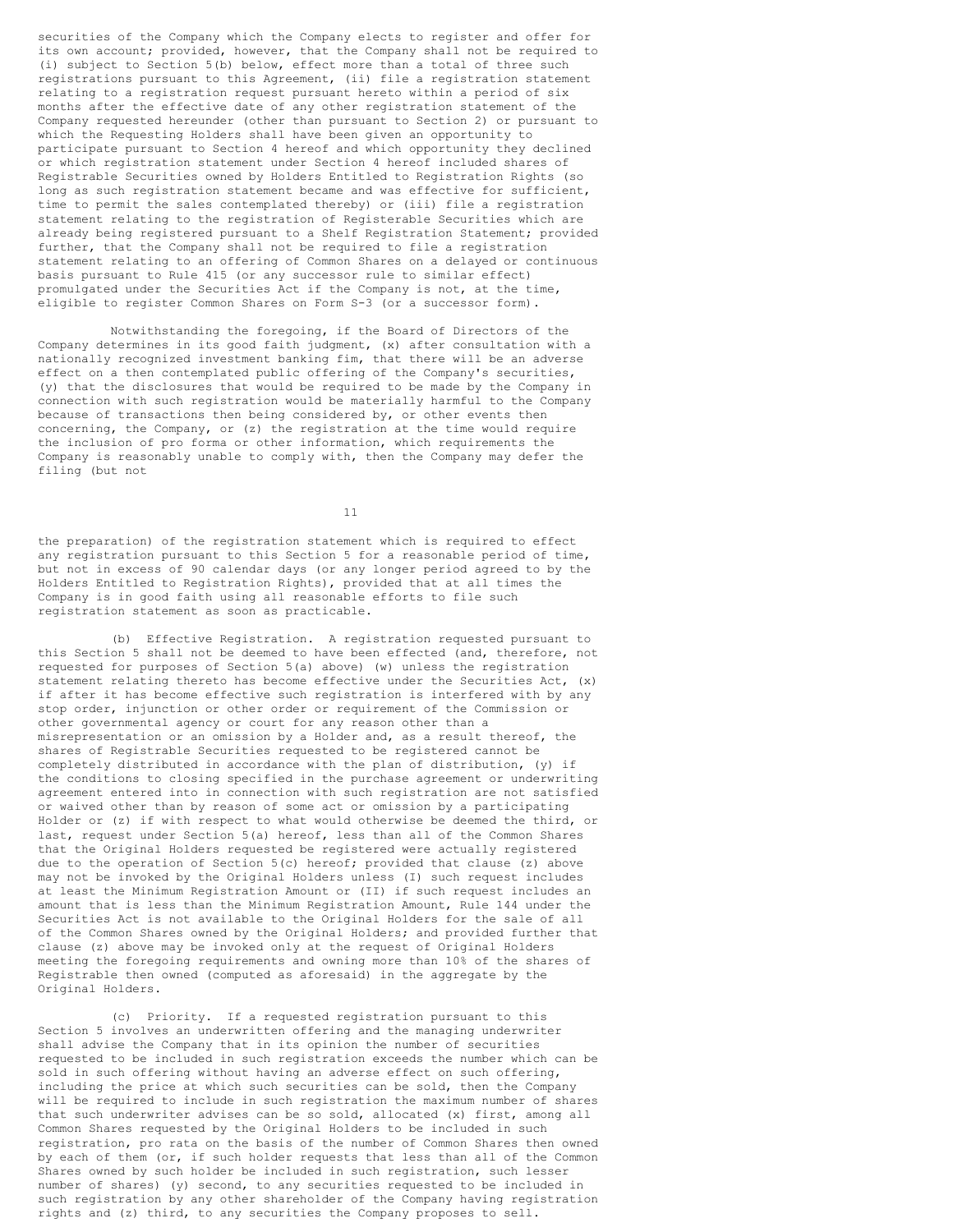Section 6. Registration Procedures. If and whenever the Company is required to use its best efforts to effect or cause the registration of any Registrable Securities under the Securities Act as provided in this Agreement pursuant to Section 4 or 5 hereof, the Company shall:

(a) prepare and file with the Commission as expeditiously as possible but in no event later than 90 days after receipt of a request for registration with respect to such Registrable Securities, a registration statement on any form for which the Company then qualifies or which counsel for the Company shall deem appropriate, which form shall be available for the sale of the Registrable Securities in accordance with the intended methods of distribution thereof, and use its best efforts to cause such registration statement to become effective; provided that before filing with the Commission a registration statement or prospectus or any amendments or supplements thereto, including documents incorporated by reference after the initial filing of any registration statement, the Company shall (x) fur-

12

nish to each participating Holder and to one firm of attorneys selected collectively by the participating Holders and the holders of other securities covered by such registration statement, but in no event to more than one such counsel for all such selling securityholders, copies of all such documents proposed to be filed, which documents shall be subject to the review of the participating Holders and such counsel, and (y) notify the participating Holders of any stop order issued or threatened by the Commission and take all reasonable actions required to prevent the entry of such stop order or to remove it if entered;

(b) prepare and file with the Commission such amendments and supplements to such registration statement and the prospectus used in connection therewith as may be necessary to keep such registration statement effective for a period of not less than 180 days or such shorter period which shall terminate when all Registrable Securities covered by such registration statement have been sold (but not before the expiration of the 90-day period referred to in Section 4(3) of the Securities Act and Rule 174, or any successor thereto, thereunder, if applicable), and comply with the provisions of the Securities Act with respect to the disposition of all securities covered by such registration statement during such period in accordance with the intended methods of disposition by the sellers thereof set forth in such registration statement;

(c) furnish, without charge, to the participating Holders and each underwriter, if any, such number of copies of such registration statement, each amendment and supplement thereto (including one conformed copy to each participating Holder and one signed copy to each managing underwriter and in each case including all exhibits thereto), and the prospectus included in such registration statement (including each preliminary prospectus), in conformity with the requirements of the Securities Act, and such other documents as the participating Holders may reasonably request in order to facilitate the disposition of the Registrable Securities registered thereunder;

(d) use its best efforts to register or qualify such Registrable Securities covered by such registration statement under such other securities or blue sky laws of such jurisdiction as the participating Holders, and the managing underwriter, if any, reasonably requests and do any and all other acts and things which may be reasonable necessary or advisable to enable the participating Holders and each underwriter, if any, to consummate the disposition in such jurisdiction of the Registrable Securities registered thereunder; provided that the Company shall not be required to (x) qualify generally to do business in any jurisdiction where it would not otherwise be required to qualify but for this Section 6(d), (y) subject itself to taxation in any such jurisdiction or (z) consent to general service of process in any such jurisdiction;

(e) use its best efforts to cause the Registrable Securities covered by such registration statement to be registered with or approved by such insurance regulatory authorities may be necessary by virtue of the business and operations of the Company to enable the participating Holders and other holders, if any, of securities covered by such registration statement to consummate the disposition of Registrable Securities registered thereunder;

(f) immediately notify the managing underwriter, if any, and the participating Holders at any time when a prospectus relating thereto is required to be delivered under the Securities Act, of the happening of any event which comes to the Company's attention if as a result of such event the prospectus included in such registration statement contains an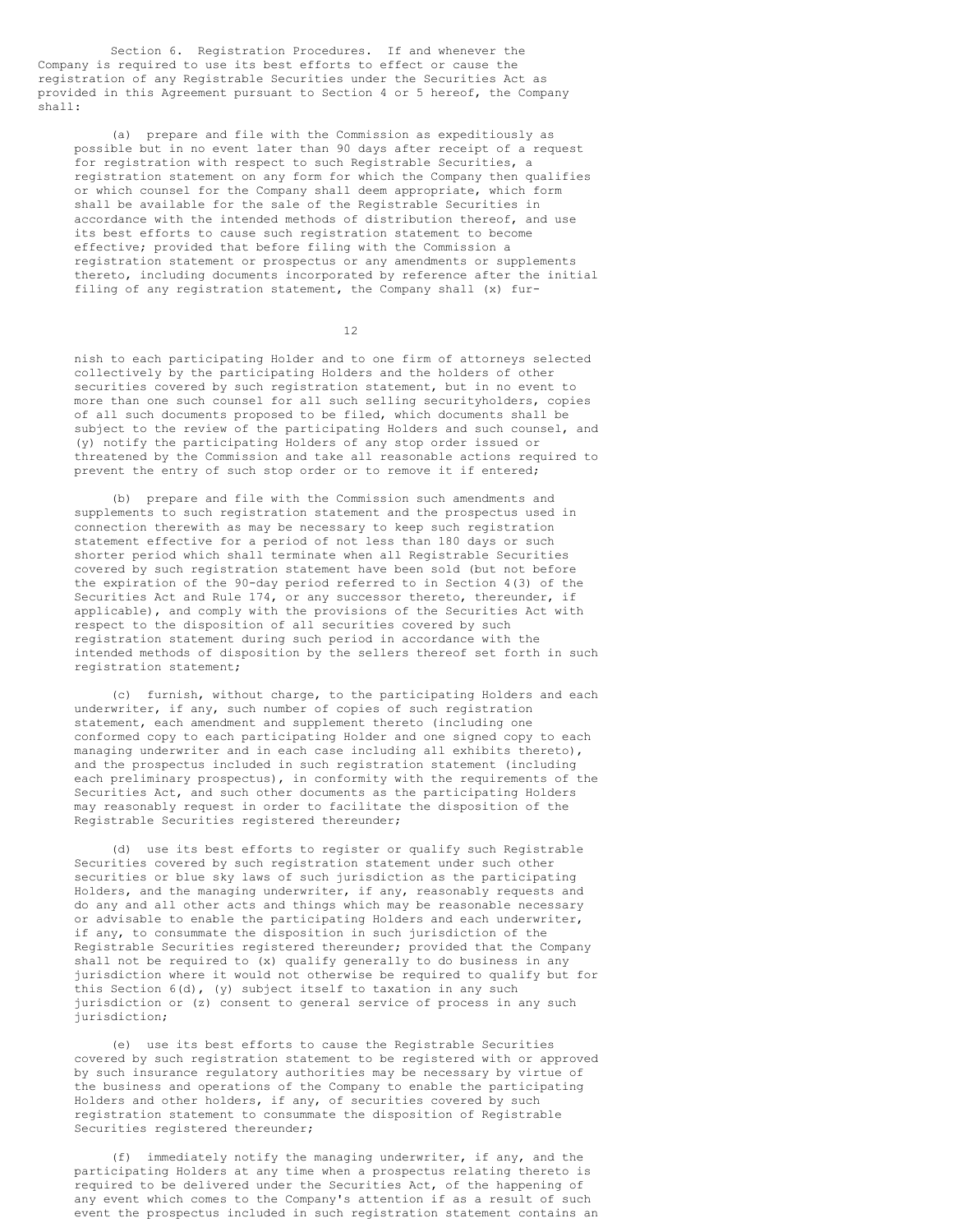untrue statement of a material fact or omits to state any material fact required to be stated therein or necessary to make the statements therein not misleading, and the Company shall promptly prepare and furnish to the participating Holders and any

13

other holder of securities covered by such registration statement and prospectus a supplement or amendment to such prospectus so that as thereafter delivered, such prospectus shall not contain an untrue statement of a material fact or omit to state any material fact required to be stated therein or necessary to make the statements therein not misleading; provided, however, that if the Company determines in good faith that the disclosure that would be required to be made by the Company would be materially harmful to the Company because of transactions then being considered by, or other events then concerning, the Company, or a supplement or amendment to such prospectus at such time would require the inclusion of pro forma or other information, which requirement the Company is reasonably unable to comply with, then the Company may defer for a reasonable period of time, not to exceed 90 days, furnishing to the participating Holders and any other holder of securities covered by such registration statement and prospectus a supplement or amendment to such prospectus; provided, further, that at all times the Company is in good faith using all reasonable efforts to file such amendment as soon as practicable,

(g) use its best efforts to cause all such securities being registered to be listed on each securities exchange on which similar securities issued by the Company are then listed, and enter into such customary agreements including a listing application and indemnification agreement in customary form (provided that the applicable listing requirements are satisfied), and to provide a transfer agent and register for such Registrable Securities covered by such registration statement no later than the effective date of such registration statement;

(h) make available for inspection by any of the participating Holders and any holder of securities covered by such registration statement, any underwriter participating in any distribution pursuant to such registration statement, and any attorney, accountant or other agent retained by such persons (collectively, the "Inspectors"), all financial and other records of the Company and its subsidiaries (collectively, "Records"), if any, as shall be reasonably necessary to enable them to exercise their due diligence responsibility, and cause the Company's and its subsidiaries' officers, directors and employees to supply all information and respond to all inquiries reasonably requested by any such Inspector in connection with such registration statement. Notwithstanding the foregoing, the Company shall have no obligation to disclose any Records to the Inspector in the event the Company determines that such disclosure is reasonably likely to have an adverse effect on the Company's ability to assert the existence of an attorney-client privilege with respect thereto;

(i) if requested, use its best efforts to obtain a "cold comfort" letter and a "bring-down cold comfort" letter from the Company's independent public accountants in customary form and covering such matters of the type customarily covered by such letters;

(j) enter into a form of underwriting agreement that contains customary terms and provisions for similar securities offerings;

(k) make available senior management personnel to participate in, and cause them to cooperate with the underwriters in connection with, "road show" and other customary marketing activities, including "one-on-one" meetings with prospective purchasers of the Registrable Securities; and

(l) otherwise use its best efforts to comply with all applicable rules and regulations of the Commission, and make available to its security holders, as soon as reasonably practicable, an earnings statement covering a period of at least 12 months, beginning with the first month after the effective date of the registration statement (as the term "effective date" is defined in Rule 158(c) under the Securities

# 14

Act), which earnings statement shall satisfy the provisions of Section 11 (a) of the Securities Act and Rule 158 thereunder.

It shall be a condition precedent to the obligation of the Company to take any action pursuant to this Agreement in respect of Registrable Securities which are to be registered at the request of any of the participating Holders that the participating Holders shall fumish to the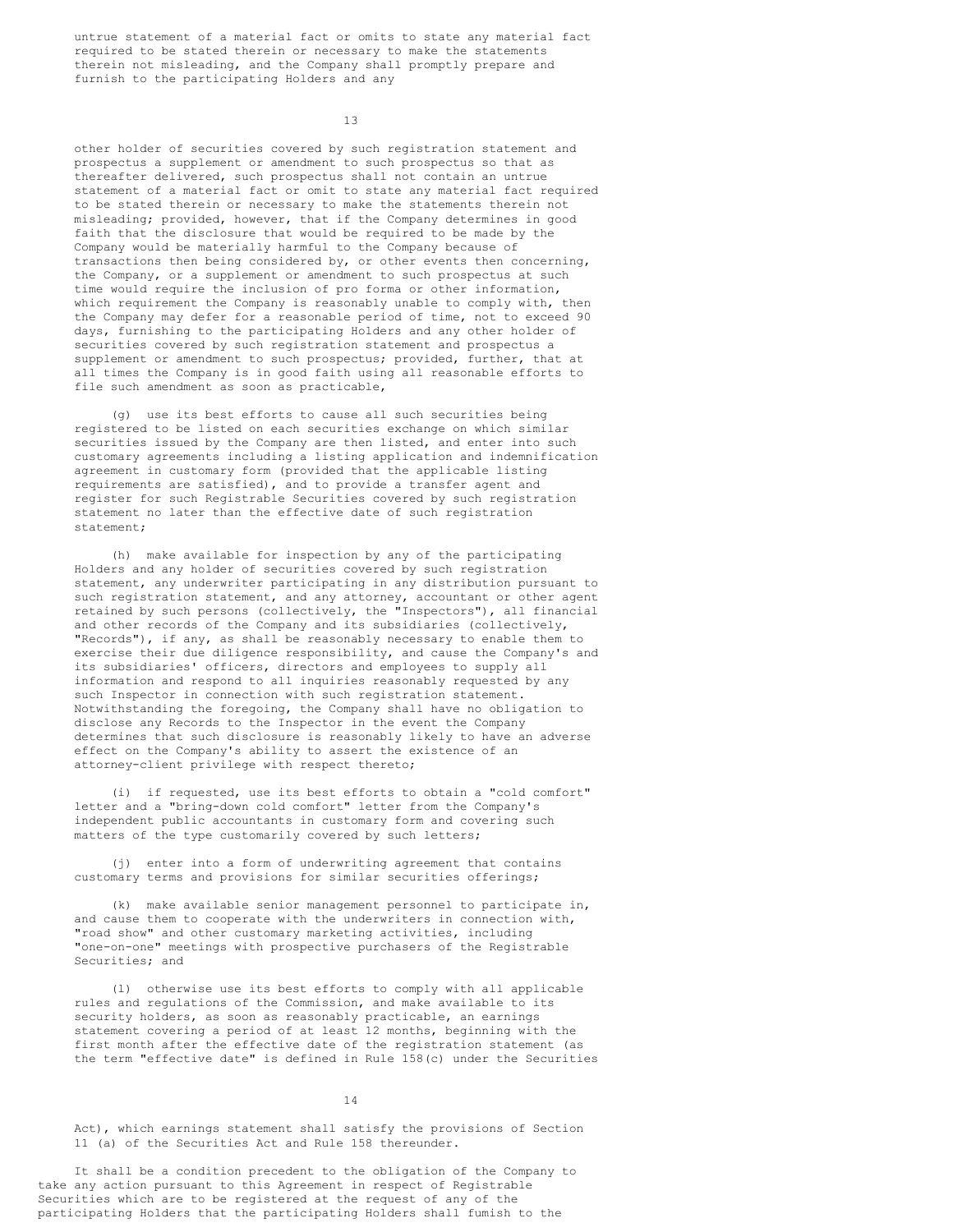Company such information regarding the securities held by the participating Holders and the intended method of disposition thereof as the Company shall reasonably request and as shall be required in connection with the action taken by the Company.

Each of the Holders agrees that, upon receipt of any notice from the Company of the happening of any event of the kind described in Section 6(f) hereof, the Holders shall discontinue disposition of Registrable Securities pursuant to the registration statement covering such Registrable Securities until receipt of the copies of the supplemented or amended prospectus contemplated by Section 6(f) hereof or until otherwise notified by the Company, and, if so directed by the Company, the participating Holders shall deliver to the Company (at the Company's expense) all copies (including, without limitation, any and all drafts), other than permanent file copies, then in any participating Holder's possession, of the prospectus covering such Registrable Securities at the time of receipt of such notice. In the event the Company shall give any such notice, the period specified in Section  $6(b)$  hereof shall be extended by the greater of  $(x)$  three months of  $(y)$  the number of days during the period from and including the date of the giving of such notice pursuant to Section 6(f) hereof to and including the date when each of the participating Holders shall have received the copies of the supplemented or amended prospectus contemplated by, Section 6(f) hereof.

Section 7. Selection or Underwriters. If any offering pursuant to a registration statement is to be an underwritten offering, the Company will select a managing underwriter or underwriters to administer the offering, provided that in the case of a registration statement pursuant to Section 5 hereof, the Original Holders holding more than 50% of the shares of Registrable Securities held by the Original Holders to be included in such underwritten offering shall select the managing underwriter or underwriters, subject to the consent of the Company which consent shall not be unreasonably withheld or delayed.

Section 8. Registration Expenses. The Company shall pay, in connection with any registration pursuant to Section 2, 4 or 5, the following registration expenses incurred in connection therewith: (i) all Commission, stock exchange or NASD registration and filing fees, (ii) all fees and expenses of compliance with securities or blue sky laws (including reasonable fees and disbursements of counsel in connection with the blue sky qualifications of the Registrable Securities), (iii) printing expenses, (iv) internal expenses (including without limitation, all salaries and expenses of its officers and employees performing legal or accounting duties), (v) the fees and expenses incurred in connection with the listing of the Registrable Securities on any national securities exchange or interdealer quotation system, (vi) the reasonable fees and disbursements of counsel for the Company and customary fees and expenses for independent certified public accountants retained by the Company (including the expenses of any comfort letters or costs associated with the delivery by independent certified public accountants of a comfort letter or comfort letters), (vii) the reasonable fees and disbursements of not more than one firm of attorneys acting as legal counsel for (x) all of the selling shareholders, collectively, in respect of a registration pursuant to Section 4 hereof or (y) all of the participating Holders, collectively, in respect of a registration pursuant to Section 5 hereof, (viii) the fees and expenses of any registrar and transfer agent for the Common Shares, (ix) the underwriting fees, discounts and commissions applicable to any Common Shares sold for the account of the Company and (x) all expenses of any Person in preparing or assisting in preparing, word processing, printing and distributing any registration statement, prospectus, certificates and other documents relating to the performance of and compliance with this Agreement. Except as otherwise provided in clause (ix)

15

of this Section 8, the Company shall have no obligation to pay any underwriting fees, discounts or commissions attributable to the sale of Registrable Securities.

Section 9. Indemnification; Contribution.

(a) The Company agrees to indemnify and hold harmless each Indemnitee from and against any and all losses, claims, damages, liabilities and expenses (including reasonable costs of investigation) arising out of or based upon any untrue statement or alleged untrue statement of a material fact contained in any prepricing prospectus, registration statement or prospectus or in any amendment or supplement thereto, or arising out of or based upon any omission or alleged omission to state therein a material fact required to be stated therein or necessary to make the statements therein not misleading, except insofar as such losses, claims, damages, liabilities or expenses arise out of or are based upon any untrue statement or omission or alleged untrue statement or omission which has been made therein or omitted therefrom in reliance upon and in conformity with the information relating to a participating Holder furnished in writing to the Company by or on behalf of a participating Holder expressly for use in connection therewith. The foregoing indemnity agreement shall be in addition to any liability which the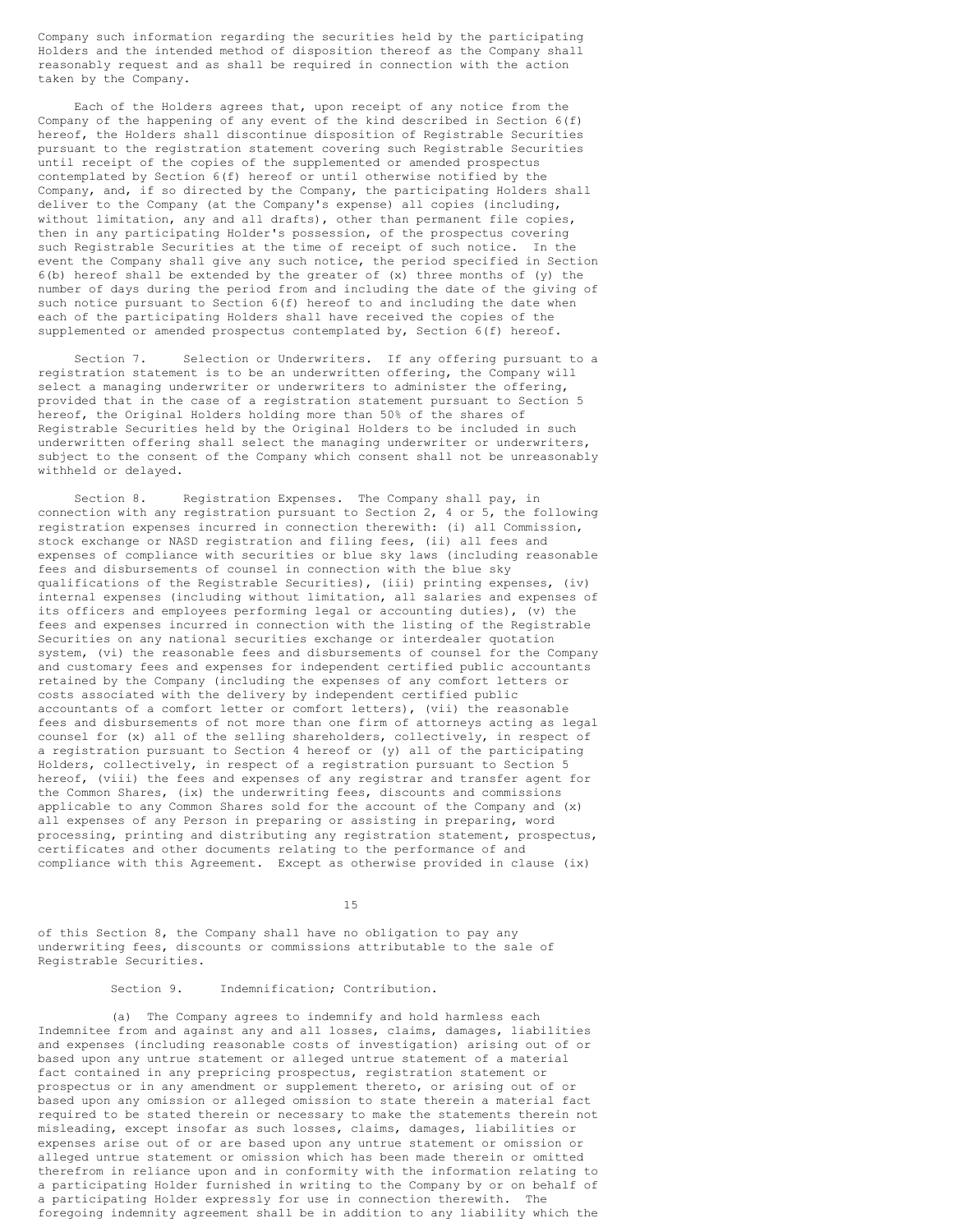Company may otherwise have.

(b) If any action, suit or proceeding shall be brought against an Indemnitee in respect of which indemnity may be sought against the Company, such Indemnitee shall promptly notify the Company, and the Company shall assume the defense thereof, including the employment of counsel and payment of all fees and expenses. The Indemnitee shall have the right to employ separate counsel in any such action, suit or proceeding and to participate in the defense thereof, but the fees and expenses of such counsel shall be at the expense of such Indemnitee unless (x) the Company has agreed in writing to pay such fees and expenses, (y) the Company has failed to assume the defense and employ counsel, or (z) the named parties to any such action, suit or proceeding (including any impleaded parties) include both such Indemnitee and the Company, and such Indemnitee shall have been advised by its counsel that representation of such Indemnitee and the Company by the same counsel would be inappropriate under applicable standards of professional conduct (whether or not such representation by the same counsel has been proposed) due to actual or potential differing interests between them (in which case the Company shall not have the right to assume the defense of such action, suit or proceeding on behalf of such Indemnitee). It is understood, however, that the Company shall, in connection with any one such action, suit or proceeding or separate but substantially similar or related actions, suits or proceedings in the same jurisdiction arising out of the same general allegations or circumstances, be liable for the reasonable fees and expenses of only one separate firm of attorneys (in addition to any local counsel) at any time for all such Indemnitees not having actual or potential differing interests among themselves, and that all such fees and expenses shall be reimbursed as they are incurred. The Company shall not be liable for any settlement of any such action, suit or proceeding effected without its written consent, but if settled with such written consent, or if there be a final judgment for the plaintiff in any such action, suit or proceeding, the Company agrees to indemnify and hold harmless such Indemnitee, to the extent provided in the preceding paragraph, from and against any loss, claim, damage, liability or expense by reason of such settlement or judgment.

(c) Each of the participating Holders, severally and not jointly, agree to indemnify and hold harmless the Company, its directors, its officers who sign the registration statement, and any person who controls the Company within the meaning of Section 15 of the Securities Act or Section 20 of the Exchange Act, to the same extent as the foregoing indemnity from the Company to an Indemnitee, but only with respect to information relating to such Holder furnished in writing by or on behalf of such Holder expressly for use in the registration statement, prospectus or any prepricing prospectus, or any

16

amendment or supplement thereto. If any action, suit or proceeding shall be brought against the Company, any of its directors, any such officer, or any such controlling person based on the registration statement, prospectus or any prepricing prospectus, or any amendment or supplement thereto, and in respect of which indemnity may be sought against any Holder pursuant to this Section 9(c), such Holder shall have the rights and duties given to the Company by Section 9(b) hereof (except that if the Company shall have assumed the defense thereof such Holder shall not be required to do so, but may employ separate counsel therein and participate in the defense thereof, but the fees and expenses of such counsel shall be at the Holder's expense), and the Company, its directors, any such officer, and any such controlling person shall have the rights and duties given to an Indemnitee by Section 9(b) hereof. The foregoing indemnity agreement shall be in addition to any liability which the participating Holders may otherwise have.

(d) If the indemnification provided for in this Section 9 is unavailable to an indemnified party under paragraphs (a) or (c) hereof in respect of any losses, claims, damages, liabilities or expenses referred to therein. then an indemnifying party, in lieu of indemnifying such indemnified party, shall contribute to the amount paid or payable by such indemnified party as a result of such losses, claims, damages, liabilities or expenses in such proportion as is appropriate to reflect the relative fault of the Company and of the participating Holders in connection with the statements or omissions that resulted in such losses, claims, damages, liabilities or expenses. The relative fault of the Company on the one hand and a participating Holder on the other hand shall be determined by reference to, among other things, whether the untrue or alleged untrue statement of a material fact or the omission or alleged omission to state a material fact relates to information supplied by the Company on the one hand or by such participating Holder on the other hand and the parties' relative intent, knowledge, access or information and opportunity to correct or prevent such statement or omission.

(e) The Company and the participating Holders agree that it would not be just and equitable if contribution pursuant to this Section 9 were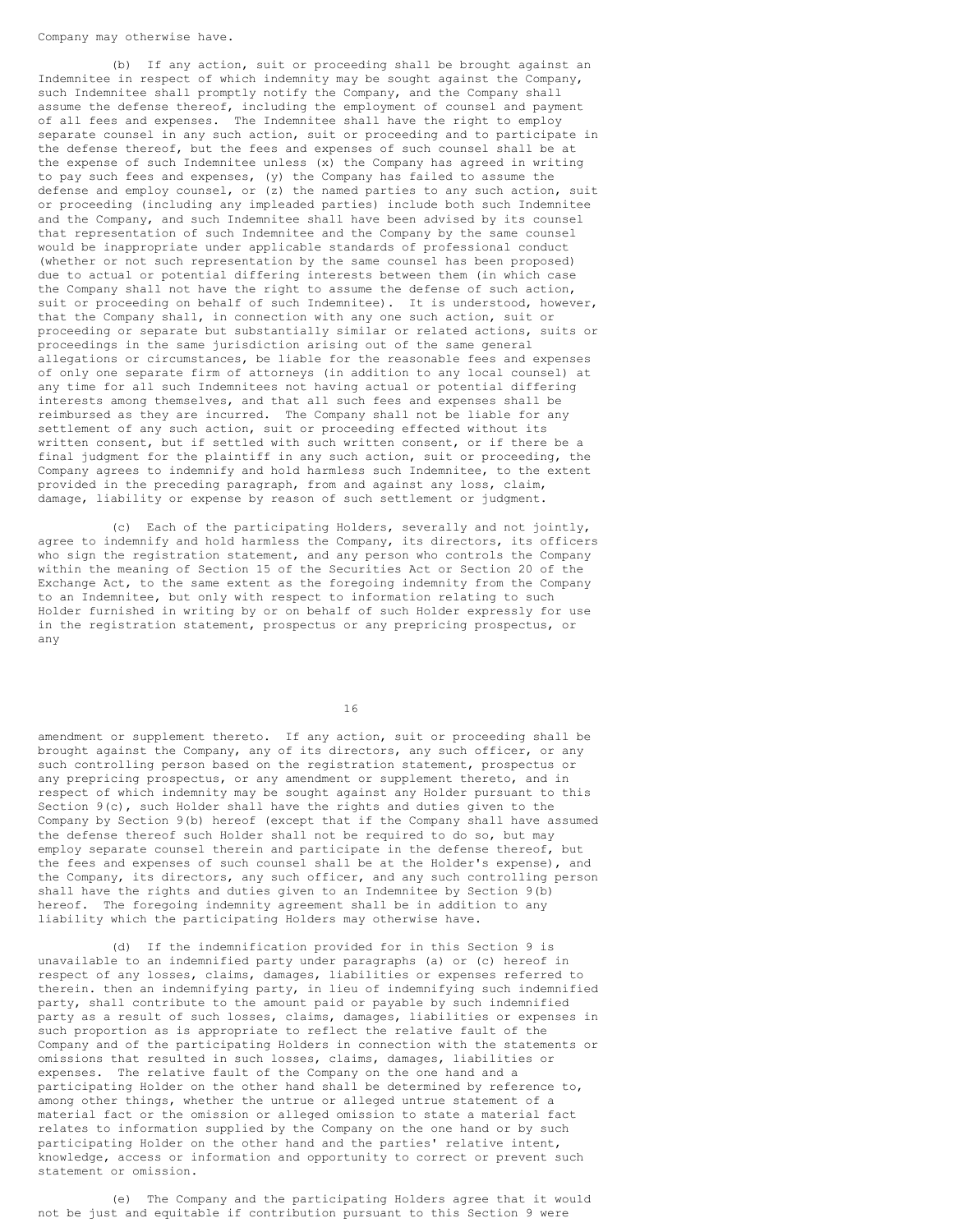determined by a pro rata allocation or by any other method of allocation that does not take account of the equitable considerations referred to in Section 9(d) hereof. The amount paid or payable by an indemnified party as a result of the losses, claims, damages, liabilities and expenses referred to in Section 9(d) hereof shall be deemed to include, subject to the limitations set forth above, any legal or other expenses reasonably incurred by such indemnified party in connection with investigating any claim or defending any such action, suit or proceeding. Notwithstanding the provisions of this Section 9, no participating Holder shall be required to contribute any amount in excess of the amount by which the proceeds to such participating Holder exceeds the amount of any damages which such participating Holder has otherwise been required to pay by reason of such untrue or alleged untrue statement or omission or alleged omission. No person guilty of fraudulent misrepresentation (within the meaning of Section 11(f) of the Securities Act) shall be entitled to contribution from any person who was not guilty of such fraudulent misrepresentation.

(f) No indemnifying party shall, without the prior written consent of the indemnified party, effect any settlement of any pending or threatened action, suit or proceeding in respect of which any indemnified party is or could have been a party and indemnity could have been sought hereunder by such indemnified party, unless such settlement includes an unconditional release of such indemnified party from all liability on claims that are the subject matter of such action, suit or proceeding.

(g) Any losses, claims, damages, liabilities or expenses for which an indemnified party is entitled to indemnification or contribution under this Section 9 shall be paid by the indemnifying party to the indemnified party as such losses, claims, damages, liabilities or expenses are incurred. The indemnity and contribution agreements contained in this Section 9 shall remain operative and in full force and effect, regardless of (i) any investigation made by or on behalf of an Indemnitee, the Company, its directors or officers, or any person controlling the Company, and (ii) any termination of this Agreement.

Section 10. Participation in Underwritten Registrations. An Original Holder may not participate in any underwritten offering pursuant to Section 4 or 5 hereof unless such Holder (i) agrees to sell its

17

Registrable Securities on the basis provided in any underwriting arrangements which, to the extent applicable solely to the participating Original Holders, are approved by the participating Original Holders in their reasonable discretion or which, to the extent applicable to the Company and the participating Original Holders, are approved by the Company in its reasonable discretion and (ii) completes and executes all questionnaires, powers of attorney, indemnities, underwriting agreements and other documents (including lock-up agreements) reasonably required under the terms of such underwriting arrangements which are not inconsistent with the terms of this Agreement.

Section 11. Other Registration Rights. The Company agrees that it shall not enter into any agreement which provides registration rights to any Person that are inconsistent with the provisions contained in this Agreement. If the Company does become a party to such an agreement, the Company agrees that to the extent that the provisions of such agreement conflict with this Agreement, the provisions of this Agreement shall control.

Section 12. Rule 144 Sales.

(a) The Company covenants that it will file the reports required to be filed by the Company under the Securities Act and the Exchange Act, so as to enable any Holder to sell Registrable Securities pursuant to Rule 144 under the Securities Act.

(b) In connection with any sale, transfer or other disposition by any Holder of any Registrable Securities pursuant to Rule 144 under the Securities Act, the Company shall cooperate with such Holder to facilitate the timely preparation and delivery of certificates representing Registrable Securities to be sold and not bearing any Securities Act legend, and enable certificates for such Registrable Securities to be for such number of shares and registered in such names as the selling Holders may reasonably request at least two business days prior to any sale of Registrable Securities.

Section 13. Miscellaneous.

(a) Amendments and Waivers. The provisions of this Agreement, including the provisions of this sentence, may not be amended, modified or supplemented, and waivers or consents to departures from the provisions hereof may not be given without the written consent of the Company and Holders constituting Majority Holders; provided, however, that no amendment, modification or supplement or waiver or consent to the departure with respect to the provisions of Sections 1 through 12, inclusive, hereof or which would impair the rights of any Holder under such provisions, shall be effective as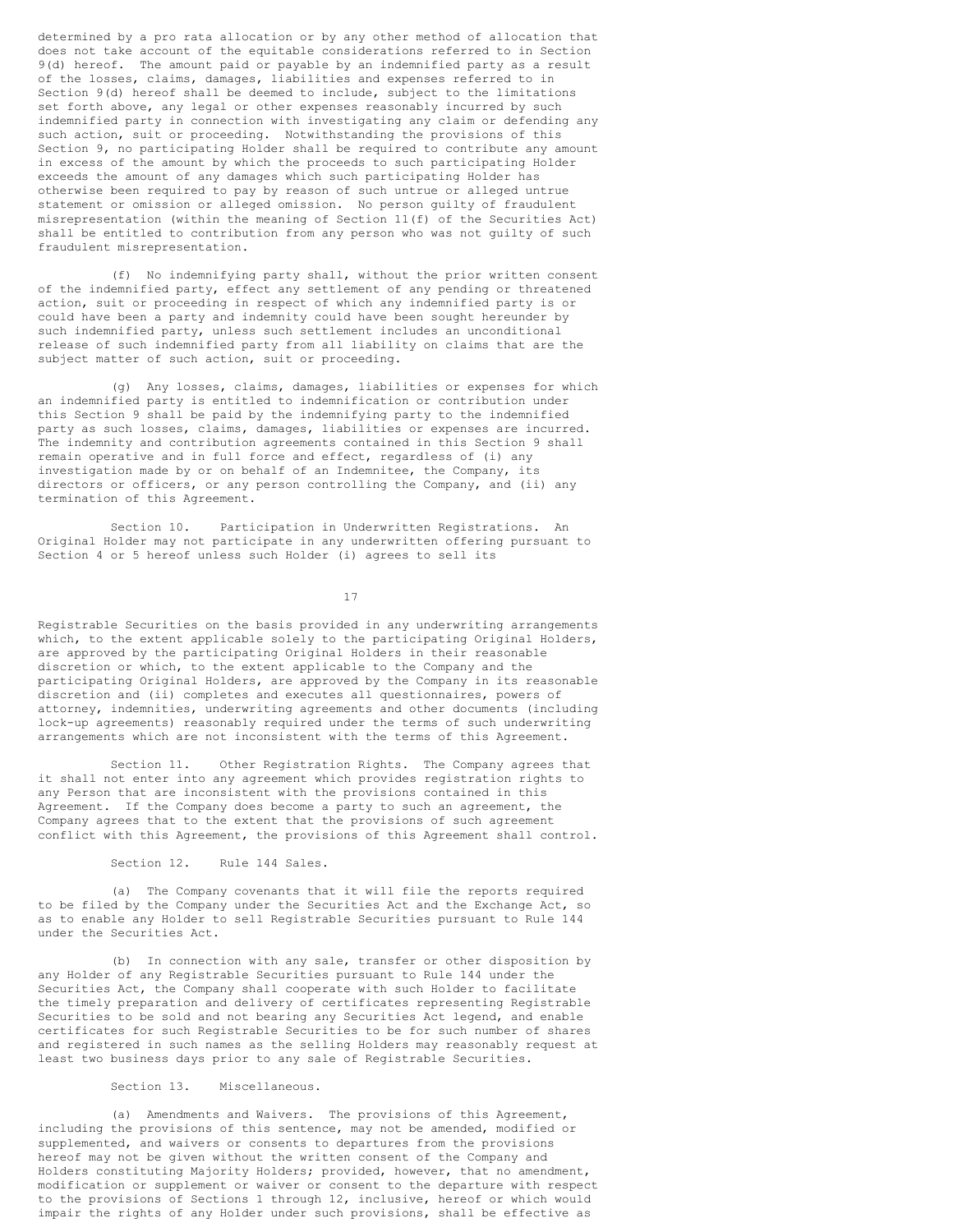against any Holder of Registrable Securities, Preferred Units or Partnership Units unless consented to in writing by such Holder of Registrable Securities, Preferred Units or Partnership Units. Notice of any amendment, modification or supplement to this Agreement adopted in accordance with this Section 13(a) shall be provided by Company to each Holder of Registrable Securities, Preferred Units or Partnership Units at least thirty (30) days prior to the effective date of such amendment, modification or supplement.

(b) Notices. All notices and other communications provided for or permitted hereunder shall be made in writing by hand delivery, registered first-class mail, telex, telecopier or any courier guaranteeing overnight delivery, (i) if to a Holder, at the most current address given by such Holder to the Company by means of a notice given in accordance with the provisions of this Section  $13(b)$ , which address initially is, with respect to each Holder, the address set forth in the Partnership Agreement, or (ii) if to the Company, at One Logan Square, Suite 1105, Philadelphia, Pennsylvania.

18

All such notices and communications shall be deemed to have been duly given: at the time delivered by hand, if personally delivered; five business days after being deposited in the mail, postage prepaid, if mailed; when answered back, if telexed; when receipt is acknowledged, if telecopied; or at the time delivered if delivered by an air courier guaranteeing overnight delivery.

(c) Successors and Assigns. This Agreement shall inure to the benefit of and be binding upon the successors, assigns and transferees of each of the Company and the Holders, including without limitation and without the need for an express assignment, subsequent Holders. If any successor, assignee or transferee of any Holder shall acquire Registrable Securities, in any manner, whether by operation of law or otherwise, such Registrable Securities shall be held subject to all of the terms of this Agreement, and by taking and holding such Registrable Securities such Person shall be entitled to receive the benefits hereof and shall be conclusively deemed to have agreed to be bound by all of the terms and provisions hereof.

(d) Headings. The headings in this Agreement are for the convenience of reference only and shall not limit or otherwise affect the meaning hereof.

(e) GOVERNING LAW. THIS AGREEMENT SHALL BE GOVERNED BY AND CONSTRUED IN ACCORDANCE WITH THE LAWS OF THE STATE OF DELAWARE WITHOUT GIVING EFFECT TO THE CONFLICTS OF LAW PROVISIONS THEREOF.

(f) Specific Performance. The Company and the Holders acknowledge that there would be no adequate remedy at law if any party fails to perform any of its obligations hereunder, and accordingly agree that the Company and each Holder, in addition to any other remedy to which it may be entitled at law or in equity, shall be entitled to compel specific performance of the obligations of another under this Agreement in accordance with the terms and conditions of this Agreement in any court of the United States or any State thereof having jurisdiction.

(g) Entire Agreement. This Agreement is intended by the Company as a final expression of its agreement and is intended to be a complete and exclusive statement of the agreement and understanding of the Company in respect of the subject matter contained herein. This Agreement supersedes all prior agreements and understandings of the Company with respect to such subject matter.

IN WITNESS WHEREOF, the Company has executed this Agreement as of the date first written above.

CORPORATE OFFICE PROPERTIES TRUST

By:

----------------------------- Name: Title: